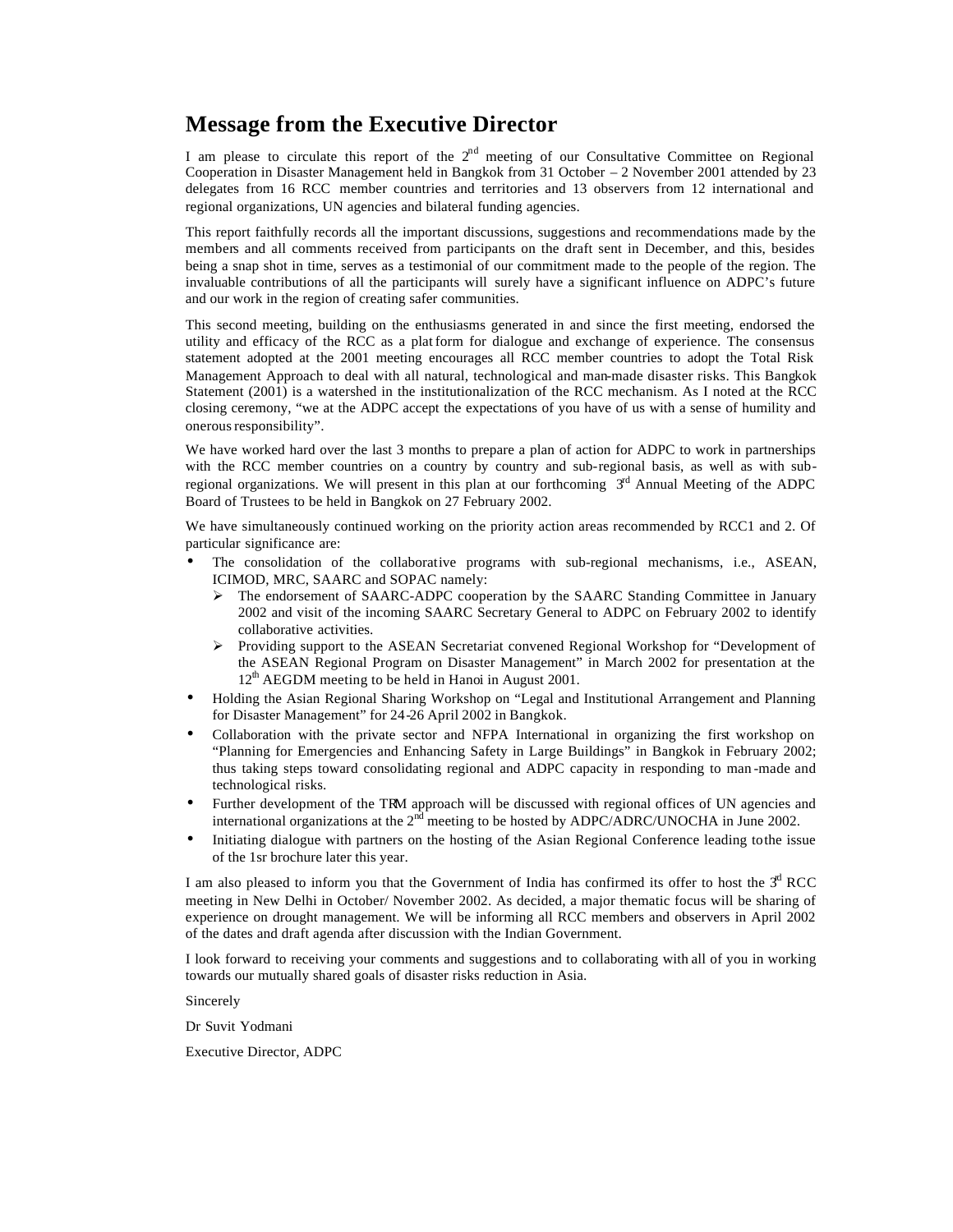# **Executive Summary of RCC-2 Report**

The second meeting of the ADPC Consultative Committee on Regional Cooperation in Disaster Management (RCC) was held from October 31 to November 2, 2001 in Bangkok. The RCC, set up within the framework of the ADPC Advisory Council (AC), is a major mechanism of ADPC's governance; comprises Board of Trustees (BoT) or AC members working in key government positions in the national disaster management systems of the countries in the Asia-Pacific region. The RCC has three main purposes. First, it provides a consultative mechanism for development of action strategies for disaster reduction in the region; second, it promotes cooperative programs at both regional and sub-regional levels; and third, it guides the work of ADPC and its future directions.

The Opening Ceremony of the RCC-2 was held on October 31, 2001. The ceremony was presided over jointly by H.E. Professor Dr. Krasae Chanawongse, Minister to the Prime Minister's Office and Chairperson of the ADPC Board of Trustees, and by H.E. Ambassador Nitya Pibulsonggram, Advisor to the Minister of Foreign Affairs, Royal Thai Government. The ceremony was attended by Ambassadors and counselors from embassies in Bangkok, senior officials from UN agencies, representatives of other international organizations and agencies, international NGOs, members of the ADPC BoT, and the media.

The meeting (RCC2) was attended by 23 delegates from 16 countries and territories (Bangladesh, Cambodia, China, Georgia, India, Iran, Jordan, Kazakhstan, Laos, Nepal, Pakistan, Papua New Guinea, Philippines, Thailand, East Timor and Vietnam), and 13 observers representing 12 international and regional organizations, UN agencies and bilateral and multilateral funding agencies (ASEAN, ADB, ADRC, AUSAID, DFID, ECHO, ICIMOD, OFDA/USAID, MRC, UNDP, UNESCAP, and UNTAET).

The meeting comprised seven substantive sessions. Follow ing the adoption of the agenda, these served to introduce the work of ADPC to the meeting (II), and in particular, follow up work by ADPC on action areas agreed in RCC1 (III); short paper presentations by delegates on lessons learned from recent disasters and programs (IV); identification of priority action areas (V); regional cooperation on flood preparedness and management (VI); and consolidation of the RCC mechanism (VII).

Taking account of the recommendations and action areas identified during the course of both RCC1 and RCC2, this meeting endorsed the following direction for regional cooperation in disaster management in general:

> • In recognition of the increasing incidence and severity of natural, technological and manmade disaster risks, the meeting encouraged all RCC member countries to adopt a Total Risk Management strategy. Such a strategy involves a comprehensive approach to multi-hazard disaster risk management and reduction, and includes prevention, mitigation and preparedness in addition to response and recovery.

The meeting discussed key action areas in which the RCC should advance the Total Risk Management approach during coming years. These were grouped into four broad categories:

- Building community level programs for preparedness and mitigation
- Capacity building of national disaster management systems
- Cooperation with sub-regional mechanisms, such as ASEAN, SAARC, SOPAC, MRC and ICIMOD.
- Regional initiatives to create awareness and promote political will.

Concerning the RCC itself, the meeting concluded that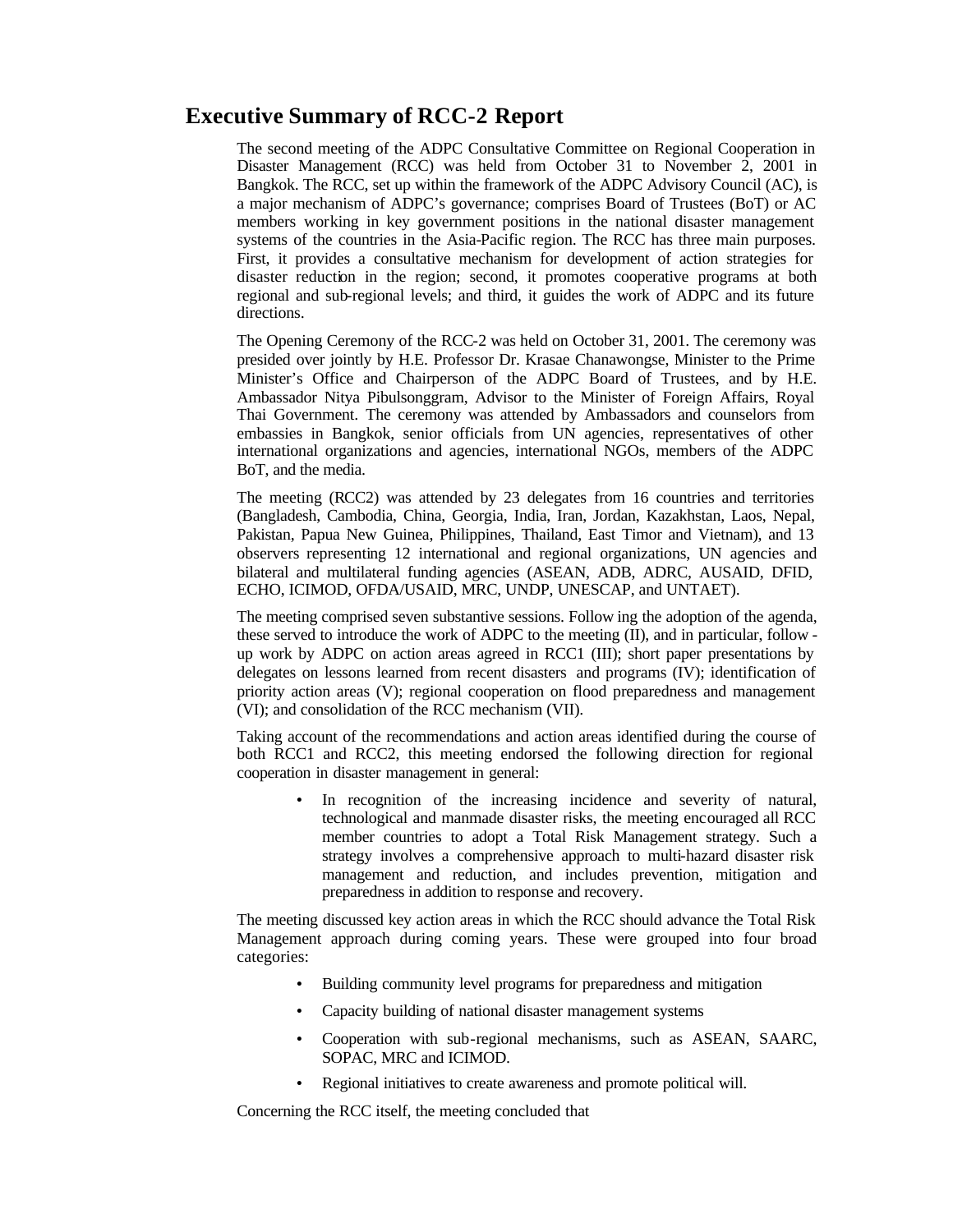- The mechanism itself is a useful and beneficial platform for dialogue, and exchange of experience and lessons learned. It serves an important function in conceptualizing and developing practical cooperative programs between member countries at the regional and sub-regional levels. It was recommended that the RCC mechanism be institutionalized.
- The meeting endorsed the principle of inviting senior officials of the member countries, national disaster coordinating bodies and that it is appropriate to expand the RCC to include other countries in Asia. The meeting appreciated the presence and participation of observers from multilateral and bilateral organizations and encouraged them and other organizations to take note of the outputs of the meeting, and to continue participating in future meetings.
- Future RCC meetings should be organized annually and as far as possible at different venues in the region.

Concerning ADPC,

• ADPC was requested to continue as a facilitator and convener of this consultative mechanism and to serve as a regional focal point and technical resource for the RCC in disaster management.

The meeting noted the decision of the ADPC Board of Trustees to work towards the achievement of international (intergovernmental) status organization, and supported this direction.

A formal statement (Annex VII) covering the issues agreed was delivered at the end of the meeting on behalf of delegates and observers.

# **PRIORITISING ACTION AREAS ARISING FROM RCC-1**

The meeting reviewed recommendations from RCC-1, and emerging issues and identified priorities for future actions in the coming year by the RCC member countries and ADPC as follows:

#### **i. Capacity Building of National Disaster Management Systems**

After reviewing the 10 action areas recommended under the theme at RCC-1, discussing first the priorities of individual member countries and then the collective priorities, the following ranking emerged:

- 1. Integrating disaster management into national planning
- 2. Strengthening national and sub-regional disaster management committees/ agencies
- 3. Developing disaster management plans
- 4. Exchanging experience on legal and institutional arrangements
- 5. Creating awareness and political support
- 6. Building national disaster management information systems
- 7. Improving disaster management training and capacity building
- 8. Promoting public awareness and media coverage of disaster risk reduction
- 9. Enhancing scientific and technical cooperation in disaster management
- 10. Mapping strengths and capacities of RCC member countries.

Specific actions, in some instances supplementary to those specified in RCC1, were identified for each area and are more fully described in the Annex VI.

#### **ii. Regional Initiatives**

The meeting discussed the four regional initiatives proposed at RCC-1 that were elaborated in the ADPC papers and ranked them as follows: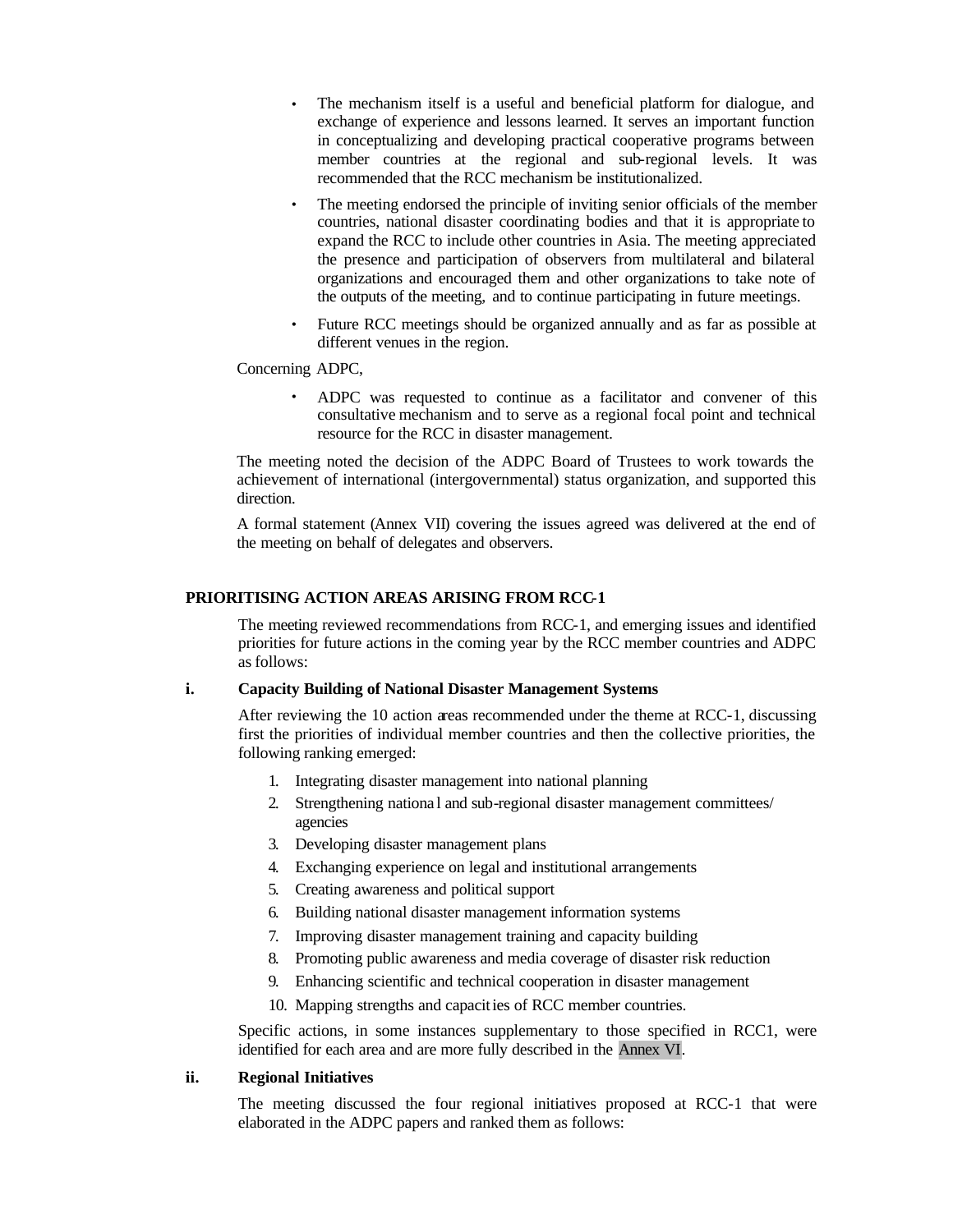# **1. Creating Awareness, Political Will and Support for Disaster Management and Mitigation**

The following initiatives were proposed:

- Presentations at Asian ministerial level
- Presentations at regional and national meetings of parliamentarians
- Meetings with/ between National Committees (or Council) of Disaster Management and ministries responsible for finance and planning
- Advocacy of comprehensive Total Risk Management (TRM) approach.

# **2. Organizing of Asian Regional Multi-Stakeholder Conference on Disaster Reduction and Support to National Conferences**

Two proposals were made by ADPC: a regional conference on *Disaster Reduction in Asia* to be organized in 2004, and national conferences on disaster reduction in interested countries, with national disaster management focal points taking the lead in organizing (in collaboration with ADPC).

The meeting approved of the proposals, and encouraged the RCC members and ADPC to continue pursuing the initiatives.

# **3. Developing the Asian Regional Report on Disaster Reduction**

ADPC will take a lead role in the proposed publication of an *Asian Regional Report on Disaster Reduction*, or ARRDR. The intended audience will be national level policymakers and decision makers, both in disaster management and critical resource sectors, and agency personnel worldwide. Initially, the report will probably not be able to focus on all 45 countries in the region, with a launch in 2003.

ARRDR will provide a framework for the assessment of progress towards disaster reduction in the Asian region; to systematically capture innovative strategies, programs and projects in different countries and to share knowledge of what does and does not work with a view to replication; and to act as an advocacy tool for promoting the cause of disaster reduction in the diverse development contexts of Asian countries.

# **4. Vulnerability Atlas for Asia: Development of Risk Maps and Local Level "Referencing" for Countries of the Asian Region**

Proposed initiatives are

- For ADPC to initiate development of a methodology for a vulnerability atlas in Cambodia, Laos and Vietnam, and identification of national level capacity to carry out risk mapping and local level referencing under its ongoing DANIDA-funded Disaster Reduction Program for these three countries
- Dialogue with CTR partners, especially USGS, and Circum Pacific Council with a view to adapting the HAZPAC software to a more multihazard based approach for extension elsewhere in Asia
- Continued partnership with UNDP and ISDR on the development of the World Vulnerability Report.

The meeting approved of the proposals, and encouraged ADPC to continue while developing a concept paper for the Asian Vulnerability Atlas for RCC-3.

### **iii. New Areas**

- 1. Fostering of sub-regional cooperation through periodic sub-regional meetings
- 2. Strengthening of Regional Networking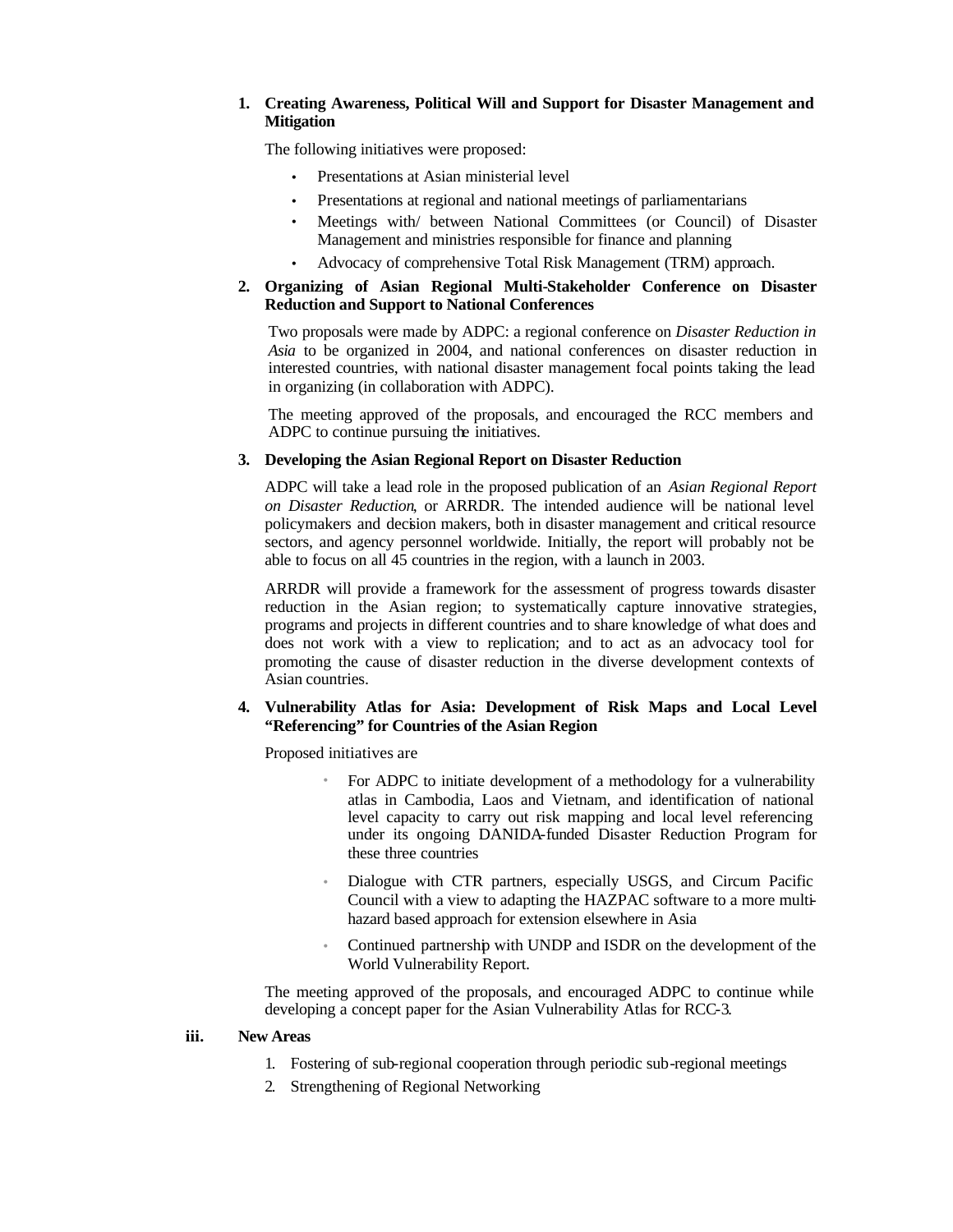- 3. Formation of neighborly Search & Rescue Team (across-borders), that is transportable from one country to another in the event of emergency
- 4. Organizing field trips to impact areas for post disaster assessments
- 5. Exchange of information, knowledge and mechanisms on Community-Based Disaster Management practices
- 6. Extension and improvement of existing simulation exercises and development of new practical ones
- 7. Community Level Warning & Preparedness
- 8. Development of actionable early warning system
- 9. Promoting holistic DM approaches and capacity building at local levels by taking into climate change and variability and promoting information dissemination and warning networks among countries.

It was noted that national priorities might differ substantially from priorities identified by regional groups, and from the aggregated summaries. These priorities therefore need to be understood as being in addition to national and indeed regional level priorities.

#### **iv. Southeast Asia – ASEAN Regional Program**

The RCC welcomed and endorsed the extensive discussions on the development of the ASEAN Regional Program on Disaster Management that had taken place in the South East Asian Working Group meeting, held on 29-30 October 2001 and recommended that these be pursued in 2002 as a priority.

#### **v. Southeast Asia: regional cooperation in flooding**

ADPC was requested to conduct a feasibility study in collaboration with MRC into the building of a diversion canal in Cambodia as a mechanism for controlling flooding on the Mekong. The use of barrages should be investigated as a means of protecting against saltwater penetration. Resources and funding were needed for this feasibility study. Meetings need to be organized to carry out topographical and geological surveys. The group felt that ADPC could assist the MRC, and that NGOs should be invited to participate.

The countries also welcomed the MRC's Flood Management and Mitigation (FMM) Strategy encouraged ADPC-MRC cooper ation in the development and implementation of concrete programs in pursuit of the strategy.

ADPC should replicate throughout Southeast Asian countries the CBDM and AUDMP programs.

#### **vi. South Asia: Sub-regional coordination and cooperation with SAARC**

Delegates recommended an institutionalized framework for sub-regional countries to meet regularly with each other, possibly up to three times a year, with delegates being heads of NDMOs and endorsed the idea mooted at RCC1 to convene a South Asian meeting of NDMOs and other technical experts. This would be of particular benefit in developing practical cooperation and conducting technical studies. The delegates from India and Nepal offered to consider hosting such a meeting during 2002, and would confirm their offers after consultation with their respective governments.

In the context of SAARC, the delegates recognized the value of establishing institutionalized mechanisms as done by ASEAN through its ASEAN Experts Group on Disaster Management. The delegates also welcomed the dialogue established between the SAARC Secretariat and ADPC, discussed at RCC1, and appreciated the Secretariat facilitating discussion on disaster management in both the Technical Committee on Meteorology, Environment and Forestry in March 2001, and the SAARC Standing Committee in August 2001.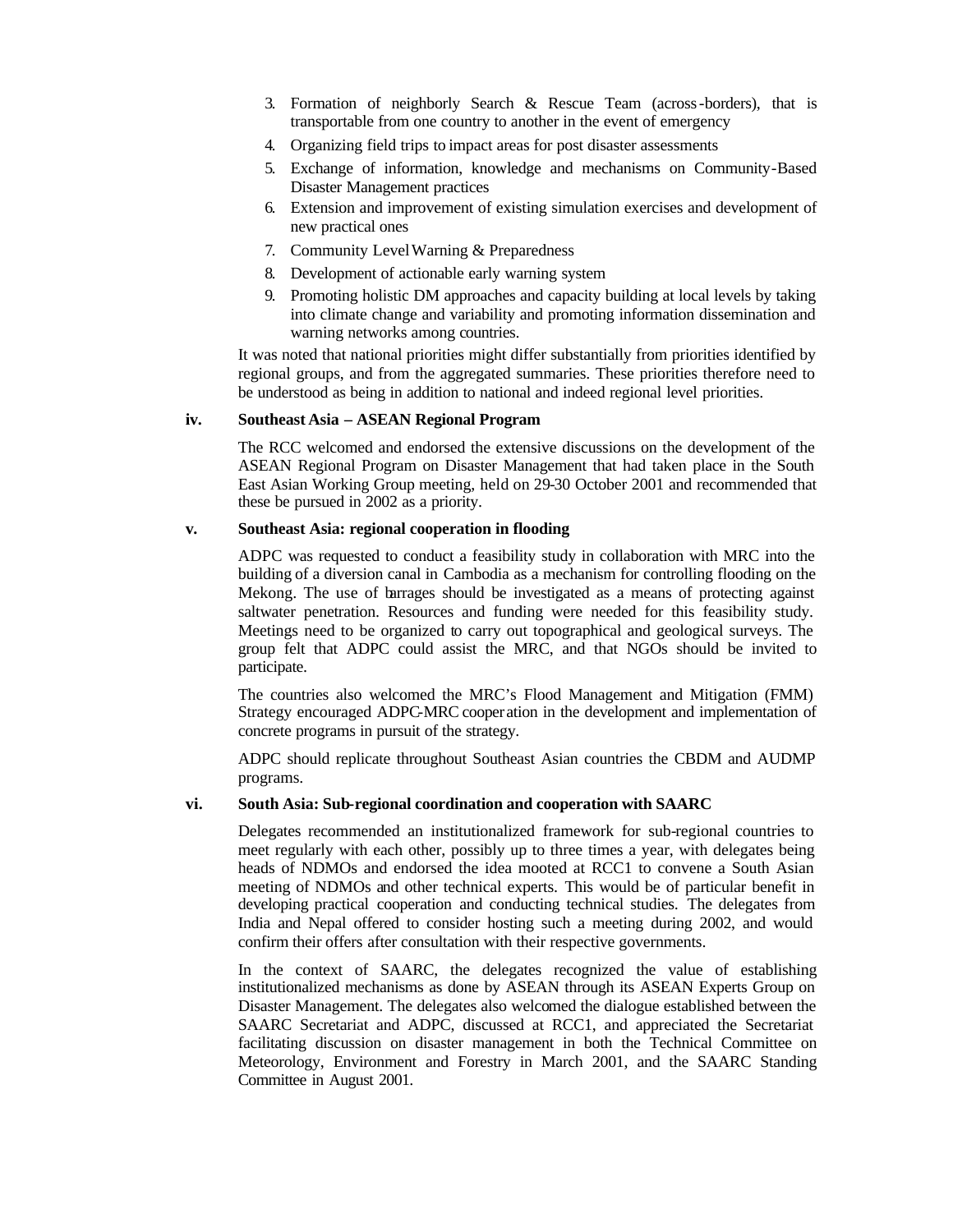The South Asian delegates strongly endorsed the hosting of a workshop along the lines proposed in the papers, requested ADPC to pursue this with the SAARC Secretariat and would take up these issues with their governments.

#### **vii. South Asia: regional cooperation in flooding**

Delegates noted the benefits to the region of both the HKH-HYCOS and FINe projects. South Asian NDMOs should be included in next year's consultative meeting being convened by ICIMOD.

South Asian delegates felt that the region could learn from the experience of MRC as a mechanism for institutionalized cooperation on flood management and more broadly water resource development for river basins in the South Asian region spanning national boundaries. Many countries have bilateral collaborations, but these could be supplemented at the sub-regional level. Sri Lanka needed to be included in deliberations, and would be part of the grouping proposed.

South Asian countries need to be more pro-active in working to identify external funding and resources for projects, in addition to greater allocations from national budgets.

Other issues raised were the need to promote dialogue between hydro-met offices, NDMOs and other disaster management agencies, and support for dialogue between subregional agencies and linkages.

#### **viii. Central Asia: regional cooperation in Disaster Management**

There is a need for stronger regional cooperation in disaster management in the Central Asian region. The group would like ADPC to assist in enabling countries in this region to establish NDMCs where needed through advocacy at the highest level, and networking.

Georgia and Khazahstan requested that ADPC design training programs to assist in enabling the effective establishment of NDMCs at local, provincial and national levels, and in enabling donor funding.

In particular, Georgia affirmed its request made at RCC-1 for collaboration from ADPC and RCC members in its efforts to establish a regional disaster management center for Azerbaijan, Armenia and Georgia.

#### **ix. West Asia: regional cooperation in Disaster Management**

There is a need for stronger regional cooperation in disaster management in the West Asian region. Jordan and Iran would like ADPC to assist in enabling countries in this region to establish NDMCs where needed through advocacy at the highest level, and networking and requested that ADPC to design training programs to assist in enabling the effective establishment of NDMCs at local, provincial and national levels, and in enabling donor funding.

Jordan welcomed collaboration from ADPC and RCC members in its efforts to establish national and regional disaster management centers and appreciated programs made since RCC-1 with ADPC beginning a dialogue with Jordanian Civil Defence and the Jordanian Red Crescent Society.

Iran, participating for the first time, also sought closer bilateral cooperation with ADPC and consolidation of the dialogue began at the IDNDR-ESCAP Asia meeting in February 1999. It proposed that drought be an issue that could be addressed at RCC3. Iran is presently in the third year of a severe drought affecting much of central Asia as far away as China and Mongolia. Iran offered to contribute actively to the development of a program to be discusses at the next RCC-3.

#### **x. Pacific: regional cooperation in flooding**

Delegates welcome the MoU signed between SOPAC and ADPC in March 2001 and ADPC participated in the annual meeting of NDMOs in the South pacific held in Auckland in September 2001. The cooperative programs initiated and recommended that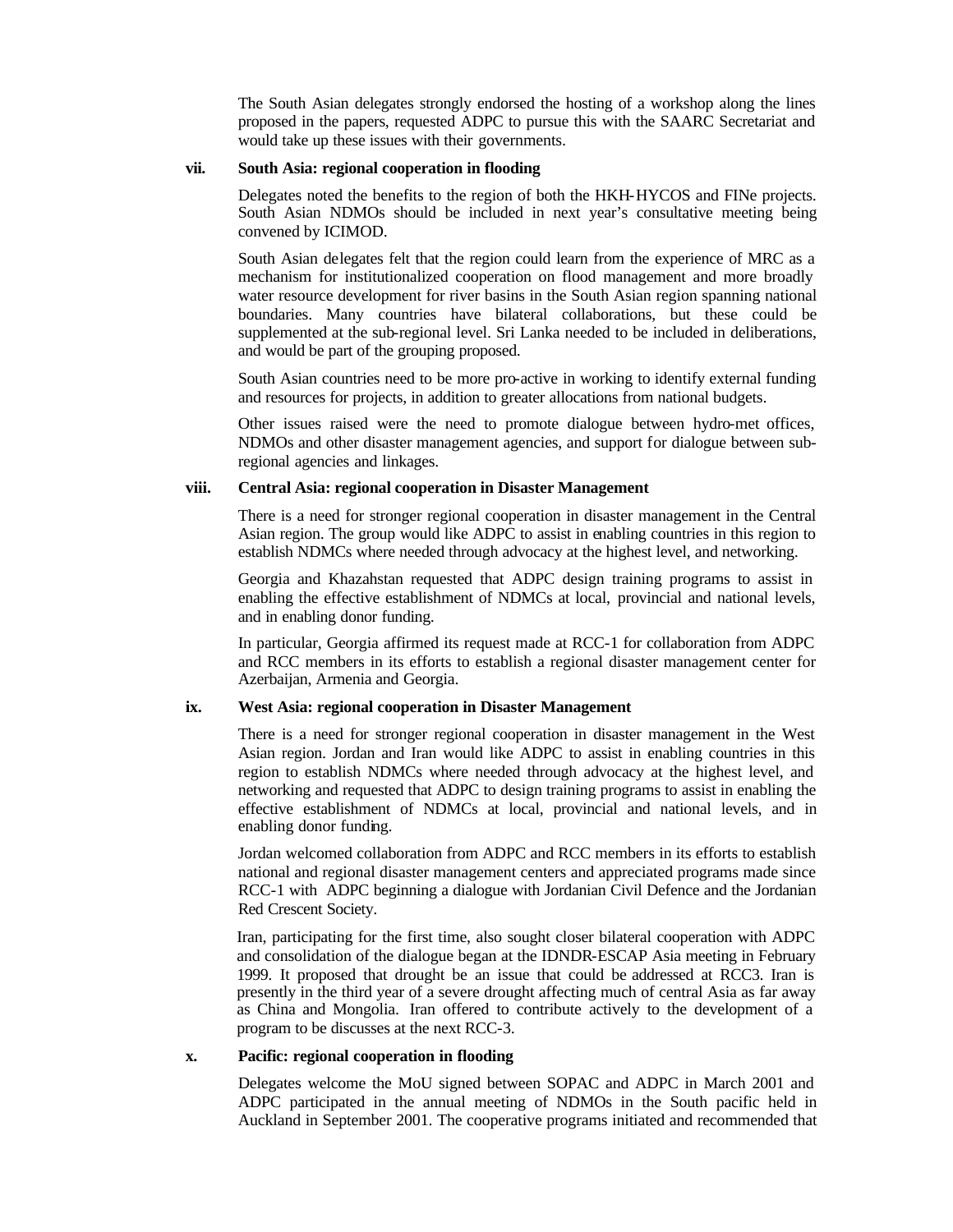ADPC deepen this cooperation with SOPAC to consolidate a partnership for the benefit of Pacific nations' disaster management needs.

The meeting expressed appreciation of the SOPAC-ADPC cooperative endeavor for accredited training in CBDM for Pacific countries and for the further development of a cooperative course on Public Safety Management.

#### **xi. Building Capacity to respond to man-made disasters**

Delegates expressed their concern in dealing with man-made disasters and the roles of RCC and ADPC regarding the matter were identified as follows:

- That ADPC and the RCC member countries turn their attention and build capacity in dealing with threats to manmade — especially biological, chemical and nuclear — disasters
- That RCC contribute to capacity-building and enhancing bilateral and multilateral cooperation
- To learn from the experience of colleagues assembled and to exchange experience
- To build cooperative mechanisms
- To learn more about flood control and natural disaster management.
- For ADPC to start building its own capacity to respond to man-made disasters, and in due course of time become a resource center, sharing and disseminating information on these hazards.

#### **xii. Future RCC meetings**

Future RCC meetings should be organized annually, and as far as possible, at different venues in the region.

The meeting endorsed the proposal that RCC3 be held in India.

#### **xiii. Theme of the RCC-3**

Ideally, each RCC meeting should have a thematic focus, and a field visit to see how the host country organizes its disaster management systems. The meeting approved the theme of drought be the specific focus for RCC3.

#### **xiv. Funding of RCC meetings**

Appreciation was expressed of Australia's financial support of a significant portion of the costs of RCC2; ADPC will find donors and support for RCC3 and RCC4.Appreciation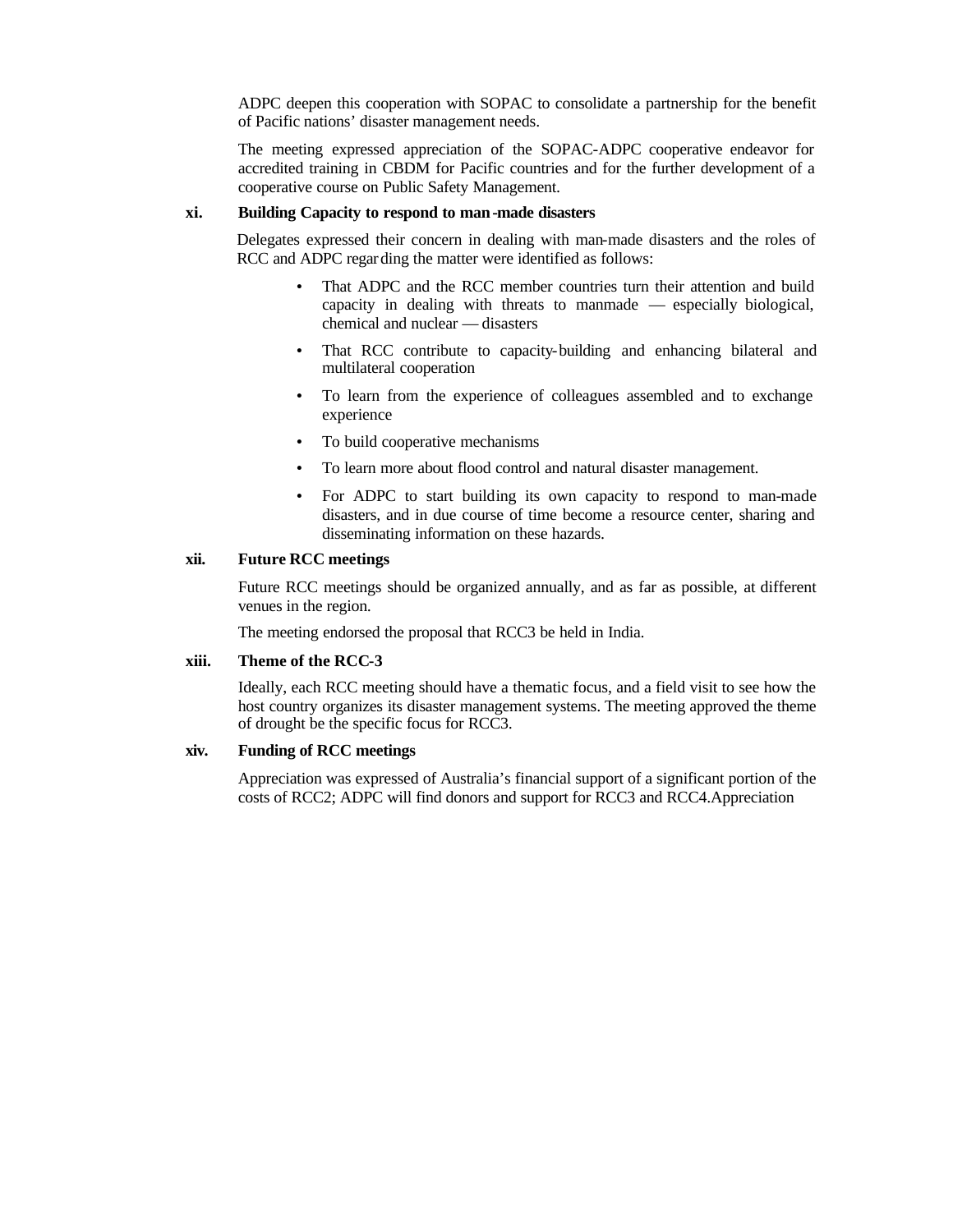# **Acronyms**

| AC               | <b>ADPC Advisory Council</b>                                                                                                     |
|------------------|----------------------------------------------------------------------------------------------------------------------------------|
| <b>ADB</b>       | <b>Asian Development Bank</b>                                                                                                    |
| <b>ADMIT</b>     | <b>Asian Disaster Mitigation Training Network</b>                                                                                |
| <b>ADPC</b>      | Asian Disaster Preparedness Center                                                                                               |
| <b>ADRC</b>      | Asian Disaster Reduction Center, Kobe, Japan                                                                                     |
| <b>ADRU</b>      | Asian Disaster Response Unit                                                                                                     |
| <b>AEGDM</b>     | <b>ASEAN Experts Group on Disaster Management</b>                                                                                |
| AIT              | Asian Institute of Technology                                                                                                    |
| <b>APDIRWG</b>   | Asia Pacific Disaster Information Regional Working Group                                                                         |
| <b>ARF</b>       | <b>ASEAN Regional Forum</b>                                                                                                      |
| <b>ARF-ISMDR</b> | ASEAN Regional Forum Inter-Sessional Meeting on Disaster Relief                                                                  |
| <b>ASEAN</b>     | <b>Association of South East Asian Nations</b>                                                                                   |
| <b>AUSAID</b>    | Australian Agency for International Development                                                                                  |
| <b>BIMSTEC</b>   | Bangladesh, India, Myanmar, Sri Lanka, Thailand Economic Cooperation                                                             |
| <b>BMTPC</b>     | Building Materials and Technology Promotion Council, Ministry of Urban<br>Development, India                                     |
| BoT              | Board of Trustees of ADPC                                                                                                        |
| <b>CAREC</b>     | Central Asia Regional Cooperative Framework                                                                                      |
| <b>CRED</b>      | Centre for Research on Epidemiology of Disasters, Louvain, Belgium                                                               |
| <b>CTR</b>       | Crowding the Rim – a collaborative initiative of USGS, American Red<br>Cross, Stanford University and the Circum Pacific Council |
| <b>DANA</b>      | Damage Assessment and Needs Analysis Program of ADPC                                                                             |
| <b>DANIDA</b>    | Danish International Development Agency                                                                                          |
| <b>DFID</b>      | Department for International Development (formerly the ODA), UK                                                                  |
| <b>DIPECHO</b>   | Disaster Preparedness Program of ECHO                                                                                            |
| DMF              | Disaster Management Facility of the World Bank                                                                                   |
| <b>DMIS</b>      | Disaster Management Information System                                                                                           |
| <b>DMP</b>       | Disaster Management Plan                                                                                                         |
| DRP-CLV          | Disaster Reduction Program for Cambodia, Laos and Vietnam                                                                        |
| <b>ECE</b>       | Extreme Climatic Events Program of ADPC                                                                                          |
| <b>ECHO</b>      | European Community Humanitarian Office                                                                                           |
| <b>FAO</b>       | Food and Agriculture Organization of the United Nations                                                                          |
| <b>FRIEND</b>    | Flow Regime from International Experimental Network Data                                                                         |
| <b>GMS</b>       | Greater Mekong Sub-Region                                                                                                        |
| <b>GRDR</b>      | Global Report on Disaster Reduction                                                                                              |
| <b>HAZPAC</b>    | 'Hazards of the Pacific' GIS-based software of CTR                                                                               |
| <b>HFHI</b>      | Habitat for Humanity International                                                                                               |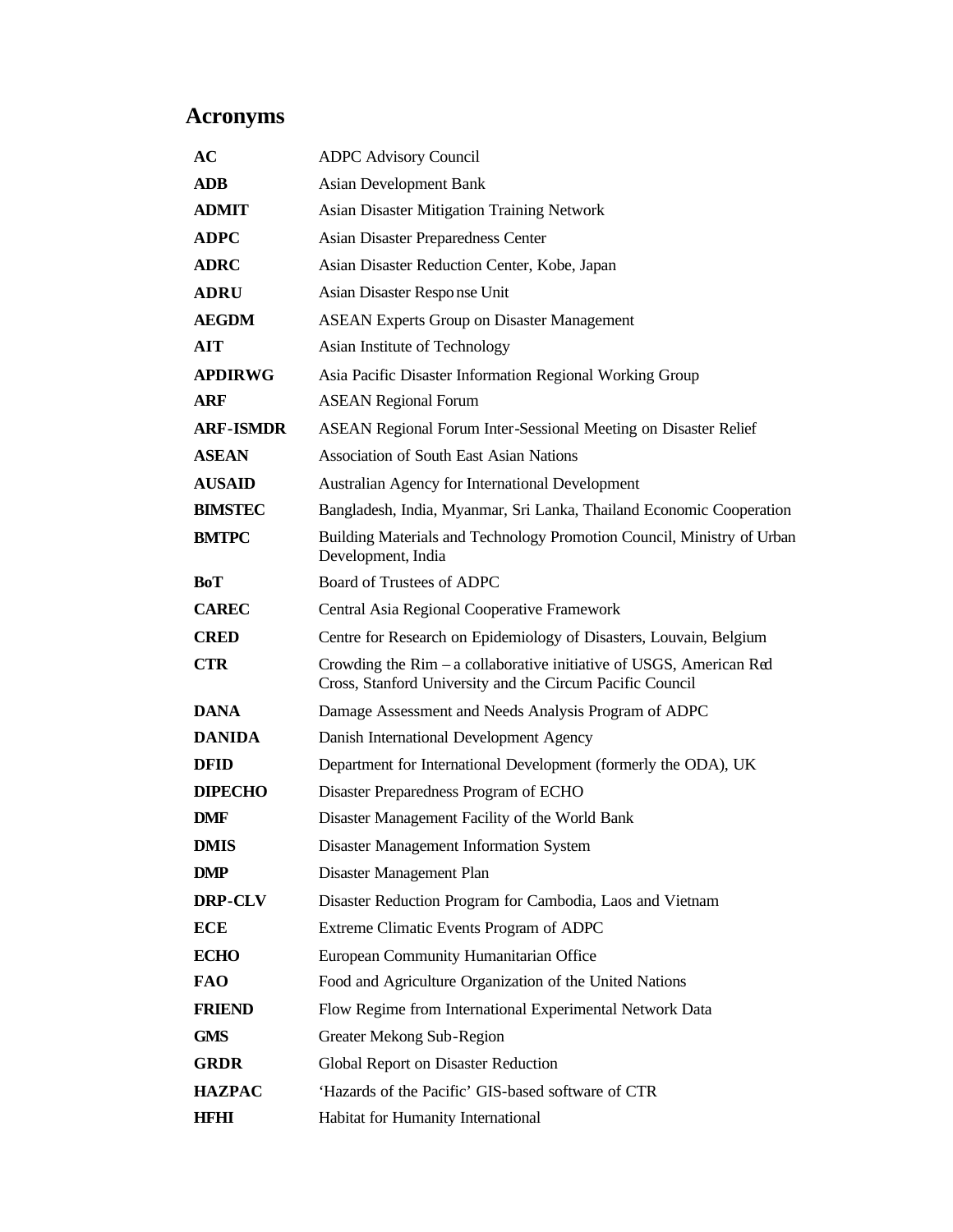| <b>HKH</b>       | Hindu Kush Himalayas                                                                                                                |
|------------------|-------------------------------------------------------------------------------------------------------------------------------------|
| <b>HKH-HYCOS</b> | Hydrological Cycle Observing System for the HKH region                                                                              |
| <b>ICIMOD</b>    | International Centre for Integrated Mountain Development, Kathmandu                                                                 |
| <b>ICRC</b>      | International Committee of the Red Cross                                                                                            |
| <b>IDNDR</b>     | <b>International Decade for Natural Disaster Reduction</b>                                                                          |
| <b>IFRC</b>      | International Federation of Red Cross and Red Crescent Societies                                                                    |
| <b>INSARAG</b>   | International Search and Rescue Advisory Group of UNOCHA                                                                            |
| <b>ISDR</b>      | International Strategy for Disaster Reduction (also UN-ISDR)                                                                        |
| <b>IULA</b>      | International Union of Local Authorities                                                                                            |
| <b>MRC</b>       | Mekong River Commission                                                                                                             |
| <b>NCDM</b>      | National Committee for Disaster Management, Cambodia                                                                                |
| <b>NDCC</b>      | National Disaster Coordinating Council, the Philippines                                                                             |
| <b>NDMO</b>      | National Disaster Management Office                                                                                                 |
| <b>NDMP</b>      | National Disaster Management Plan                                                                                                   |
| NGO              | Non-Governmental Organization                                                                                                       |
| <b>NOAA</b>      | National Oceanic and Atmospheric Administration (USA)                                                                               |
| <b>NSET</b>      | National Society for Earthquake Technology, Nepal                                                                                   |
| <b>OCD</b>       | Office of Civil Defence, the Philippines                                                                                            |
| <b>OCHA</b>      | Office for the Coordination of Humanitarian Affairs of the UN                                                                       |
| <b>OFDA</b>      | Office of the US Foreign Disaster Assistance of USAID                                                                               |
| <b>PACT</b>      | Participating Agencies Cooperating Together, Cambodia                                                                               |
| <b>PDPR</b>      | Planning, Development and Partner Relations Division of ADPC                                                                        |
| <b>PDR-SEA</b>   | Partnerships for Disaster Reduction South East Asia Program of ADPC<br>funded by ECHO                                               |
| <b>PEER</b>      | ADPC Program for Enhancement of Emergency Response                                                                                  |
| RCC1             | First Meeting of the ADPC Consultative Committee on Regional<br>Cooperation in Disaster Management (November 20 - 22, 2000)         |
| RCC <sub>2</sub> | Second Meeting of the ADPC Consultative Committee on Regional<br>Cooperation in Disaster Management (October 31 - November 2, 2001) |
| <b>RTG</b>       | Royal Thai Government                                                                                                               |
| <b>SAARC</b>     | South Asian Association for Regional Cooperation (Secretariat at<br>Kathmandu)                                                      |
| <b>SACEP</b>     | South Asia Cooperative Environment Program (Secretariat at Colombo)                                                                 |
| <b>SOPAC</b>     | South Pacific Applied Geoscience Commission (Secretariat at Suva, Fiji)                                                             |
| <b>ToT</b>       | <b>Training of Trainers</b>                                                                                                         |
| <b>UNDAC</b>     | United Nations Disaster Assessment and Coordination System of OCHA                                                                  |
| <b>UNDP</b>      | <b>United Nations Development Program</b>                                                                                           |
| <b>UNDRO</b>     | United Nations Disaster Relief Organization (now OCHA)                                                                              |
| <b>UNEP</b>      | <b>United Nations Environment Program</b>                                                                                           |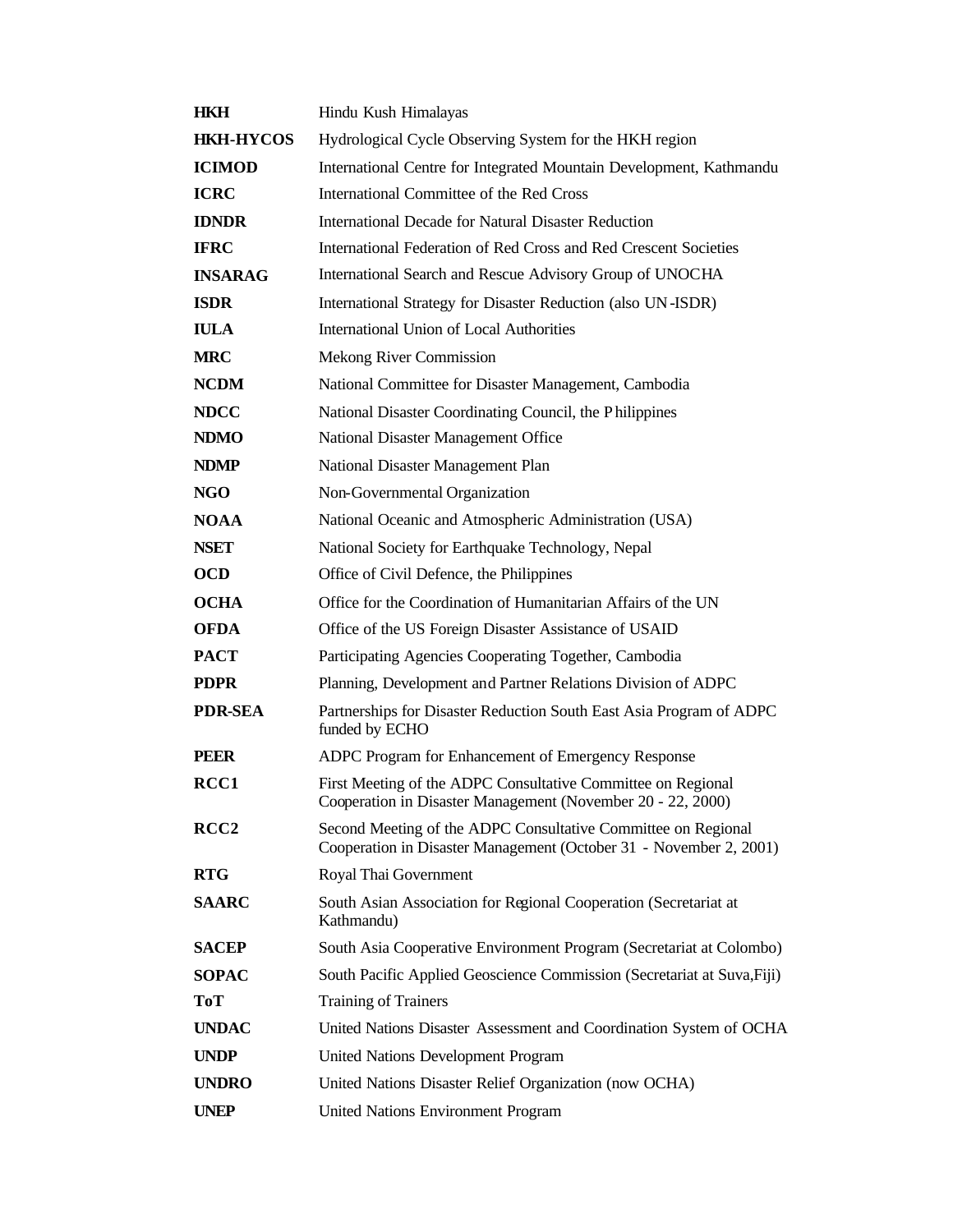| <b>UNESCAP</b> | United Nations Economic and Social Commission for the Asia-Pacific |
|----------------|--------------------------------------------------------------------|
| <b>UNHCR</b>   | United Nations High Commission for Refugees                        |
| UN-ISDR        | United Nations International Strategy for Disaster Reduction       |
| <b>UNTAET</b>  | United Nations Transitional Administration of East Timor           |
| <b>USAID</b>   | United States Agency for International Development                 |
| <b>USGS</b>    | United States Geological Survey                                    |
| <b>VAM</b>     | Vulnerability Assessment and Mapping methodology of WFP            |
| <b>WB</b>      | World Bank                                                         |
| <b>WFP</b>     | World Food Program                                                 |
| <b>WHYCOS</b>  | World Hydrological Cycle Observing System of WMO                   |
| <b>WMO</b>     | World Meteorological Organization                                  |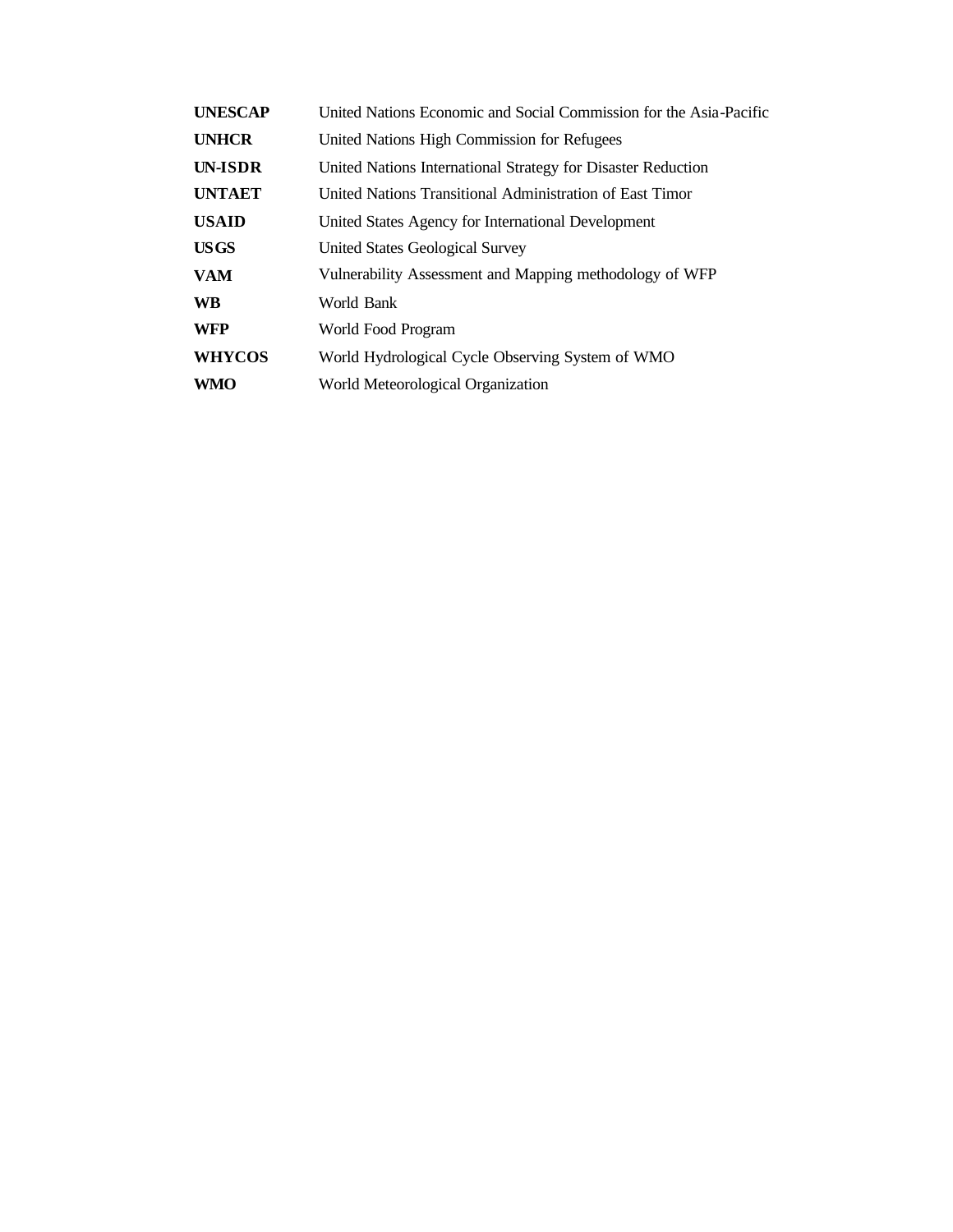#### Introduction

#### **1. Context**

The second meeting of the ADPC Consultative Committee on Regional Cooperation in Disaster Management (RCC2) was held from October 31 to November 2, 2001 at the Imperial Queen's Park Hotel in Bangkok. This document is the report of this second meeting. The meeting was organized by ADPC, and attended by 23 delegates from 16 countries and territories (Bangladesh, Cambodia, China, Georgia, India, Iran, Jordan, Kazakhstan, Laos, Nepal, Pakistan, Papua New Guinea, Philippines, Thailand, East Timor and Vietnam), and 13 observers representing 12 international and regional organizations, UN agencies and bilateral and multilateral funding agencies (ASEAN, ADB, ADRC, AUSAID, DFID, ECHO, ICIMOD, OFDA/USAID, UNDP, UNESCAP, UNTAET, and MRC). ADPC was represented by nine senior staff. A full list of delegates and observers is given in Annex I.

#### **2. The RCC**

The establishment of ADPC in 1986 was preceded by an extensive consultative process with national governments and other key organizations in several countries throughout the Asia-Pacific region concerning their changing disaster management related needs. These consultations were undertaken as part of a feasibility study undertaken by the United Nations Disaster Relief Organization (UNDRO; now the Office of the Coordination of Humanitarian Affairs, or OCHA).

In June 1999, ADPC became an independent, non-profit international foundation. Its regional role in promoting risk reduction and capacity building remains unchanged. However, the administrative change has provided new opportunities for greater stakeholder involvement both in ADPC's governance and in ongoing processes of needs identification and priority setting for ADPC activities. The ADPC Board of Trustees (BoT), the international Advisory Council (AC) and the RCC are the three bodies established to achieve these goals.

The AC was established in order to provide strategic guidance and input in support of ADPC's vision, mission and institutional growth. In November 2001, it comprised over 70 eminent individuals and representatives of key government and stakeholder organizations from around the world. The RCC was established in March 2000 within the AC framework. It comprises BoT and AC members working in key government positions in national disaster manag ement systems of countries throughout the Asia -Pacific region. Membership is by invitation of the Chairman of the BoT, with the 26 present members representing 23 countries and territories (Annex I).

The role of the RCC is to provide an informal consultative mechanism for

- Development of action strategies for disaster reduction in the region
- Promotion of cooperative programs on a regional and sub-regional basis
- Guidance to the work of ADPC and its future directions.

#### **3. Objectives of the meeting**

The main objectives of RCC2 were

- To identify disaster-related needs and priorities
- To identify ways to promote regional and sub-regional cooperation, and to support work and enhance effectiveness of existing mechanisms
- To enhance sub-regional cooperation in flood preparedness and mitigation
- To establish priority action areas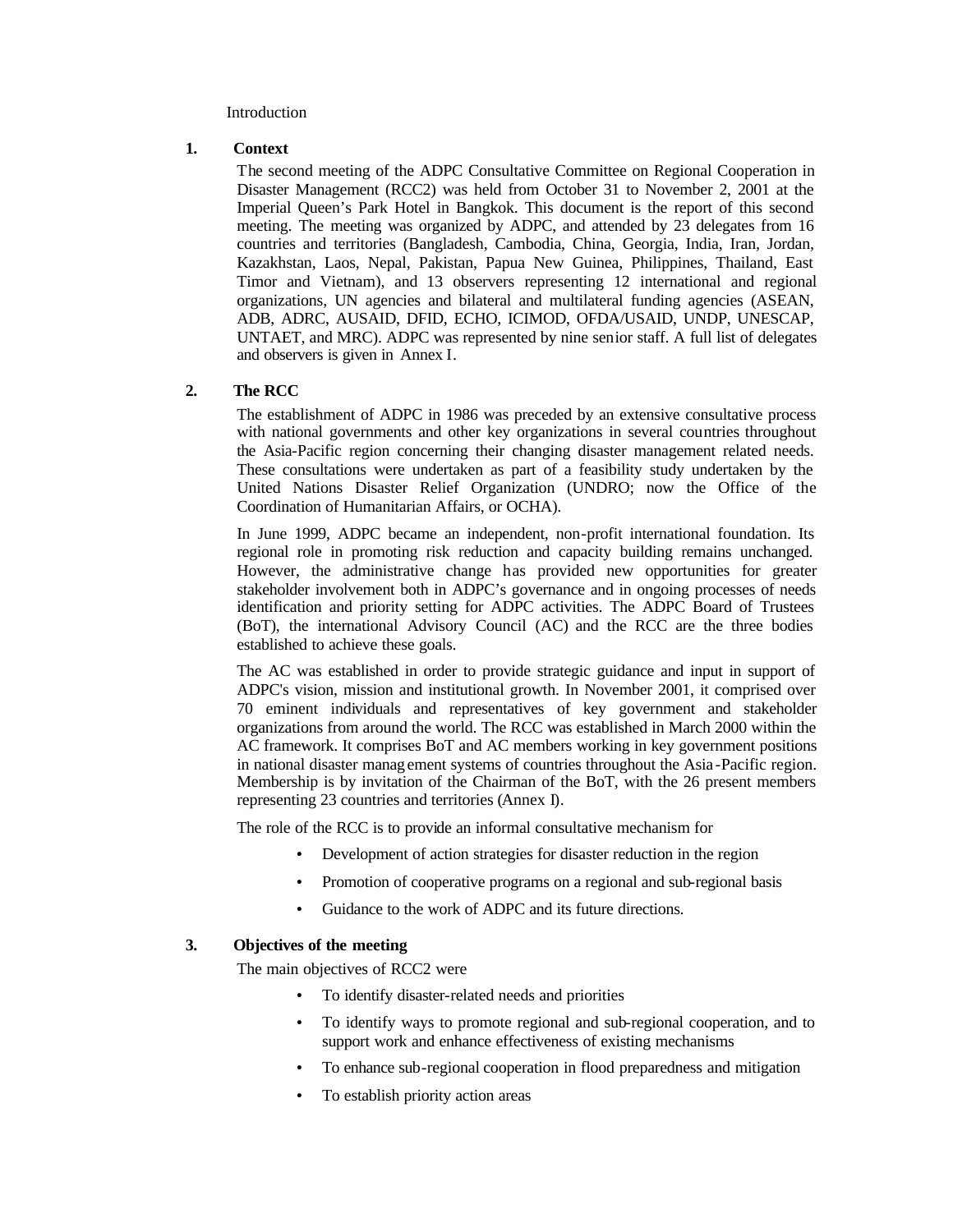• To present experiences and lessons learned from recent disasters and programs.

#### **4. Opening ceremony**

The Opening Ceremony was held at 0900 hrs on Wednesday, October 31, 2001. The ceremony was presided over jointly by H.E. Professor Dr. Krasae Chanawongse, Minister to the Prime Minister's Office and Chairperson of the ADPC Board of Trustees, and by H.E. Ambassador Nitya Pibulsonggram, Advisor to the Minister of Foreign Affairs, Royal Thai Government. The ceremony was attended by Ambassadors and counselors from embassies in Bangkok, senior officials from UN agencies, representatives of other international organizations and agencies, international NGOs, members of the ADPC BoT, and the media.

The Welcome Address was given by Dr Suvit Yodmani, the Executive Director of ADPC (the full text is given in Annex IV.a). In setting the context for the meeting, Dr Suvit noted its objectives, suggesting that RCC2 provided an opportunity to take stock of progress during the past year, and identify priority action areas; to share disaster management experience and lessons learned; and to identify mechanisms for flood preparedness. The past year had been a very busy one for ADPC, not least because of the many natural disasters that had afflicted the region. Floods had inundated many parts of Asia, and it had thus been agreed to focus a three-hour session on this issue. However, the events of September 11 in the USA had also served to focus attention on man-made disasters. Whatever the cause, the needs of the victims are similar. During this period, ADPC's achievements in disaster management were significant (see Para 10).

The Inaugural Address was presented by H.E. Professor Dr Krasae Chanawongse, Chairman of the ADPC Board of Trustees and Minister to the Prime Minister's Office, RTG (Annex IVIV.b). Professor Krasae remarked that having participated in and read the report of RCC1, he was convinced that the RCC played an invaluable role in charting the regional disaster management agenda in coming years. By way of illustration, he mentioned two recent examples. First, following the flashfloods in Phetchabun province, northern Thailand on August 11 this year, ADPC's response included a full technical assessment to understand the causes, and subsequently develop a mitigation plan. This was presented to the RTG, and was discussed by the Cabinet. Second, following the earthquake in Gujarat state, India, on January 26, 2001, ADPC sent a team to work with agencies to develop a response. He is proud of the relevance, timeliness and value of this work.

The award earlier in October of the United Nations Sasakawa Certificate of Distinction to Col. Brian Ward, the founding director of ADPC, for his achievements in disaster reduction also testified to the importance of ADPC's work.

The Keynote Address was given by H.E. Ambassador Nitya Pibulsonggram, Advisor to the Ministry of Foreign Affairs, RTG, on behalf of the Minister of Foreign Affairs, Dr Surakiat Sathirathai (Annex IV.c). Ambassador Nitya noted the importance of establishing a culture of preparedness, and the need to make people aware of the dangers and risks, well informed and ready to face any potential calamity, and thus reduce the impacts of disasters. Crucial prerequisites for generating a high level of awareness, he argued, were: political awareness, a structured multi-sectoral program, partnership with the private sector, self-reliance and participation of communities, encouragement and sharing of local wisdom and knowledge, promotion of local ownership and leadership. In the light of recent manmade disasters in Thailand (notably the recent chemical spill on a Bangkok expressway and the explosion at the weapons warehouse in Korat province), Ambassador Nitya also drew attention to the imperative need of the host country for appropriate preventive measures.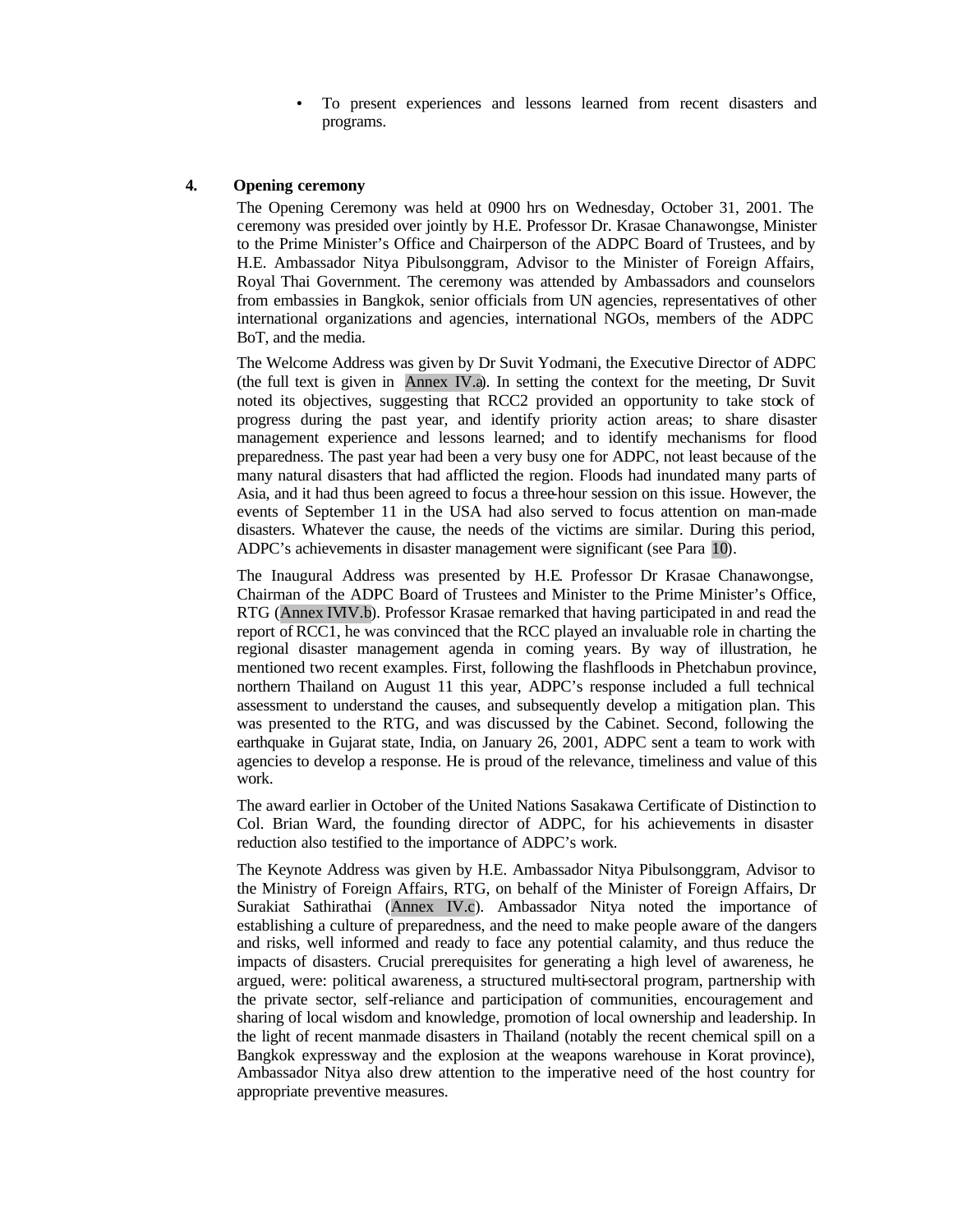The Vote of Thanks was proposed by Ms Corazon Alma de Leon, former Chairman of the Civil Service Commission of the Philippines and Vice Chairman of the ADPC Board of Trustees (Annex IV.d).

#### **5. Introduction and adoption of the agenda**

This session was chaired by Ms Corazon Alma de Leon and facilitated by Mr David Hollister.

Dr Suvit briefed the meeting on the role of the RCC (see Para 3) and the purpose of RCC2 (see Para 2).

Delegates and observers introduced themselves, the organizations they were representing, and their expectations of RCC2. Expectations mentioned included

- That ADPC and the RCC member countries turn their attention and build capacity in dealing with threats to manmade — especially biological, chemical and nuclear — disasters
- That RCC contribute to capacity-building and enhancing bilateral and multilateral cooperation
- To learn from the experience of colleagues assembled and to exchange experience
- To build cooperative mechanisms
- To learn more about flood control and natural disaster management.

The agenda was approved following minor amendments. The amended agenda is shown in 0.

Dr Suvit proposed Ms Corazon Alma de Leon as the Chairperson of the meeting, which was unanimously approved by all members present.

As at the first RCC meeting, a Steering Committee was constituted. The role of the Steering Committee was to meet frequently throughout the meeting in order to guide the overall direction, to focus its deliberations and towards substantive outcomes. The meeting elected the following delegates to serve on the Committee:

- Cambodia Mr Peou Samy
- China Mr Li Cheng
- India Mr Ashok Pradhan
- Lao PDR Mr Phetsavang Sounalath
- Nepal Mr Kumar Prasad Poudyal
- Papua New Guinea Mr Martin Mose
- Philippines Maj. Gen. Melchor Rosales
- Thailand Dr Tairjing Siriphanich
- ADPC Mr David Hollister
- ADPC Mr Aloysius Rego

The Steering Committee's first meeting was held immediately after the first section.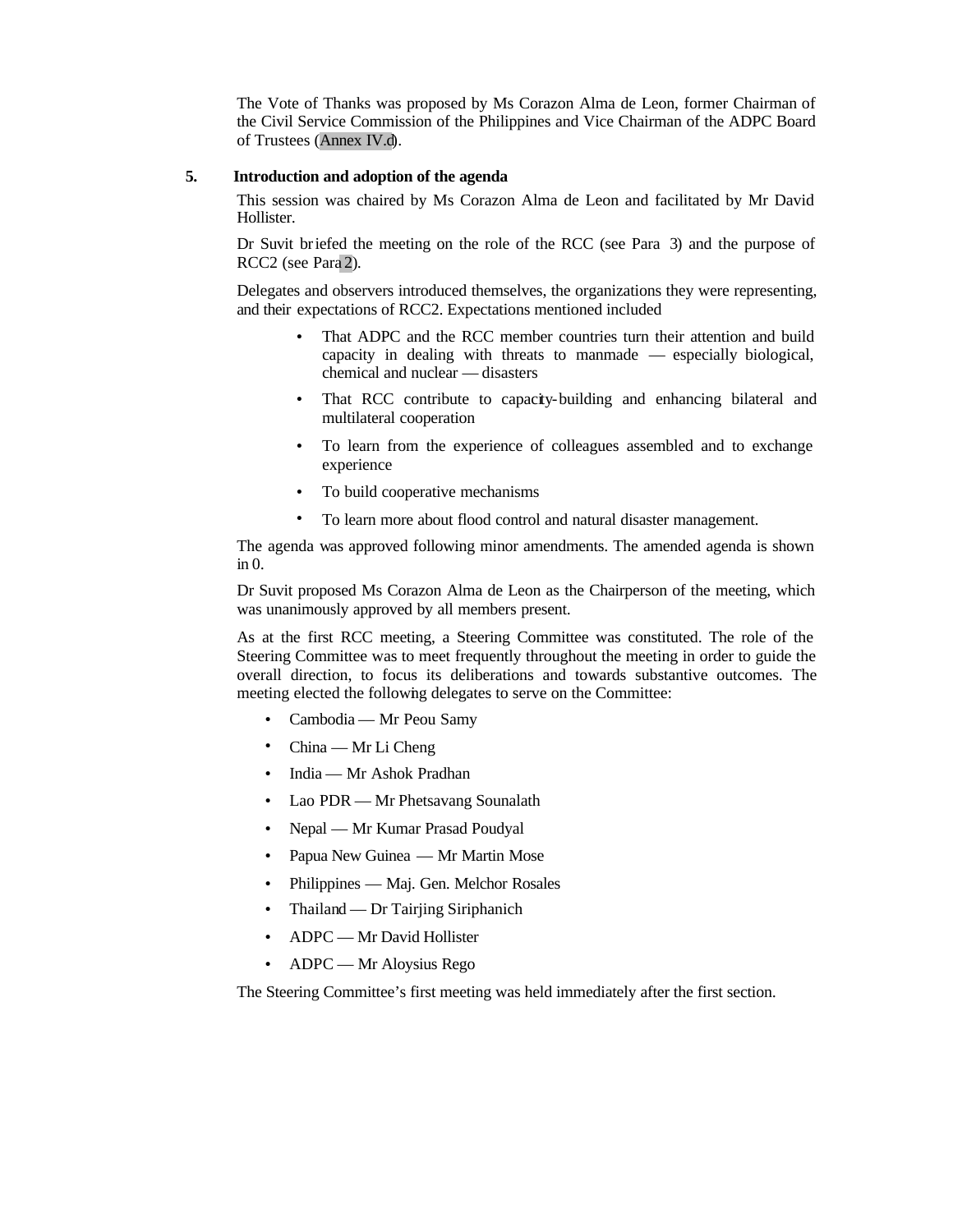# **II. Overview of ADPC activities and future directions**

The second session of the meeting was co-chaired by Mr Chanchai Soontaramut and Maj. Gen. Melchor Rosales, and facilitated by Ms Zenaida Delica.

## **6. Overview of ADPC and its activities**

Mr David Hollister, ADPC Deputy Executive Director, gave a detailed presentation on ADPC governance, activities and future directions. ADPC's approach continues to emphasize both the technical level and the policy level dimensions of disaster preparedness work. At the former level, ADPC has a proven track record as a regional technical resource and training center. The latter is in response to the critical importance of political will, and involves encouraging diplomats, policy and decision makers to perceive the significant and adverse impacts of disasters on development, and to incorporate disaster prevention, management and mitigation into the policy and development plans of their countries and communities. ADPC is also active at the global level: it is a member of the Steering Committee of the ProVention Consortium of the World Bank, and a member of the UN's Inter-Agency Taskforce of ISDR.

ADPC's programs are presently directly supported by a wide range of ODA agencies and other funding agencies, including AusAID, ADB, DFID, DANIDA, DMF, ECHO and DIPECHO, IFRC, OFDA and UNDP. Additional revenues are generated by training fees and consultancy.

Mr Hollister presented a brief overview of ADPC's six main programs, namely Training and Education (T&E); Information, Research and Network Support (IR&NS); Technical Services (TS); Regional Programs (RP); Planning, Development and Partner Relations (PDPR); and Finance, Administration and Human Resources (FA&HR). Details of all programs can be accessed at *http://www.adpc.ait.ac.th/*.

Under T&E, attention was drawn to the Asian Disaster Mitigation Training Network (ADMIT), a formal partnership of 12 national training institutes in Sri Lanka, India, Nepal, Indonesia, Philippines and Laos, with two regional partners (ADPC and IULA). This stand-alone network develops and shares curriculum and course materials with the goal of capacity building in disaster mitigation.

Under IR&NS, it was noted that all ADPC's extensive library of technical documents is now available through its website.

Under TS, several programs were noted, including the UNDP Disaster Management capacity building program (in Cambodia and Sri Lanka); the Vietnam Red Cross Disaster Resistant House Rehabilitation Program, for which ADPC conducted a 3-week evaluation leading to new program development; training needs analysis and capacity building for the NDMO in East Timor; and an ADB TA project aimed at strengthening Disaster Mitigation and Management at the State Level in Uttar Pradesh.

Under RP, Mr Hollister gave details of several existing and projected programs. These are the Asian Urban Disaster Mitigation Program (AUDMP); Extreme Climatic Events (ECE); Program for Enhancement of Emergency Response (PEER); Partnerships for Disaster Reduction-SEA (PDR-SEA); Disaster Reduction Program for Cambodia, Laos and Vietnam (DRP/CLV); and Flood Preparedness Information Network for India, Bangladesh, Pakistan, Nepal and Sri Lanka (FINe).

In conclusion, Mr Hollister noted that ADPC works on a partnership basis with local, national, regional and global organizations of diverse kinds. It offers opportunities to promote regional cooperation and technology transfer (North  $\rightarrow$  South, South  $\rightarrow$  South and South  $\rightarrow$  North).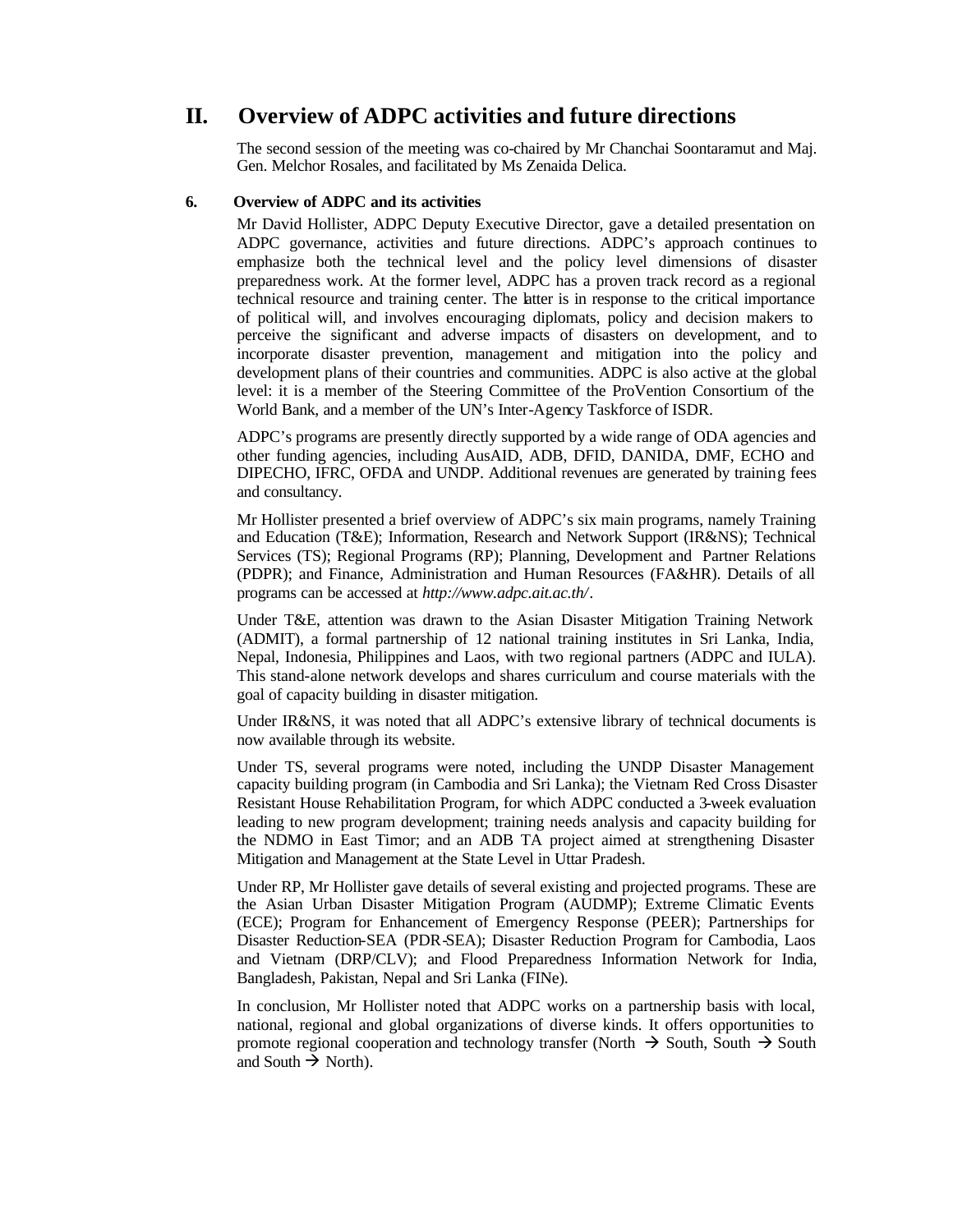### **7. ADPC Strategic Plan**

Mr Aloysius Rego, ADPC Director of Planning, Development and Partner Relations, presented ADPC's draft strategic plan for 2001 – 2005 (details at *http://www.adpc.ait.ac.th/pdpr/plan.html*). The strategy plan has evolved through intensive strategic planning sessions held annually since 1999, and was being presented to the RCC in order to receive inputs and feedback.

Mr Rego defined ADPC's strategic goals — promoting disaster reduction as an integrated part of development, building capacity, facilitating partnerships, recognition as a proactive and responsive regional resource, and achievement of quality service through a team approach — and elaborated substantially on each of the supporting objectives.

Various aspects were emphasized, and reinforced points made by Mr Hollister (Para 6)*, inter alia*, the importance of working at both technical and political levels in order to accomplish ADPC's goals; the critical need for documentation of lessons learned; and responsiveness to emergent biological, chemical and nuclear threats.

#### **8. Discussion on Para 6 and Para 7**

Noting the ambitiousness of ADPC's strategy and the diverse programs being implemented in its pursuance, Mr Dang Quang Tinh sought clarification on the question of funding. Dr Suvit, responding for ADPC, drew attention to ADPC's expanding resource base. The strategy took into consideration inputs from RCC1, but in terms of funding, ADPC is quite practical. At least 80% of the strategy is presently supported by diverse agencies from OFDA to AusAID, ECHO, DANIDA and others. The goal here is to continue forging new partnerships. Mr Hollister added that the presentations were based on an emerging detailed workplan pursuant to RCC1. ADPC has embarked on an ambitious project for risk and vulnerability mapping. This might be a 50-year project, but funding is available to start, and to demonstrate its worth.

A question was raised by Mr Zakaria concerning ADPC's methodology for interacting with policy-makers and decision-makers. Dr Suvit noted that reaching policy-makers is always difficult, but that ADPC has had some success in Thailand. There is also ADPC's ongoing involvement of the diplomatic community in Thailand, involving dialogue, discussion and sharing of information. ADPC is also interested in engaging in dialogue with parliamentarians in different Asian countries, possibly in a rather informal way, in order to gain their interest in the critical issues. It is necessary to work not only with ministries responsible for disaster management, such as the Ministry of the Interior, but also Ministries of Foreign Affairs, Finance and Planning, and the Budget Bureau.

Ms de Leon suggested that ADPC might disaggregate activities according to major events and resources in order to better demonstrate to donors how contributions are being used on various initiatives. This might clarify the respective values of cross-country and incountry programs. She acknowledged the role Dr Suvit has played in making much of this work possible. Mr Rego noted that the next session (III) would report on progress since RCC1 and flag specific new initiatives.

Mr Sinha noted two 'mega-trends'. First, there is an increasing urgency for countries to adopt multi-hazard planning strategies. For example, the September 11 events in the USA were barely imaginable, but it is now clear that all countries need to be prepared to respond to all possible disasters, imaginable or otherwise. Second, it is necessary to look at the whole cycle of disasters, and incorporate these into national disaster management strategies. For example, learning from the Gujarat earthquake, India needs to acknowledge that the whole of the northeast of India is prone to seismic hazards, but that national disaster agencies and international donors tend to be attracted to the site of the most recent disaster and ignore the wider picture.

In the Indian context, he highlighted how after the Andhra Cyclone of 1977, a major program was implemented in the state leading to significant improvements in preparedness there: but no changes were initiated in the neighboring state of Orissa;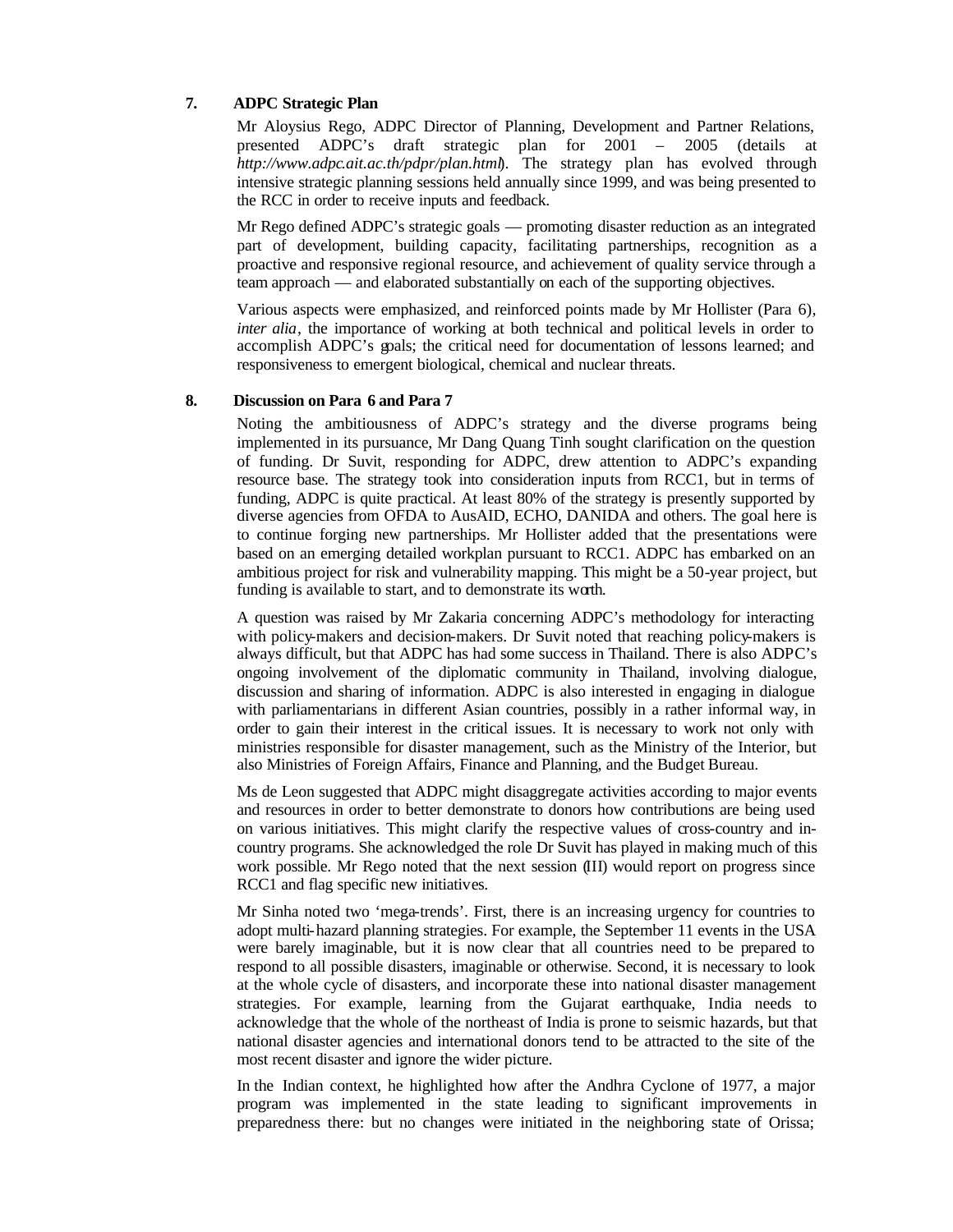which was then devastated by a cyclone in 1999. So too after the Latur earthquake in 1993, in Maharasthra, as major disaster management planning and preparedness initiative was successfully implemented in the state but no noteworthy earthquake mitigation was done in the neighboring state of Gujarat, which was then devastated by the Kutch earthquake of 2001. Even now in the major programs launched in the wake of the 1999 and 2001 disasters in Orissa and Gujurat in each state, no remarkable effort is being initiated in other cyclone and earthquake prone states of India. In all of this, the most salient feature was a failure to learn from experience.

Dr Tom Brennan, responding, agreed with the need to take a much more holistic, comprehensive approach, and with the observation that agencies remain reactive rather than pro-active. He drew attention to work in Kathmandu, where, for example, artisans have been trained, and schools retrofitted to act as safe havens, but only after public awareness of the dangers had been raised.

ADPC needs to continue to be able to depend on the goodwill of donors, and must be nimble and confident in innovating. It has to be able to present the entire package to countries, getting a lot of people in different ministries, like finance, involved too. ADPC needs to be pro-active in developing low-cost solutions to problems —this is a prerequisite, because if they are not low-cost, they stand little chance of implementation. RCC participants need to promote these ideas among agencies and ministries in their countries. In all of this, political will was a pre-requisite. Finally, Dr Brennan drew attention to the need for countries to support ADPC, and that this might best be achieved through annual contributions to ADPC. That way, through ownership, they could make demands of ADPC, not just request politely that things be done.

# **III. Follow-up on suggested action areas**

Session III was co-chaired by Mr Ashok Pradhan, Col. Ahmed Mahnoud Al Mefleh and Major Alzabet Abdelhadi, and was facilitated by Mr David Hollister.

#### **9. Action areas suggested by RCC1**

Mr Aloysius Rego briefed the meeting on Action Areas suggested at RCC1 (see Annex X for the full RCC1 Executive Summary). The briefing paper addresses recommendations under two headings. Section A covers capacity building of national disaster management systems; Section B covers regional initiatives in disaster management. Various follow-up actions are needed, specifically under Section A.

RCC members were requested to provide ADPC with information and suggestions on:

- (A) Capacity Building of National Disaster Management Systems
	- 1. Strengthening National Disaster Management Agencies/Committees (NDMCs) (Action Area vi)
	- 2. Existing legal and institutional arrangements and proposed changes to enable ADPC to facilit ate the exchange of positive and negative experiences (Action Area vii)
	- 3. Current national disaster management plans (DMPs) so that ADPC might record, archive and disseminate this information (Action Area viii)
	- 4. Current status of disaster management information systems so that ADPC might serve as a knowledge and information bank, assisting national governments in capacity building (Action Area ix)
	- 5. Existing training institutions offering disaster management training and lists of courses offered, to facilitate regional networking and exchange of expertise (Action Area x)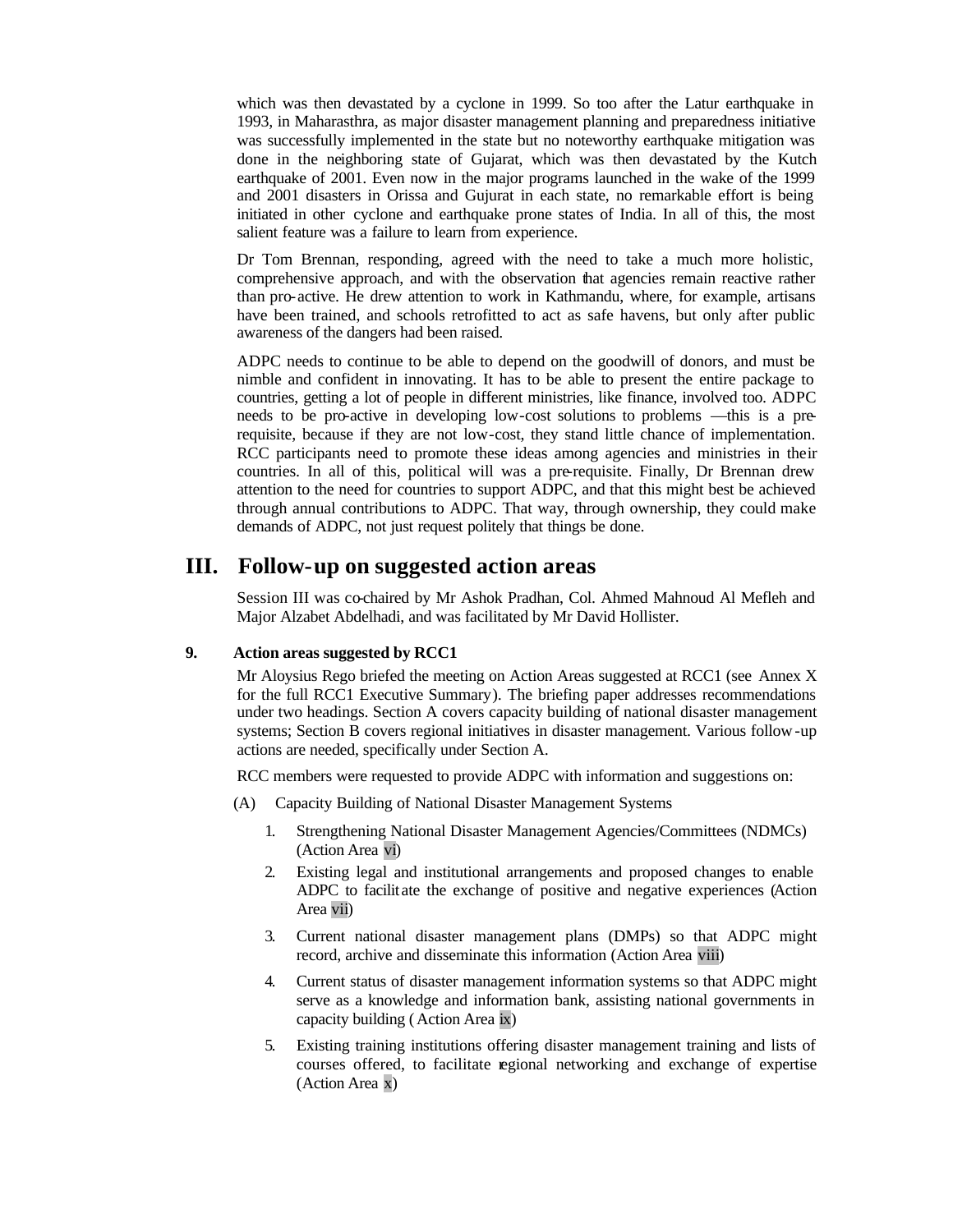- 6. Mobilization of a greater constituency for disaster preparedness and mitigation and thinned for improved media coverage of disaster management (Action Area xii)
- 7. Current efforts to integrate disaster mitigation into national planning, so that ADPC might capture best practices in disaster mitigation (Action Area xii)
- 8. Enhancing Scientific and Technical Cooperation in Disaster Management (Action Area xii)
- 9. Current capacities for disaster management with a view to mapping strengths and capacities of RCC member countries (Action Area vi)
- 10. Meetings of parliamentarians at which presentations on disaster management might be made, with a view to creating awareness at the political level, and hence political will (Action Area xv)
- (B) Regional Initiatives in Disaster Management
	- 1. To organize a high level Asian Ministerial Meeting on Disaster Mana gement to secure political support for disaster management (Action Area xii)
	- 2. To hold a large multi stakeholder conference at the Asian level with crosssectoral participation (Action Area xii)
	- 3. To develop and publish Asian State Disaster Management Report 2002 (Action Area xii)
	- 4. To prepare a vulnerability atlas for Asia (Action Area xii)

# **10. Actions taken by ADPC since RCC1**

Mr Rego continued by providing a summary of ADPC actions carried out in response to RCC1 (reproduced here as Annex XI). Actions were grouped under four sub-headings: Section A covered capacity building of national systems; Section B, regional initiatives; Section C, sub-regional cooperation in disaster management; and Section D the future role of the RCC.

#### **11. Report on South East Asian Working Group Meeting on Regional Cooperation**

Mr Yong Chantalangsy, representing the ASEAN Secretariat in Jakarta, briefed the meeting on deliberations of the South East Asian Working Group Meeting on Regional Cooperation in Disaster Management. This meeting was convened by ADPC under its PDR-SEA project, and funded by ECHO under its Second DIPECHO Action Plan for South-East Asia. The meeting was held immediately prior to RCC2 (October 29-30) at the same venue.

The meeting brought together key officials of NDMOs in Cambodia, Lao PDR, Thailand, Philippines and Vietnam, the ASEAN Secretariat, MRC and ADPC, with the aim of strengthening existing mechanisms for sub-regional cooperation. The meeting identified priority needs at the national and sub-regional level of all participant countries.

The Working Group recommended that

- ADPC prepare an updated matrix of cooperation, including not only an inventory of existing mechanisms for regional cooperation but also an inventory of existing bilateral and multilateral initiatives, training centers and their training programs on disaster management, and an update on latest developments
- ADPC assist the ASEAN Secretariat to work with the ASEAN member countries in the development of the ASEAN Regional Program on Disaster Management for presentation at the  $12<sup>th</sup>$  AEGDM meeting to be held in Hanoi in August 2002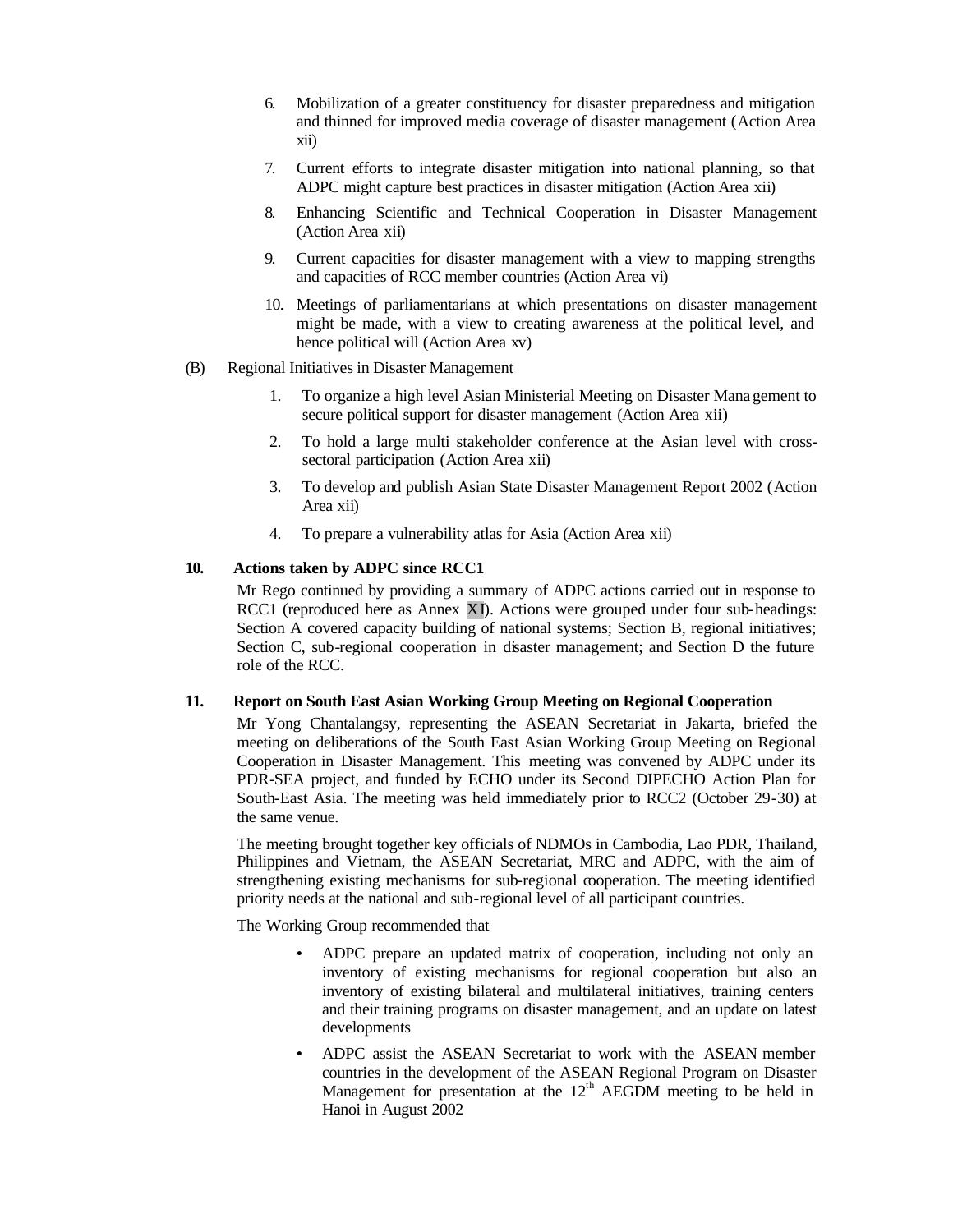- to develop the program, the ASEAN Secretariat and ADPC will convene a workshop in March 2002
- The exercise on country needs identification and prioritization has been carried out in Cambodia, Lao PDR, Philippines, Thailand and Vietnam and it needs to initially be extended to all 10 ASEAN countries and thereafter be replicated in other RCC member countries
- Future AEGDM meeting should have suitable field level exercises held after the meeting.

The RCC welcomed and endorsed the extensive discussions on the development of the ASEAN Regional Program on Disaster Management that had taken place in the South East Asian Working Group meeting, held on 29-30 October 2001 and recommended that these be pursued in 2002 as a priority.

# **12. ADPC concept papers on regional initiatives**

The next four papers presented were concept papers prepared by ADPC for discussion at this meeting by way of follow-up to recommendations of RCC1 on regional initiatives.

Mr Rego presented a concept paper on *Organizing Asian Regional Multi-Stakeholder Conference on Disaster Reduction and Support to National Conferences*. This paper was drafted in response to RCC-1 Action Area xvii, and comprised two proposals: a regional conference on *Disaster Reduction in Asia* to be organized in 2004, and national conferences on disaster reduction organized in interested countries, with national disaster management focal points taking the lead in organizing (in collaboration with ADPC).

The regional conference would provide a forum for networking among disaster management organizations in Asia, an opportunity to share lessons learned, and to discuss recent projects, new initiatives and research in disaster reduction in the region. ADPC proposed that following consultation with regional and international organizations to identify interest in co-organizing, a first announcement be made by June 2002.

National conferences are seen as an important mechanism for networking at the national level, with cross-sectoral participation by people in governmental and non-governmental sectors, national scientific communities and academia. ADPC would support such conferences by providing technical support and organizing sessions aimed at sharing a regional perspective.

The second concept paper presented by Mr Rego was entitled *Creating Awareness, Political Will and Support for Disaster Management and Mitigation*. This proposal was in response to RCC-1 Action Area xv. Specific proposed actions for discussion were:

- **Presentations at Asian ministerial level meetings**. This would involve RCC and ADPC requesting that discussion on disaster risk management be included on agenda of current regional and sub-regional ministerial meetings on health, the environment, or finance. Specific opportunities in the coming years were identified.
- **Presentations at regional and national meetings of parliamentarians**. Specific opportunities would need to be identified, such as the Asian forum of Parliamentarians on Population and Development, Asian meetings of the International Parliamentarian Union, and national level meetings of parliamentarians.
- **Meetings with/ between National Committees (or Councils) of Disaster Management and ministries responsible for finance and planning**. Where such bodies have been established, they might benefit from learning of good practice in disaster reduction adopted globally and in the region.
- **Advocacy of a comprehensive Total Risk Management (TRM) approach**. This proposal was endorsed at a meeting of regional offices of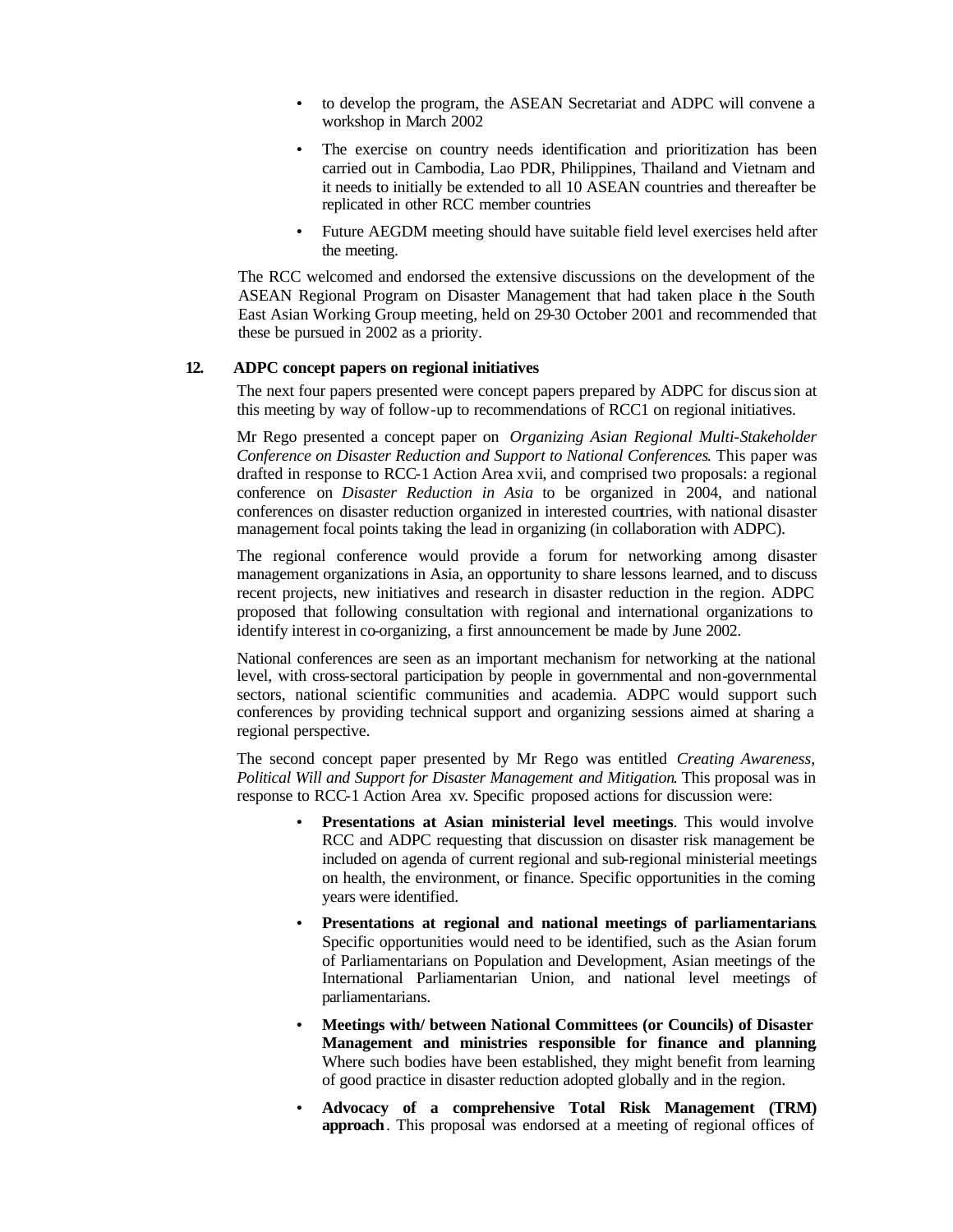United Nations agencies, regional organizations (ADPC, ADRC and ICIMOD) and donors (ADB, OFDA) held in Kathmandu in July 2001. The TRM approach is holistic, and goes beyond the traditionally limited scope of response to include preparedness and mitigation activities with a view to reduction of the severity and scope of disasters. That meeting requested that ADPC, ADRC, and OCHA/ADRU promote and facilitate the adoption of the approach in selected high risk countries on a pilot basis, and assist national authorities to establish a database of current interventions.

Mr Kamal Kishore presented t he third concept paper, a proposal for the establishment of an *Asian Regional Report on Disaster Reduction*, or ARRDR. This proposal was in response to theRCC-1 Action Area xviii, which recommended the preparation of an Asian State of Disaster Management Report, in response to the relative lack of mechanisms for systematically capturing and sharing knowledge of what does and does not work in disaster reduction programs.

At the global level, the proposed report complements IFRC's World Disaster Report, UN ISDR's Global Report on Disaster Reduction (GRDR), and UNDP's Global Vulnerability Report. At the regional level, ADPC produced a report at the close of UN-IDNDR entitled "*Managing Disasters in Asia and the Pacific: a Review of Lessons Learned* during IDNDR", and ADRC and CRED produced a report on disaster and accident statistics in Asia. Various countries, including India, Bangladesh and Nepal have produced national level reports.

The objectives would be to provide a framework for the analysis and assessment of progress towards disaster reduction in the region; to systematically capture innovative strategies, programs and projects in different countries and to share, with a view to replication; and to act as an advocacy tool for promoting the cause of disaster reduction in the diverse development contexts of Asian countries. The intended audience would be national level policymakers and decision makers, both in disaster management and critical resource sectors, and personnel responsible for disaster management working in funding agencies. The concept paper proposed an approach involving a lead role for ADPC. Initially, the report would probably not be able to focus on all 45 countries in the region, but would be launched in 2003. an advisory committee to steer the preparation would be constituted.

# **13. Discussion on Para 12**

Mr Zakaria questioned the feasibility of the approach outlined for the AARDR. How would countries be selected for inclusion? The advisory group would need to be representative at least to the regional level. Mr Kishore responded that the approach outlined simply acknowledged realistically the size of the task. Countries vary widely in terms of the availability of information. The proposal for representation on the advisory group was an excellent one, he agreed.

Ms de Leon spoke approvingly of the three proposals, and noted that their goals be understood as intersecting and serving each other. With the RCC meeting annually, this provides an important mechanism for monitoring the progress towards their accomplishment.

A regional conference might be in danger of becoming a shopping list, so this will need careful planning with a strong focus on showcasing breakthroughs that make a difference, such as, she suggested, the use of Information and Communication Technologies (ICTs) in enabling authorities to clear towns around Mt. Pinatubo recently. The regional conference must serve to enable all stakeholders and donors to see which breakthroughs work best, and what actions failed, and why.

In recognition of the increasing incidence and severity of natural, technological and manmade disaster risks, the meeting encouraged all RCC member countries to adopt a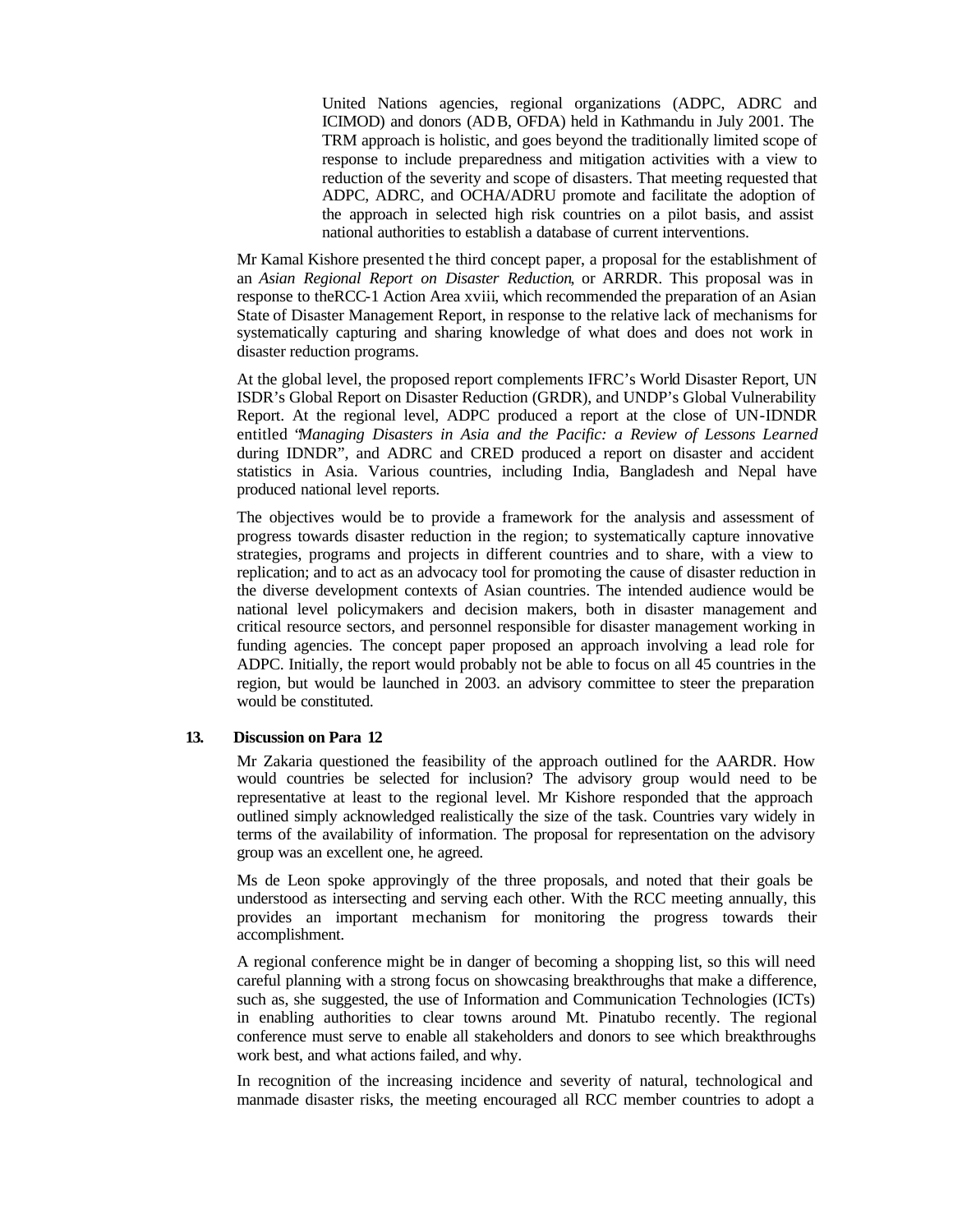Total Risk Management strategy. The meeting approved of ADPC's proposals and persuaded the RCC members and ADPC to continue persuing the initiatives.

#### **14. ADPC concept paper on developing a vulnerability atlas for Asia**

The fourth concept paper was presented by Mr Rego. This was entitled *Vulnerability Atlas for Asia: Development of Risk Maps and Local Level Referencing for Countries in the Asian Region*. This paper was prepared in pursuance to Action Area xix. The discussion paper summarized recent initiatives in the region aimed at risk mapping and the concept of community level referencing of the risk map. Because the task requires significant technical resources and capacities, financial outlay would be significant. Hence the proposal is to 'begin by thinking small and making concrete progress'. Proposed initiatives are

- For ADPC to initiate guidelines for the development of a vulnerability atlas in Cambodia, Laos and Vietnam, enabling the development of a methodology and identification of national level capacity to carry out risk mapping under its ongoing DANIDA-funded Disaster Reduction Program for these three countries
- Dialogue with CTR partners, especially USGS with a view to adapting the HAZPAC software to a more multi-hazard based approach for extension elsewhere in Asia
- Continued partnership with UNDP and ISDR on the development of the World Vulnerability Report.

# **15. Discussion on Para 14**

Mr Sinha suggested that the issue of RCC and ADPC partnership with UNDP and ISDR merited its own separate discussion on a range of issues; not just in the context of the vulnerability report. India has some experience in mapping discrete hazards, particularly in the vulnerability atlas produced by BMTPC, and now is interested in doing the same for all hazards. He was pleased to note that China has also done a similar exercise, and would like to know more of this initiative. He strongly recommended that, rather than diluting the initial proposal for comprehensive regional hazard and risk mapping, RCC and ADPC should develop a clear time frame for implementing it.

Concerning the first three ADPC discussion papers (Para 12), the Disaster Report should be added to the agenda of the Stakeholders meeting.

Would it be possible for countries to develop their own Disaster Risk index, rather like UNDP's Human Development Index? Cities and States could be ranked so as we could better understand who has done what where. This might even become a separate project. He noted that GHI and UNCRD had initiated a similar approach in their GESI project.

Mr Poudyal fully supported Mr Sinha's statements. It is essential that UN agencies and others work together in collecting and disseminating data on disaster reduction. Could ADPC assist in developing appropriate software for the purpose?

Nepal has had experience in mapping hazard occurrence and impacts on a district basis for the past five years, but still does not have a clear basis for the design. We could design it according to the ranking proposed.

Mr Hollister requested clarification at this point on whether delegates thought that these proposals from ADPC were moves in the right direction. Should we continue with these initiatives, however incomplete they might still be?

Mr Sinha, suggested that RCC2 fully endorsed the initiatives. The decisions taken by RCC1 were landmark decisions. He anticipated wholehearted endorsement of these proposals. Funding, of course, remained the major issue. With ADRC now receiving contributions from 23 countries, he suggested that it was time for RCC member countries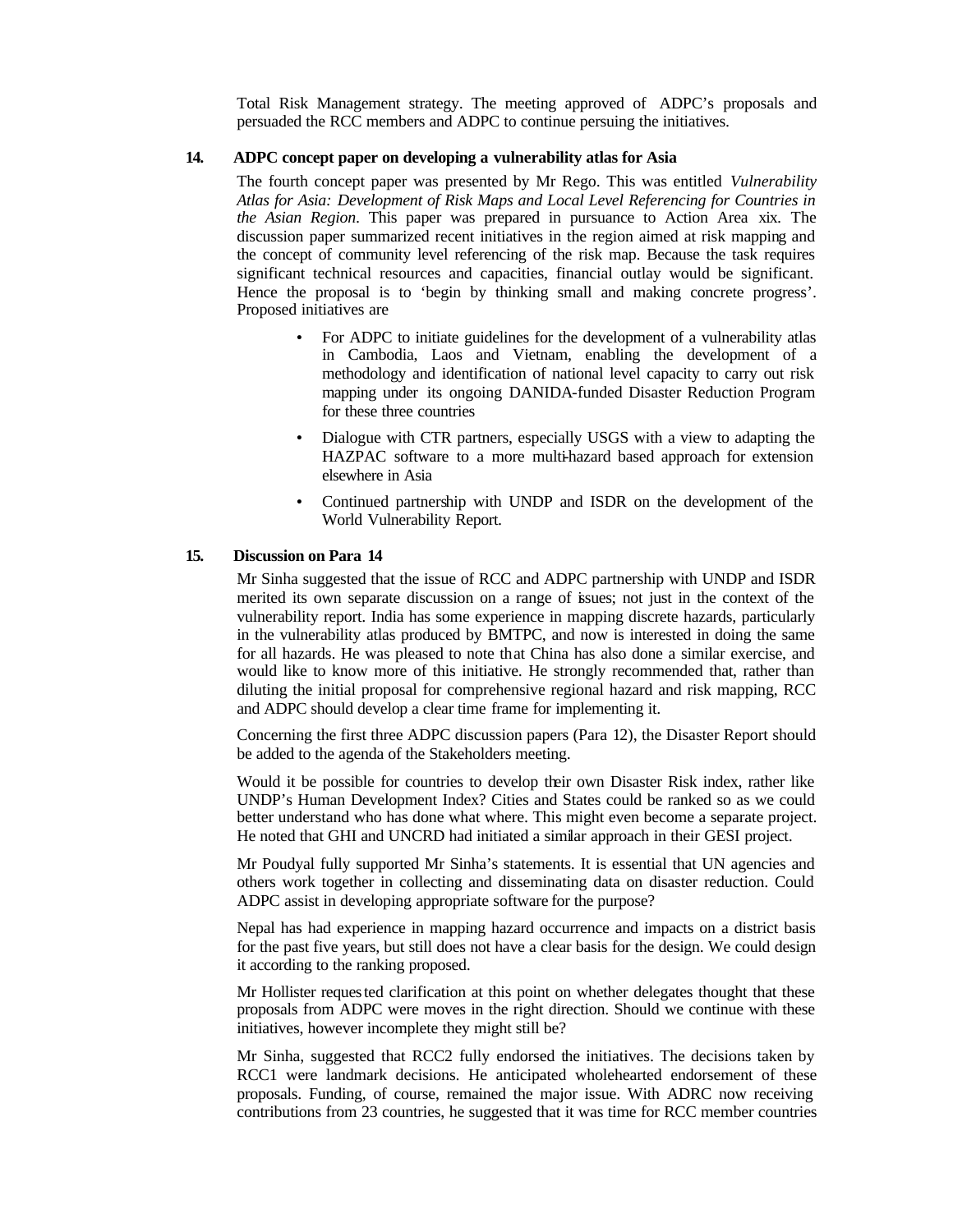to support ADPC financially through periodic contributions, as had been suggested at RCC1. The roadmap proposed by ADPC is quite distinctive, and worthy of support.

The Chair, Mr Pradhan, in relation to Mr Hollister's question, noted the meeting's sense of approval for the ADPC proposals and encouraged ADPC to continue while developing a concept paper for the Asian Vulnerability Atlas for RCC-3.

# **IV. Lessons learned from recent disasters and programs**

Session IV comprised country presentations by RCC members. Session IVA (Para 16 – Para 21) was co-chaired by Mr Peou Samy and Mr Hiralal Bala, and facilitated by Ms Zenaida Delica. Session IVB (Para 22 – Para 26) was co-chaired by Mr Li Cheng and Mr Dang Quang Tinh, and facilitated by Mr Robin Willison. Full copies of these papaers are available on request for the countries and ADPC.

### **16. Lessons learned from recent disasters in Jordan**

The presentation on Jordan was made by Col. Ahmad Mahnoud Al Mefleh. Noting that Jordan is one of the more hazard-prone countries in the region, the presentation focused primarily on the impact of Iraq's invasion of Kuwait in 1990, and the subsequent flight of 1.5 million refugees to Jordan during the Gulf War, characterized as a man-made disaster. With the assistance of ICRC, IFRC, the Jordanian National Red Crescent Society and Jordanian authorities agreed to set up facilities for reception of the refugees, but the numbers of refugees massively exceeded expectations. Natural conditions made this relief operation far more difficult.

Lessons learned centered on the importance of coordination (the responsibility in Jordan of the High Council of Civil Defence); the benefits of experience in handling such crises; the importance of coordination between NGOs and government agencies; the importance of public awareness, trained personnel, and a well-rehearsed disaster plan; and the need for structuring of outside assistance.

Proposed initiatives for ADPC and RCC consideration included the development of national disaster management information systems; improvement of training in disaster management and capacity building, possibly through a West Asian focal point in Jordan; and enhancing scientific and technical cooperation in disaster management.

#### **17. Lessons learned from the Gujarat earthquake**

India's presentation focused on the recent experience of the Gujarat earthquake in January 2001, and was made by Mr Ashok Pradhan, Special Secretary and Central Relief Commissioner (CRC) at the Indian Ministry of Agriculture. India is highly vulnerable to a variety of natural disasters. Response is principally the responsibility of State governments, with the Government of India (GOI) supplementing efforts with physical, material and financial support. The integrated administrative mechanism is based on a national contingency plan, with the Department of Agriculture and Cooperation the critical department, and Mr Pradhan, the CRC, the nodal officer. Each state and district must have a disaster contingency plan. At the national level, the National Crisis Management Committee (NCMC) is under the Cabinet Secretary, and the Crisis Management Group under the CRC. Financially, there is a Calamity Relief Fund for each state, with 75% of funds coming from GOI and 25% from the state itself. There is additional funding available in the form of a National Calamity Contingency Fund. Other significant mechanisms are a National Committee on Disaster Management (NCMC), with national and state level political representation, responsible for proposing institutional and legislative responses; and a High Powered Committee on Disaster Management Plans with a brief to establish disaster management plans at national, state and district levels. The national vision for disaster management is to favour preparedness rather than crisis management; to develop a coordinated participatory approach rather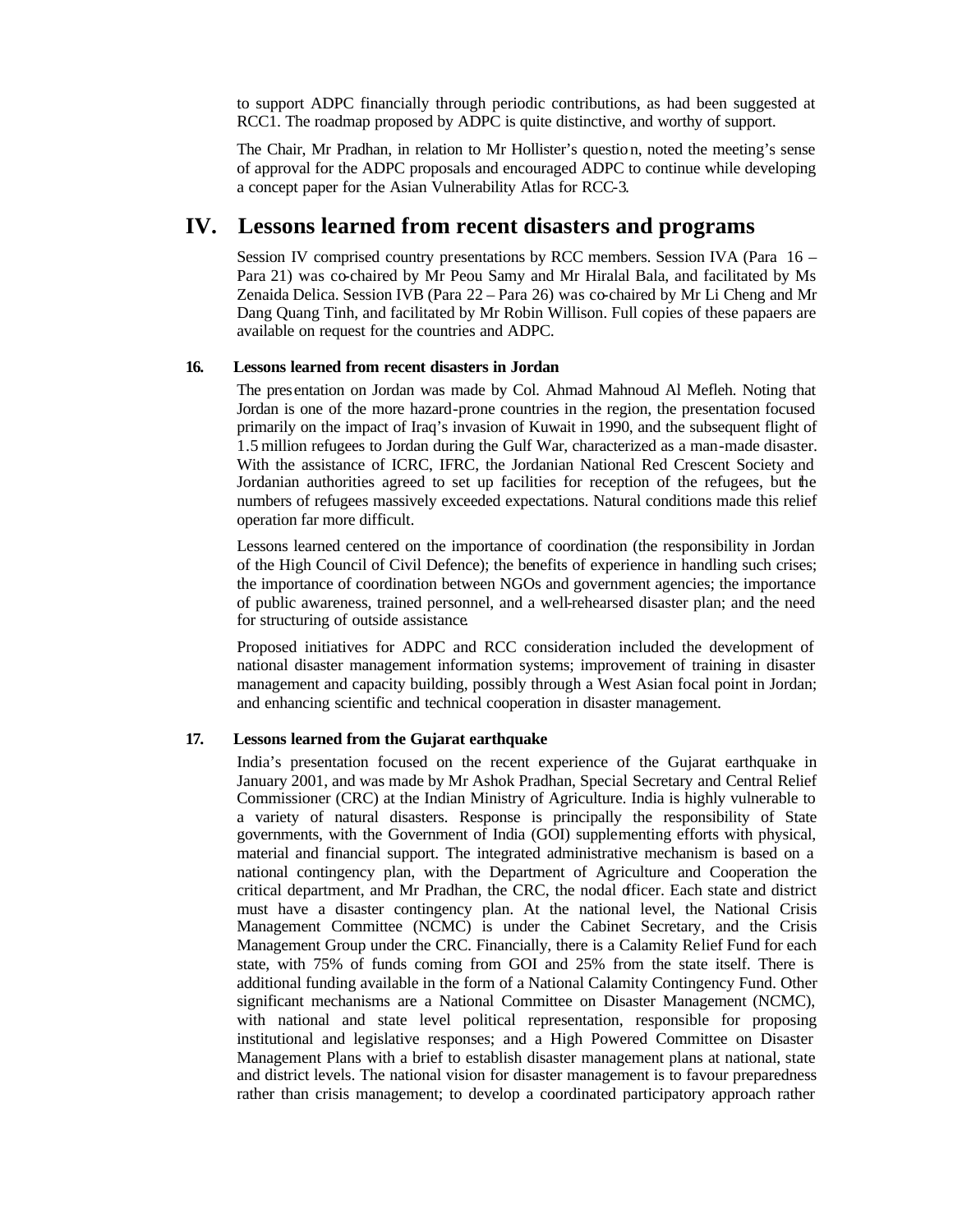than make each state responsible; to upgrade and deploy technology; and to utilize information as a tool for disaster management.

GOI's international policy in disasters is not to solicit external assistance, but to accept all offers with gratitude; in the recent earthquake, the international response was overwhelming. The Gujarat earthquake happened on January 26, 2001 at 0845. The response was immediate with the NCMC meeting by 1500 and an emergency cabinet meeting convened by 1700 the same day. The policy response included delegating all responsibility for clearance to the Agriculture Ministry, hotlines set up in Bhuj and Ahmedabad, no financial cap on financing relief, free airlifting of relief by the air force and national carriers and free rail transportation; visas on arrival for international rescue teams, waiver of cargo terminal handling charges, customs duty exemption, and waiver of airport charges for non-scheduled flights; making all donations 100% tax deductible; and Rs. 500 million advance assistance. The armed forces were mobilized the same day.

Highlights of GOI's response were the immediate policy decision making; establishing a single authority for clearance; no constraint on finances; immediate simplification of bureaucratic procedures; resources were pooled and channeled; national resources were placed at the disposal of the state government; exemptions accelerated relief and rescue efforts; international assistance gratefully accepted.

Immediate lessons learned were that relevant legislation was missing, and that building control regulations did not exist, or were not observed; property and life were inadequately insured; there were no local search-and-rescue teams; there was a lack of both high tech equipment and readily portable equipment. On the positive side, coordination was highly effective, enabling a rapid state and national response; authority was effectively delegated; red tape was cut; the international response was spontaneous; and public and NGO response overwhelming.

#### **18. Flood control and management of large rivers in Vietnam**

Mr Dang Quang Tinh, Director of the Department of Dike Management, Flood and Storm Control, in the Ministry of Agriculture and Rural Development, presented a paper on flood control and management of the Red River in northern Vietnam. This presentation focused on preventing floods from breaching embankments in the vicinity of Hanoi and other important areas along the river. To cope with extreme flooding, it has been proposed to build emergency spillways on existing dykes with a view to prevention of broken dykes. Such spillways allow the overflow to be controlled effectively, preventing loss of life and damage to property. Each spillway is between 100m and 300m long, and built with concrete up to one meter below the top of the dyke.

These spillways work on the principle that a certain level of damage is acceptable if catastrophe is to be avoided. They also enable environmental devastation to be avoided, and serve as an early warning system for local people.

### **19. People's Republic of China's preplan for disaster relief**

Mr Li Cheng of China's Department of Disaster and Social Relief, the Ministry of Civil Affairs made a presentation on China's disaster relief plan. In March 2001, the Government of China asked all local governments to draw up a preplan for disaster relief based on experience in international exchange and lessons learned from other countries. Each plan must specify intention, preconditions, necessary preparation, organization in the event of a disaster, and emergency response and action. Each preplan must specify the response in the event of different types of disaster, and must indicate clearly how actions be initiated; materials and other resources required must be specified, and lines of authority in the event of an emergency clearly delineated.

Other actions in 2001 are to draw up laws aimed at disaster reduction and disaster relief.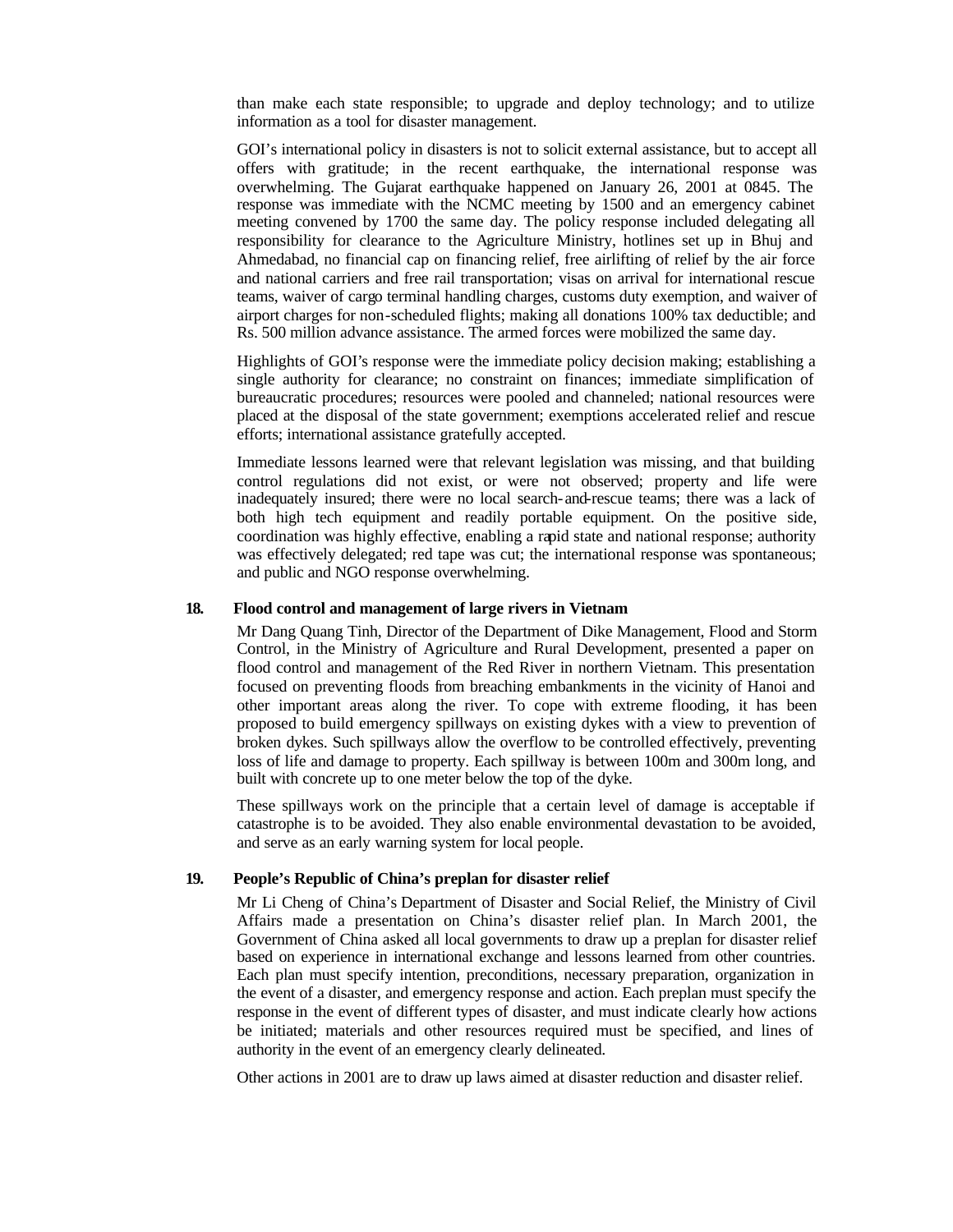#### **20. The work of the National Disaster Coordinating Council, the Philippines**

This presentation was made by Maj. Gen. Melchor Rosales, Administrator of the Office of Civil Defence in the Department of National Defence, and Executive Officer of the National Disaster Coordinating Council. The main context of the presentation was Typhoon Feria (Utor), which hit the Philippines on 3 July 2001. Because it stayed at sea, its damage was limited although this augmented its strength; the greatest damage was caused by rainfall. Over 2 million people were affected, with more than 50,000 houses partially or totally damaged; casualties number more than 500. most casualties were caused by landslides and mudslide, and by drowning. The total estimated damage is 3.5 billion Pesos, 3.5 times the national disaster budget.

The full impact could have been minimized if people had heeded early warnings over radio and TV, and taken proper precautionary measures. Mitigation measures were not properly enforced, and local government was poorly organized and improperly equipped for disaster. Actions taken for capacity building have included strengthening the NDCC (including measures such as enhancing support systems, streamlining the functions of the OCD division, and institutionalization of public safety and emergency management offices at the local level); exchanging experience on legal and institutional arrangements (drafting a bill to strengthen disaster preparedness and prevention nationally); improving disaster management training and capacity building (for example, by developing standard training modules, coordinating with local government academies on training local disaster managers and collaboration with ADPC on training); integrating disaster mitigation into national planning (including a requirement that local government insure physical assets rather than rely on calamity funds and a pipeline provision permitting them to use 5% of calamity funds for pro-active preventive measures); enhancing scientific and technical cooperation in disaster management (for example, an Extreme Climate Events sharing session, and a tsunami warning dissemination and response mechanism workshop); creating awareness and political support, through dia logue with local chief executives and dialogue with legislators.

The presentation concluded with a brief description of the mitigation action taken in response to the Mt Pinatubo Lake disaster threat, involving the excavation of a channel that allowed the dangerous build up of rainwater inside the volcanic crater to be drained, thus averting inundation of nine villages.

#### **21. Discussion on Para 16 – Para 20**

In response to a question from Dr Suvit, General Rosales explained that, in the Philippines, there are two types of calamity funds, local and national. If the calamity is beyond the capacity of the local authorities and the available funds, the national 1 billion Peso fund can be accessed.

Dr Brennan asked whether the fund could be used for mitigation. Gen. Rosales responded that Congress had still to approve this use. Ms De Leon observed that if cities and municipalities are able to develop their own disaster reduction units, central government does not need to support so much. In this context, she noted the recent hotel fire in Quezon City, where 100 deaths might have been prevented had firemen been equipped adequately to climb to windows and cut grills. Unfortunately, central funds could not be spent for this purpose.

Mr Sinha informed the meeting that India has a proposal under consideration to allow training and other mitigation activities to be paid from calamity funds.  $5 - 10\%$  can now be used for mitigation activities. The case is being made that 10% of funds nationally must be earmarked for mitigation, and at the district level it has been proposed that funding always be available for such purposes.

Dr Brennan requested information on what is being done to enforce building codes in the Philippines and India. Mr Pradhan responded by explaining how India has divided the country into zones according to 'earthquake-proneness'. Specific requirements for each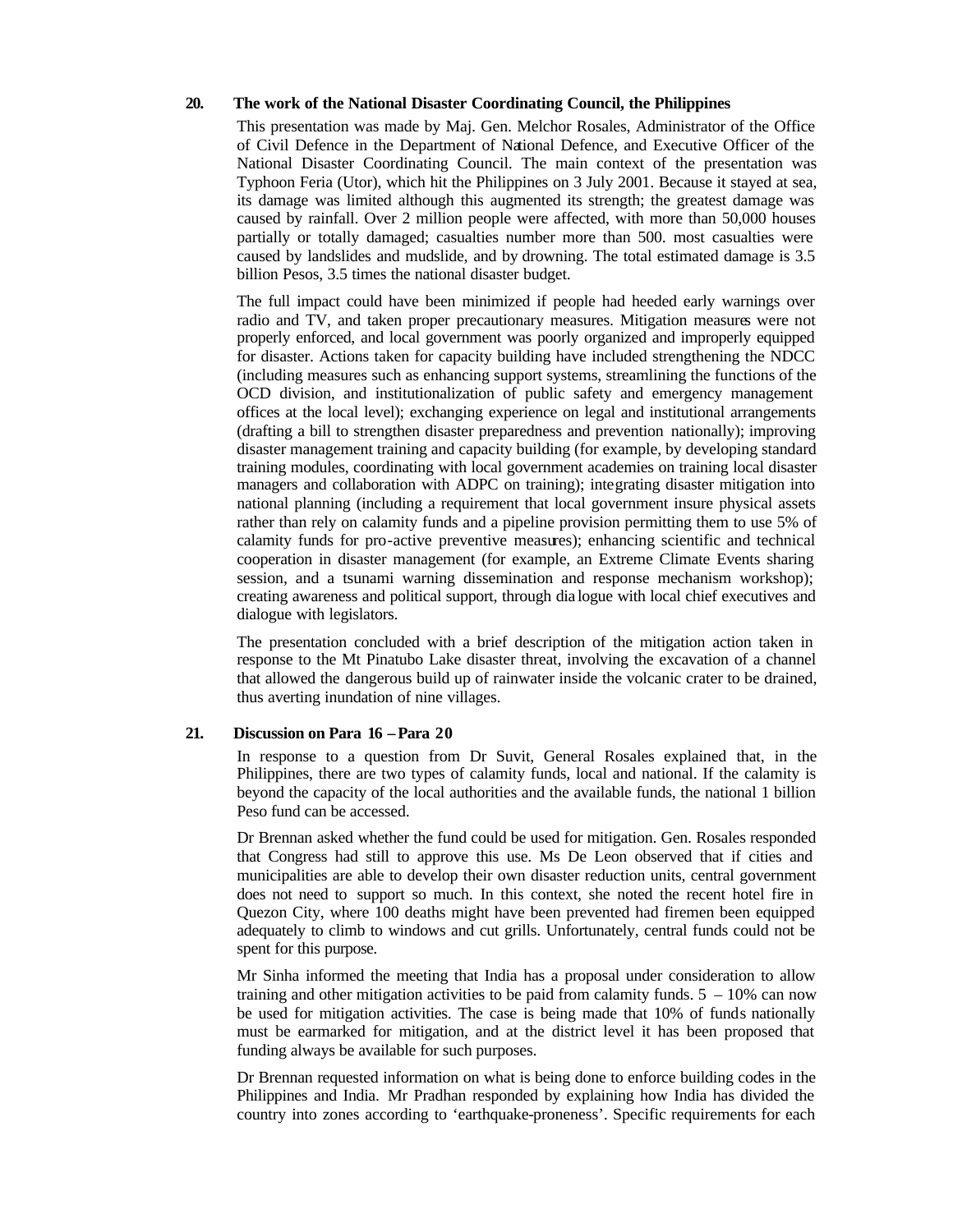zone are being circulated; these specify materials, foundations, and building structures. Some states have come out with specific information for builders. Concerning enforcement, instructions have been issued to local governments that new buildings must comply with these regulations, but old buildings remain a problem. Information is now being circulated on strengthening existing buildings.

Next, Mr Pradhan and Mr Sinha displayed a new calendar for 2002 and posters aimed at promoting October 29 — the anniversary of the devastating Orissa Cyclone in 1999 — as National Disaster Reduction Day, which was being commemorated by activities nationwide informing people of what they needed to know and how to incorporate this knowledge into their lives.

Responding to Dr Brennan from the Filipino perspective, Gen. Rosales mentioned that a certain level of response is easily accomplished, and the situation in the Philippines is similar to that in India. The next level would be the relocation of people who have constructed homes where they should not be. At the highest level, there is a need to address reforestation to enable enhanced forest cover to increase water retention in the soil.

Ms Shrestha of ICIMOD queried whether the draining of Mt. Pinatubo was complete or ongoing, since similar situations relating to glacial lakes prevailed in Nepal. Gen. Rosales responded that the situation was being monitored carefully by the Philippine Institute of Volcanology, but the worst danger was now passed.

Concluding this session, the Co-Chair, Mr Bala reminded delegates and observers that the main purpose of the session had been to share lessons learned from mitigation of suffering. Every country has its own systems for distribution of relief, government agencies, and own mechanisms for management of disasters. Natural hazards like earthquakes are hard to forecast, but others like floods can be forecast more easily. Work needs to be done in pre-planning to alleviate later suffering.

#### **22. Natural disasters and reduction activities in Kazakhstan**

The presentation on Kazakhstan was made by Mr Medetkhan Zapparov, Chief of the Debris Flow Protection Service of *Kazselezaschita*, Kazakhstan's Emergency Agency. Natural hazards in Kazakhstan include earthquakes, debris flow; flooding; forest and steppe fires, and avalanches. The recent intensive development of the economy has heightened the risk from seismic activity.

Debris flows are among the most dangerous natural phenomena facing the country. There are more than 2,700 glaciers, 5,000 debris flow centres, 300 debris flow basins and 500 glacial lakes; the whole territory of the country is exposed to risk from debris flow. Responsibility for prevention and reduction of the consequences of debris flow, and for all natural disasters, rests with *Kazselezaschita*. One of the most important responsibilities of the Debris Flow Protection Service is preventive eng ineering measures. A unique antidebris flow protection structure has been created in Almaty City and Oblast costing USD 200 million. It includes large debris flow barriers, channel stabilization and sand-check dams against debris flow and seasonal flooding.

All disaster management at present is complicated by the transitional nature of Kazakhstan's economy. However, Kazakhstan presents special opportunities for research into the phenomenon. *Kazselezaschita* plans to hold an international conference and seminars on experiments on debris flow, with the assistance of international organizations. These will enable advances in scientific knowledge relevant to all countries in the region.

#### **23. Capacity building of disaster management systems in Cambodia**

Mr Peou Samy, Secretary General of the Cambodian National Committee for Disaster Management, presented a paper on lessons learned from Cambodia in terms of actions taken towards capacity building. These include strengthening of the National Committee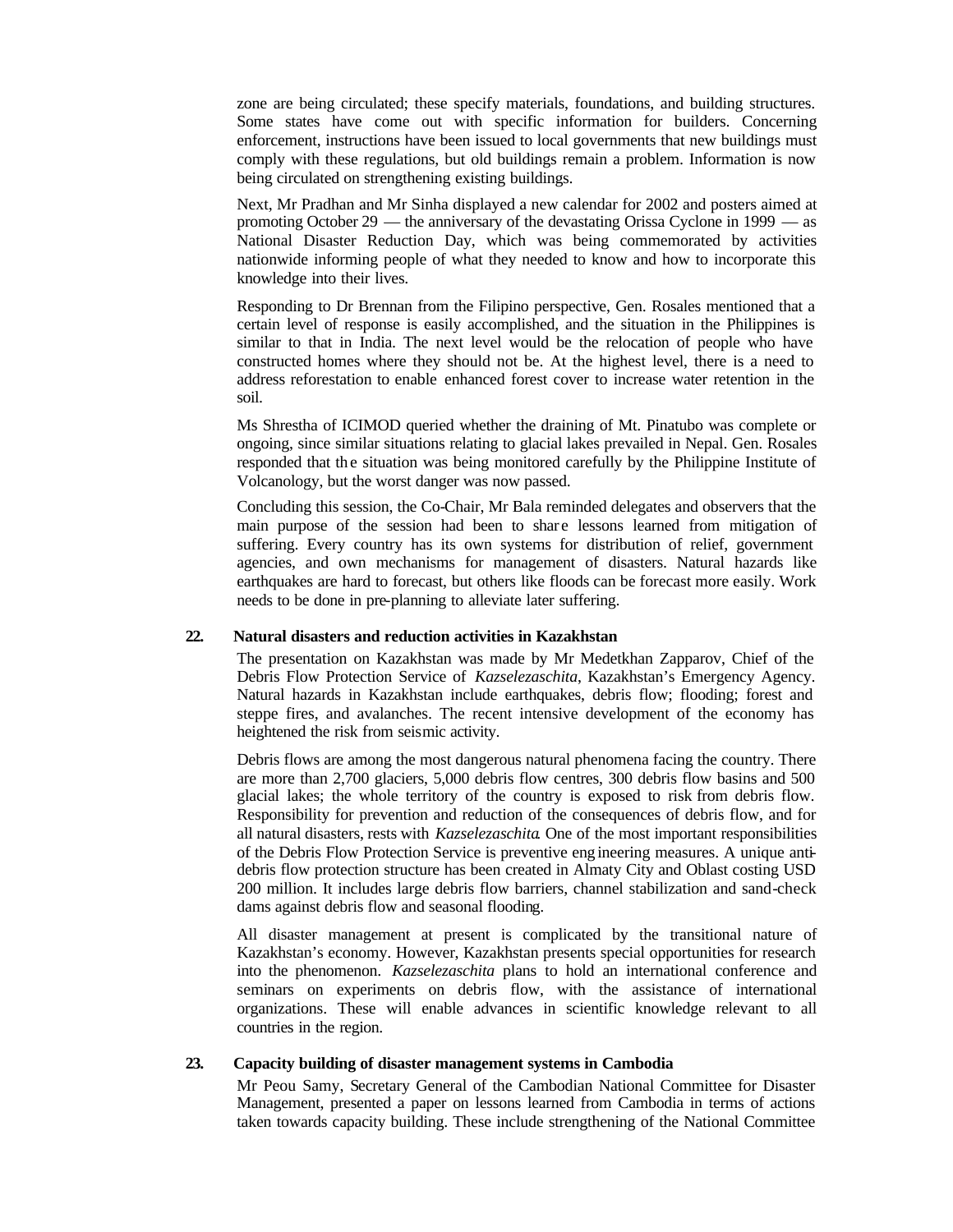for Disaster Management through training at international, national and provincial level workshops; exchange of experience on legal and institutional arrangements, with NCDM taking the lead in developing a national policy for emergency management; development of disaster management plans at provincial levels; building of a national disaster management information system, in collaboration with MRC, UN agencies, international organizations, and NGOs, by forming a working group; improving disaster management training, by establishing a core team of trainers and a series of ToT workshops; raising of public awareness through mass media dissemination of information and grassroots activities; integrating disaster management into national planning, including adoption of a building code to avoid all forms of hazards and pollution, and the establishment of a new Ministry of Land Use and Construction; enhancing scientific and technical cooperation in disaster management, specifically collaborations with MRC and the Department of Meteorology and Hydrology to find solutions to flood damage; creating awareness and public support, with the Royal Government of Cambodia defining disaster management as a critical issue in the alleviation of poverty. He highlighted the contribution of ADPC to capac ity building for disaster management in Cambodia and reiterated that the Regional Cambodian Government looked forward to continued cooperation with ADPC under its PDR-SEA and DRP-CLV projects.

Mr Samy's presentation also focused on flooding of the Mekong River on August 15 2001 resulting in the inundation of six provinces, and flash floods in the mountainous region in the west, with several districts inundated for a week. In the northwest, several provinces were affected by drought. The death toll from floods was 62, and a total of more than 2 million people were affected. Approximate damage was USD 35 million. 2,600 rescue workers have been trained and equipped with 40 rescue boats and 1000 lifejackets. NCDM has been instructed to monitor the disaster situation, especially food shortages, by coordinating with ministries agencies and NGOs.

#### **24. Disaster management in Nepal**

The presentation on behalf of Nepal was made by Mr Kumar Prasad Poudyal, the Director General of the Department of Narcotics Control and Disaster Management, Ministry of Home Affairs. Nepal faces some of the most severe flooding-related hazards in the world caused by heavy rainfall, and the steepness of watershed and river channels. In addition, it also faces threats from landslides, windstorms, hail, lightning, avalanche, glacial lake outburst floods, debris flow and drought. Natural disasters in 2000 accounted for 394 deaths and damage worth USD 151 million to property. Institutionally, responsibility for disaster management rests with the Central Natural Disaster Relief Committee, which acts as a nodal agency to formulate policies and plans in coordination with various actors. Disaster management is the prime responsibility of Mr Poudyal's department, which was established earlier this year by upgrading the previously existing Disaster Management Cell.

Scope for improvement lies in several areas. First, in preparing the population, Nepal is hindered by poverty, ignorance and illiteracy, most notably among women. This places considerable responsibility on formal and informal education. Second, the level of coordination among relevant agencies needs to be strengthened further. Third, allocation of resources for disaster management in Nepal are negligible, a factor of the country's poverty. Present allocation is spent almost entirely on rescue and emergency relief; other aspects are barely touched. Fourth, sharing experience through exchange programs is highly desirable for all relevant parties in Nepal. Fifth, development of early warning systems is as priority, but again, Nepal is hampered by a lack of funds and technology. Sixth, laws, building codes and regulatory tools are all in need of improvement. Seventh, monitoring mechanisms for disaster mitigation are weak and in need of strengthening. Eighth, central and district level relief committees are only mobilized in times of emergency, and thus play little role in preparedness and awareness raising. Disaster management information systems are urgently needed, as present manual mechanisms are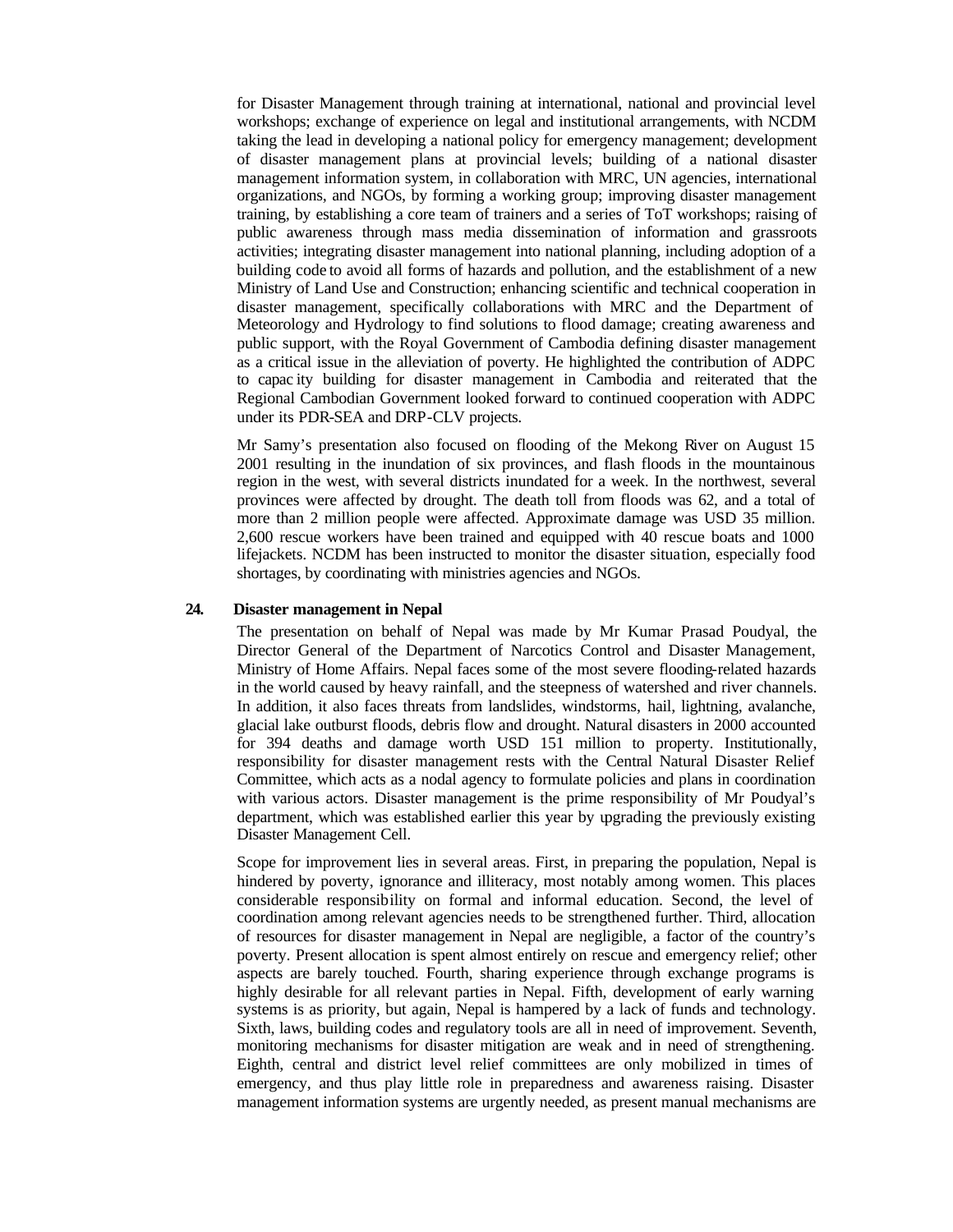highly deficient. Ninth, fire fighting equipment is unavailable even in urban areas. Tenth, medical supplies in times of emergencies and epidemics are inadequate.

#### **25. Bangladesh floods and their impacts in 2001**

Mr Hiralal Bala, the Secretary of the Ministry of Disaster Management and Relief presented on behalf of Bangladesh. His presentation focused on flooding in the southwest of the country in the period July – September last year. Floods are an almost annual occurrence in Bangladesh however, the floods in 2000 were particularly devastating to eight districts, some of which had experienced flooding for the first time in several years. Part of the flooding was caused by two reservoirs filling and over spilling, causing overflowing of the Kodla and Ichhamoti rivers. Poor drainage then prevented rapid dispersal of flood waters. Construction of the Farakka dam has led to heavy siltation on the upper stream of two rivers draining the region. Problems were further exacerbated by encroachment by shrimp farmers and other fish farmers, and by road and embankment construction. Damage to crop, settlements and roads was massive. However, few people died.

This was fortuitous, as the absence of flooding in this region for many years meant that public awareness of danger was low; no awareness building programs had been undertaken. The Government of Bangladesh mobilized resources in the form of cash, rice and other materials and distributed these among affected families.

#### **26. Lao PDR's experience in disaster management**

Mr Phetsavang Sounalath, Director of the Lao NDMO, presented for his country. His presentation focused on the development of provincial disaster management committees (PDMCs), and mobilizing social and political support for disaster management through training. The first item focused on the mechanisms for formation of the PDMCs. The second item focused on the role of the NDMO in involving representatives of mass organizations, like the Lao Youth Union and Lao Women's Union, village heads and officials at different levels. In 2000, the NDMO organized training for PDMC members and invited participation from representatives of different groups. In Champasak province, village heads were included in the training, and in Bokeo, four senior monks from different temples. In Attapeu province, 10 members of the National Assembly participated in training. Evaluation suggests that this 'socialization' approach has been effective in raising public awareness.

The NDMO has also organized training on disaster management for journalists and members of the media, with special efforts made to reach young people throughout the country.

Laos proposes that in order to raise the awareness of highest level policy makers, sessions on disaster management be included in the agendas of the International Parliamentarians Union and Asian Parliamentarian Forum. Study tours are also recommended with field visits to disaster sites, meeting people affected by disasters and visits to successful disaster preparedness programmes. Development of a vulnerability atlas and publication of an Asian Disaster Report are also activities endorsed by Laos. In this context, Laos looked forward to continued cooperation with ADPC under its PDR-SEA, AUDMPa nd DRP-CLV projects.

# **27. The work of the Civil Defence Secretariat of Thailand**

This presentation was by Mr Sompot Kongrod on behalf of Mr Chalotorn Pacoat, the Director of the Civil Defence Division, Department of Local Administration. The presentation focused on the recent floods in Phetchabun province in the north of the country on August 11 this year. The flashflood devastated the entire Namkhor village; Nearby Namsoon village was also heavily affected. Despite warnings several days before, no action was taken to avert catastrophe, and hence there had clearly been a failure of public awareness raising.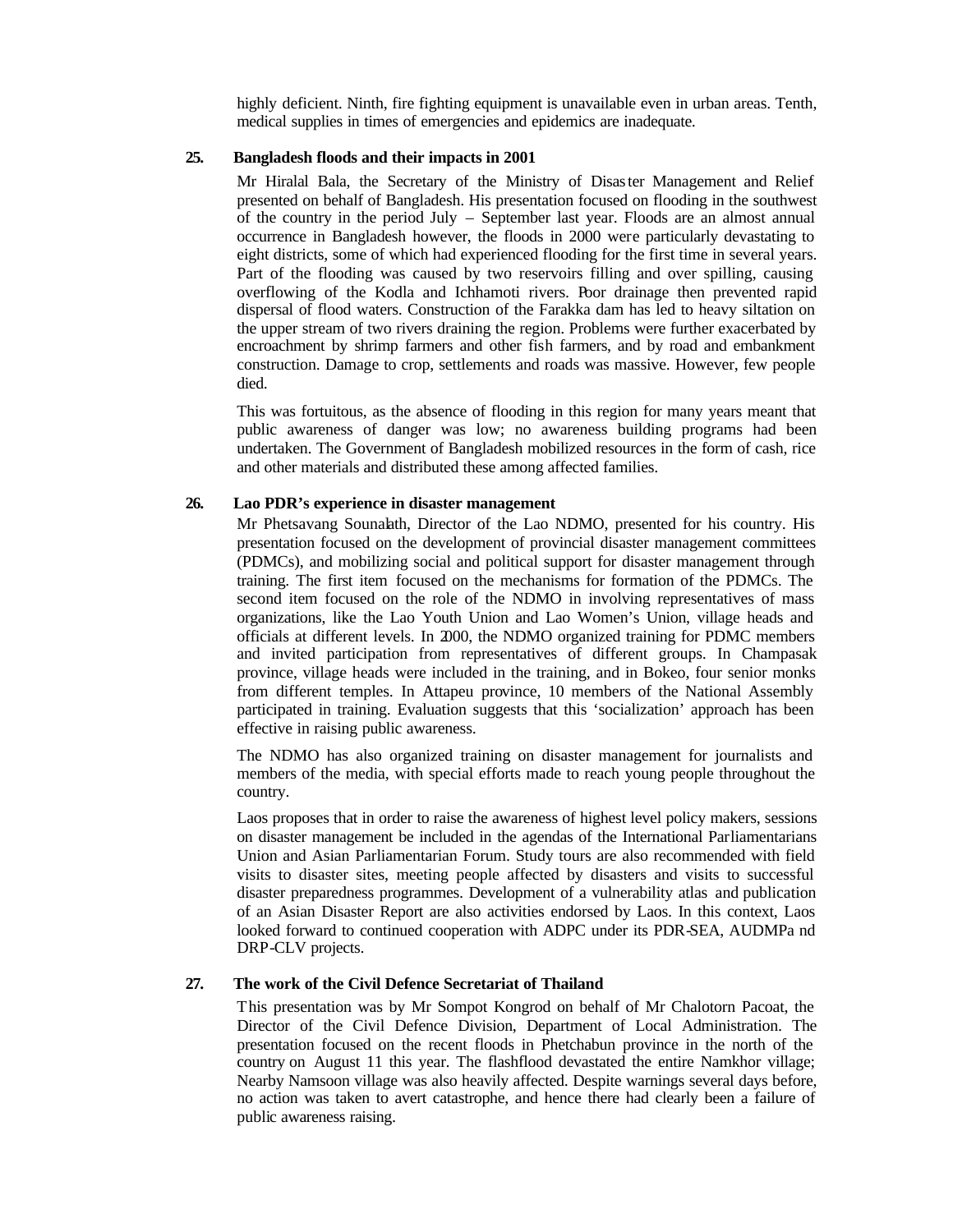After the flood, an ADPC team visited the site to make a preliminary assessment of the damage and to analyze causes of the flooding. Its report made recommendations to the RTG at both national and provincial levels involving the formulation of a multi-agency strategy. For Phetchabun province, the strategy involved relocation of vulnerable households and the construction of a flood barrage upstream. At the national level, recommendations included risk mapping by the appropriate agency, incorporating data from other agencies, namely the Royal Irrigation Department and Department of Hydrology; awareness-raising and simplification of meteorological warnings, using nontechnical language; the need for the Department of Meteorology to be more precise in its warnings; and for community warning mechanisms to be developed. Community level mechanisms, specifically local government and volunteers, should be used for dissemination of information, as many people have no access to TV.

RTG action involved approving a program comprising five components: a public awareness raising project; collaboration with ADPC to compile a book for public awareness raising; village level training courses; establishment of disaster information centres before December 2001; and structural measures worth THB 6,080 million.

The RTG plans to restructure civil defence mechanisms because of the apparent lack of coordination between agencies; a new Department of Disaster Management is being considered. If the proposal is accepted, relevant departments will split from existing department next fiscal year. It is hoped that with this restructuring local peoples will be better protected.

#### **28. Disaster response planning in India: the work of the High Power Committee**

This presentation was by Mr Anil Sinha, the Head of the National Centre for Disaster Management of the Indian Institute of Public Administration. The High Power Committee (HPC) was set up by the Indian Prime Minister in 1999 in response to the particular requirements caused by India's disaster proneness, with 85% of the country's area vulnerable to disasters and 57% lying in high seismic zones. Proactive planned response, prevention and mitigation measures are essential. HPC utilizes a processoriented participatory approach — rather than an academic or technical approach — to involve different sectors. The focus is on facilitating states and districts to produce their own plans incorporating local characteristics. Plans are required to have provisions for mutual assistance to neighboring states and districts. The overall aim is to ensure ongoing consolidation, upgrading, updating and rehearsal.

Four levels of plans are prepared: Level 0 is the developmental phase of monitoring and preparedness; Level 1 includes disasters that can be handled at the district level; Level 2 includes higher intensity disasters that require state level intervention; and Level 3 includes very severe disasters requiring major intervention at the national level. The work of the HPC recognizes four essential cultures that need to be cultivated. These are the culture of preparedness; the culture of quick response; the culture of strategic thinking; and the culture of prevention.

In addition to its extensive efforts aimed at strengthening support systems and enabling better response to disasters, HPC is also working to include disaster management within constitutional and legal frameworks.

A major part of HPC's work engages community-based organizations working at the community level, recognizing that the first response is usually at this level. This work has led to the formation of Vasudeva, a national network of over 60 NGOs working on disaster management. HPC is involved in working with state institutes of rural development to prepare Panchayat levels plans for preparedness. It is also addressing the intractable issue of insurance, working closely with the WB and the private sector, making recommendations as to how the insurance sector can better serve disaster afflicted people.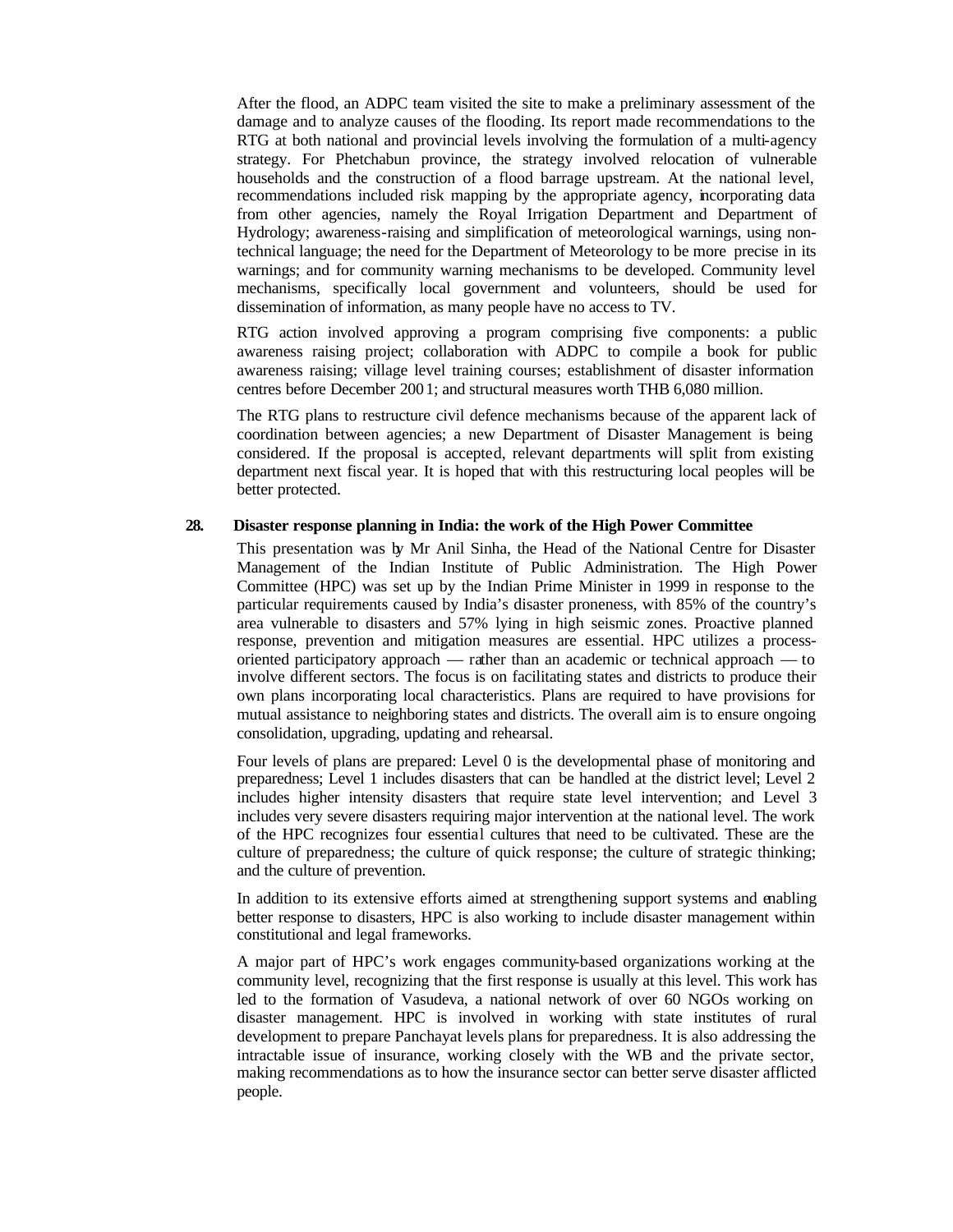Regionally, HPC has taken a lead in organizing a conference on international collaboration in disaster management, and workshops for organizations in SAARC countries for information sharing, cooperation and HRD.

Other critical initiatives include efforts to improve database management, with an intelligent integrated database seen as a prerequisite for effective disaster response; ensuring this data is accessible through user-friendly interfaces; and 'micro-zonation' of multiple hazards zones.

Present and future directions include the development of checklists, handbooks, Standard Operating Procedures, and Dos and Don'ts; vulnerability maps for different disasters; compilations of laws, regulations and manuals related to disaster management; and conferences of state governments and UTs for formulation of State Plans.

In September 2001, HPC submitted its final report, which is now under consideration by the Government of India. It will continue to exist as a working group of the all-party National Committee on Disaster Management, chaired by the Prime Minister, set up in January 2001 in the wake of the Gujarat earthquake.

#### **29. Population and territorial protection in emergency situations in Georgia**

Georgia's presentation was made by Mr Otar Tavelishvili, Head of the Department of Extreme Situation and Civil Defence. Central Asia is one of the most disaster-prone regions, with all kinds of disasters — notably earthquakes, droughts, floods, avalanches and ice torrents — afflicting the country frequently. The Dept of Emergency Situation was established in 1996, but still lacks high level resources and expertise. Other needs are for reliable analysis and evaluation of risks in emergencies; improvement of coordination activities at national, regional and international levels; training of the population for disaster preparedness.

Mr Tavelishvili briefed the meeting on a UNDP/DMTP program for improving disaster management in Georgia. Key features involve developing a geo-information system; training of the population; establishment and implementation of an emergency disaster management system; developing an autonomous communication system; establishment of a regional disaster management center; and equipping two regional rescue services with necessary equipment. He reiterated his request to ADPC to assist with the development of the regional center in Georgia.

#### **30. The Emergency Relief Cell in Pakistan**

Mr M. Nafees Zakaria, Counsellor at the Embassy of Pakistan and DPR to UNESCAP, presented on behalf of Pakistan. Due to resource constraints, Pakistan, like other countries in the region, cannot afford large permanent relief operations. The Emergency Relief Cell (ERC) is a body established in the Cabinet Division at the federal level for coordinating disaster management efforts. The federal government's role is to assist the provincial governments responsible for provision of relief. ERC's responsibilities include provision of financial assistance; coordination with agencies and NGOs; administration of relief funds; coordination of training programs overseas for all disaster management personnel; maintenance of relief equipment including helicopters and assistance to calamity stricken neighboring countries.

# **31. Discussion on Para 22 – Para 30**

Mr Tinh raised a question concerning the impact of typhoons on Vietnam. These cause flooding in mountainous areas, which have a disastrous impact on people who live on mountain slopes. Some typhoons come across Laos from Thailand, but there is little sharing of information between these countries. So can we have sub-regional cooperation on the sharing of forecast rainfall data? If Vietnam knows the details, it can estimate where flash floods will likely occur from the risk maps.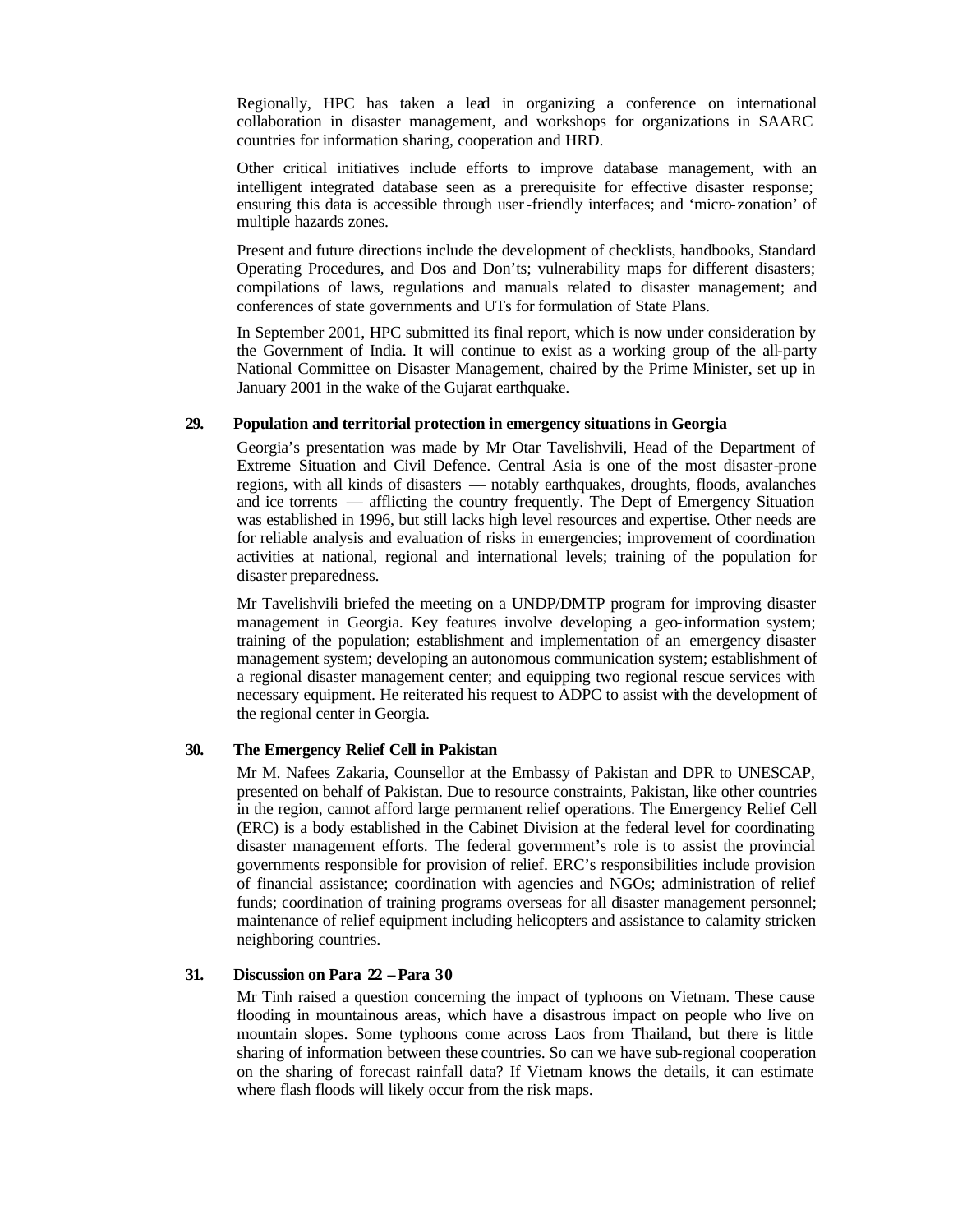Dr Brennan concurred. Real-time information in Vietnam is predictive capacity in Thailand and Laos. What needs to happen next?

Mr Tinh noted also that the Philippines 'exports' typhoons to Vietnam. He therefore proposed a meeting between Vietnam, Philippines, Laos and Thailand to discuss strategies. Similar needs for sub-regional cooperation exist for flooding; Cambodia, and Vietnam need to discuss, with the assistance of MRC. Field trips to observe causes of disasters could be organized

Mr Kishore observed that ADPC's Extreme Climate Events (ECE) program is lookin g at this issue. The information sharing is multi-directional. He noted also that at the ECE meeting in the Philippines, Vietnam was represented, and acknowledged that the dialogue needs to be taken much further.

A second issue is the real-time transfer of forecast data. NDMOs and hydro met offices both complain about non-provision of information by the other, so there appears to be unmet expectations on both sides. So why could we not have joint forums of NDMOs and hydro met offices.

Ms de Leon was impressed by the approach taken by the HPC in India. The approach needed to be comprehensive in order for the different cultures identified to develop.

She also concurred with Mr Kishore's second point concerning the lack of sufficient communication between hydro met offices and NDMOs. NDMOs need to be aware of the possible impacts of information they have for scientific communities. China and the Philippines have a small project to forecast earthquakes, using information from nature. This is an example of developing a culture of preparedness.

Col. Ward noted approvingly the recognition of the different cultures needed, but suggested that a fifth — the culture of safety — needed also to be identified and developed. This is particularly important in industrial contexts.

Mr Mose made a plea for traditional coping mechanisms. This was supported fully by Mr Sinha. Traditional wisdom is taken seriously in India, and needs to be preserved and documented effectively.

# **V. Identification of priority action areas**

Session V was chaired by Col. Brian Ward and Mr Martin Mose, and facilitated by Mr Aloysius Rego.

The objectives of this session are:

- To review recommendations of  $1<sup>st</sup> RCC$  meeting.
- To identify priorities to be taken up for future actions under 2 categories
	- ÿ Capacity Building of National Disaster Management Systems
	- ÿ Regional initiatives for Disaster Management
- To suggest practical ways to achieve implementation.

### **32. Approach**

Col. Ward briefed the meeting on the *modus operandi* for the session, the intention of which was to review recommendations from RCC1 and identify priorities for future actions. To facilitate deliberations, ADPC provided a map of 'suggested action areas', each based on RCC1 recommendations and these recommended actions might fall into one of three possible categories:

- A. Capacity building of national disaster management systems (10 suggested action areas)
- B. Regional initiatives for disaster management (4 suggested action areas)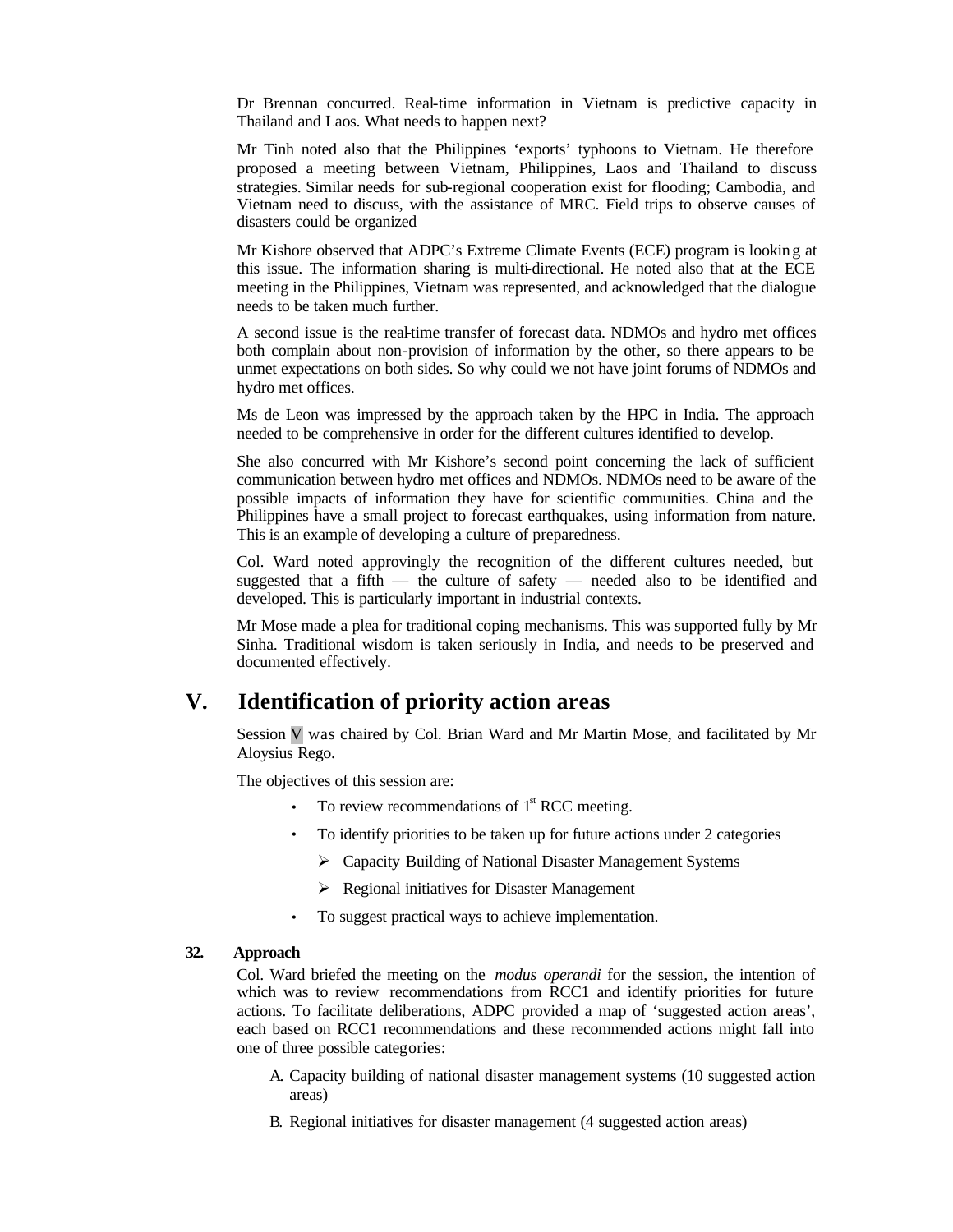#### C. New action areas.

Delegates and observers were split into three groups, with each group composed of participants from different sub-regions of Asia and observers. Each group was asked to do two things. First, they were asked to deliberate on the suggested action areas and prioritize, with 1 being highest priority for RCC and ADPC actions and 10 lowest. This method was used explicitly to oblige groups to assign priority to particular areas, with experience informing ADPC that using high/medium/low tends to lead to all areas being identified as high priority.

Second, groups were asked to identify specific actions that should be undertaken by ADPC and RCC pursuant to each action area. One ADPC staff assisted each group's deliberations. Following presentation by the three groups, priorities were aggregated and recommended actions collated. Time limitations (the session finished at 1800 hrs, one hour later than scheduled) meant that none of the groups had much time to discuss the third category.

The group followed different approaches in their pursuit of the task; including getting each country present to separately rank the areas from its national perspective. The group ranking was derived from aggregation of the individual responses.

## **33. Outcomes**

#### **A. Priorities for capacity building for national systems**

- 1. Integrating disaster management into national planning
- 2. Strengthening national disaster management committees/ agencies
- 3. Developing disaster management plans
- 4. Exchanging experience on legal and institutional arrangements
- 5. Creating awareness and political support
- 6. Building national disaster management information systems
- 7. Improving disaster management training and capacity building
- 8. Promoting public awareness and media coverage of disaster risk reduction
- 9. Enhancing scientific and technical cooperation in disaster management
- 10. Mapping strengths and capacities of RCC member countries

### **B. Priorities for regional initiatives**

- 1. Creating awareness, political will and support for disaster management and mitigation
- 2. Organizing an Asian regional multi-stakeholder conference on disaster reduction and support to national conferences
- 3. Asian regional report on disaster reduction
- 4. Vulnerability Atlas for Asia: development of risk maps and local level referencing for countries in the Asian region.

# **C. New areas**

- 1. Fostering of sub-regional cooperation through periodic sub-regional meetings
- 2. Strengthening of Regional Networking
- 3. Formation of neighborly Search & Rescue Team (across-borders), that is transportable from one country to another in the event of emergency
- 4. Organizing field trips to impact areas for post disaster assessments
- 5. Exchange of information, knowledge and mechanisms on Community-Based Disaster Management practices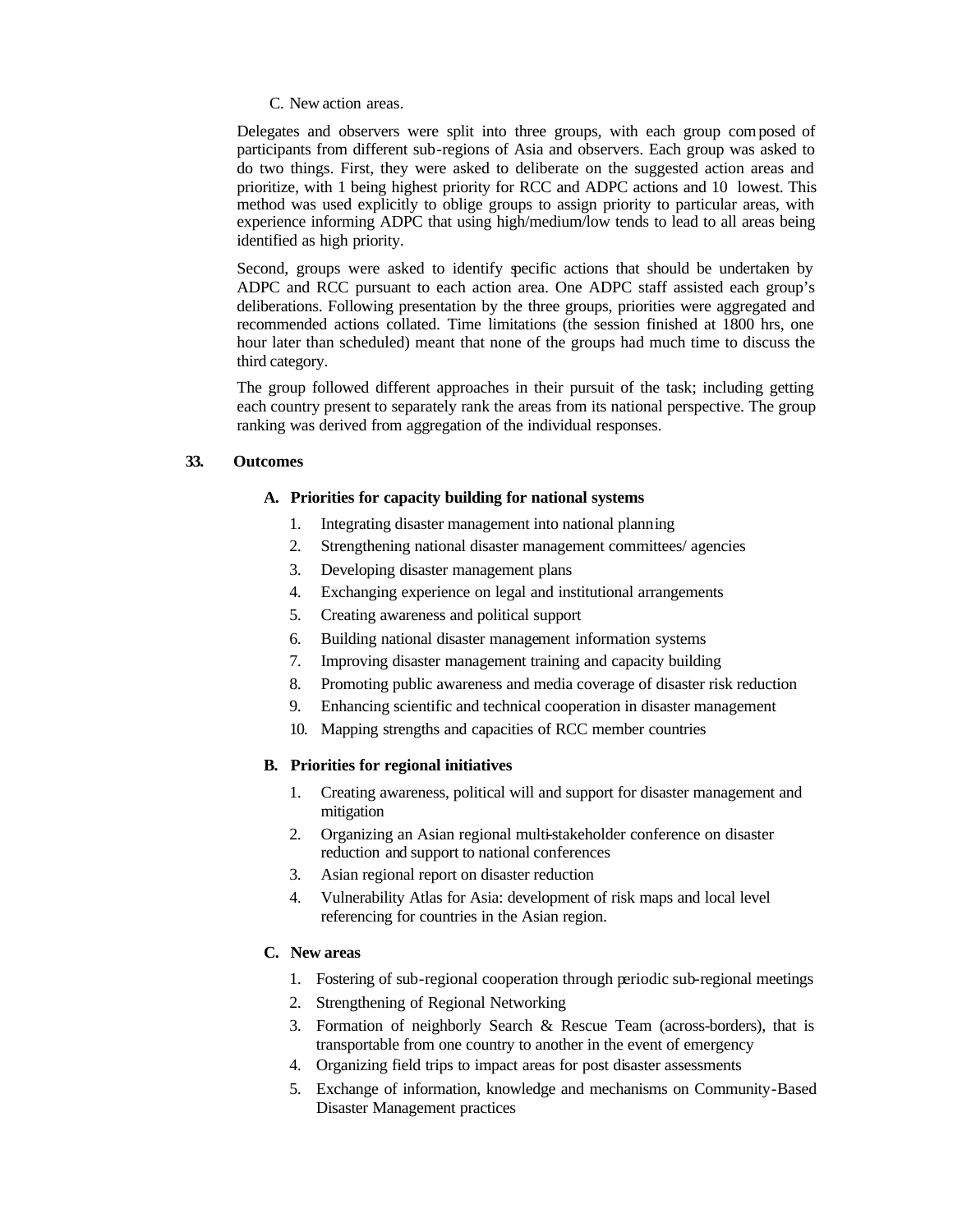- 6. Extension and improvement of existing simulation exercises and development of new practical ones
- 7. Community Level Warning & Preparedness
- 8. Development of actionable early warning system
- 10. Promoting holistic DM approaches and capacity building at local levels by taking into climate change and variability and promoting information dissemination and warning networks among countries.

For each priority area, follow-up actions for ADPC and RCC members were identified. These are listed in Annex VI.

### **34. Discussion**

Mr Pradhan reminded the meeting that on the first day he had highlighted the need to start focusing on man-made disasters in addition to man-made disasters. ADPC must start to build its own capacity to respond to man-made disasters, and in due course of time become a resource center, sharing and disseminating information on these hazards.

Dr Brennan noted that perhaps prioritization was not the right way of looking at the actions under discussion. For his group, political will is a pre-requisite of all the other suggested action areas for capacity building of national systems. the group took the view that it is necessary to have parliament and senior members of government on your side before the other areas can effectively be addressed.

Ms Michotte questioned the purpose of the exercise; surely the priorities under A needed to be prioritized at the national level. Unless RCC and ADPC are clear on this, they run the risk of developing and implementing a strategy that does not reflect the will of any particular country.

Col. Ward acknowledged the validity of these comments, and the dangers of drawing the wrong conclusions. Because of the number of possible priorities, ADPC and RCC need to know where to concentrate. ADPC has developed from being a disseminator of expertise to seeing the importance of political factors in accomplishing disaster management goals.

Col. Ward requested clarification on a point made by the first group on creating crossnational search-and-rescue teams.

Ms Michotte elaborated on the proposal for members of Group 1, noting that the intention would be a multi-national cross-border taskforce able to be mobilized quickly in the event of an emergency in one country in the region. One way of understanding this proposal would be in terms of formalizing various local capacities.

For Mr Sinha, the issue was rather one of national capacity bu ilding. Teams need not be multi-national or international; rather, once national teams are formed, they can become transportable.

For Iran, Mr Barzi noted that cross-border assistance might not always be welcome. Any such assistance had to be at the request of the affected country. This meant that agreements between countries needed to be formalized in preparedness for disasters if such a proposal were to be operationalized. Agreements need to be bilateral.

Gen. Rosales fully supported Mr Sinha's statement. The intention would certainly not be to excuse individual countries from responsibility for preparedness, but for countries to mutually support each other if necessary and possible. It could be understood in terms of a network that might be activated at times of need in neighboring countries.

Dr Brennan noted that ADPC's PEER program is operating in four countries (India, Indonesia, Nepal and Philippines) to develop national search-and-rescue capacities. Jointly conducted training is an important mechanism for personnel from these countries to get to know each other. It is far more likely that colleagues who have trained together in this way would be useful than teams from countries in very different regions of the world.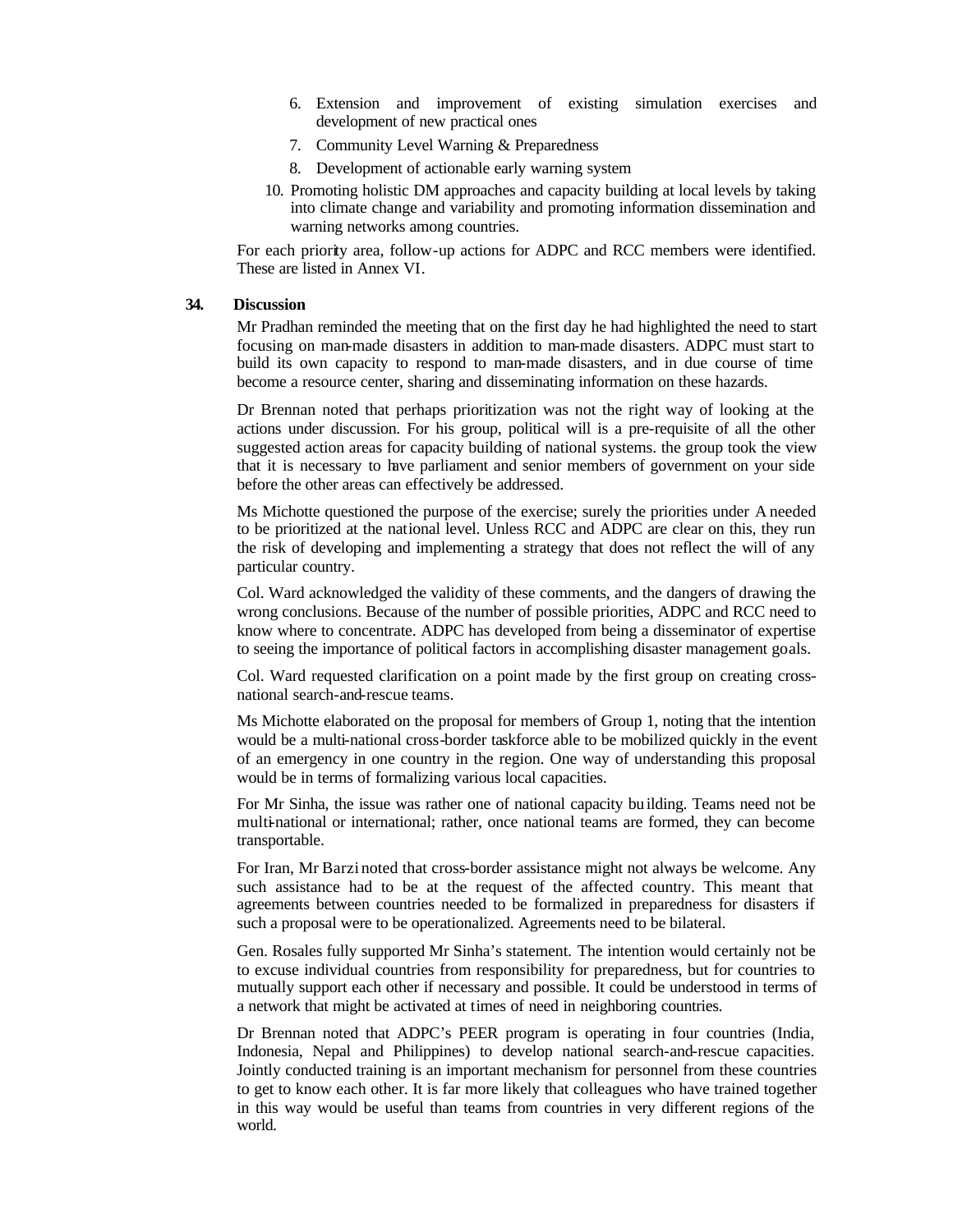Col. Ward, summarizing, noted that the meeting seemed to be in favor of strong national capacities leading to a neighborly search-and-rescue team approach, but that multinational teams might be hard to actualize. No country should rely only on the international community for assistance in any particular area; thinking that this might be possible is extremely dangerous.

It was noted that national priorities might differ substantially from priorities identified by regional groups, and from the aggregated summaries. These priorities therefore need to be understood as being in addition to national and indeed regional level priorities.

Finally, Col. Ward welcomed the recognition by the group of the need for further development of actionable community-level early response systems.

# **VI. Regional Cooperation in Flood Preparedness and Management**

Session VI, the first session of the third and final day of the meeting, was co-chaired by Mr Phetsavang Sounnalath and Mr Kumar Poudyal, and was facilitated by Mr Kamal Kishore. The session comprised presentations by delegates and representatives of regional organizations (ICIMOD, MRC and ADPC) on the issue of regional cooperation in flood preparedness and management, and subsequent discussion in sub-regional groups, and reports from the groups.

The objectives of this session were to

- To review reports on initiatives taken at the sub-regional levels on flood preparedness
- To identify other flood management related initiatives in the Asian region
- To identify ways in which these initiatives can be supported by member countries and ADPC given that several of the initiatives involve working with water-related ministries other than those responsible for disaster management.

#### **35. Flood Management and Mitigation in the Lower Mekong River Basin (MRC)**

This presentation was made by Ms Frauke Newmann-Silkow, Expert in Land Use Planning with the Mekong River Commission's Flood Mitigation and Management (FMM) Taskforce, on behalf of Mr Lieven Geerinck, the Chairman of the FMM Taskforce. The MRC's role is to promote cooperation in all fields of sustainable development, utilization, management and conservation of water and related resources of the Basin. Its priorities are formulation and agreement on rules for water utilization; basin development planning; and environmental management.

In the field of flood preparedness, MRC has been active in four riparian countries (Thailand, Cambodia, Lao PDR and Vietnam) since the early 1970s, and now has 15 hydrological stations along the river. Recent initiatives have been the development of a flood forecasting webpage (*http://www.mrcmekong.org*); improved rainfall estimates resulting from collaboration with USGS and NOAA; and improved capacity for flood extent mapping both at MRC and in its partner countries.

In 2000, following extensive flooding in Cambodia and Vietnam, the MRC Council requested the Secretariat to formulate a strategy for flood management and mitigation. The taskforce took as its development objective to serve member States to prevent, minimize or mitigate people's suffering while pr eserving the benefits of flooding. The approach taken was thus *holistic*, taking account of both structural and non-structural measures, and *balanced*, seeking to preserve benefits (fish; fertilization) whilst minimizing damage. The approach, being regional, was also highly participatory, involving regional workshops, national consultations and full MRC Council meetings.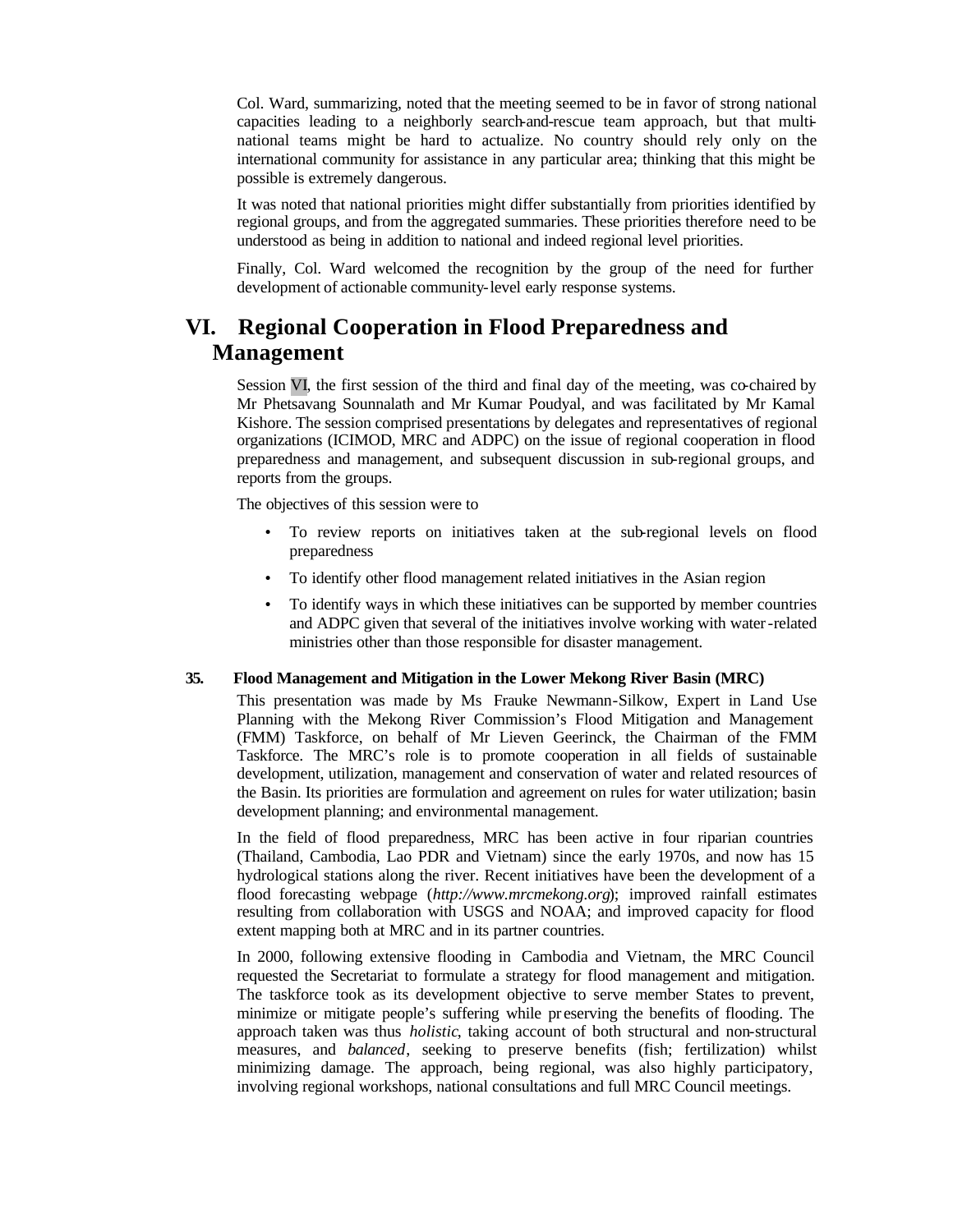The strategy for flood management and mitigation brings together four aspects of flood management mechanisms: land-use planning (keeping people away from floodwaters); structural measures (keeping floodwaters away from people); flood preparedness; and emergency response. MRC's strategic roles are *providing technical assistance* (repository of flood data and information, provision of analytic services and standards, and flood forecasting and warning); *addressing difference and facilitation* (acting as an arbitrator in disputes, coordinating floodplain management); and *capacity building and technology transfer* (fostering training programs and technology transfer to riparian countries). In this last role, MRC itself still needs to build its own capacity and develop appropriate technologies.

The priorities of MRC member countries, identified in the Taskforce's regional workshop were:

- 1. Capacity building for flood emergency measures, including training of emergency managers to bridge gap between scientific study and practical tools
- 2. Providing technical products and services for both structural measures and flood preparedness, and
- 3. Addressing differences by acting as a facilitator in trans-boundary issues caused by structural measures

Possible roles for ADPC are under 1 on training and 2 to support dissemination of flood forecasts. Next year, MRC will formulate an implementation plan for the strategy, with implementation focusing on the identified priority areas over the six -year period of 2002 – 2008.

#### **36. Developing a Regional Framework on Flood Forecasting in the Hind Kush-Himalayan Region (ICIMOD)**

Representing Dr Gabriel Campbell, Director General of ICIMOD, Ms Mandira Shrestha, Water Resources Specialist with ICIMOD, made a presentation on the development of a regional framework for flood forecasting and information sharing. ICIMOD's mission is to help promote the development of an economically and environmentally sound mountain ecosystem and to improve the living standards of mountain populations in the Hindu Kush Himalayan (HKH) region, and to promote sustainable mountain development in that region. Its member countries are India, Nepal, Bangladesh, Myanmar, Bhutan, China, Pakistan and Afghanistan. Devastating floods are an annual occurrence in the HKH region, impeding development, causing millions of USD worth of damage, and destroying cultivated land in all HKH countries. Much damage could be mitigated by improved regional cooperation. One critical area is in the exchange of real-time hydrological and meteorological data and information for developing strategies to mitigate effects. Technology such as the WHYCOS (World Hydrological Cycle Observing System) concept formulated by WMO, better quality data and careful planning using the latest flood forecasting technology, equipment and communication systems, such as those envisaged in the World hydrological Cycle Observing Systems of the World Meteorological Organization (WMO-WHYCOS), is needed to share information and data on a real time basis.

At the  $2<sup>nd</sup>$  Steering Committee meeting of the HKH-FRIEND (Flow Regime from International Experimental Network Data), a regional flood forecasting project was agreed upon. Phase 1 involved a subsequent consultative meeting in May 2001 developing a framework for regional cooperation, at which country case studies were presented, technical concepts for flood forecasting discussed, and an action plan endorsed. Phase 2 aims to continue the dialogue and develop a project proposal for facilitating the establishment of an operational HKH Flood Forecasting System, namely the HKH-HYCOS System. Projected activities include constituting a consultative panel, facilitating regional flood information exchange, including a website; preparation of technical papers on flood information exchange; formulation of the HKH-HYCOS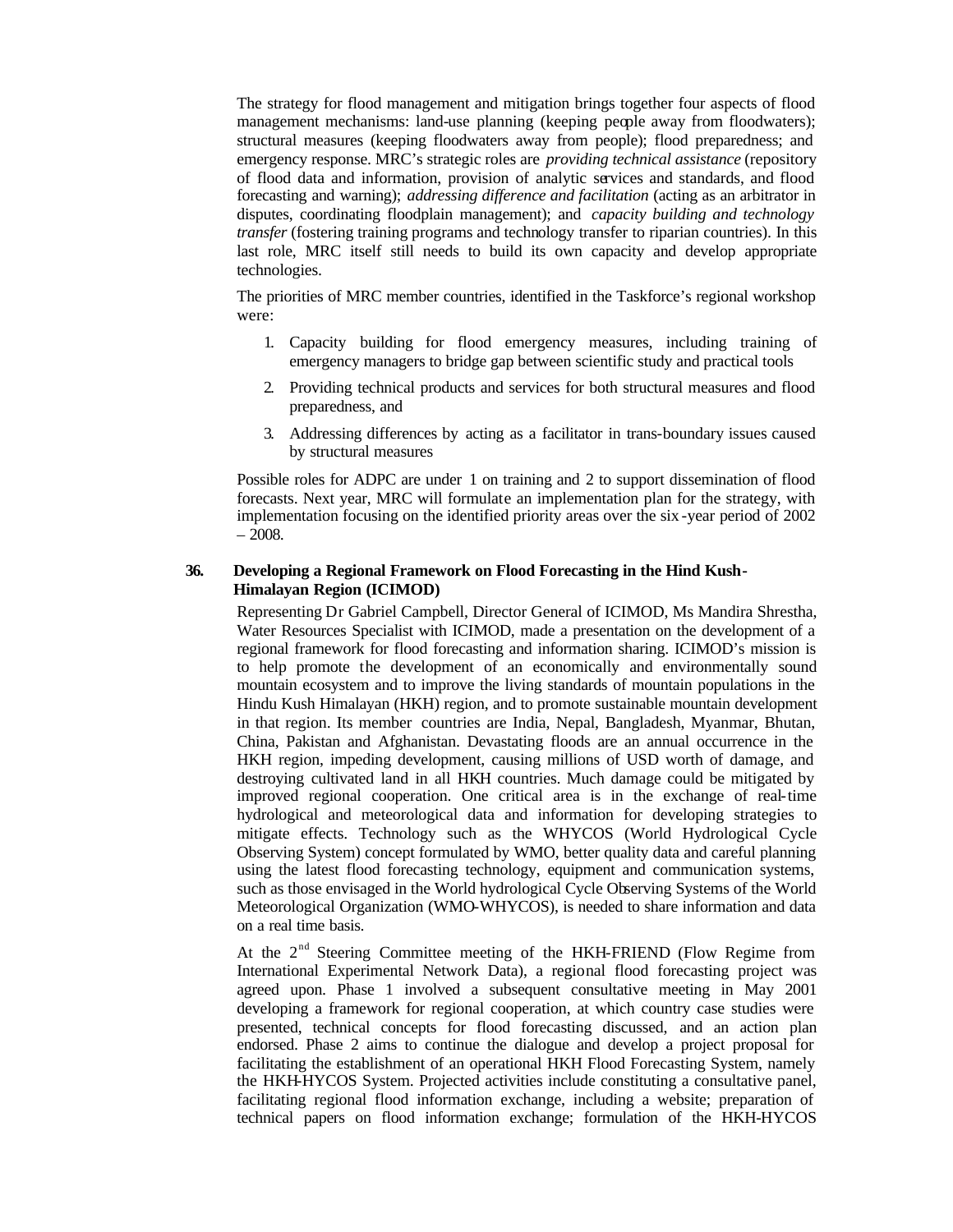concept; and a  $2<sup>nd</sup>$  consultative meeting to explore operationalizing the project, tentatively scheduled for July 2002.

#### **37. Discussion on Para 35 and Para 36**

Ms de Leon raised a concern on dredging, a particular concern in the Philippines at the moment. Is dredging of the Mekong environmentally sound? Ms Newmann-Silkow noted that this is dependent on particular conditions prevailing in any place. The MRC itself is not involved in dredging, which is being carried out by countries.

Mr Tinh found the MRC's presentation very instructive for Vietnam. What happens upstream is particularly important, and developing long-term flood forecasting would be particularly beneficial for Vietnam — in fact a requirement.

Mr Pradhan enquired whether there was a timeframe for implementation of flood forecasting mechanisms discussed by Ms Shrestha. This will in fact be discussed at the July 2002 consultative meeting. ICIMOD is the facilitating organization, but it is the countries themselves that will develop the strategy.

A question was raised by Mr Zapparov concerning responsibility: if floods were being forecast, who bore responsibility for deaths caused by floods? Ms Newmann-Silkow noted that efficient dissemination of information on floods remained a great challenge. This was the responsibility of line agencies, and MRC cooperated with those agencies. A large majority of deaths caused by flooding, perhaps  $80 - 90\%$  of those who died in Vietnam, according to Mr Tinh, were of children. Teaching children and even babies to swim is now a priority and is happen ing in Vietnamese schools and kindergartens.

# **38. ADPC Flood Preparedness Information Network (FINe) Project for India, Bangladesh, Pakistan, Nepal and Sri Lanka – funded by ECHO under its Regional Action Plan for South Asia**

The paper on FINe was presented on behalf of ADPC by Mr Kishore. Forecasting itself is not a panacea; it assumes warning systems, and that someone is paying attention to the warning systems. In Bangladesh, only 5% of the target population have used a highly sophisticated system that was 20 years in development. The FINe project is an initial step towards developing a complementary alternative approach that is essentially bottom up; it has just been approved for DIPECHO-SA funding. FINe's objectives are to identify and to build a network of significant flood preparedness agencies (NDMOs, water resource and flood forecasting agencies, and NGOs); initiate a database on current methods and on case studies of successful community-based flood preparedness and mitigation approaches; provide a platform for sharing information and experiences, identifying information gaps and addressing those gaps; develop a regional strategy to institutionalize a dialogue mechanism; support the development of two pilot national networks; and promote cooperation, coordination and information exchange between NDMOs and SAARC.

FINe's activities also include visiting identified agencies, sharing methodologies for documenting activities, seeking inputs on the development of the network, compiling case studies on best practic es and lessons learned for flood preparedness and mitigation; holding a regional meeting to discuss case studies ad systems for networking; designing the networking system; identifying next steps for implementation of sustainable information networking; surveying agencies on how FINe can be improved, and on their own commitment to it; and conducting regional meeting of NDMOs and SAARC to share experiences and identify future opportunities for cooperation.

Mr Sinha questioned the necessity for such a project given existing regional mechanisms like MRC and ICIMOD. Is it not an impact study rather than a network?

Mr Kishore clarified that it was indeed a network in the sense of promoting dialogue on understanding community level information systems, and complementary to the work of the other regional initiatives in South Asia.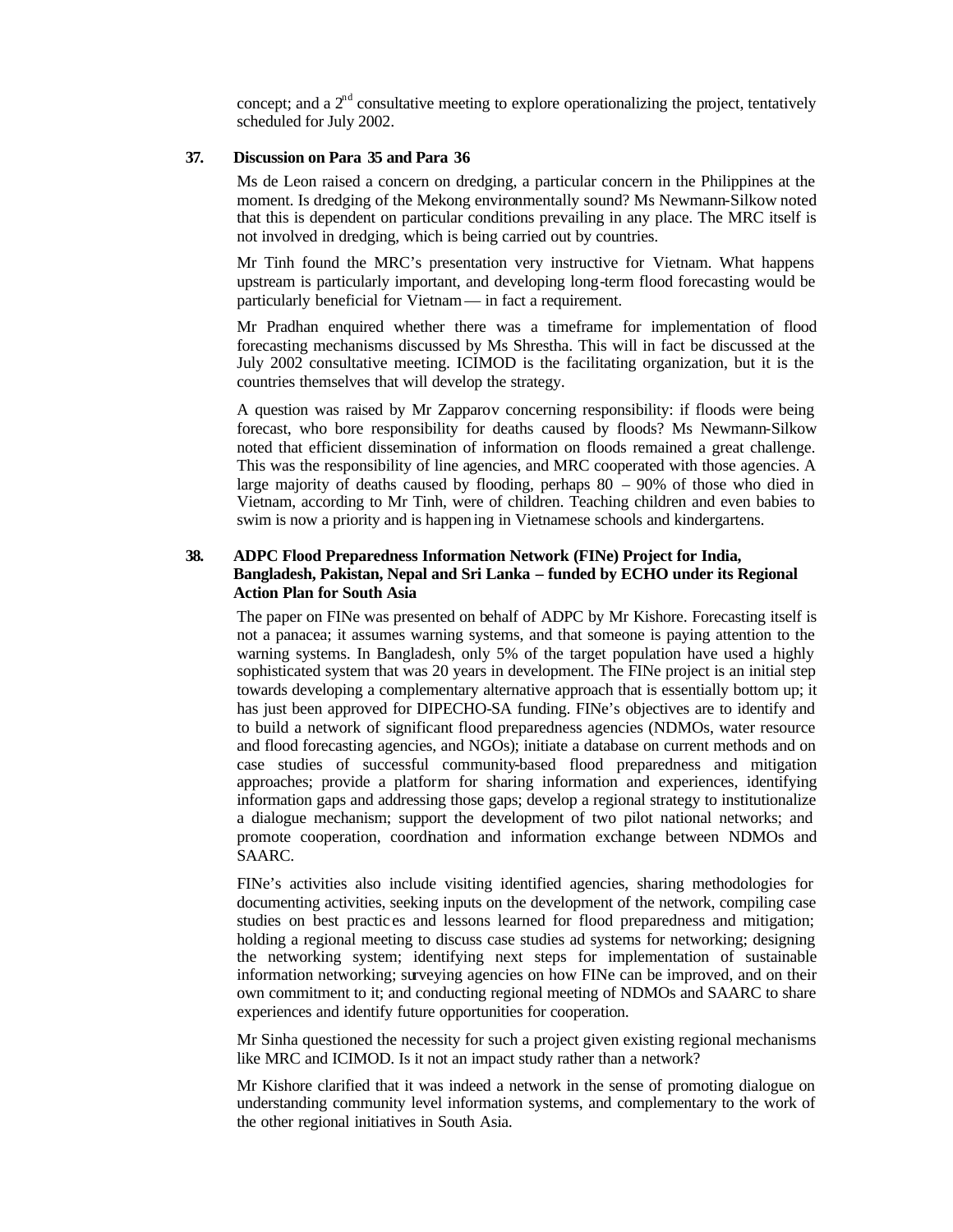# **39. Report on the UNESCAP/DESA/ISDR Inter-Regional Symposium on Water-Related Disaster Reduction and Response**

Mr Kishore reported briefly on the Inter-Regional Symposium on Water-Related Disaster Reduction and Response, held in Bangkok 27-31 August, 2001, and co-organized by DESA, UNESCAP and UNISDR in cooperation with NOAA; unfortunately, representatives of UNESCAP were not able to be present due to pre-scheduled participation in other meetings. The written report provides a summary of deliberations of the symposium, which brought together 100 experts to discuss the further development of Guidelines for Reducing Flood Losses, a document shortly to be published. The report of the meeting was cir culated to all members.

The report provided an overview of the Global Water Partnership (GWP) describing the recent formation and potential activities associated with the Associate Programme (AP) on Flood Management of the GWP. It is expected that this AP will seek flexible solutions suited to each area. Most presentations at the symposium indicated the necessity to deal with floods in the context of Integrated Water Resources Management (IWRM), an approach that is advocated by the Associated Programme on Flood Management implemented through WMO in association with the Global Water Partnership (GWP).

#### **40. Training on Urban Flood Mitigation (ADPC)**

A presentation on ADPC's Urban Flood Mitigation (UFM) Course was made by Mr Arambepola, Project Manager. This course which has now been run twice, using the curriculum which has been developed under the Training and Resource Materials Component of ADPC's Asian Urban Disaster Mitigation Program (AUDMP). It aims to use an in-country and regional ToT approach to passing on technical skills and to institutionalize training programs by establishing partnerships with national training institutions. The approach advocated in the course is essentially holistic — integrating engineering, settlements development and public administration — and aims at developing managers of flood mitigation programs, rather than technical specialists.

Ms Newmann-Silkow noted that the holistic approach advocated in this course is practiced by MRC. Land use planning does not exist in many countries, so getting it established is challenging; when places are identified as risk areas, land prices drop. This complicates issues.

# **41. Community-based Flood Preparedness & Mitigation in Cambodia (ADPC)**

The presentation on the Cambodian Community Based Flood Mitigation and Preparedness Project, one of ADPC's national demonstration projects under AUDMP, was made by Mr Josh Moga. Many Cambodian communities are vulnerable to the effects of recurrent flooding, especially in the east along the Mekong and around the Tonle Sap. The goal of this project is to reduce the vulnerability of communities to floods through an integrated, community-based disaster preparedness and mitigation process at the village level. The process addresses the susceptibility of the population as well as the susceptibility of critical facilities, infrastructure, livelihoods, and shelter. The project targeted several communities in three highly flood-prone provinces — Kompong Cham, Prey Veng, and Kandal — and was implemented by the Cambodian Red Cross in partnership with IFRC and PACT Cambodia.

The project's objectives were to develop a range of practical, low-cost, community-based preparedness and mitigation strategies using an integrated community-based approach to identify flood related development needs; to establish a sustainable institutional framework for identifying and implementing those strategies during and after the demonstration project, and to identify sustainable sources of funds (international, national and community resources) that support community-based preparedness and mitigation and can be applied at the village level in flood-prone communities. The project is now being expanded and replicated by IFRC to all 10 flood affected provinces in Cambodia with additional support from ECHO.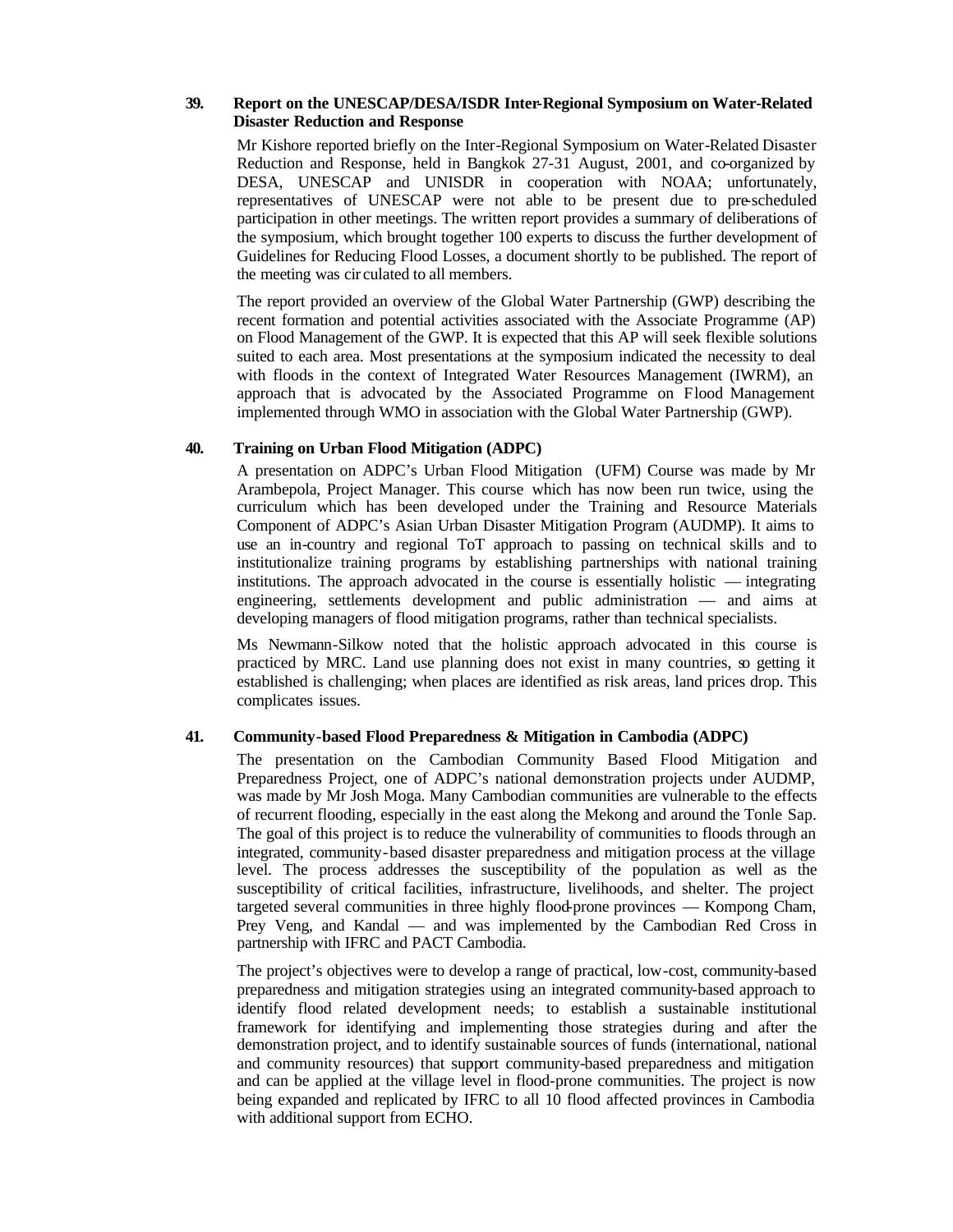# **42. Discussion on Para 38 – Para 41**

Mr Barzi had a question and a comment on flood forecasting and prevention. In 1991, Iran suffered a devastating flood in a province bordering Afghanistan. Despite no early warning system, the number of deaths was small. On August 10, 2001, there was a devastating flood in the north of Iran leaving 214 people dead. A warning had been issued a day or two earlier, but still such a large number died. All factors need to be taken into account therefore in an integrated plan.

Ms de Leon noted the strong advocacy for preparedness in all presentations.

# **43. Regional and sub-regional cooperation in flooding**

The final part of Session VI involved delegates and observers breaking into groups. The groups were composed on a regional basis, viz.

- 1. **Southeast Asia** (Cambodia, Laos, Philippines, Thailand and Vietnam)
- 2. **South Asia** (Bangladesh, India, Pakistan and Nepal)
- 3. **East Asia and other regions** (China, Jordan, Kazakhstan, Papua New Guinea, East Timor and Iran)

For **Southeast Asia**, the discussion questions were

- What initiatives have been taken at the sub-regional levels on flood preparedness and management (especially MRC's FMM and CBFMP)?
- How can those initiatives be strengthened by RCC member countries and by ADPC?
- How can ADPC and RCC members collaborate with MRC and ASEAN in mobilizing flood preparedness and management programs in the region?
- How should RCC members and ADPC collaborate with ASEAN and AEGDM in promoting disaster management in the ASEAN region?

For **South Asia**, the discussion questions were:

- What initiatives have been taken at the sub-regional levels on flood preparedness and management (especially ICIMOD, HKH-FRIEND and FINe)?
- How can those initiatives be strengthened by RCC member countries and by ADPC?
- How can ADPC collaborate with SAARC in following up on last year's recommendation, especially the ADPC and IMD proposals to SAARC?

For the **other regions** working group, the discussion questions were:

- What are the existing mechanisms for flood preparedness and management in your regions?
- What further programs could be implemented to strengthen those mechanisms?
- What actions should ADPC take?

An ADPC staff member assisted each group's discussions with facilitation and note taking. Time for addressing these questions in detail was limited, and each group had only five minutes to present their deliberations.

#### **44. Working Group Discussion & Plenary Presentation**

**The Southeast Asia working group**'s presentation was made by Atty Priscilla Duque of the Philippines. The group identified both structural and non-structural areas of concern. Structural areas of concern included flood mitigation, slow drainage, siltation and barrages. ADPC was requested to conduct a feasibility study in collaboration with MRC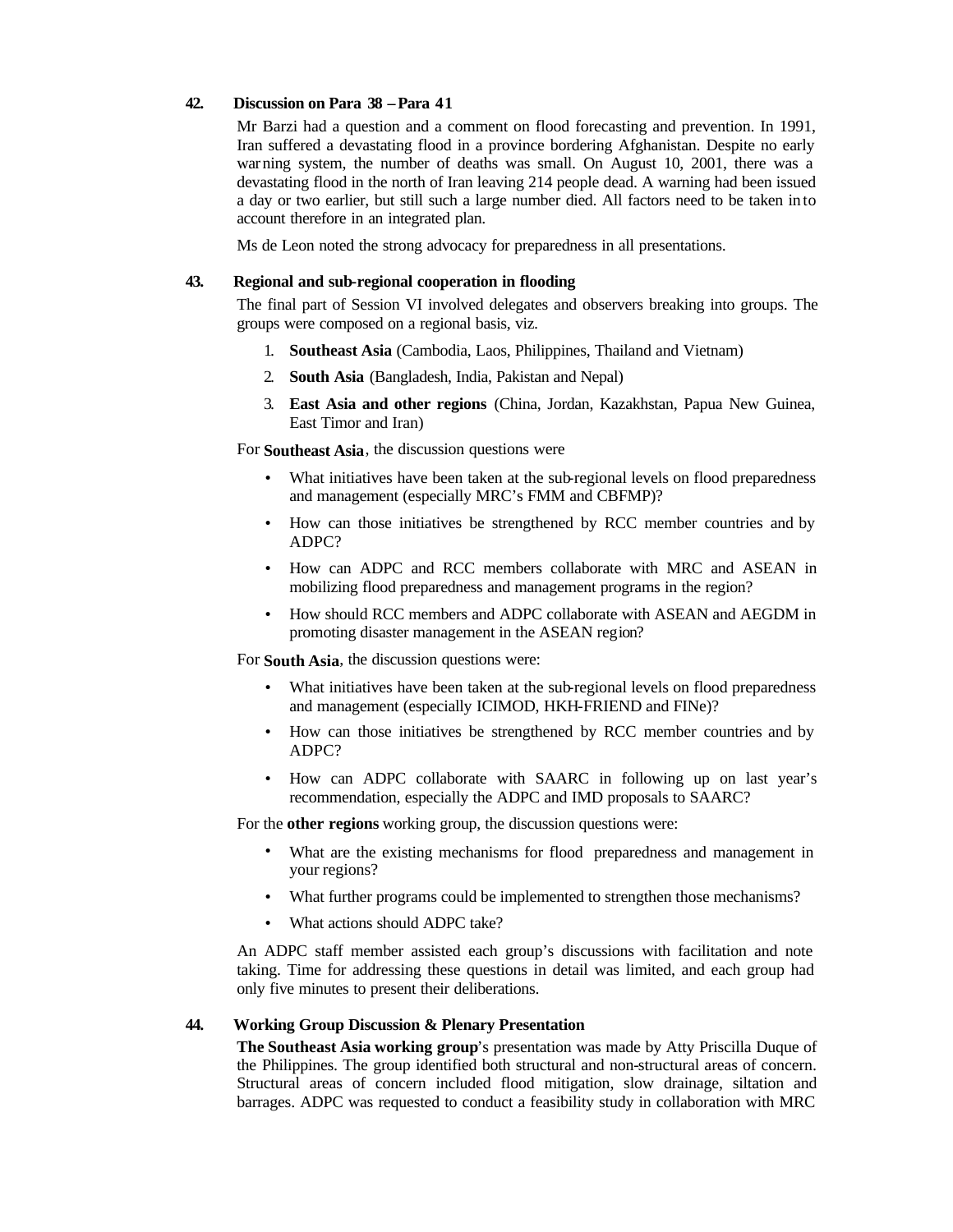into the building of a diversion canal in Cambodia as a mechanism for controlling flooding on the Mekong.

The countries also welcomed the MRC's Flood Management and Mitigation (FMM) Strategy encouraged ADPC-MRC cooperation in the development and implementation of concrete programs in pursuit of the strategy.

Under non-structural concerns, the group identified coping mechanisms (how people adapt to the hazard), and early warning systems for dissemination and translation into ordinary language for making forecastin g work at the local community level. Current initiatives include training for public awareness raising and housing program design, and network design. In terms of preparedness, ADPC should replicate in Southeast Asian countries the CBDM and AUDMP programs.

The group welcomed the initiative of ADPC and ASEAN and an extensive discussions on the development of the ASEAN Regional Program on Disaster Management had taken place in the Southeast Asia Working Group meeting held on 29-30 October (see Para 11), and recommended that this needed to be pursued in 2002 as a priority.

For the MRC, Ms Newmann-Silkow noted that a diversion channel had been discussed, and a feasibility study was presently being carried out. This need not necessarily however involve ADPC.

From the Vietnamese position, Mr Tinh questioned the diversion channel because it might deprive downstream countries of the benefits of flooding. There would also be the issue of saline flow. For this reason, barrages had been proposed as a possible solution appropriate to Vietnam, which being downstream is more vulnerable to saltwater penetration. Resources and funding were needed for this feasibility study. Meetings would have to be organized to carry out topographical and geological surveys. The group felt that ADPC could assist the MRC and that NGOs should be invited to participate.

**The South Asian working group**'s presentation was made by Mr Zakaria. In terms of flood mitigation and preparedness, the group noted the commendable benef its to the region of both the HKH-HYCOS and FINe projects. South Asian NDMOs should be included in next year's consultative meeting being convened by ICIMOD. For the future, the group felt that it could learn from the experience of MRC as a mechanism for institutionalized cooperation on flood management and more broadly water resource development for river basins in the South Asian region spanning national boundaries. Many countries have bilateral collaborations, but these could be supplemented at the subregional level.

Ms Shrestha questioned whether ICIMOD did not already function as proposed. However, it was felt that ICIMOD's mandate specifically addresses the needs of the HKH, rather than issues of flood preparedness and mitigation throughout the sub-region. For example, Sri Lanka needed to be included in deliberations, and would be part of the grouping proposed.

It was also recognized that the poverty of South Asian countries militates against mitigation efforts, as sufficient funding is rarely available from national resources. So countries need to be more pro-active in working to identify external funding and resources for projects, in addition to greater allocations from national budgets.

Other issues raised were the need to promote dialogue between hydro-met offices, NDMOs and other disaster management agencies, and support for dialogue between subregional agencies and linkages.

It was felt that an institutionalized framework for sub-regional countries to meet regularly with each other, possibly three times a year, with delegates being heads of NDMOs. In this context, the group endorsed the idea mooted at RCC1 to convene a South Asian meeting of NDMOs and other technical experts. This would be of particular benefit in conducting technical studies, and developing practical cooperation.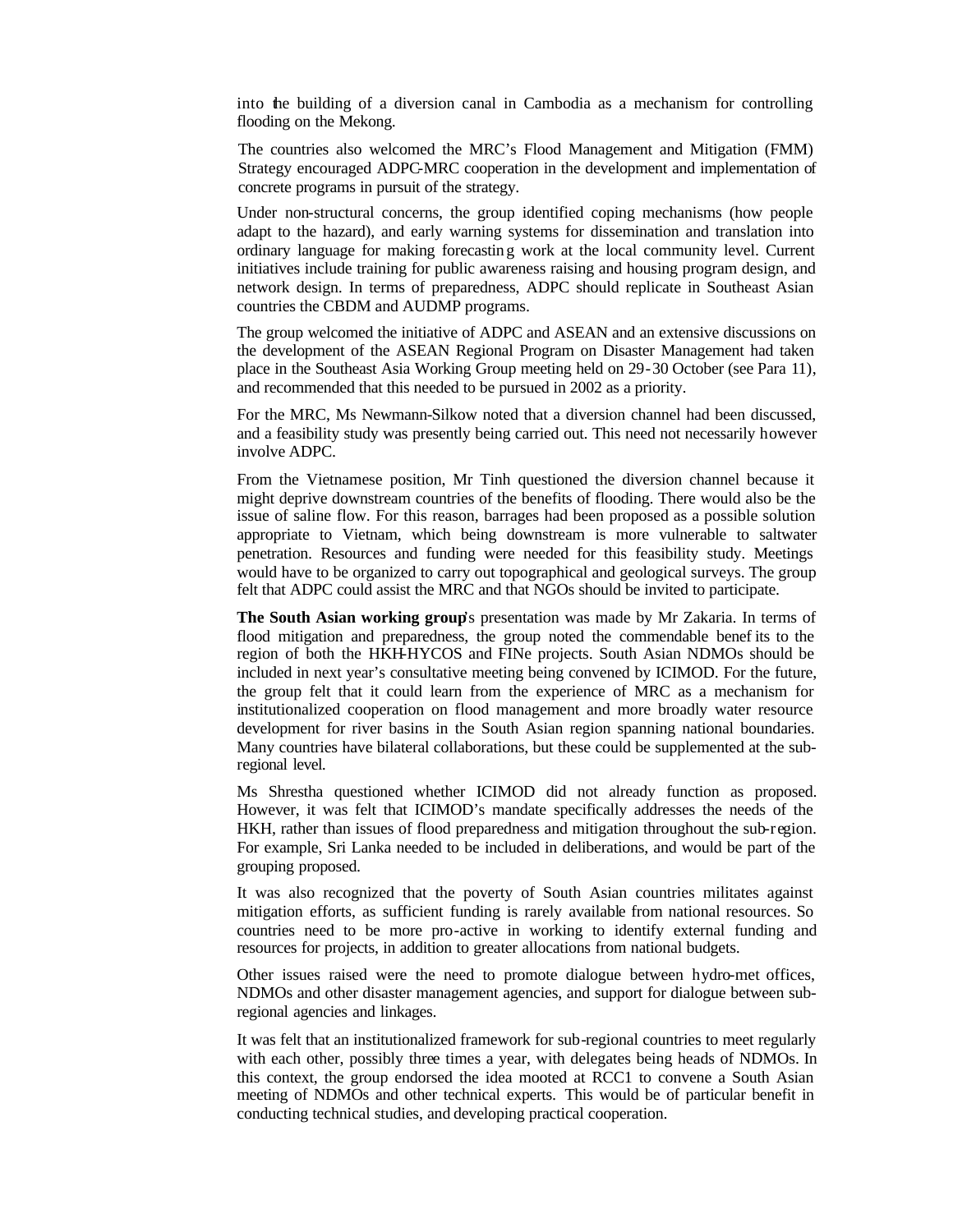The delegates noted that Sri Lanka had conveyed in writing in May 2001 that it could not implement the offer made at RCC1 to host this meeting in June 2001, but would consider this during 2002. As Sri Lanka was not present, this offer would have to be pursued through correspondence. The delegates from India and Nepal offered to consider hosting such a meeting during 2002, and would confirm their offers after consultation with their respective governments and after clarification from ADPC on the costs involved.

In the context of SAARC, the delegates endorsed the recognition of the value of establishing institutionalized mechanisms as done by ASEAN through its ASEAN Experts Group on Disaster Management. The delegates also welcomed the dialogue established between the SAARC Secretariat and ADPC, discussed at RCC1, and appreciated the Secretariat facilitating discussion on disaster management in both the Technical Committee on Meteorology, Environment and Forestry in March 2001, and the SAARC Standing Committee in August 2001.

The delegates reviewed the concept paper on "SAARC Cooperation in Disaster Management and Mitigation" prepared by ADPC and submitted in February 2001 to the SAARC Secretariat, and the paper on "SAARC Japan Special Fund Workshop to Examine the Mechanisms for Sharing Information on Disaster Preparation and Management" submitted by the Indian Meteorological Department and forwarded by the SAARC Secretariat to ADPC in July 2001 for review. The delegates strongly endorsed the hosting of workshops along the lines proposed in the papers, and requested ADPC to pursue this with the SAARC Secretariat. Delegates would also take up these issues with their governments.

For the **other regions working group**, Mr Mose presented. This group's discussions had centered on current mechanisms for hazard management. The group would like ADPC to assist in enabling countries in these regions to establish NDMCs where needed through advocacy at the highest level, marketing and networking.

The group conveyed the message that they expect ADPC to design training programs to assist in enabling the effective establishment of NDMCs at local, provincial and national levels, not least in enabling donor funding.

Georgia and Khazahstan requested that ADPC design training programs to assist in enabling the effective establishment of NDMCs at local, provincial and national levels, and in enabling donor funding.

In particular, Georgia affirmed its request made at RCC-1 for collaboration from ADPC and RCC members in its efforts to establish a regional disaster management center for Azerbaijan, Armenia and Georgia.

Jordan and Iran would like ADPC to assist in enabling countries in this region to establish NDMCs where needed through advocacy at the highest level, and networking and requested that ADPC to design training programs to assist in enabling the effective establishment of NDMCs at local, provincial and national levels, and in enabling donor funding.

Jordan welcomed collaboration from ADPC and RCC members in its efforts to establish national and regional disaster management centers and appreciated programs made since RCC-1 with ADPC beginning a dialogue with Jordanian Civil Defence and the Jordanian Red Crescent Society.

Iran, participating for the first time, also sought closer bilateral cooperation with ADPC and consolidation of the dialogue began at the IDNDR-ESCAP Asia meeting in February 1999. It proposed that drought be an issue that could be addressed at RCC3. Iran is presently in the third year of a severe drought affecting much of central Asia as far away as China and Mongolia. Iran offered to contribute actively to the development of a program to be discusses at the next RCC-3.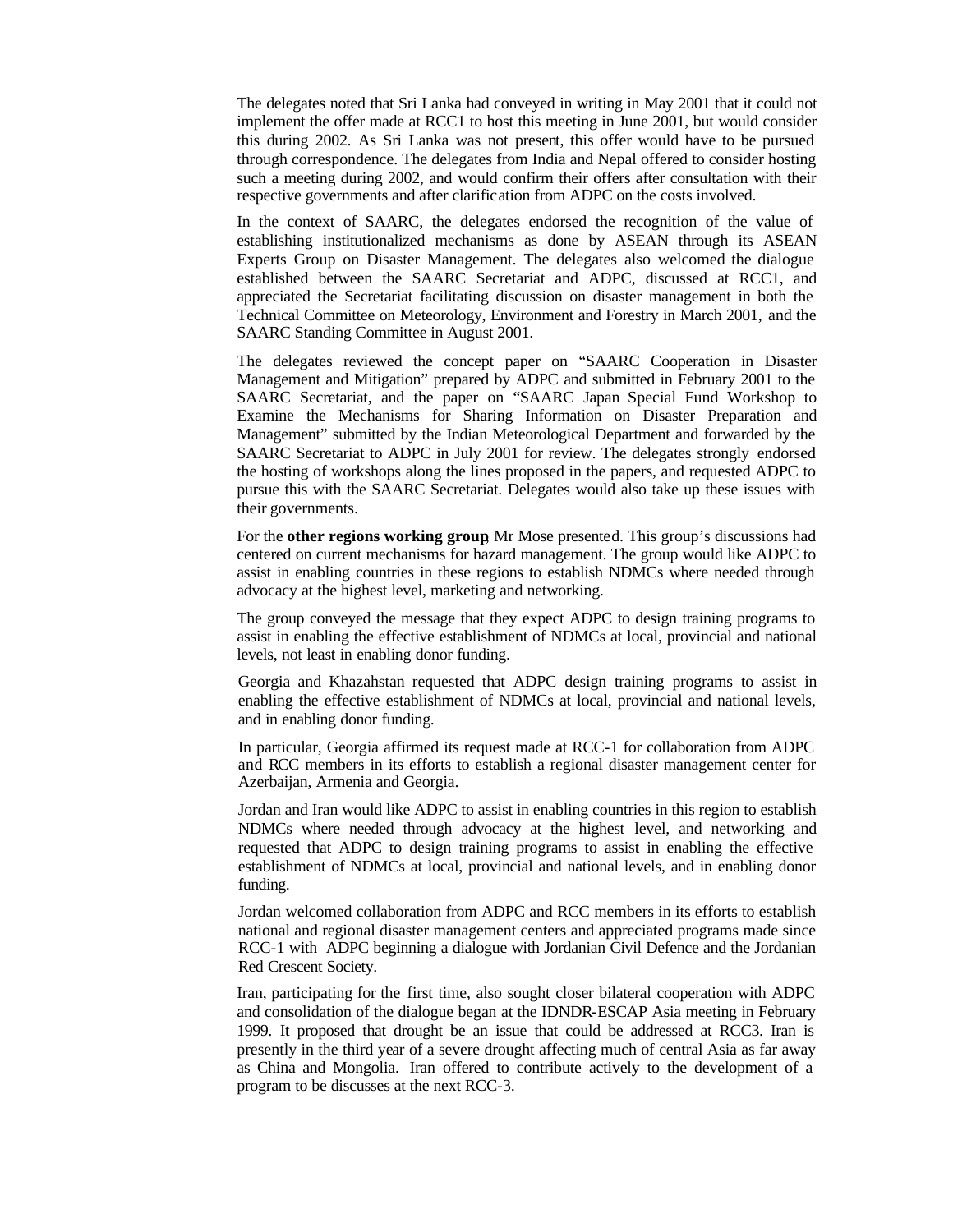Delegates welcome the MoU signed between SOPAC and ADPC in March 2001 and ADPC participated in the annual meeting of NDMOs in the South pacific held in Auckland in September 2001. The cooperative programs initiated and recommended that ADPC deepen this cooperation with SOPAC to consolidate a partnership for the benefit of Pacific nations' disaster management needs.

The meeting expressed appreciation of the SOPAC-ADPC cooperative endeavor for accredited training in CBDM for Pacific countries and for the further development of a cooperative course on Public Safety Management.

Particular emphasis was placed on continuing the collaboration with SOPAC in the South Pacific context, and of supporting Jordan and Georgia in their efforts to establish national and regional disaster management centers in West and Central Asian contexts.

## **VII. Consolidation of the RCC Mechanism**

The final session of the meeting was chaired by Dr Suvit Yodmani and facilitated by Mr Aloysius Rego.

#### **45. Discussion on RCC2 Draft Statement**

The Chair elaborated on the mechanism proposed by the RCC2 Steering Committee to achieve a degree of consensus on the way forward. In the mid-morning session, a draft statement on *Future Directions of the ADPC Consultative Committee on Regional Cooperation in Disaster Management* was distributed. This had been prepared in consultation with the Steering Committee, and reviewed by the Steering Committee at its breakfast meeting that morning. This statement took into consideration the substantive directions for disaster management in the region discussed at RCC2 and the future directions for the RCC mechanism at RCC1. Delegates and observers were requested to give their opinions, and following agreement on the statement, one delegate would be requested to read the revised statement at the closing ceremony.

Mr Pradhan noted with approval the addition of man-made disasters to the statement, and suggested that perhaps this should be elaborated by specific forms of hazards, such as industrial accidents at chemical plants. Dr Brennan suggested that technological would be a more appropriate des criptor than man-made. Mr Pradhan argued that capacity needed to be advanced in all hazard areas, and hence man-made is a useful descriptor. The statement was amended accordingly.

Mr Rego suggested that a more explicit linkage between Paragraphs 1 and 2 ('to advance the Total Risk Approach in the coming years in four broad categories') would reflect this concern.

Mr Phetsavang sought clarification on representation, proposing that if delegates were to speak on these issues, then authorization of their respective governments should be sought and obtained first. This concern, the Chair proposed, could be dealt with in the next sub-section.

Mr Sinha, complimenting the draft as amended, proposed at this point that the statement be endorsed. The meeting then endorsed the statement as amended. Mr Anil Sinha was nominated to read the statement at the closing ceremony on behalf of all delegates and observers.

#### **46. Feedback**

From the Chair, Dr Suvit acknowledged the importance of the proposal that RCC members be authorized to speak on behalf of their governments. ADPC was aware that given their positions in their respective national disaster management systems, delegates spoke with the weight of substantial experience. However, Mr Phetsavang's proposal would mean that letters inviting participation would be sent to relevant government agencies, inviting the government to send a delegate.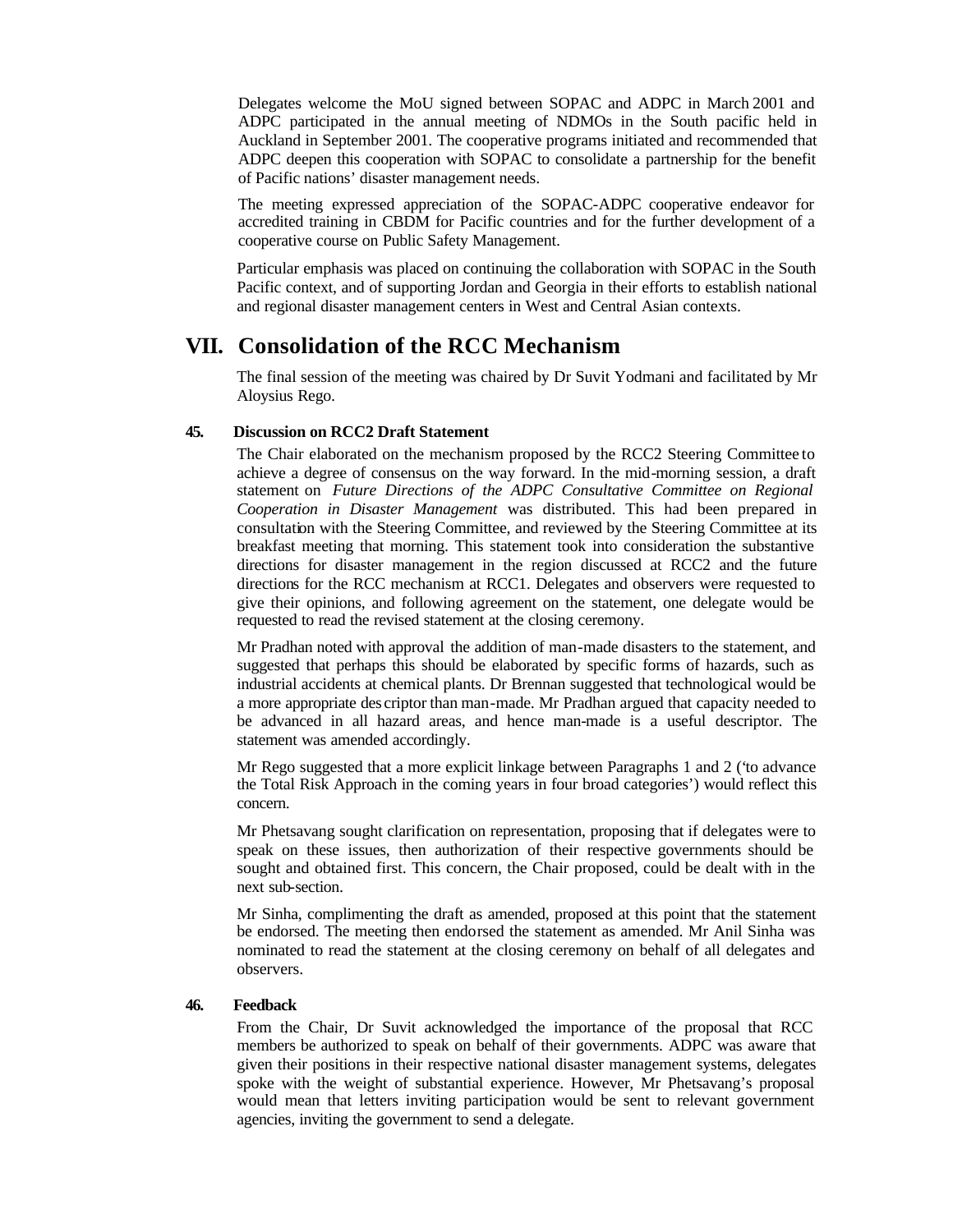Mr Sinha noted that, under the present arrangement, being delegated to attend the RCC meeting implied some authority to speak on behalf of the government. But all decisions requiring actions by countries required that decisions be taken by appropriate government agencies in each country. Mr Pradhan made the point that many decisions, especially those requiring financial commitment or delegation of authority, required government level decisions, and would require consultation after delegates' return to their countries.

Dr Suvit noted these concerns, and added that, in the process of establishing the RCC in 2000, the heads of NDMOs in each country had been invited to join the RCC and subsequently participate in meetings.

Mr Bala pointed out that the normal course transfers occur in all government system and especially when governments change, personnel change too. Relevant officials may work for different agencies under different ministries. For example, if we are discussing flood management, the most relevant officer may work in a ministry responsible for water resources, and they might be more well informed on important issues than those working for NDMOs. However, RCC members should be identified as focal points, able to propose other representation.

Dr Suvit noted that since acceptance of the initial invitation, and even in the one year since RCC1, there had been changes in personnel in many countries, and that present incumbents had been invited and participated as delegates in RCC2.

For Iran, Mr Barzi approved fully of the present arrangements, adding that for RCC3 and subsequent meetings, RCC members and previous delegates should be invited as they would be more knowledgeable of issues than a newcomer.

Noting the various positions, Dr Suvit proposed that ADPC would continue the practice of inviting office holders, but would try to ensure continuity by inviting individuals whose opinions and contributions would benefit RCC deliberations. This would guarantee that RCC would at all times have the right people in attendance.

The proposed approach was endorsed.

#### **47. Proposed Agenda for RCC3**

The Chair invited suggestions for the agenda of the next meeting.

Mr Zakaria complimented ADPC on the conduct of RCC2, which had provided real substantive guidance to members. The present format should be maintained, he proposed. This was supported by Mr Bala, who complimented the organizers on the activities and execution. He noted that floods and flood control are broad subjects, and perhaps more focus could be given to mitigation — sharing experiences, discussing how problems have been solved, how relief operations have been and might be carried out, how relief is distributed, assessment of damage, and so on. These subjects should be given greater prominence.

For Kazakhstan, Mr Zapparov complimented ADPC's organization of RCC2. In future, more discussion on the particular issues affecting on Central Asia would be welcome. Furthermore, translation would be beneficial to participants from Central Asia.

Seconding the thoughts expressed by Mr Zakaria, the Jordanian delegates similarly thanked ADPC and RCC for an enriching experience.

The Iranian delegation proposed that drought be an issue that could be addressed at RCC3. Iran is presently in the third year of a severe drought affecting much of central Asia as far away as China and Mongolia. Discussion on drought would draw international attention to this issue.

The Chair thanked delegates for their inputs, and proposed that, maintaining the present format, a specific issue be taken up for RCC-3.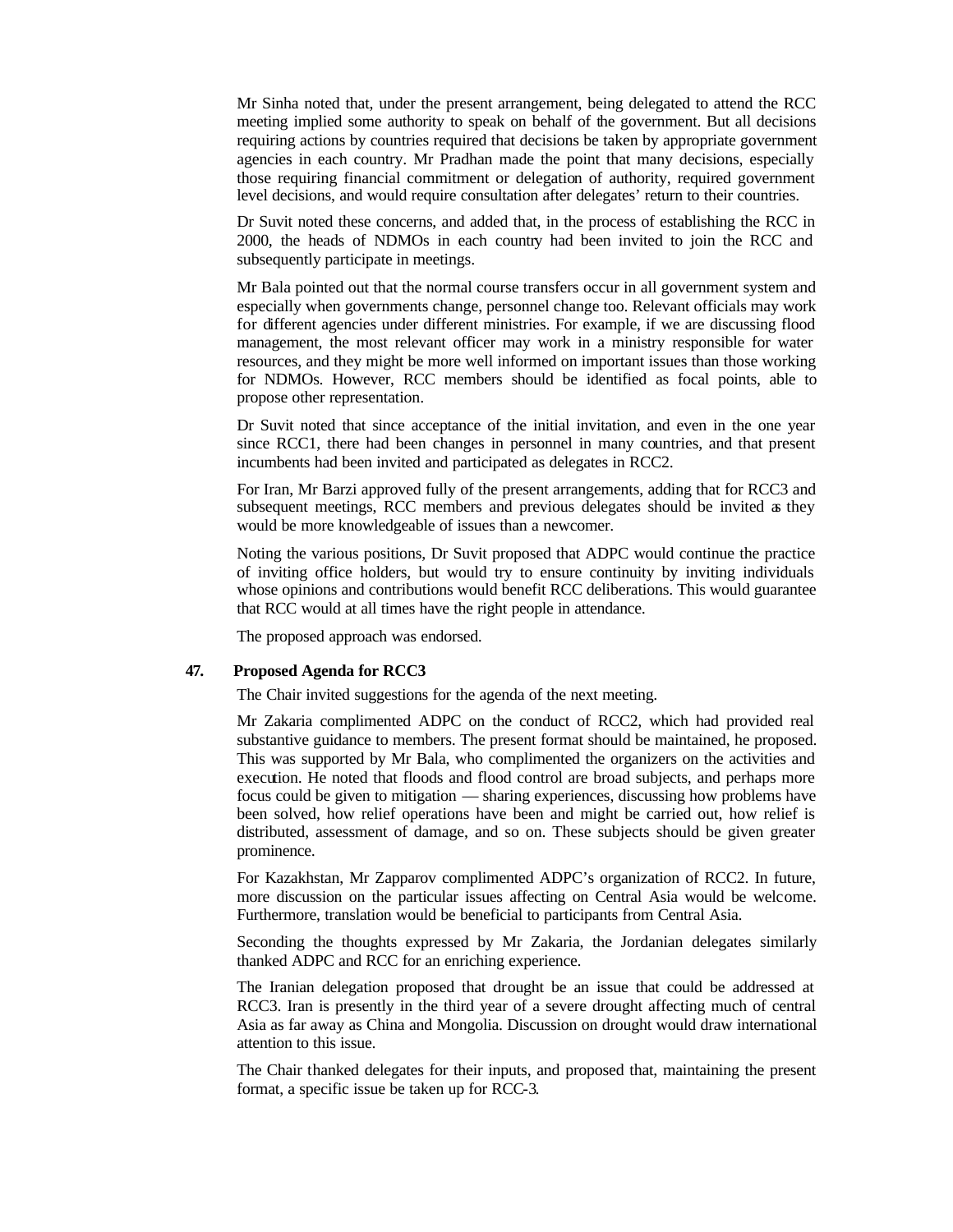The proposal was broadly supported by Mr Poudyal, who suggested the need to continue addressing the development of structures to deal with all kinds of disasters.

Ms de Leon proposed that each RCC meeting needed to pursue hazards and issues that had been predominant during the past year. We could then focus our discussions on immediately relevant hazards, focusing on case studies and bringing in contributions of academics. This would result in the compilation of compendia of information. The Philippines, for example, would like to apply lessons learned in the Mekong. If we train people in urban flood mitigation, we have to tell stories about the application of that knowledge.

Mr Sinha fully endorsed this. Recent acts of terrorism in the USA have made it very clear that we cannot know what will happen next. We have to look closely at events and address those concerns. For example, global warming, extreme climatic events, may need to be studied more. With Mr Pradhan, he expressed the appreciation of the Government of India for the contributions of this meeting.

Mr Sinha drew attention to the decision at the  $1<sup>st</sup> RCC$  meeting to undertake a regional South Asia study in drought and its management document the successful approaches adopted in recent and past drought by India, Pakistan and Sri Lanka.

The Chair, noting the various expressions of appreciation thanked delegates and observers. Having listened carefully to various suggestions, he suggested that RCC3 plans to address the specific issue of drought, perhaps inviting specific expertise, while reviewing follow-up on actions regarding flood management discussed at RCC2.

Ms Shrestha thanked ADPC for organizing the meeting, which had enhanced her understanding of many issues. ICIMOD looked forward to further collaborations with ADPC. Concerning global warming and extreme climate events, she noted that the Centre for Ecology and Hydrology (CEH), UK and ICIMOD are working on the Project Snow and Glacier Aspects of Water Resource Management in the Himalaya (SAGARAMATHA). The objective of the project is to assess the seasonal and long-term water resources in snow and glacier-fed rivers originating in the Hindu-Kush Himalayan region and to determine strategies or coping with impacts of climate-change-induced deglaciation on the livelihood of people in the region. The study will be completed in October 2003.

For ADRC, Mr Nishikawa congratulated ADPC for a successful meeting; RCC has become an important forum for breeding new ideas. An important point, he felt, was that issues are most frequently country-specific. We need therefore to differentiate clearly between regional and national level approaches. According to the different conditions by countries and there is a need to always identify what should be solved by national efforts and what should be approached with the advise of regional organizations.

On behalf of ECHO, Ms Michotte expressed appreciation for the tremendous work done in organizing this meeting. She noted in particular the ever increasing awareness of the need to deal with political will and awareness as the basis for action on capacity building.

Mr Zapparov proposed that Kazakhstan would be willing to work with ADPC to establish a Central Asian office. Dr Suvit thanked him for this proposal, and noted the very real present financial constraints involved in accomplishing such a move. Perhaps this could be examined at a later date.

The Chair next sought reconfirmation for meetings to continue to be organized on an annual basis, as proposed at RCC1. ADPC was very much of the opinion that it would be useful to continue to share perspectives and experiences across sub-regions.

Mr Pradhan suggested that annual meetings were very much in order, and that this was reflected in the statement. Mr Zakaria endorsed this view, but noted that different venues would be desirable.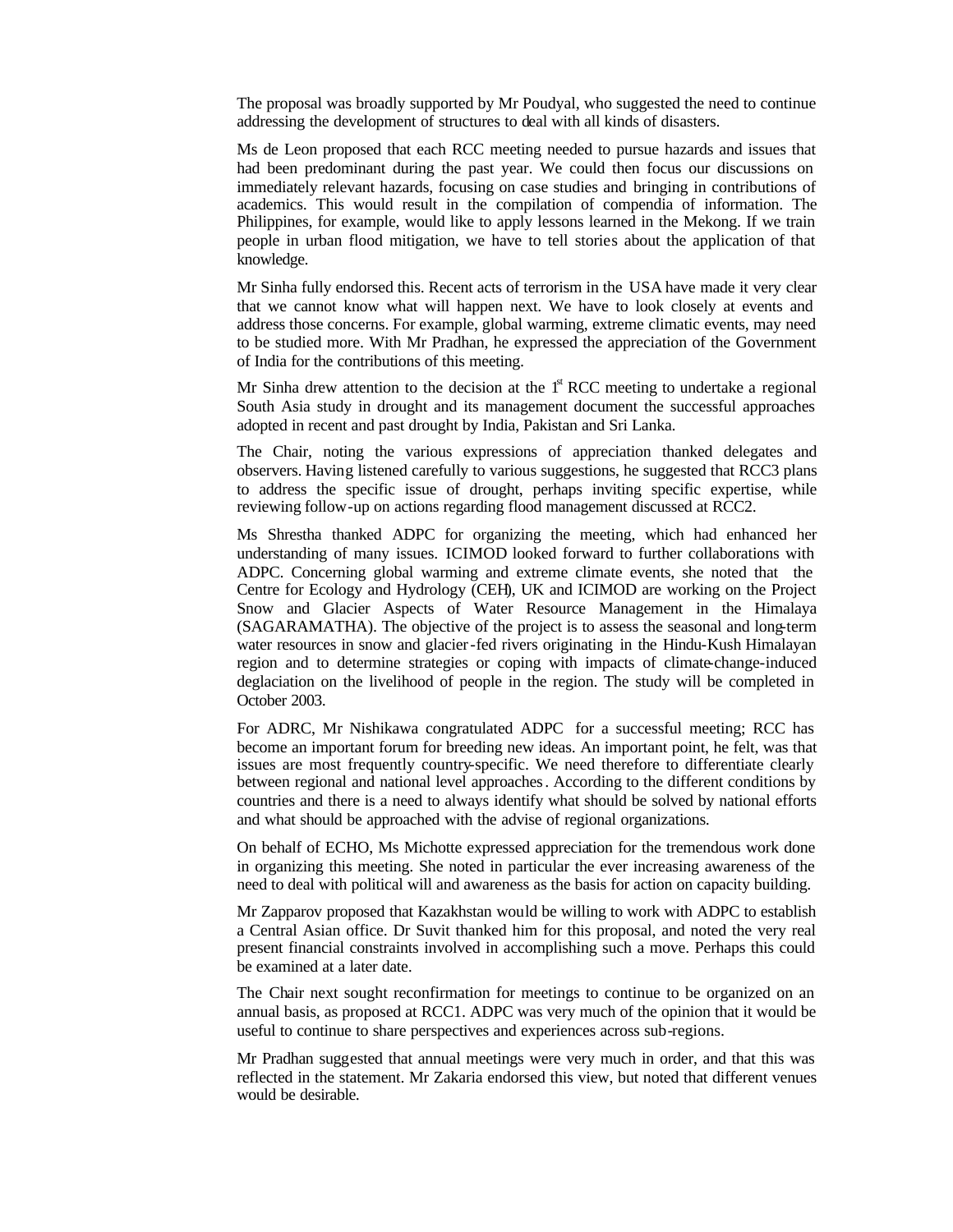#### **48. Host and Venue for RCC3**

The Chair called for proposals on the host and venue for RCC3, to be held in 2002. following discussion of alternatives, Mr Pradhan proposed that India would be willing to host the next meeting. A confirmation of this offer would be made after his return to Delhi. (This has subsequently been made during his visit to ADPC on 11 January 2002.)

Mr. Nishikawa of ADRC pointed out that with the World Forum on Water in 2003, the theme of drought would be highly relevant. India, Pakistan and Iran have all had recent experience of severe drought, and therefore the venue and theme were appropriate.

The meeting therefore endorsed the proposal that RCC3 be held in India, and that the theme of drought be the specific focus for RCC3, as floods had been for RCC2.

Mr Kishore responded by noting that this was a priority concern of ADPC's ECE program, which is currently preparing a background paper. This paper should initiate discussion no measures and further study. The need for a South Asian drought study, as proposed at RCC1, with a still broader focus in light of Iran's suggestion, was recognized. ADPC would consider how to pursue this.

Delegates mentioned several other hazards requiring recognition, deliberation and study, including debris flow, landslides and tornadoes. These will be addressed as appropriate, and are not excluded from consideration at any RCC meeting.

#### **49. Closing ceremony**

Dr Suvit Yodmani delivered the report on the meeting (Annex VIII.a). He noted with appreciation the great enthusiasm of all delegates and observers, and thanked ADPC staff and the RCC Steering Committee members for working so hard to ensure the smooth execution of the meeting's business.

At the previous meeting, i.e. RCC-1, an ambitious and forward-looking agenda had been laid out, sufficient to keep ADPC very busy for the next 20 years. This year's meeting has tried to identify priorities and next steps. ADPC has benefited from a chance to enhance its understanding of the work and expectations of members. This year, RCC has had the opportunity to benefit from participation from East Timor, Kaz akhstan, Pakistan and Iran all participating for the first time. Perhaps the single most notable theme emerging from this meeting has been the importance of political support and leadership to the concrete actions we take in disaster risk reduction. This meeting had enabled the institutionalization of the RCC mechanism, and on behalf of ADPC, he thanked all delegates and observers for their contributions in enabling this significant achievement.

Mr Anil Sinha then read the statement on future directions of the RCC on behalf of the delegates and observers at the meeting. The full text is given in AnnexVII.

Mr Stephen Walker, the First Secretary at the Australian Embassy, Bangkok, read an address on behalf of AusAID (Annex VIII.b). Mr Walker's address noted that Australia had a special interest in the matters deliberated at this meeting, and a special commitment to poverty reduction as a development strategy for promoting growth, productivity and accountability, and for reducing vulnerability. AusAID's Poverty Reduction Framework articulates the goal of achieving sustainable poverty reduction through four means: promoting growth, productivity, accountability, and reducing vulnerability. Disasters threaten everything AusAID is trying to achieve in development, and hence AusAID's commitment — articulated in the Australian Government's Humanitarian Program Strategy — to developing international capacity to help mitigate both crises and suffering. By supporting regional and international organizations, networks and activities, including this meeting, AusAID contributes to starting to address the emerging challenges posed by disasters. For AusAID, the RCC is more than an event: it is a process — of learning, sharing ideas, creating networks, and shaping actions for regional disaster preparedness that transcend national boundaries.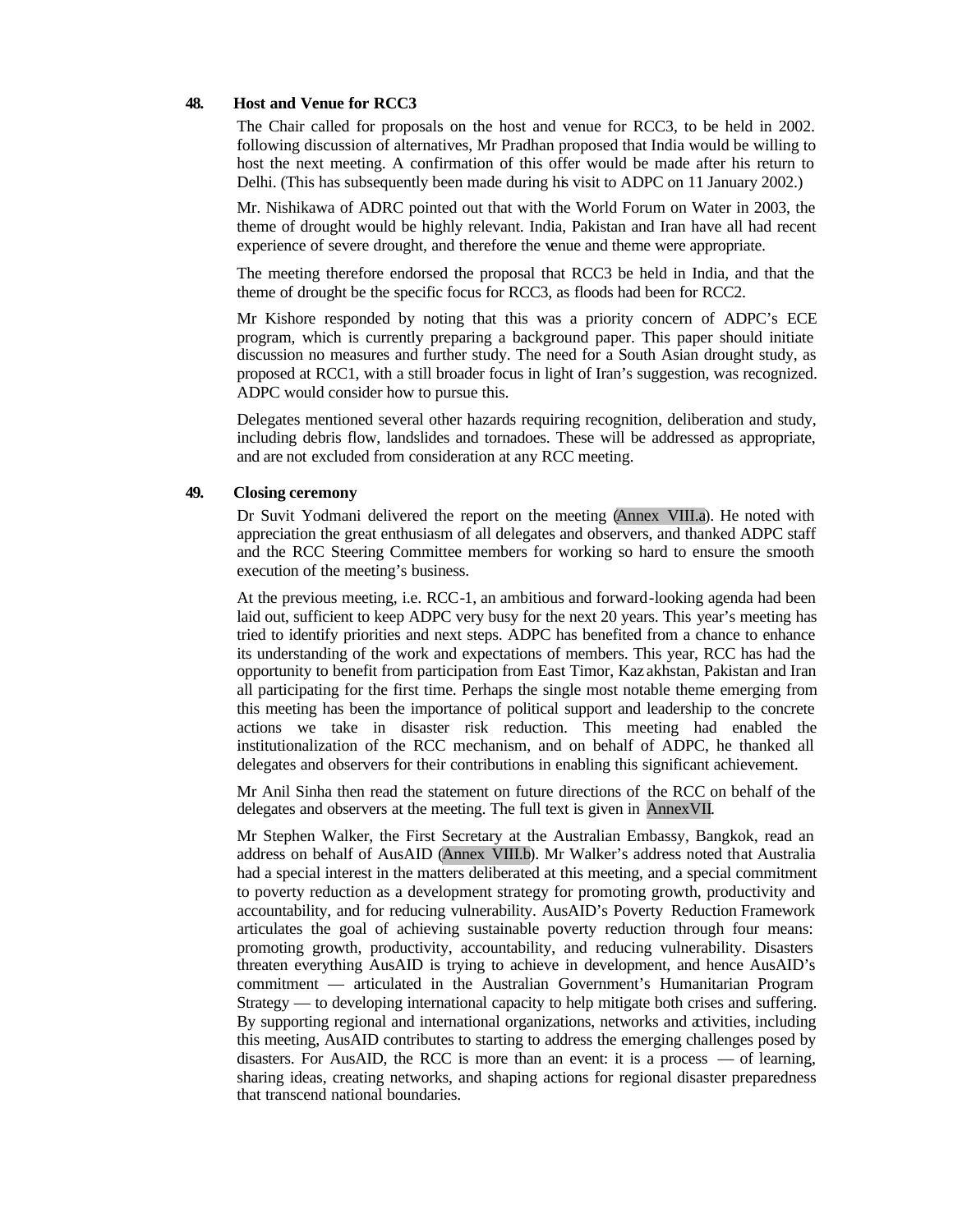The closing address (Annex VIII.c) was delivered by Mr Bhairote Brohmsan, Deputy Permanent Secretary at the Ministry of Interior. On behalf of the Royal Thai Government, Mr Bhairote expressed gratitude to ADPC for its continuing and unwavering support in preventing and mitigating disasters. Partnership between public and private sectors, he noted, was crucial to the success of NDMOs in every country in the region. The Royal Thai Government conv eyed its appreciation for the role played by the RCC in enhancing mutual understanding and cooperation between member countries in dealing with disasters.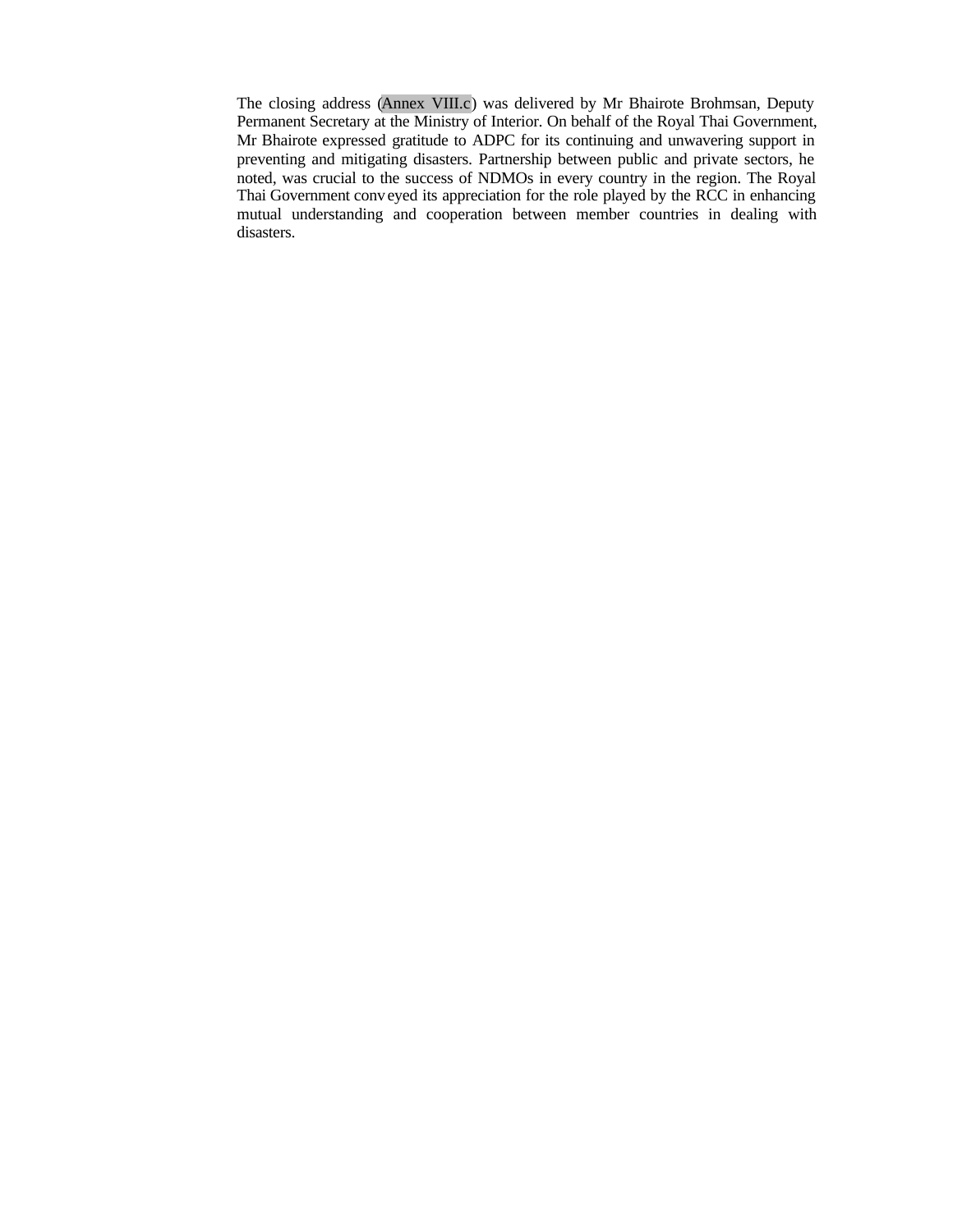# **VIII.Annexes**

## **Annex I RCC-2 Delegates and Observers**

Second Meeting of the ADPC Consultative Committee on Regional Cooperation in Disaster Management (October 31 — November 2, 2001)

## **DELEGATES**

| <b>Bangladesh</b> | Mr Hiralal Bala                  | Secretary<br>Ministry of Disaster Management and Relief<br>People's Republic of Bangladesh                                                                         |  |
|-------------------|----------------------------------|--------------------------------------------------------------------------------------------------------------------------------------------------------------------|--|
| Cambodia          | Mr Peou Samy                     | <b>Secretary General</b><br>National Committee for Disaster Management<br>Kingdom of Cambodia                                                                      |  |
| China             | Mr Li Cheng                      | <b>Section Chief</b><br><b>Disaster Relief Section</b><br>Department of Disaster and Social Relief<br>Ministry of Civil Affairs<br>People's Republic of China      |  |
| <b>East Timor</b> | Mr Francisco F. M.<br>de Rosario | Deputy Head<br>National Disaster Management Office<br>United Nations Transitional Administration of East Timor                                                     |  |
| Georgia           | Mr Otar Tavelishvili             | Head<br>Department of Extreme Situation and Civil Defence<br>Ministry of Internal Affairs<br>Republic of Georgia                                                   |  |
| India             | Mr Ashok Pradhan                 | Special Secretary and Central Relief Commissioner<br>Ministry of Agriculture<br>Republic of India                                                                  |  |
| India             | Mr Anil Sinha                    | Head<br>National Centre for Disaster Management<br>Indian Institute of Public Administration<br>Republic of India                                                  |  |
| <b>Iran</b>       | Mr Sadreddin Ismaili<br>Barzi    | Deputy Director General<br>Bureau for Coordination of Safety and Reconstruction<br>Affairs (BCSRA)<br>Ministry of Interior<br>Islamic Republic of Iran             |  |
| <b>Iran</b>       | Mr Azadeth Hasan                 | Expert<br>National Disaster Taskforce and Iranian National<br>Committee for Natural Disaster Reduction (NCNDR)<br>Ministry of Interior<br>Islamic Republic of Iran |  |
| Jordan            | Col. Ahmed<br>Mahmoud Al Mefleh  | Secretary of Civil Defence<br>Jordan Civil Defence<br>Ministry of Interior                                                                                         |  |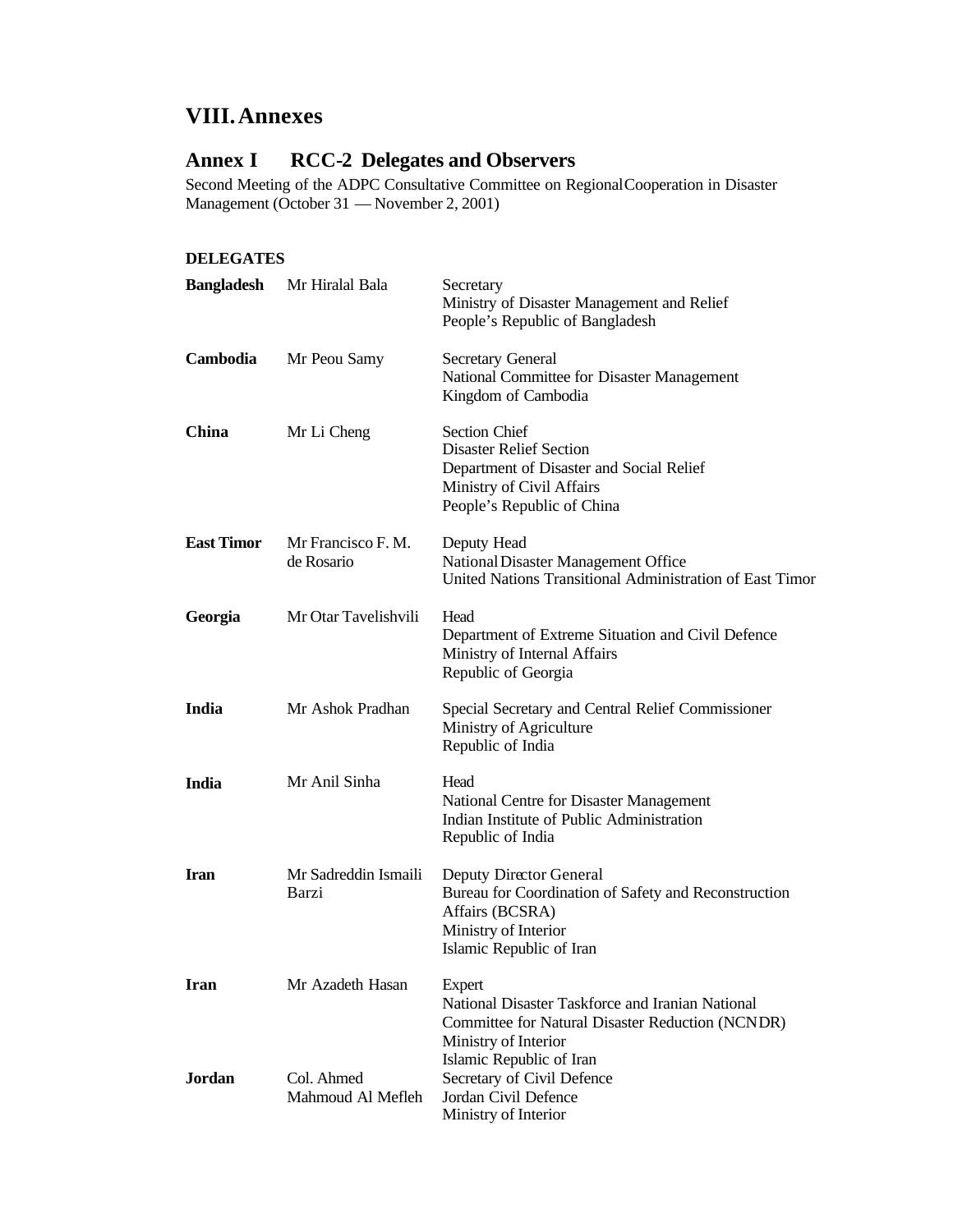|                            |                                 | Hashemite Kingdom of Jordan                                                                                                                                                                            |
|----------------------------|---------------------------------|--------------------------------------------------------------------------------------------------------------------------------------------------------------------------------------------------------|
| <b>Jordan</b>              | Major Alzabet Abdel<br>Hadi     | The General Directorate of Jordanian Civil Defence<br><b>Training Department</b><br>Hashemite Kingdom of Jordan                                                                                        |
| Kazakhstan                 | Mr Medetkhan<br>Zapparov        | Chief<br><b>Debris Flow Protection Service</b><br>"Kazselezaschita" Emergency Agency<br>Republic of Kazakhstan                                                                                         |
| Laos                       | Mr Phetsavang<br>Sounalath      | Director<br>National Disaster Mana gement Office<br>Ministry of Labour and Social Welfare<br>Lao People's Democratic Republic                                                                          |
| <b>Nepal</b>               | Mr Kumar Prasad<br>Poudyal      | Director General<br>Department of Narcotics Control & Disaster Management<br>Kingdom of Nepal                                                                                                          |
| Pakistan                   | Mr M. Nafees<br>Zakaria         | Counsellor and DPR to UNESCAP<br>Embassy of Pakistan, Bangkok                                                                                                                                          |
| <b>Papua New</b><br>Guinea | Mr Martin Mose                  | <b>Assistant Director</b><br>Community and Government Liaison<br>National Disaster Management Office<br>Department of Village Services and Provincial Affairs<br>Independent State of Papua New Guinea |
| <b>Philippines</b>         | Maj. Gen. Melchor<br>P. Rosales | Administrator OCD and Executive Officer NDCC<br>Office of Civil Defence<br>Department of National Defence<br>Republic of The Philippines                                                               |
| <b>Philippines</b>         | Atty Priscilla P.<br>Duque      | Director I<br>Office of Civil Defence<br>Department of National Defence<br>Republic of The Philippines                                                                                                 |
| <b>Thailand</b>            | Mr Charnchai<br>Soontaramut     | Deputy Director General<br>Department of Local Administration<br>Ministry of Interior<br>Kingdom of Thailand                                                                                           |
| <b>Thailand</b>            | Mr Chalothorn<br>Phakoat        | Director<br>Civil Defence Division<br>Department of Local Administration<br>Ministry of Interior<br>Kingdom of Thailand                                                                                |
| <b>Thailand</b>            | Dr. Tairjing<br>Siriphanich     | Director<br>Medical Institute of Accidents and Disasters<br>Department of Medical Services<br>Ministry of Public Health<br>Kingdom of Thailand                                                         |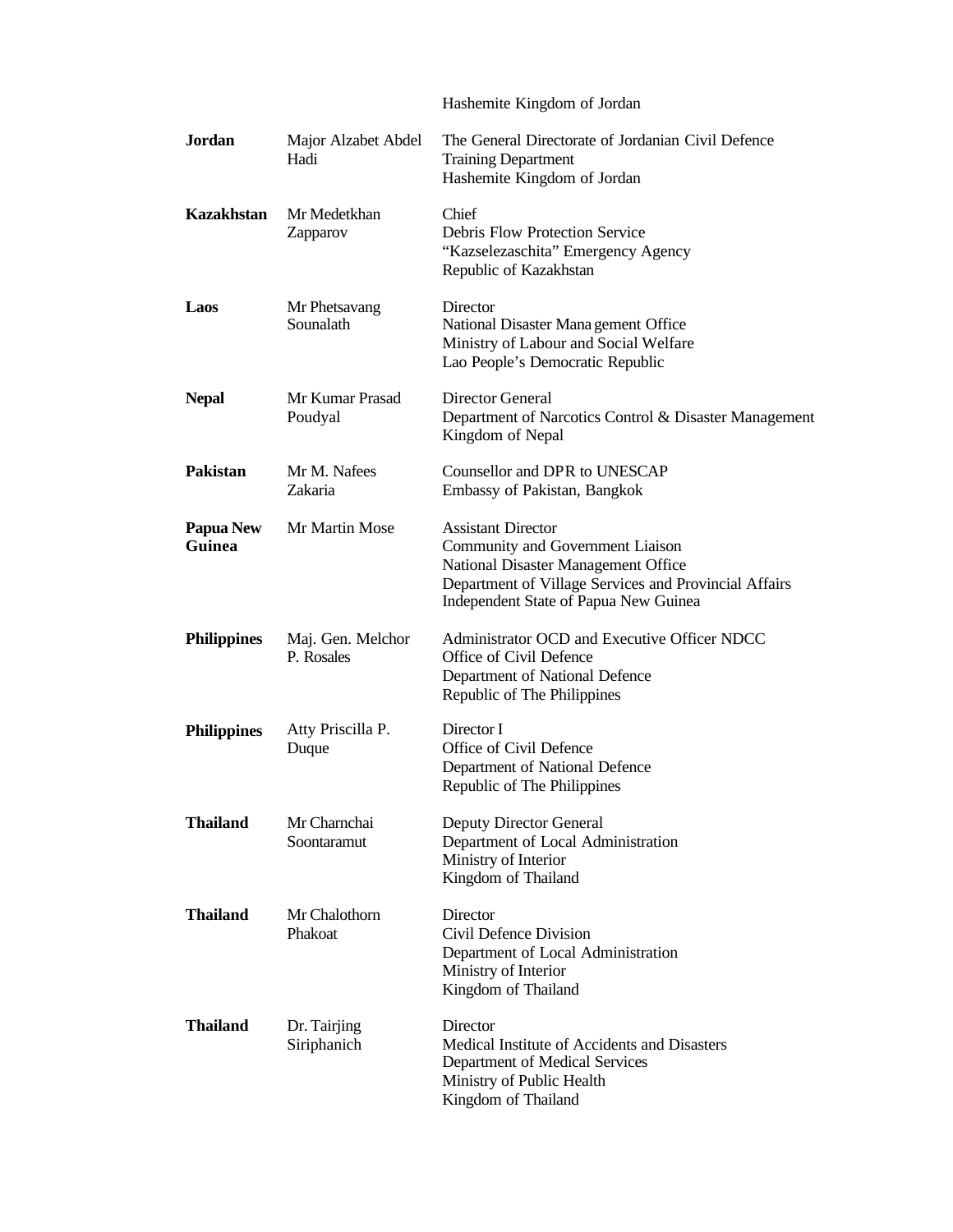| <b>Thailand</b> | Mr Yanak it<br>Wongwatcharadet  | Director<br><b>Disaster Relief Division</b><br>Department of Public Welfare<br>Ministry of Labour and Social Welfare<br>Kingdom of Thailand          |
|-----------------|---------------------------------|------------------------------------------------------------------------------------------------------------------------------------------------------|
| <b>Thailand</b> | Mr Sompot Kongrod               | Chief of Foreign Affairs Section<br>Division of Civil Defence<br>Department of Local Administration<br>Ministry of Interior<br>Kingdom of Thailand   |
| Vietnam         | Mr Dang Quang<br>Tinh           | Director<br>Department of Dike Management, Flood and Storm Control<br>Ministry of Agriculture and Rural Development<br>Socialist Republic of Vietnam |
| <b>ADPC</b>     | Ms Corazon Alma G.<br>de Leon   | Vice Chairman<br><b>ADPC Board of Trustees</b>                                                                                                       |
| <b>ADPC</b>     | Dr. Suvit Yodmani               | <b>Executive Director</b>                                                                                                                            |
| <b>ADPC</b>     | Col. Brian Ward                 | Director Emeritus                                                                                                                                    |
| <b>ADPC</b>     | Mr David Hollister              | Deputy Executive Director                                                                                                                            |
| <b>ADPC</b>     | Mr Aloysius Rego                | Director<br>Planning, Development and Partner Relations                                                                                              |
| <b>ADPC</b>     | Ms Zenaida Delica<br>Willison   | Director<br>Training and Education                                                                                                                   |
| <b>ADPC</b>     | Mr Phornchai<br>Chiravinijnandh | Director<br>Finance, Administration and Human Resources                                                                                              |
| <b>ADPC</b>     | Mr Kamal Kishore                | Director<br>Information, Research and Network Support                                                                                                |
| <b>ADPC</b>     | Mr Robin Willison               | Director<br>Technical Services                                                                                                                       |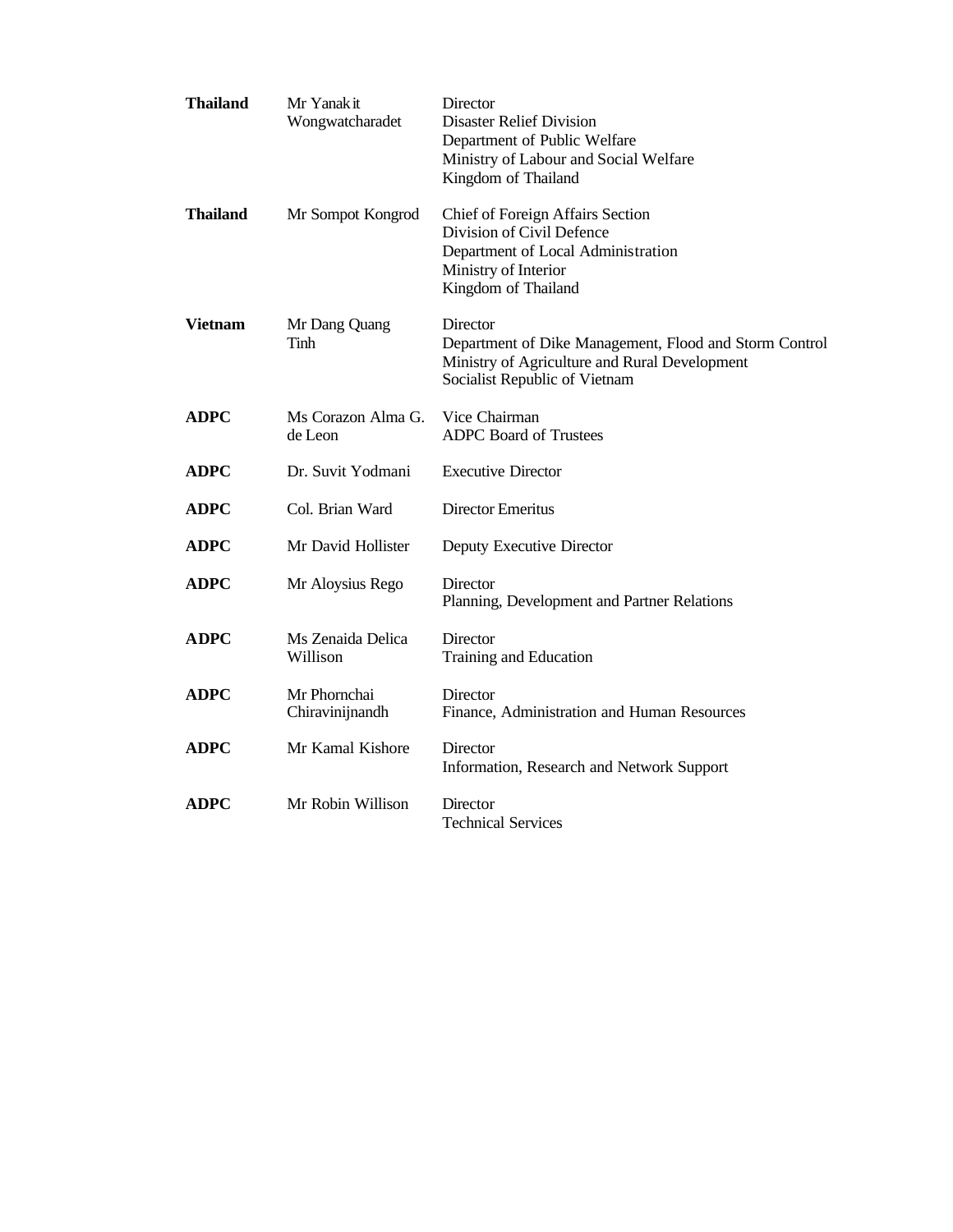## **OBSERVERS**

| ADB           | Dr. Joseph A. Weinstock  | Senior Environment Specialist &<br>Focal Point for Disaster Management<br>Asian Development Bank, Manila<br>Deputy Executive Director<br><b>Asian Disaster Reduction Center</b><br>Kobe, Japan |  |  |
|---------------|--------------------------|------------------------------------------------------------------------------------------------------------------------------------------------------------------------------------------------|--|--|
| <b>ADRC</b>   | Mr Satoru Nishikawa      |                                                                                                                                                                                                |  |  |
| <b>ASEAN</b>  | Mr Yong Chanthalangsy    | Senior Officer<br><b>ASEAN</b> Secretariat<br>Jakarta, Indonesia                                                                                                                               |  |  |
| <b>AusAID</b> | Mr Stephen Walker        | <b>First Secretary</b><br>Technical and Economic Cooperation<br>Australian Agency for International Development<br><b>Bangkok</b>                                                              |  |  |
| <b>AusAID</b> | Mr Paul Kelly            | Humanitarian and Emergencies Section<br>Australian Agency for International Development<br>Canberra                                                                                            |  |  |
| <b>DFID</b>   | Ms Fenella Frost         | <b>Assistant Humanitarian Advisor</b><br>Department for International Development<br>United Kingdom                                                                                            |  |  |
| <b>ECHO</b>   | Ms Karin Michotte        | Technical Assistant for Laos, Vietnam and<br><b>DIPECHO</b> Programs<br>European Community Humanitarian Office<br><b>European Commission</b><br><b>Bangkok</b>                                 |  |  |
| <b>ICIMOD</b> | Ms Mandira Shrestha      | Water Resources Specialist<br><b>International Centre for Integrated Mountain</b><br>Development<br>Kathmandu<br>Nepal                                                                         |  |  |
| <b>MRC</b>    | Ms Frauke Newmann-Silkow | Expert, Land Use Planning<br>Flood Mitigation and Management Taskforce<br><b>Mekong River Commission</b><br>Phnom Penh                                                                         |  |  |
| <b>OFDA</b>   | Mr Thomas Brennan        | Senior Regional Advisor<br>Office of U.S. Foreign Disaster Assistance, USAID<br>Manila, Philippines                                                                                            |  |  |
| <b>OFDA</b>   | Mr William S. Berger     | <b>Regional Advisor</b><br>Office of U.S. Foreign Disaster Assistance, USAID<br>Kathmandu, Nepal                                                                                               |  |  |
| <b>UNDP</b>   | Mr J. K. Robert England  | <b>UN Resident Coordinator</b><br><b>UNDP Resident Coordinator</b>                                                                                                                             |  |  |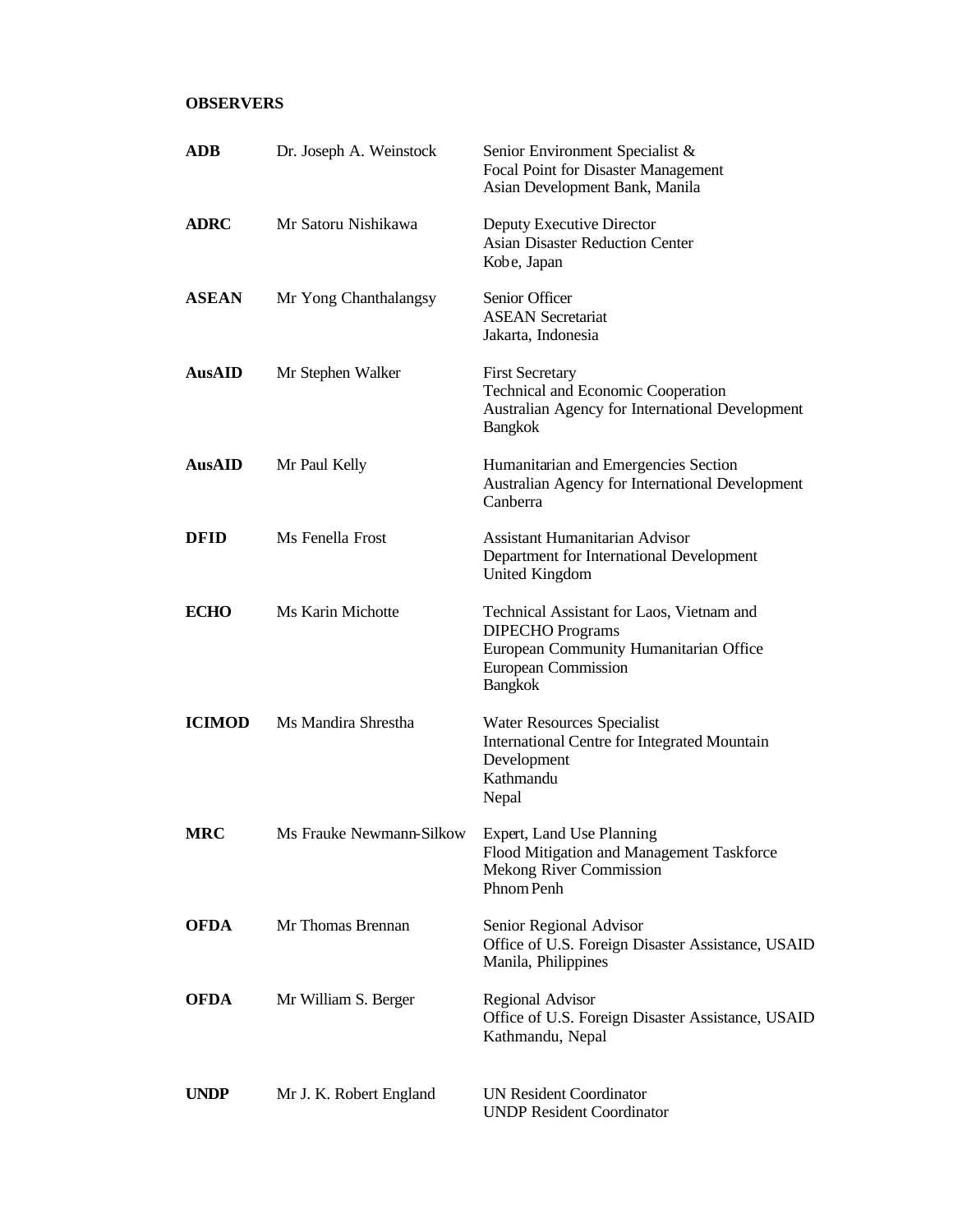|               |                               | <b>Bangkok</b><br>Thailand                                                                                              |
|---------------|-------------------------------|-------------------------------------------------------------------------------------------------------------------------|
|               | <b>UNESCAP</b> Dr Pak Sum Low | Regional Advisor<br>United Nations Economic and Social Commission<br>for the Asia-Pacific<br><b>Bangkok</b><br>Thailand |
| <b>UNTAET</b> | Mr Kevin Austin               | Disaster Mitigation Officer<br>UN Transitional Administration of East Timor                                             |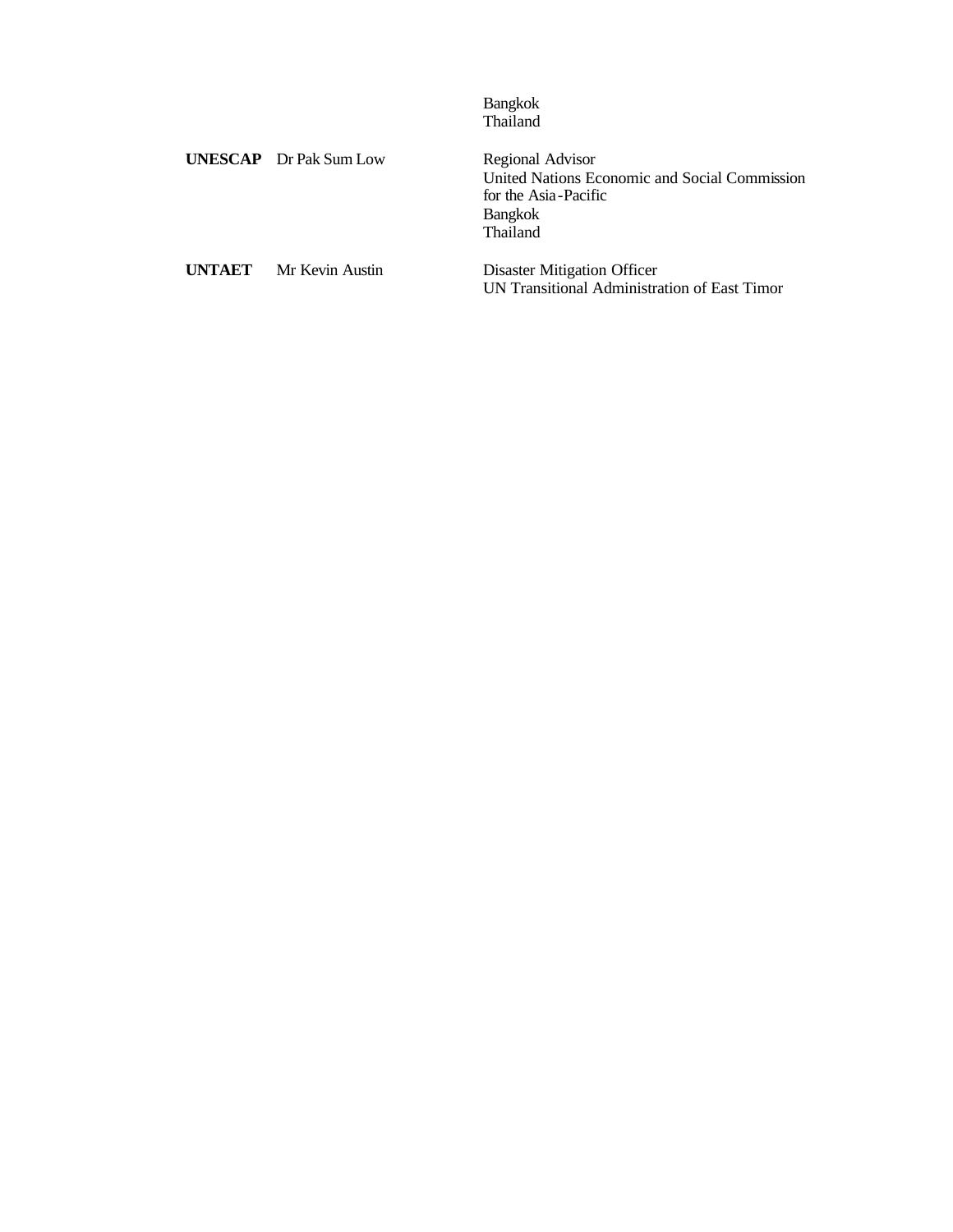| <b>Annex II</b>                 | <b>RCC</b> members                   |                                                                                                                                 |  |
|---------------------------------|--------------------------------------|---------------------------------------------------------------------------------------------------------------------------------|--|
|                                 | (As on 31 October 2001)              |                                                                                                                                 |  |
|                                 | Bangladesh Mr Hiralal Bala           | Secretary<br>Ministry of Disaster Management and Relief<br>People's Republic of Bangladesh                                      |  |
|                                 | <b>Bangladesh</b> Mr K. C. Kundu     | Director General<br>Disaster Management Bureau<br>Ministry of Disaster Management and Relief<br>People's Republic of Bangladesh |  |
| <b>Bhutan</b>                   | Mr Dasho Pema<br>Wangchhuk           | Secretary<br>Ministry of Home Affairs<br>Kingdom of Bhutan                                                                      |  |
| <b>Brunei</b>                   | Haji Awang Zaidi bin<br>Haji Md Daud | Director of Fire Services<br>Ministry of Home Affairs<br><b>State of Brunei Darussalam</b>                                      |  |
| <b>Brunei</b>                   | Haji Mohd Zakaria Haji<br>Sarudin    | Head of Environment Unit<br>Ministry of Development<br>State of Brunei Darussalam                                               |  |
| <b>Cambodia</b>                 | H.E. Mr Nhim Vanda                   | 1 <sup>st</sup> Vice President<br>National Committee for Disaster Management of<br>Cambodia<br>Phnom Penh, Cambodia             |  |
| Cambodia                        | Mr Peou Samy                         | <b>Secretary General</b><br>National Committee for Disaster Management<br>Kingdom of Cambodia                                   |  |
| China                           | Mr Wang Zhen Yao                     | Director General<br>Department of Disaster and Social Relief<br>Ministry of Civil Affairs<br>People's Republic of China         |  |
| <b>Chinese</b><br><b>Taipei</b> | Ms Cheng Chung Hsia                  | Director General<br>Urban and Housing Development Department<br>Council for Economic Planning and Development<br>Chinese Taipei |  |
| <b>East Timor</b>               | Mr Francisco F. M. do<br>Rosario     | Deputy Head<br>National Disaster Management Office<br>United Nations Transitional Administration of East<br>Timor               |  |
| Georgia                         | Mr Otar Tavelishvili                 | Head<br>Department of Extreme Situation and Civil Defence<br>Ministry of Internal Affairs<br>Republic of Georgia                |  |
| India                           | Mr Ashok Pradhan                     | Special Secretary and Central Relief Commissioner<br>Ministry of Agriculture<br>Republic of India                               |  |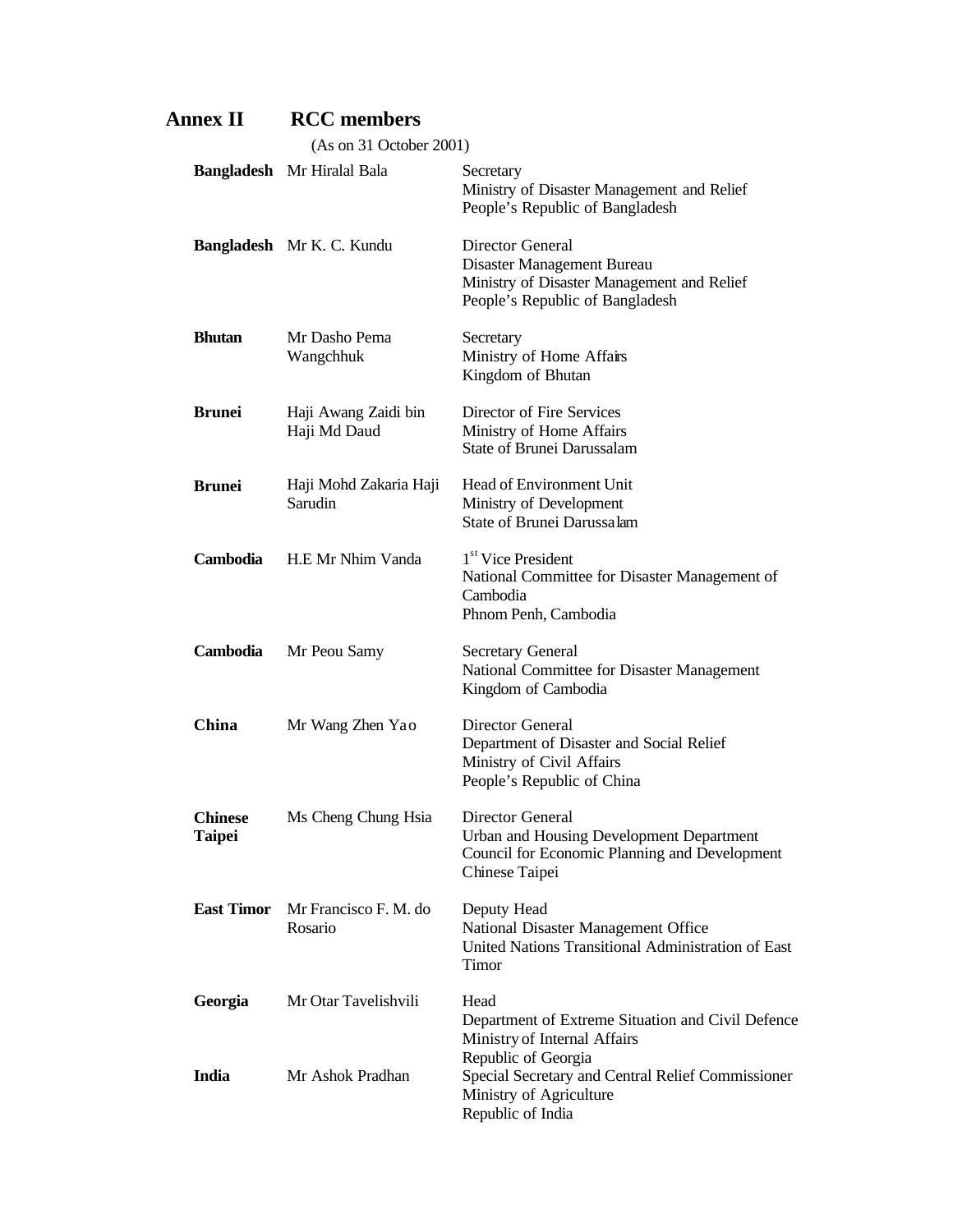| <b>Indonesia</b>     | Mr H. B. Burhanuddin                        | Secretary<br><b>Bakornas PB</b><br>National Coordination Board for Disaster Management<br>Republic of Indonesia                                           |
|----------------------|---------------------------------------------|-----------------------------------------------------------------------------------------------------------------------------------------------------------|
| <b>Iran</b>          | Mr Abbas Syed Jazeri                        | Director General<br>Coordination of Safety and Reconstruction Affairs<br>Ministry of Interior<br>Islamic Republic of Iran                                 |
| Jordan               | Major General<br>Mahmoud Abbadi             | Director General of Civil Defence<br>Jordanian Civil Defence<br>Ministry of Interior<br>Hashemite Kingdom of Jordan                                       |
|                      | <b>Kazakhstan</b> Mr Zamambek<br>Nurkadilov | Chairman<br><b>Emergency Agency</b><br>Republic of Kazakhstan                                                                                             |
| Korea                | Mr Song Jeong                               | Director<br><b>Disaster Prevention Planning Division</b><br>Ministry of Government Administration and Home Affairs<br>Republic of Korea                   |
| <b>Laos</b>          | Mr Phetsavang<br>Sounalath                  | Director<br>National Disaster Management Office<br>Ministry of Labour and Social Welfare<br>Lao People's Democratic Republic                              |
| <b>Mongolia</b>      | Maj. Gen. Odhkuu Urjin                      | Chief<br>State Board for Civil Defence of Mongolia<br>Mongolia                                                                                            |
|                      |                                             |                                                                                                                                                           |
| <b>Nepal</b>         | Mr Kumar Prasad<br>Poudyal                  | Director General<br>Department of Narcotics Control and Disaster Management<br>Kingdom of Nepal                                                           |
| <b>Pakistan</b>      | Brigadier Mohammad<br>Ilyas Khan            | Director General<br><b>Emergency Relief Cell</b><br>Islamic Republic of Pakistan                                                                          |
| Papu a New<br>Guinea | Henry J. Mokono                             | Director General<br>National Disaster Management Office<br>Department of Provincial and Local Government Affairs<br>Independent State of Papua New Guinea |
| <b>Philippines</b>   | Maj. Gen. Melchor P.<br>Rosales             | Administrator OCD and Executive Officer NDCC<br>Office of Civil Defence<br>Department of National Defence                                                 |
| Sri Lanka            | Mrs. V.Jegarasasingham                      | Republic of The Philippines<br>Secretary<br>Ministry of Social Services<br>Government of the Democratic Socialist Republic of Sri<br>Lanka                |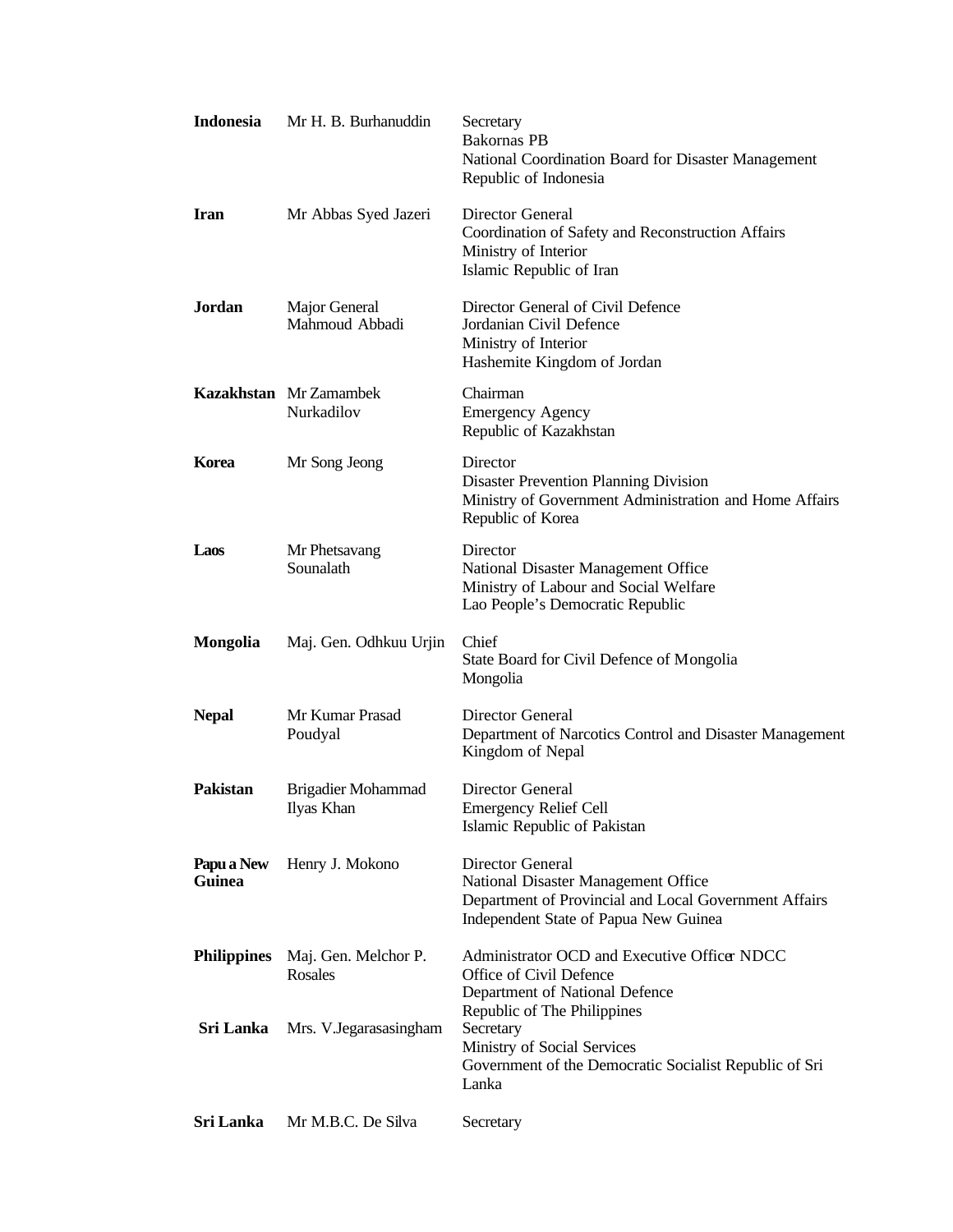|                 |                               | Ministry of Social Services and Housing Development for<br><b>Fishing Community</b><br>Government of the Democratic Socialist Republic of Sri<br>Lanka                 |
|-----------------|-------------------------------|------------------------------------------------------------------------------------------------------------------------------------------------------------------------|
| Sri Lanka       | Mr W. B. J. Fernando          | Director<br>National Disaster Management Centre<br>Ministry of Health, Indigenous Medicine and Social<br><b>Services</b><br>Democratic Socialist Republic of Sri Lanka |
| <b>Thailand</b> | Mr Charnchai<br>Soonthararmut | <b>Deputy Director General</b><br>Department of Local Administration<br>Ministry of Interior<br>Kingdom of Thailand                                                    |
| <b>Thailand</b> | Mr Chalothorn Phakoat         | Director<br>Civil Defence Division<br>Department of Local Administration<br>Ministry of Interior<br>Kingdom of Thailand                                                |
| <b>Vietnam</b>  | Mr Dang Quang Tinh            | Director<br>Department of Dike Management, Flood and Storm Control<br>Ministry of Agriculture and Rural Development<br>Socialist Republic of Vietnam                   |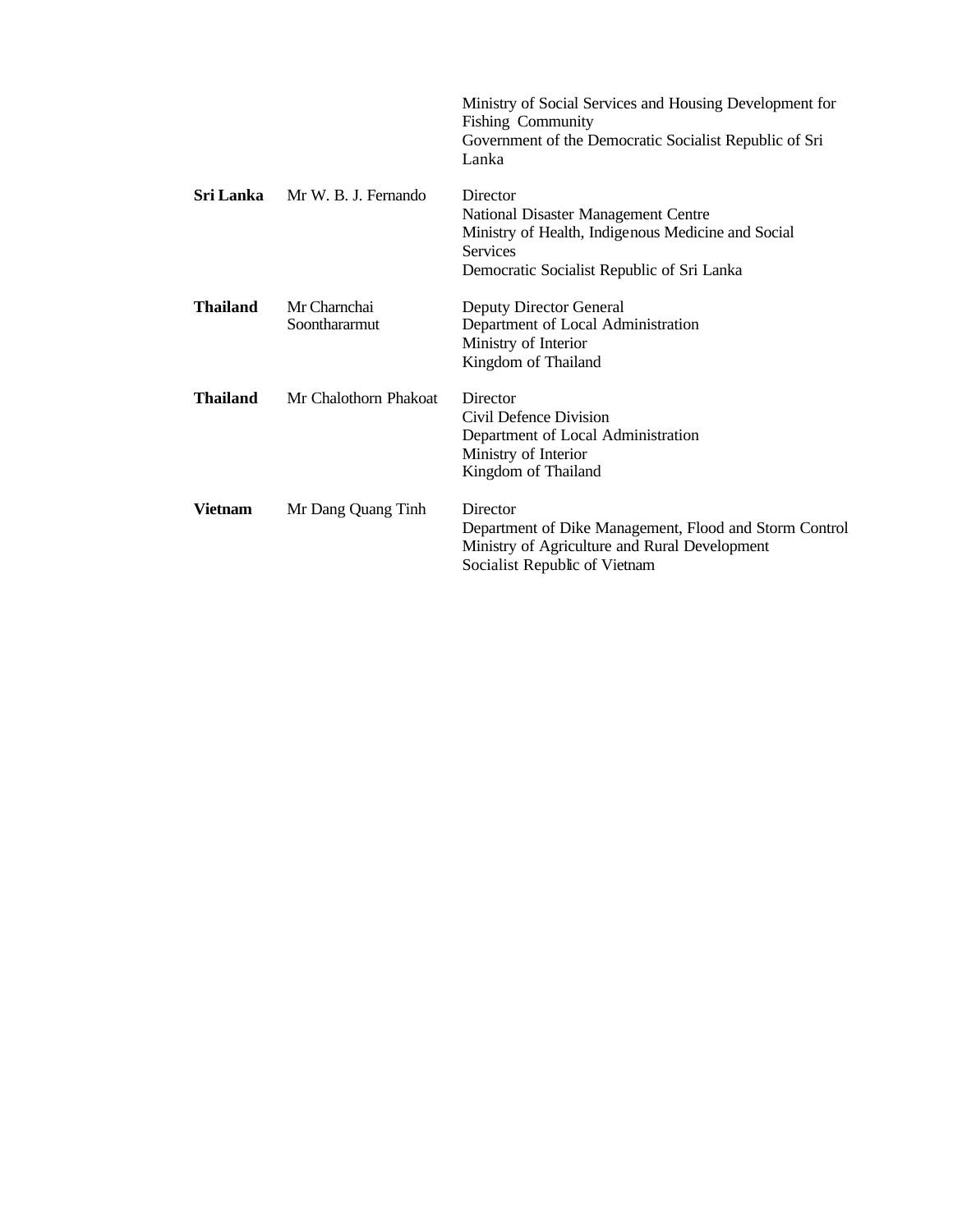## **Annex III RCC-2 Opening Ceremony Attendees**

#### **Board of Trustees**

- 1. H.E Prof. Krasae Chanawongse Minister to the Prime Minister Office and Chairman, ADPC BoT
- 2. Madame Corazon Alma G. De Leon Vice Chairman, ADPC BoT
- 3. Col. Brian Ward Special Advisor, ADPC
- 4. H.E Mr. S. Palihakkara Ambassador, Embassy of Democratic Socialist republic of Sri Lanka
- 5. H.E. Mrs. Leela Ponappa Ambassador, Indian Embassy
- 6. Prof. Jean-Louis Armand President, AIT

## **Diplomatic Corps**

- 7. H.E. Mr. Hemayet Uddin Ambassador, Embassy of the People's Republic of Bangladesh
- 8. H.E Mr. Lyonpo Chenkyab Dorji Ambassador, Royal Bhutanese Emabssy
- 9. H.E Mr. U Myo Myint Ambassador, Embassy of Union of Myanmar
- 10. H.E Mr. Janak Bahadur Singh Ambassador, Royal Nepalese Embassy
- 11. H.E. Mr. Do Ngoc Son Ambassador, Embassy of Vietnam
- 12. Mr. Stephen Walker First Secretary, Australian Embassy
- 13. Mr. Rashit Rakhimbekov Charge D' Affaires, Embassy of Republic of Kazakhastan
- 14. Mr. Masahiro Mikami First Secretary, Embassy of Japan
- 15. Mr. Phouangkeo Langsy Counsellor, Emabssy of Lao PDR
- 16. Mr. Damdinjav Jargalsaikhan Charge D' Affaires, Embassy of Mongolia
- 17. Mr. Romeo L Manalo Charge D' Affaires, Embassy of Republic of Philippines 18. Mr. Tom Elam

Country Program Coordinator, USAID, Embassy of United States of America

### **UN and International Agencies**

- 19. Ms. Keiko Okaido Deputy Executive Secretary, ESCAP 20. Mr. Robert J.K England
- Resident Representative, UNDP
- 21. Mr. Bjorn Melgaard Regional Representative, WHO
- 22. Mr. Dong Qingsong Deputy Regional Representative, FAO
- 23. Mr. Lal Kurukulasuriya Chief, Regional Environmental Law Program, UNEP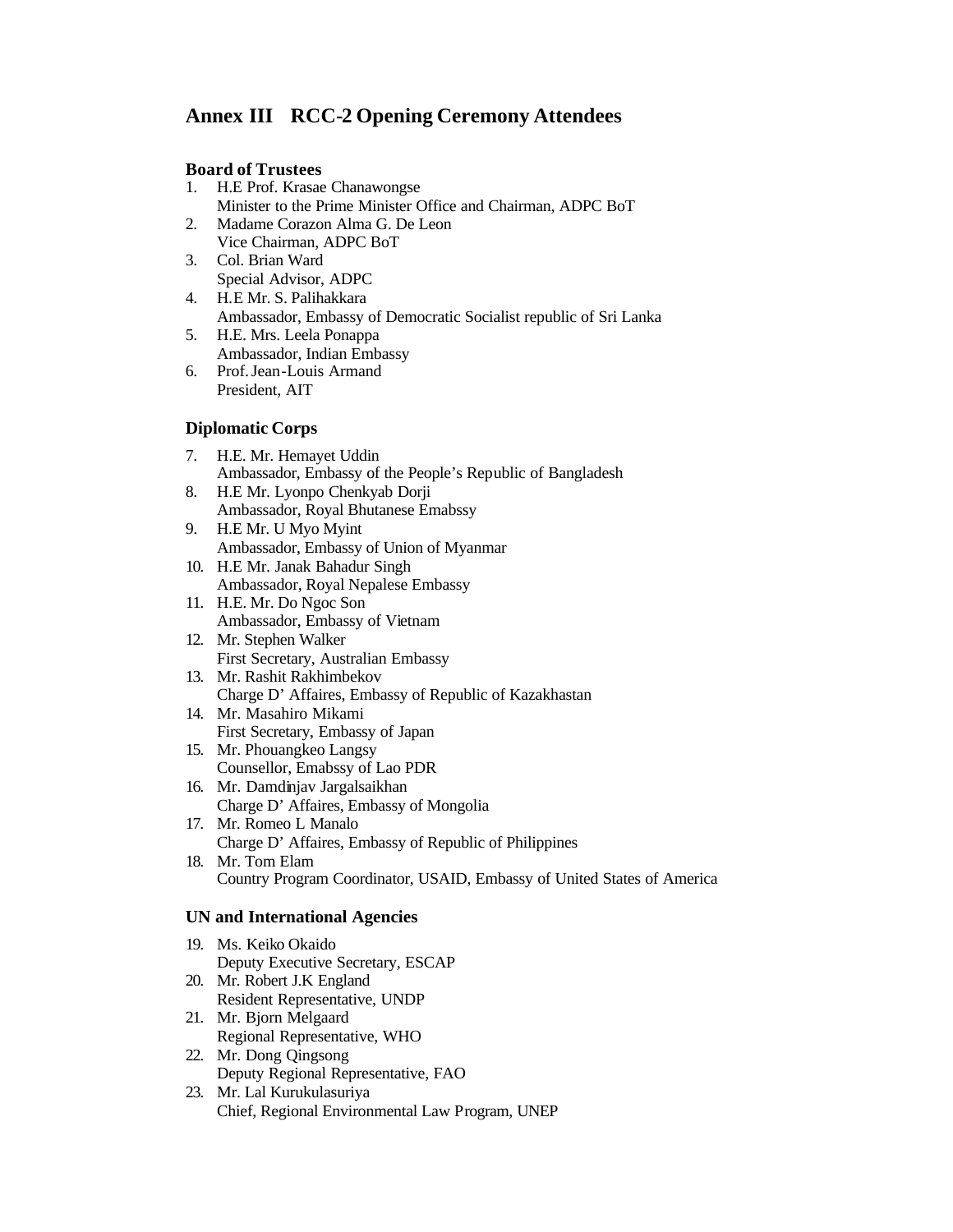24. Mr. David Jezeph Chief, Water Resources Section, ENRD, ESCAP

#### **Thai Government Agencies**

- 25. Mr. Elawat Chandraprasert Permanent Secretary, Ministry of Labor and Social Welfare and ADPC Advisory Council 26. Dr. Prapansak Buranaprapa
- Director General, Thai Meteorological Dept., Ministry of Transportation and Communications
- 27. Mr. Manop Mekpraporthons Director, International Development Affairs Division, Department of International Organization, Ministry of Foreign Affairs
- 28. Mr. Chalothorn Phakoat Director, Civil Defence Division, Dept. of Local Administration, Ministry of Interior and ADPC Advisory Council
- 29. Mr. Yanakit Wongwatcharadet Director, Disaster Relief Division, Dept. of Public Welfare, Ministry of Labor and Social Welfare
- 30. Dr. Tairjing Siripanich Director, Medical Institute of Accident and Disaster and ADPC Advisory Council
- 31. Lt. Gen. Lertrat Raranacanich Assistant Chief of Staff for Intelligence, Royal Thai Army, Ministry of Defence and ADPC Advisory Council
- 32. Dr. Jingjai Hanchalash First Senior Vice President, Loxley Public Co. Ltd., and ADPC Advisory Council
- 33. Major Totsatep Bunsila Royal Thai Army
- 34. Mrs. Wachana Chariyawatwanna Office of the National Safety of Thailand
- 35. Mrs. Korawin Silaphan Office of the National Safety of Thailand

### **AIT Faculty**

36. Dr. Karl E. Weber, M.A AIT, GTZ

#### **Media**

- 37. Mr. Patchalack Kabrapakul Radio Thailand
- 38. Mr. Khunchai Karaphun Nation
- 39. Ms. Praphen Pehntrakul Nation Channel

## **Annex IV Addresses at the RCC-2 Opening Ceremony**

#### **(a) Welcome Address by Dr. Suvit Yodmani, Executive Director, ADPC**

*Venue* : Imperial Queen's Park Hotel *Date*: 31 October 2001

Excellency Prof. Dr. Krasae Chanawongse, Minister to the Prime Minister's Office of the Royal Thai Government and Chairman of the ADPC Board of Trustees, Ambassador Nitya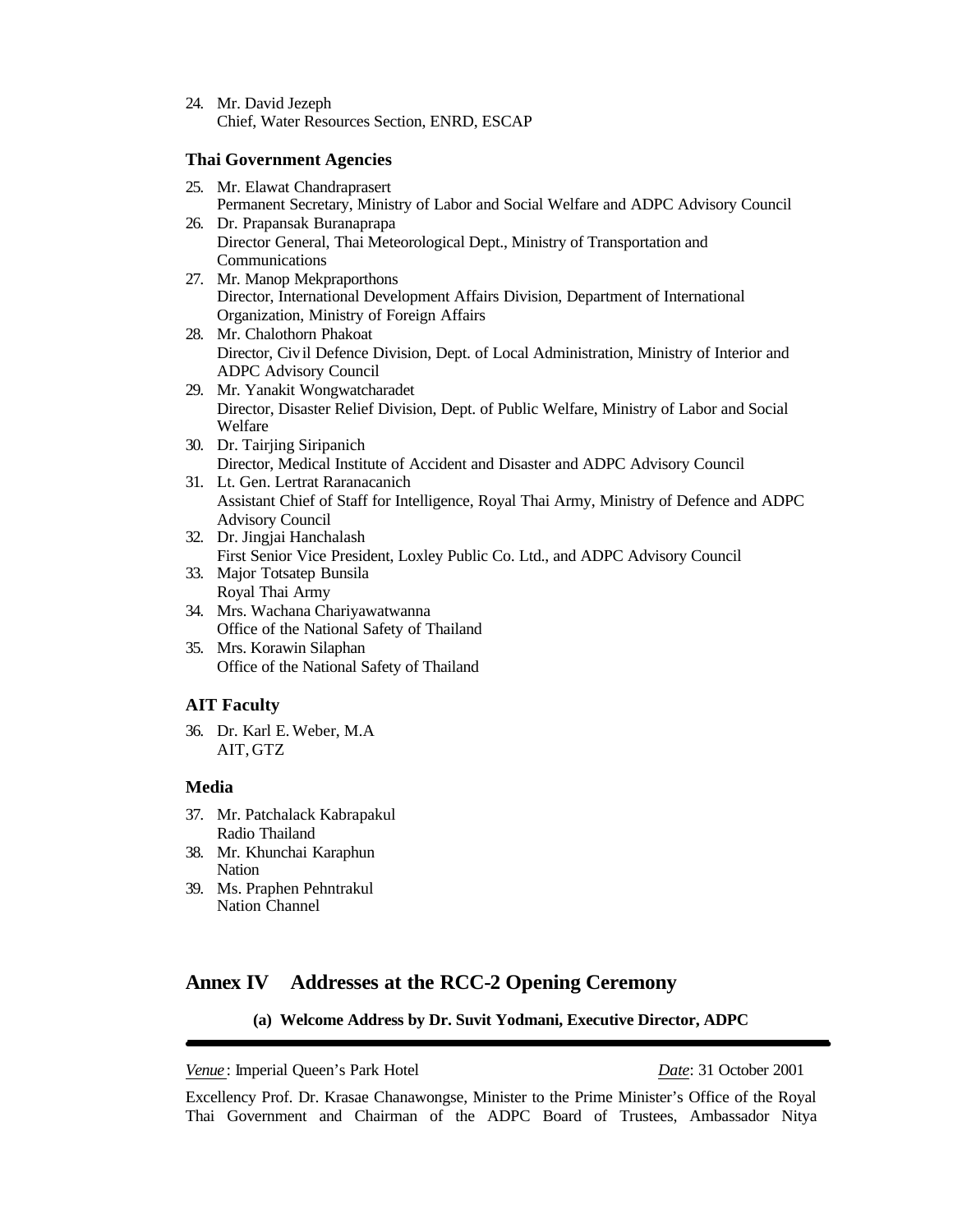Pibulsonggram, Advisor to the Minister of Foreign Affairs of the Royal Thai Government, Excellencies, Honorable Corazon Alma De Leon, the Philippine's former Secretary of Department of Social Welfare and Development and Vice-Chairman of the ADPC Board of Trustees, ADPC Advisory Council members, Delegate members of ADPC Consultative Committee on Regional Cooperation in Disaster Management, distinguished guests, Ladies and Gentlemen,

#### A very good morning to you.

It is my privilege and pleasure to welcome you on behalf of the Asian Disaster Preparedness Center to the second meeting of the ADPC Consultative Committee on Regional Cooperation in Disaster Management (RCC). We appreciate very much Prof. Dr. Krasae's gracious agreement to deliver the inaugural address to open this important meeting of senior officials in charge of disaster management from 18 Asia-Pacific countries. We would like to thank Ambassador Nitya for agreeing to deliver the keynote address on behalf of Dr. Surakiart Sathiarathai, Minister of Foreign Affairs who has to attend an urgent meeting with the Prime Minister. We would also like to thank RCC member countries and delegates for agreeing to participate in this important meeting, and distinguished guests from Australian Agency for International Development (AusAID), Asian Development Bank (ADB), ASEAN Secretariat, Asian Disaster Reduction Center (ADRC), the British Department for International Development (DFID), the Economic and Social Commission for Asia and the Pacific (ESCAP), the European Community Humanitarian Office (ECHO), International Center for Integrated Mountain Development (ICIMOD), the Mekong River Commission, and the United Nations Development Programmme (UNDP) and the United Nations Environment Programme (UNEP) for their keen interest in the meeting.

The major objectives of this important meeting are: First, to take stock of how much ground we have covered in terms of the action areas suggested by the  $1<sup>st</sup> RCC$  meeting last November and identify priority action areas to be taken up in the coming years. Secondly, to assess and share the disaster management experiences of countries of the Asia-Pacific region and in particular learn from lessons of disasters in the past year. Thirdly, to identify mechanisms to promote sustainable regional cooperation among countries of Asia-Pacific region in the area of flood preparedness and management.

Asia is the most disaster prone region in the world with more than 50% of the world's disasters taking place in this continent. The  $2<sup>nd</sup>$  RCC meeting is taking place against the backdrop of recent devastating floods in Northern Thailand, the Mekong delta and South Asian countries, as well as the Gujarat earthquake earlier this year, and growing recognition that disasters are becoming obstacles and setbacks to sustainable development due to the devastation they cause and to their increase in frequency and severity. Since the last RCC meeting in November 2000, this region has been at the receiving end of quite unfortunate, unprecedented and untimely floods. I believe not only ADPC but other organizations have also been inundated with work to tackle and manage these floods. It's been a busy year. Our team here at ADPC, while formulating the agenda for this meeting have rightly identified the need to discuss and share the lessons learnt during the past year of floods and review new sub-regional initiatives in South and South East Asia on flood management; and have therefore planned a 3 hour session on regional cooperation in flood preparedness and management.

So far, I have spoken only of natural disasters. Increasingly, however, Asia is experiencing manmade disasters in the shape of industrial accidents and population displaced by strife. Just over a month ago the world was shaken by a horrific explosion of terrorist activities. I do not propose to enlarge now on these new developments save to say that whatever the cause of the disaster may have been, the needs of the victims are usually very similar.

#### Excellencies, Ladies and Gentlemen:

I would like to take this opportunity to briefly report on what ADPC has been able to achieve in the last year as mandated by the RCC member countries during the  $f<sup>t</sup>$  Meeting in November 2000. As I said a moment ago, the past year has really been an extremely busy one and the tasks assigned to ADPC by member countries has been very challenging. I am happy to inform you that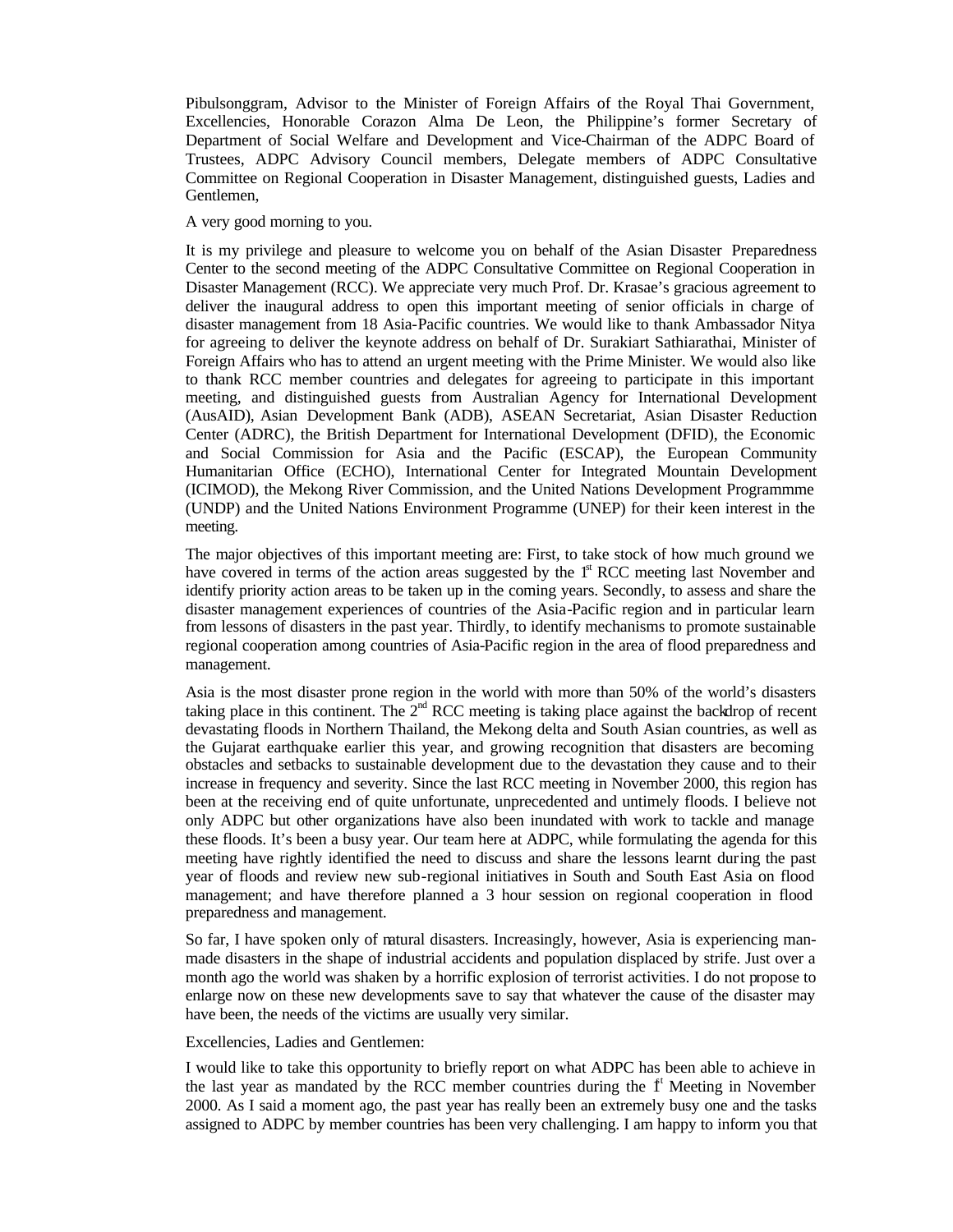although we may not have completed all the tasks, whatever work we have undertaken we made sure that it has long lasting impacts. While working to complete the tasks ahead, ADPC will continue to follow up on projects already completed.

Early this year we published the summary report of the  $1<sup>st</sup> RCC$  meeting and distributed it to a wide audience. We also have published the report on the ADPC website in order to bring it to a still wider audience. The key suggested action areas in the report by RCC member countries during the first meeting represents the priority needs of our region and have triggered interest among many other countries both in the developed and the developing world. In March this year, ADPC signed an MoU with South Pacific Applied Geoscience Commission (SOPAC) which will help strengthen national disaster management capacities and to integrate risk management practices into national development planning processes within Pacific Island countries and organizations. We have initiated dialogue with SAARC and ASEAN Secretariats and collaborations with Mekong River Commission and International Centre for Integrated Mountain Development (ICIMOD). We have also expanded the RCC membership by three countries (East Timor, Pakistan and Turkey) and this year we have invited several more Observers out of which at least 7 are present in this meeting. ADPC has also promoted the agenda and shared the outcomes of the RCC in several of the international meetings and conferences it has attended. As part of the proposed regional initiatives of the 1<sup>st</sup> RCC meeting, ADPC has developed a number of concept and discussion papers on organizing a high level Asian Conference to mobilize political support for Disaster Management and developing an Asian State of Disaster Management Report. All these proposals will be tabled during this RCC Meeting.

ADPC considers it imperative to be able to provide a forum for countries in the region to exchange ideas and experiences with a view to enhancing regional cooperation in the vital areas of disaster prevention, mitigation and preparedness. This meeting is an important part of the mechanism for sustainable regional cooperation. I want to assure you that ADPC takes your recommendations very seriously. They are discussed at our periodic Strategy Sessions and help to guide us in developing our future programs.

I would specially like to thank AusAID and the Australian Government for their continuing generous support to the institutional development of ADPC and specifically to organizing this meeting. Also allow me to extend ADPC's appreciation to the Royal Thai Government and to all RCC members for joining ADPC in our effort to enhance regional cooperation to promote sustainable development of communities and nations in Asia and the Pacific.

Finally, I would like to thank all ADPC staff members particularly the Planning, Development and Partner Relations team at ADPC for their effort in preparation of and assistance in this significant RCC meeting.

Thank you very much.

#### **(b) Inaugural Address by Prof. Dr. Krasae Chanawongse, Minister to the Prime Minister's Office, Royal Thai Government & Chairman, Board of Trustees, ADPC**

*Venue* : Imperial Queen's Park Hotel *Date*: 31 October 2001

Ambassador Nitya Pibulsonggram, Advisor to the Minister of Foreign Affairs of the Royal Thai Government, Excellencies, Honorable Corazon Alma De Leon, Vice-Chairman of the ADPC Board of Trustees, Dr. Suvit Yodmani, Executive Director, ADPC, ADPC Advisory Council members, Delegate members of ADPC Consultative Committee on Regional Cooperation in Disaster Management and Observers, Ladies and Gentleman,

It is indeed a great pleasure for me to join all of you this morning at the opening ceremony of the second RCC meeting of ADPC. On behalf of the ADPC Board of Trustees and our host country Thailand, I would like to extend a warm welcome to all the members of the RCC, and other distinguished invitees from the Asia-Pacific regiona as well as representatives from other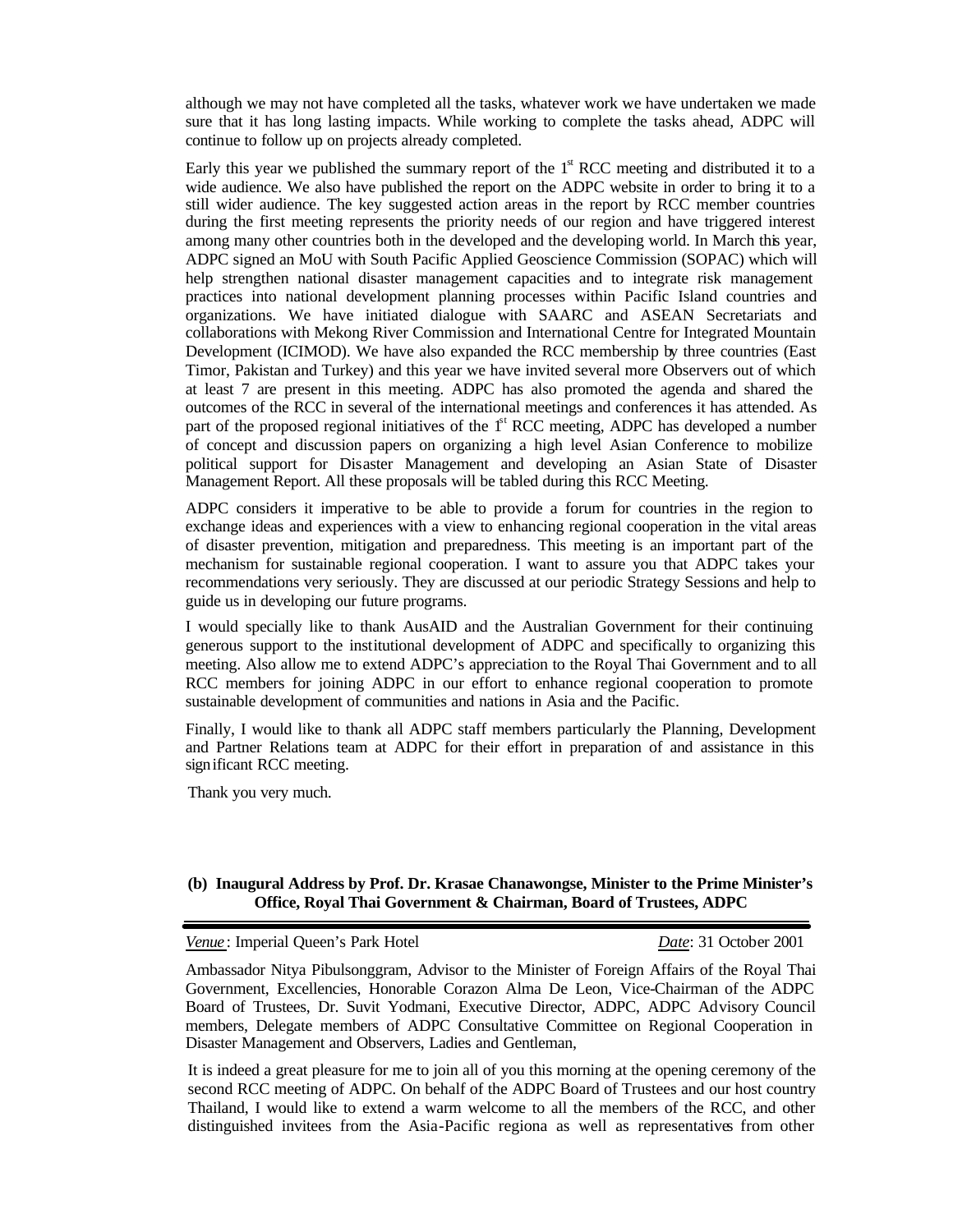countries attending this meeting. I would also like to then members of the diplomatic corps and officials from international organizations who have kindly honored us by your presence this morning.

I have derives immense pleasure and pride in supporting this important organization, the ADPC, as the Chairman of its Board of Trustees. Disaster Management is indeed a very important concern. As a medical doctor and a public health specialist  $\tilde{I}$  have been involved with practicing community health thro ughout my career. This is very similar to the work all of you so in disaster prevention and reduction. Over the last 16 years ADPC has done a remarkable job in raising awareness, in helping build capacities for disaster management, and in promoting disaster reduction through regional cooperation. I am confident that in the years to come ADPC will continue to serve the needs of this region even better through various forums such as this meeting of the RCC.

As we stand at the start of a new millennium, with the increased concentration of population in hazard prone areas and unprecedented rates of industrialization and environmental degradation, the problems of disasters are likely to become more and more complex. Disaster Managers in Asia will have to evolve innovative strategies to deal with the emerging challenges. Strong "partnerships" cutting across different disciplines and across different geographical areas and even regions will play a key role in evolving such innovative strategies. Having personally participated in the first RCC meeting and having read the report, I am convinced that the establishment of the Regional Consultative Committee and the annual meetings of the RCC member countries fulfill an invaluable function. I am sure that the consultation process started by the first meeting and continued in this second meeting will go a long way in charging new directions for the disaster management agenda in the Asia-Pacific region in the coming years.

The key action areas suggested by the first RC meeting were presented at the  $2<sup>nd</sup>$  Annual Meeting of the ADPC Board of Trustees in January 2001. I am happy to sat that the ADPC Board feels strongly that the RCC is an important forum which provides a consultative mechanism for development of action strategies for disaster reduction in the region and for promoting cooperative programs on a regional and sub-regional basis. Our Board strongly supports the initiatives you have proposed. Your recommendations also help ADPC to design its program structure so as to better serve the needs of the region.

I would like to share with you two recent examples of the effectiveness of ADPC. Early on Saturday, 11 August 2001, a flash flood triggered by heavy rains swept through villages in northern Thailand (Phetchabun province, 185 miles north of Bangkok) killing at least 120 people and displacing more than 1,000 residents. Although ADPC is not a relief organization, it was quick to respond. In partnership with the Thai Department of Local Administration (DoLA) in the Ministry of Interior, ADPC fielded a damage assessment mission to undertake a comprehensive technical assessment of the damage and underlying causes as well as to provide recommendations on development of a mitigation plan. The report was submitted and the Thai Cabinet discussed the ways to implement the recommendations. Similarly after the devastating earthquake in India on 26the January 2001, ADPC sent a team to work with the Governments of India and Gujurat, the World Bank, the Asian Development Bank, and USAID in developing the reconstruction program package. As the chairman of the ADPC Board of Trustees, I felt very proud about the relevance, timeliness and, therefore, value of this work.

I am also glad that the Ministry of Foreign Affairs of Thailand, which I was privileged to have headed as Minister a few years ago, has shown keen interest in last year's meeting, and in the work of ADPC, and expressed the Government's willingness to support disaster management initiatives. This proves the importance of this coop erative effort initiated by ADPC.

Before I conclude, I would like to tell you of ADPC's delight that, earlier this month, our Director Emeritus, Colonel Brian Ward, received a Certificate of Distinction from the United Nations Sasakawa Award fro Disaster Reduction. The award was a tribute to his work as the Founding Father of ADPC and, implicitly, international recognition of the important role being played by our Center.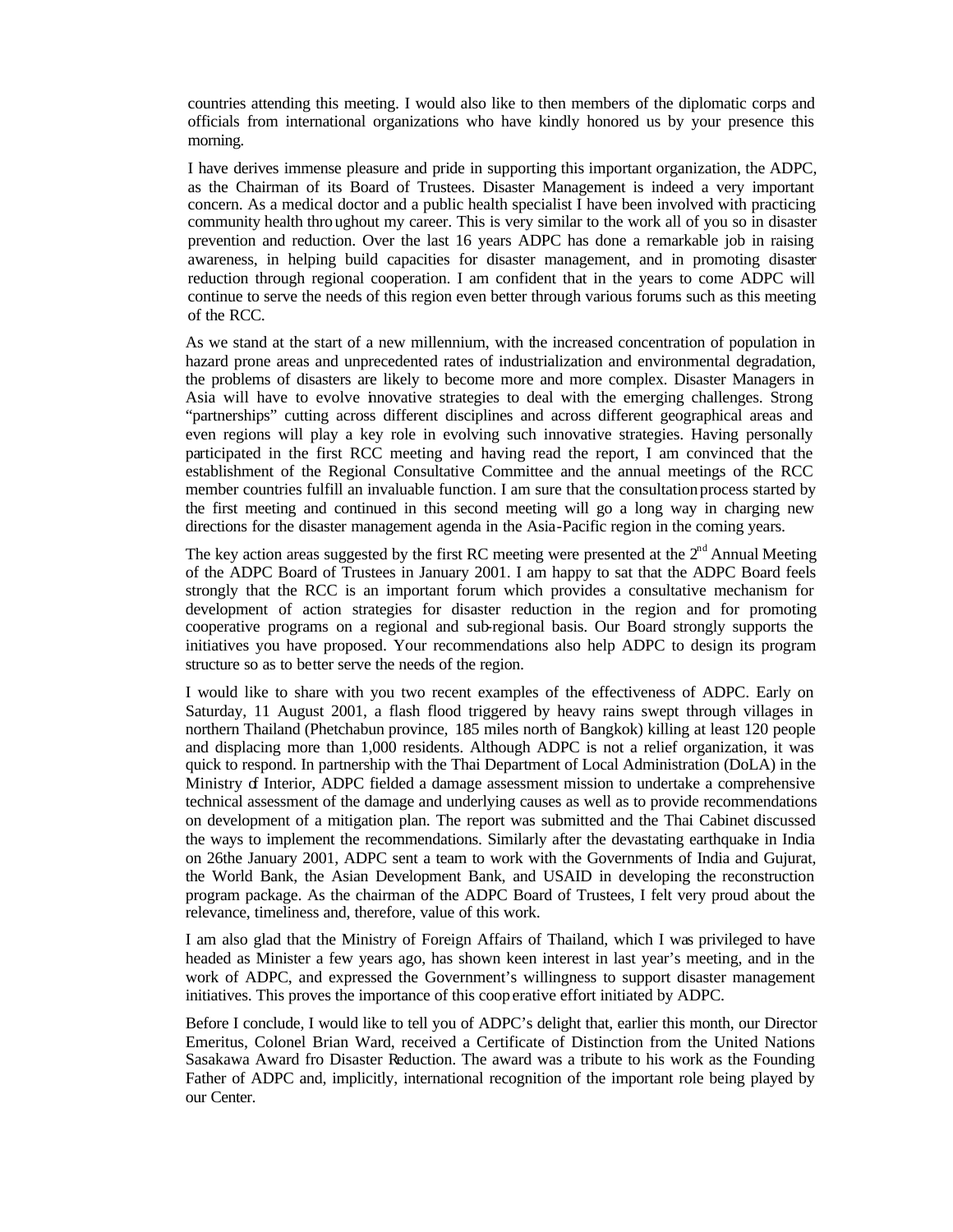Inclosing, I wish to encourage you to have a free and frank exchange of views and come up with better and more effective ways and mechanisms to enhance and promote disaster reduction cooperation in the sub-regions and in the whole of Asia. I look forward to hearing the results of your deliberations.

I sincerely hope that all the delegates will have a very pleasant stay in Bangkok and hope that this annual meeting will set the direction and pace for enhanced collaboration among countries in the Asia-Pacific region, and for strengthened partnership between Asian and Pacific countries and ADPC. This will help to reduce the impact of disasters, the loss of lives and property, and lead to safer communities and sustainable development.

Thank you.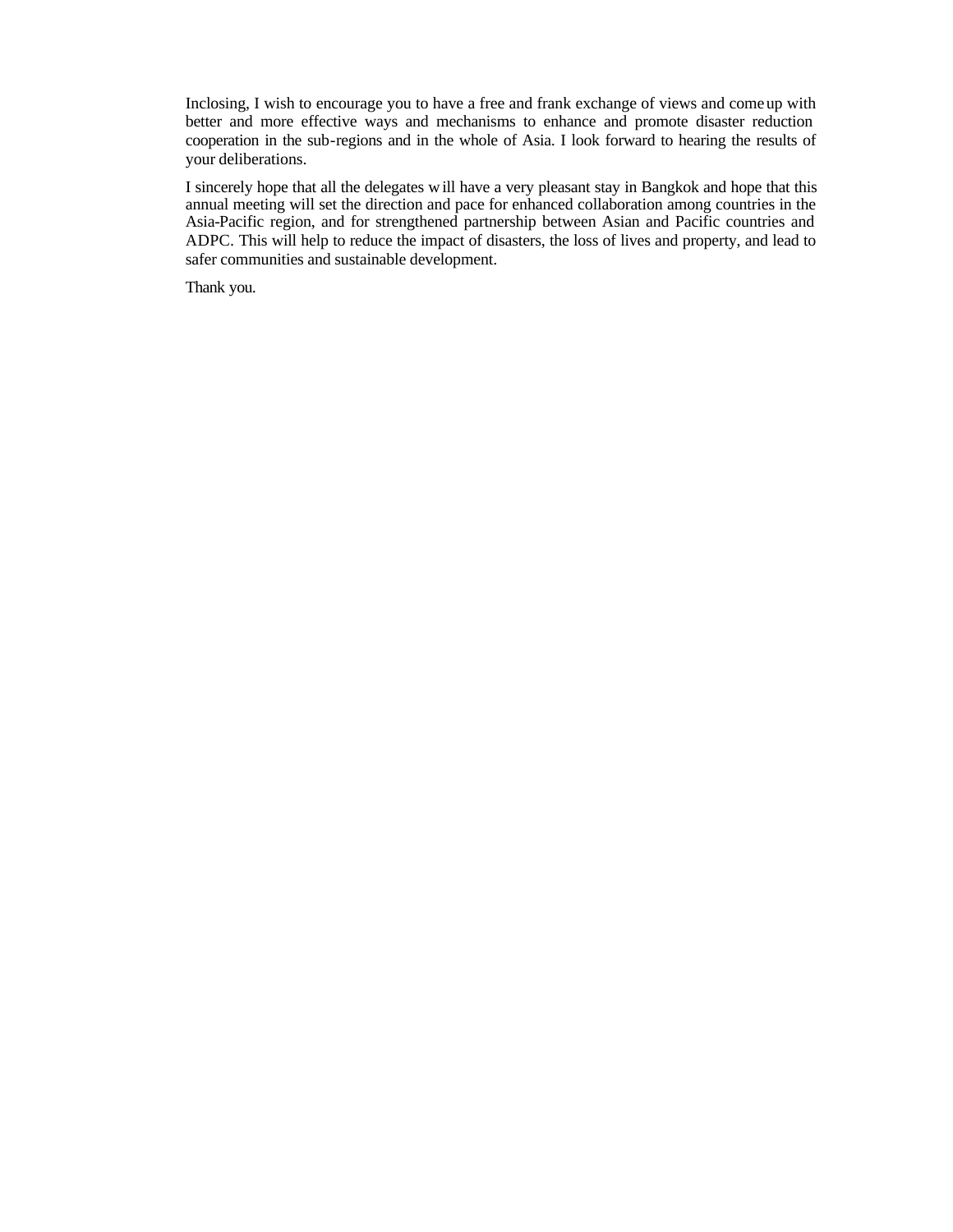#### **(c) Keynote Address by His Excellency Ambassador Nitya Pibulsonggram, Advisor to the Ministry of Foreign Affairs, Royal Thai Government**

#### *Venue* : Imperial Queen's Park Hotel *Date*: 31 October 2001

Excellency Minister Krasea Chanawongse, Chairman of the ADPC Board of Trustees, Excellencies, Honorable Corazon Alma De Leon, Vice-Chairman of the ADPC Board of Trustees, Dr. Suvit Yodmani, Executive Director, ADPC Advisory Council members, Excellencies, Distinguished Delegates, Ladies and Gentlemen,

On behalf of the Royal Thai Government and the Minister of Foreign Affairs of Thailand, Dr. Surakiat Sathirathai, I would like to extend to you a warm welcome to all RCC members and other invitees attending this meeting. I indeed feel honored to have had the opportunity in two successive years to address this prestigious international meeting and to be amongst the distinguished people whose main task is to save lives of others.

#### Mr. Chairman,

I would like to reiterate what I said in my opening address last year that it was a privilege for Thailand that ADPC has chosen Bangkok as the venue for the international meeting of disaster management leaders from the Asian region. I would like to congratulate ADPC for coordinating such an important event for the second time. I am also delighted to note that Thailand has been the host country of ADPC since its establishment 16 years ago. Over the years, ADPC has played an important role as a resource centre for disaster management at the regional and international levels.

#### Mr. Chairman,

As we are all well aware, the Asian region has been widely considered as one of the world's most disaster-prone areas. Heavy losses from natural disasters have become a common phenomenon for our region. According to ESCAP's report, in 1997 alone, Asia suffered 33 percent of the world's worst catastrophes, 67 per cent of the casualties, and 28 per cent of the economic losses. In this respect, I would like to commend ADPC for playing an important role in mitigating such disasters. It is, in fact, through its vision of "disaster reduction for safer communities and sustainable development" that all ADPC's activities are well organized.

I am heartened to learn that ADPC has taken an important initiative in establishing a forum like the RCC to facilitate the Asia-wide cooperation, particularly in complementing the work of two other regional for a, namely ASEAN and the South Asian Association for Regional Cooperation (SAARC). The RCC emphasizes sub-regional cooperation and supports the work of SAARC and ASEAN, so as to encourage region-wide cooperation. Disasters have become a fact of life. Even with the best preventive measures we cannot stop natural disasters from occurring. But of we are successful in promoting a culture of disaster preparedness to make people aware of the risks, well informed and ready to face any potential calamity, the impact of disasters can be largely reduced. One such example of the preventive measures is the "Early Warning System", which is in place in various scientific communities. The system operates through the understanding and capability to react to warning signals by central governments, at the regional and district levels, and finally to the local communities, and can lead to better preparedness. Some crucial pre-requisites for generating a high level of preparedness are: political awareness, a structured multi-sectoral program, partnership with the private sector, self reliance and participation of communities, encouragement and sharing of local wisdom and knowledge, promotion of local ownership, and leadership. Prevention saves not only lives but also money and property. Through deliberations and consensus reached at the RCC forum, member countries can help each other both at the national and regional levels by sharing problems, best practices and lessons learned.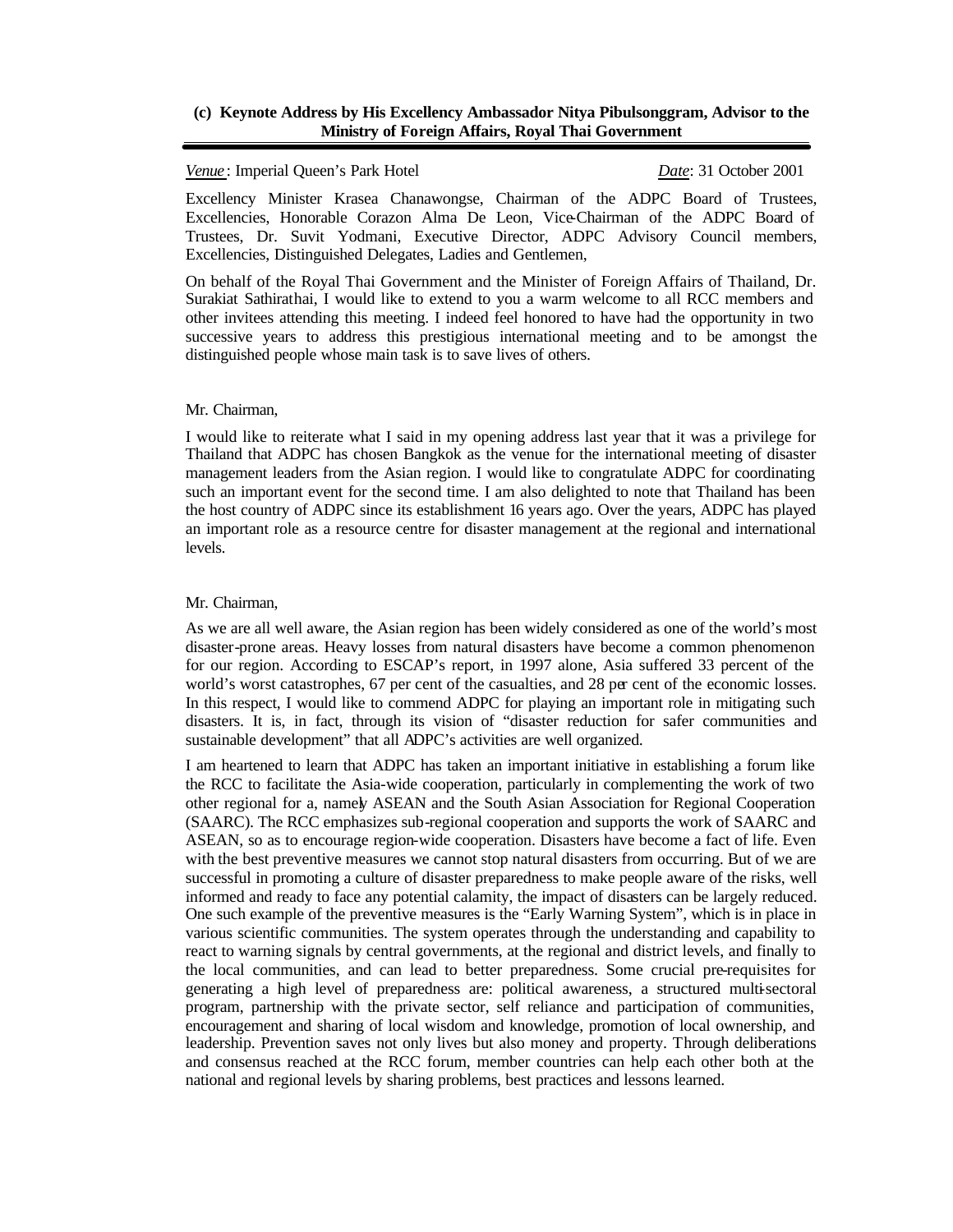#### Mr. Chairman,

I personally feel that annual meetings of all the key disaster management leaders and practitioners from Asia are vital for developing action strategies for disaster reduction and for promoting cooperation. Recalling some of the recent natural disasters in Thailand like floods in the North and some of the very recent manmade disasters such as the hazardous chemical spills on the Bangkok Expressway and the disastrous fire in the weapons warehouses near Korat. I am convinced that preventive measures are not only necessary, but also imperative. In this context, the annual meeting of disaster management leaders and practitioners will be important further to develop necessary preventive measures not only for Thailand, but also for the region as a whole. I truly believe that Thailand, through the Ministry of Foreign Affairs and other relevant Ministries, will be able to continue its supporting role as a facilitator of the regular annual meeting, in order to promote disaster management in the development process.

#### Mr. Chairman,

I wish this meeting and all the participants a fruitful and successful meeting and a very safe and pleasant stay in Thailand.

Thank you very much for your attention.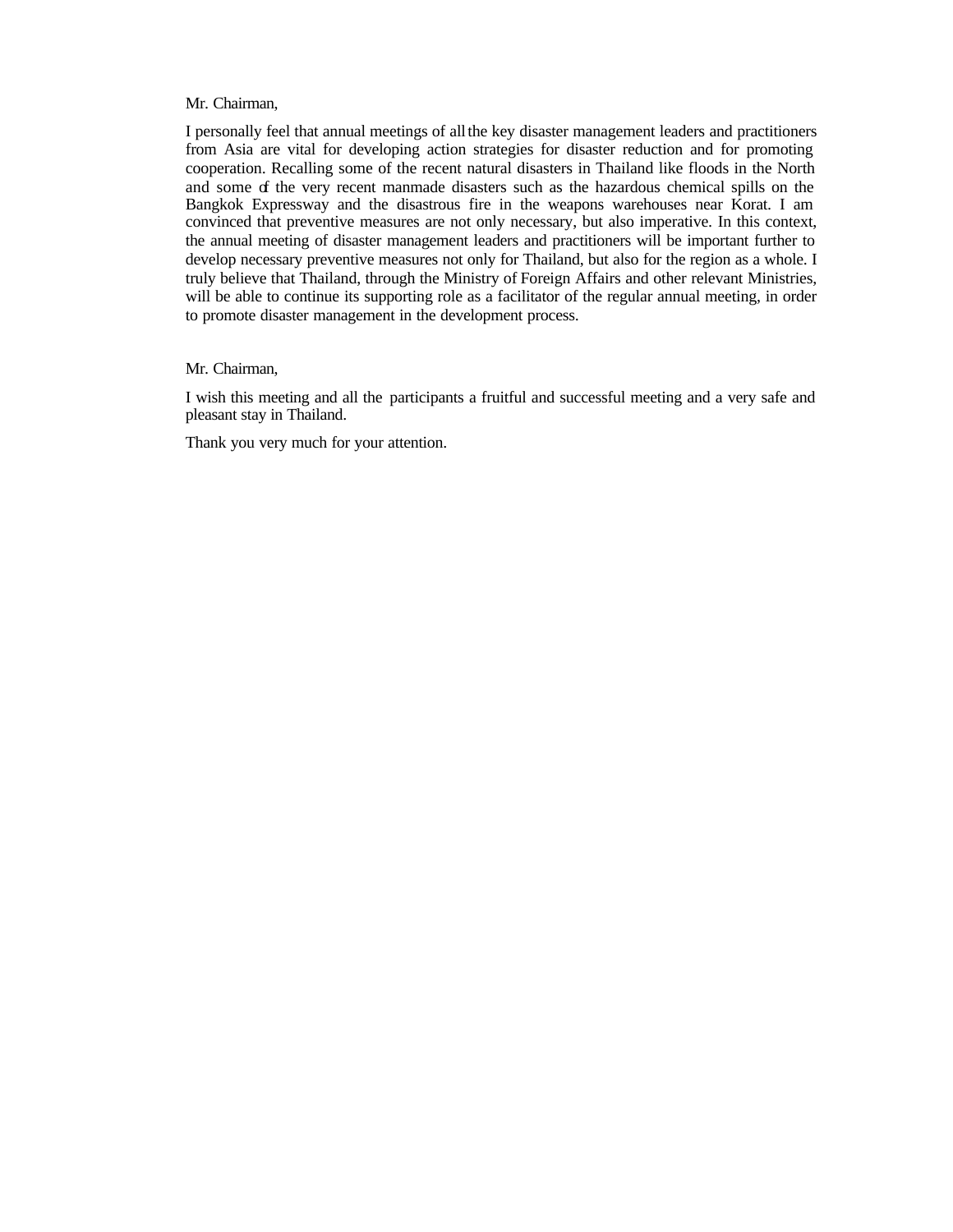#### **(d) Vote of Thanks by Madam Corazon Alma G De Leon, Vice Chairman, Board of Trustees, ADPC**

*Venue* : Imperial Queen's Park Hotel *Date*: 31 October 2001

Excellency Prof. Dr. Krasae Chanawongse, Minister to the Prime Minister's Office of the Royal Thai Government, and Chairman of the ADPC Board of Trustees, Ambassador Nitya Pibulsonggram, Advisor to the Minister of Foreign Affairs of the Royal Thai Government, Excellencies, Members of ADPC Board of Trustees, ADPC Advisory Council members, Dr. Suvit Yodmani, Executive Director, ADPC, Delegate members of ADPC Consultative Committee on Regional Cooperation in Disaster Management and Observers, Directors and Staff of ADPC.

I have been entrusted with the pleasant duty of delivering the vote of thanks at this opening ceremony of the 2<sup>nd</sup> meeting of the ADPC Consultative Committee on Regional Cooperation in Disaster Management, which I have accepted with great pleasure.

Excellencies, Prof. Dr. Krasae Chanawongse and Ambassador Nitya Pibulsonggram.

It's a great honour for all of us to have you here at this important event, despite your busy schedule. I wish to express the gratitude of the Board of Trustees and ADPC management to you and to the Royal Thai Government, for supporting this event and for being here to grace this occasion.

I wish to express our sincere thanks to H.E. Ambassadors, Senior Officials of the Royal Thai Government and U.N. agencies for joining us today at this ceremony and giving encouragement through your presence.

In the Philippines, we celebrate tomorrow, Nov  $1<sup>st</sup>$  All Souls day. Indeed, we have llst many souls because of disasters and out limited capacity to reduce their risks. They need to be remembered and so our mandate to save lives and build safer communities become more symbolic and relevant. We must make sure that in our world, people matter most.

Like a tale of two cities, it is the worst of all times but is can be the best of all times for today.

Today, we have delegates from 18 countries representing South, South East and East Asia, as well as Central and West Asia and the Pacific countries. We are gratified that all governments of respective countries have supported their senior officials to participate in this important event and you, all participants, for being with us on this occasion. I am sure the deliberations during the next three days will give us a great opportunity to discuss the challenges faced by the member countries in management of disasters and to decide on future directions in sub-regional and regional cooperation.

Last but not least, I wish to thank all the Board members of the Board of Trustees of the ADPC, Dr. Suvit Yodmani, Executive Director of ADPC, all the Directors and staff of ADPC for your tireless efforts in disaster reduction for safer communities and sustainable development. This meeting shows your dedication to the vision and I wish you all great success in your efforts. The measure of its success mayl be summed up in three words illumination, imagination and empowerment.

Thank you.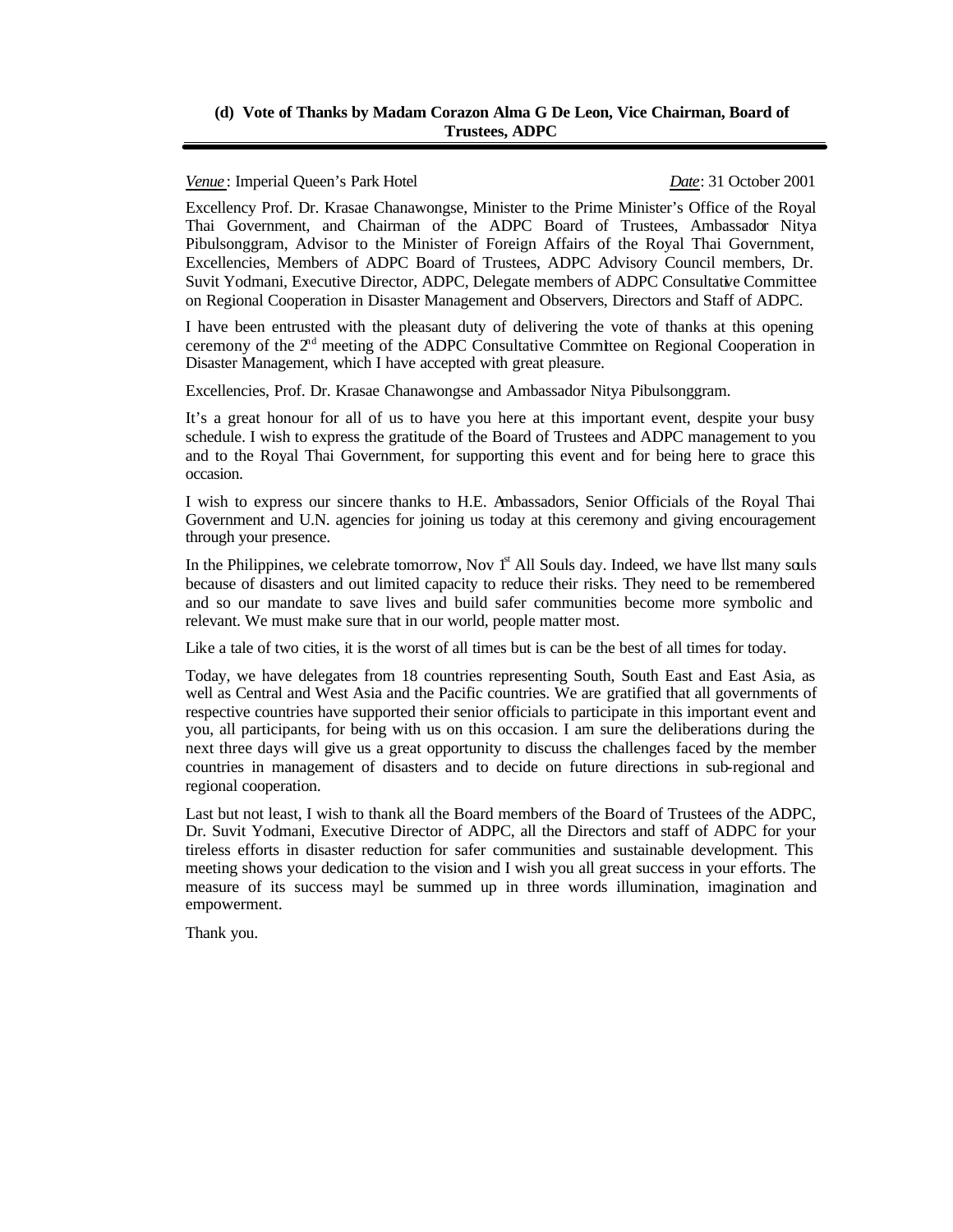## **Annex V Agenda of the 2 nd Meeting of the ADPC Consultative Committee on Regional Cooperation in Disaster Management (RCC-2)**

#### **Tuesday, 30 October 2001**

| $1630 - 1730$ Registration                                     | Momji Room, 37F            |
|----------------------------------------------------------------|----------------------------|
| $1830 - 2000$ Cocktail reception and informal review of agenda | Imperial China Room 11, 4F |

#### **Wednesday, 31 October 2001**

| $0800 - 0845$ Registration for RCC delegates         | Momji Room, 37F           |
|------------------------------------------------------|---------------------------|
| 0830 – 0900 Registration for Opening Ceremony guests | Foyer, Queen's Park I, 2F |

#### 0900 – 0945 **OPENING CEREMONY** *Queen's Park I, 2F*

- Welcome address Suvit Yodmani, Executive Director, ADPC
- Inaugural address Prof. Dr. Krasae Chanawongse, Minister to the Prime Minister's Office, Royal Thai Government
- Opening address H.E. Ambassador Nitya Pibulsonggram, Advisor to the Minister of Foreign Affairs, Royal Thai Government
- Vote of Thanks Ms Corazon Alma G de Leon, Vice Chairman, ADPC Board of Trustees.

### 0945 – 1030 Tea/Coffee

#### 1030 – 1200 **SESSION I: INTRODUCTION AND ADOPTION OF THE AGENDA** *Sakura Room, 37F*

*Chair: Ms Corazon Alma de Leon Facilitator: Mr David Hollister*

- Role of RCC and purpose of the meeting (Dr Suvit Yodmani)
- Self-introduction by all participants and observers
- 
- Adoption of the agenda
- Constitution of the Steering Committee for the meeting.

1200 – 1300 Lunch Park View Coffee Shop, Ground floor

First meeting of the Steering Committee

#### 1300 – 1415 **SESSION II: INTRODUCTION TO ADPC** *Sakura Room, 37F*

#### *Co-Chairs: Mr Charnchai Soontaramut and Maj. Gen. Melchor Rosales*

*Facilitator: Ms Zenaida Delica*

- 1300 1330 Overview of ADPC activities and future directions (Mr David Hollister)
- 1330 1345 ADPC Strategic Plan (Mr Loy Rego)
- 1345 1415 Discussion

#### 1415 – 1700 **SESSION III: FOLLOW-UP ON SUGGESTED ACTION AREAS OF RCC1**

*Sakura Room, 37F*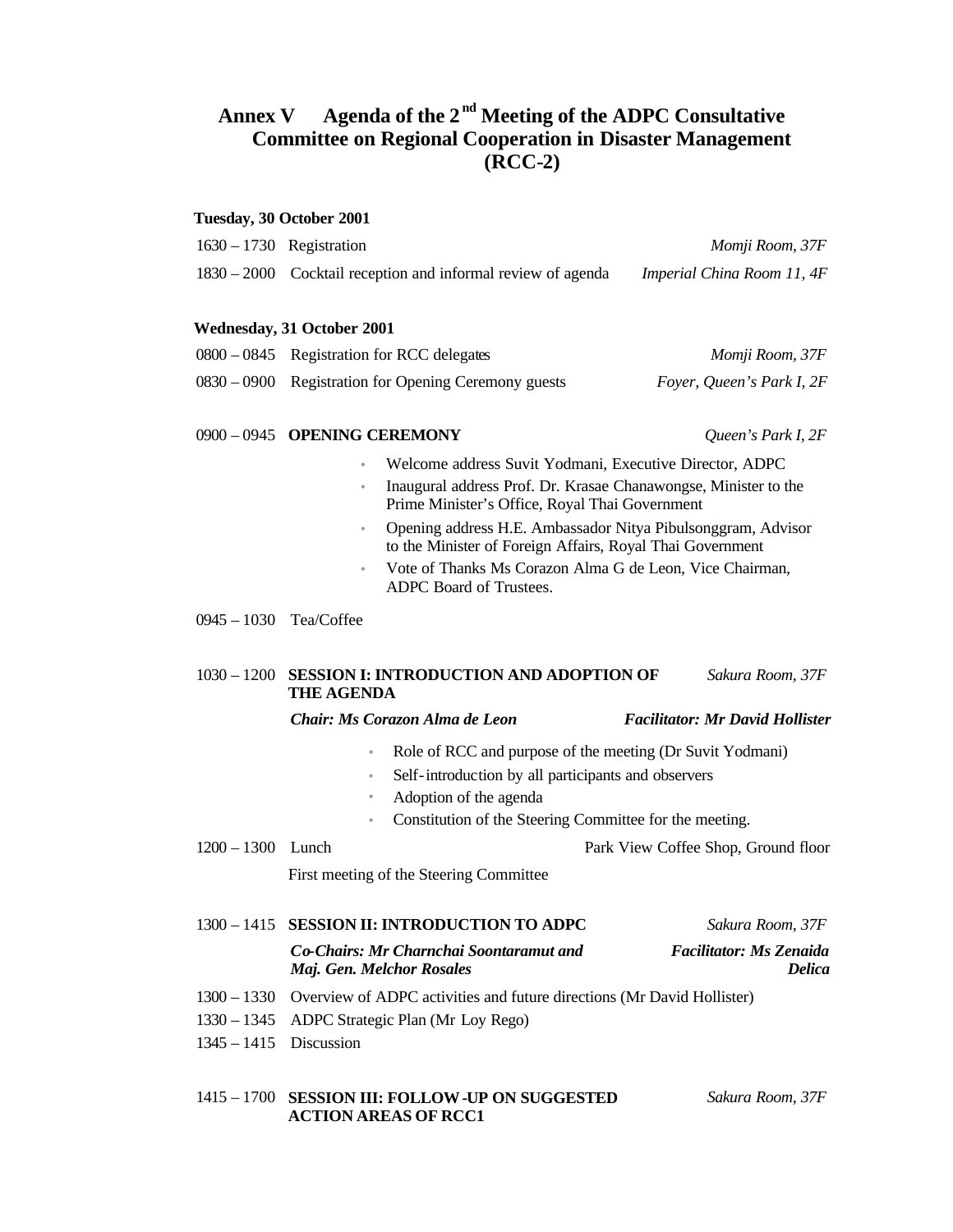#### *Co-Chairs: Mr Ashok Pradhan, Col. Ahmed Mahnoud Al Mefleh and Maj. Alzabet Abdelhadi*

- 1415 1435 Action areas suggested by RCC1 (Mr Loy Rego)
- 1435 1500 Actions taken by ADPC since RCC1 (Mr Loy Rego)
- 1500 1515 Tea/Coffee
- 1515 1530 Report on Southeast Asian Working Group Meeting on Regional Cooperation (Mr Yong Chantalangsy)
- 1530 1700 Concept papers and proposals for discussion
	- Organizing of Asian regional multi-stakeholder conference on disaster reduction and support to national conferences
	- Creating awareness, political will and support for disaster management and mitigation
	- Asian regional report on disaster reduction
	- Vulnerability Atlas for Asia Development of risk maps and local level 'referencing' for countries in the Asian region
- 1700 1800 2  $2<sup>nd</sup>$  Meeting of the Steering Committee
- 1900 2130 Welcome dinner *Les Nympheas, 4F*

#### **Thursday, 1 November 2001**

#### 0845 – 1030 **SESSION IVA: LESSONS LEARNED FROM RECENT DISASTERS AND PROGRAMS** *Sakura Room, 37F*

*Co-Chairs: Mr Peou Samy and Mr Hiralal Bala Facilitator: Ms Zenaida* 

*Delica*

Presentations by RCC members

- Lessons learned from recent disasters: Gujarat earthquake (Mr Ashok Pradhan)
- Lessons learned from recent disasters: Jordan (Maj. Alzabet Abdelhadi)
- Vietnam: Flood control and management of large rivers in (Mr Dang Quang Tinh)
- China: Preplan for disaster relief (Mr Li Cheng)
- Philippines Case analysis of Typhoon Feria (international code Typhoon Utor) (Maj. Gen. Melchor Rosales).

1030 – 1045 Tea/Coffee

#### 1045 – 1200 **SESSION IVB: LESSONS LEARNED FROM RECENT DISASTERS AND PROGRAMS**

#### *Co-Chairs: Mr Li Cheng and Mr Dang Quang Tinh Facilitator: Mr Robin Willison*

Presentations by RCC members

- Kazakhstan: Natural disasters and disaster reduction activities (Mr Medathan Zapparov)
- Cambodia: Capacity building of disaster management systems (Mr Peou Samy)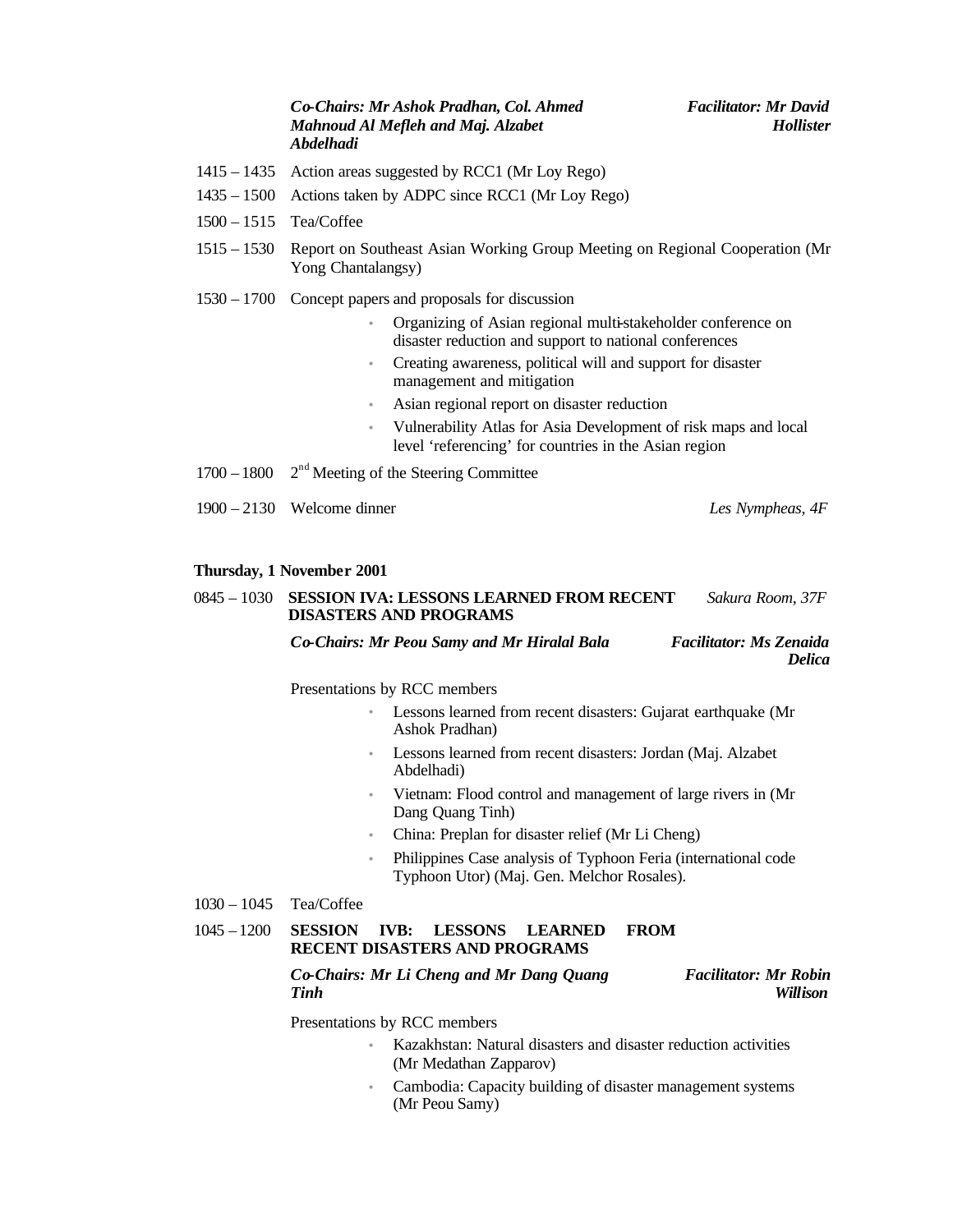- Disaster management: the Nepal scenario (Mr Kumar P. Poudyal)
- Bangladesh: floods and their impacts in 2001 (Mr . Hiralal Bala)
- Lao PDR's experience in disaster management: floods in 2000 and early warning activities in Lao PDR (Mr Phetsavang Sounnalath)

#### 1300 – 1400 **SESSION IVB: LESSONS LEARNED FROM RECENT DISASTERS AND PROGRAMS (continued)** *Sakura Room, 37F*

*Co-Chairs: Mr Li Cheng and Mr Dang Quang Tinh*

*Facilitator: Mr Robin Willison*

Presentations by RCC members

- Thailand: The work of the Civil Defence Secretariat on action areas (Mr Chalotorn Pacoat)
- Disaster response planning in India: the work of the High Power **Committee** (Mr Anil Sinha)
- Georgia: Population and territorial protection in emergency situations
	- (Mr Otar Tavelishvili)
- Pakistan: Brief on the Emergency Relief Cell (Mr M. Nafees Zakaria)

1400 – 1415 Tea/Coffee

#### 1415 – 1800 **SESSION V: IDENTIFICATION OF PRIORITY ACTION AREAS** *Sakura Room, 37F*

### *Co-Chairs: Col. Brian Ward and Mr Martin Mose Facilitator: Mr Loy Rego*

- Discussion in working groups
- Plenary presentations
- Plenary discussion.
- $1800 1830$   $3<sup>rd</sup>$  meeting of the Steering Committee

#### **Friday, 2 November 2001**

 $0815 - 0900$   $4<sup>th</sup>$  meeting of the Steering Committee

#### 0900 – 1200 **SESSION VI: REGIONAL COOPERATION IN FLOOD PREPAREDNESS AND MANAGEMENT**  *Sakura Room, 37F*

#### *Co-Chairs: Mr Phetsavang Sounnalath and Mr Kumar P. Poudyal Facilitator: Mr Kamal Kishore*

Introductory remarks by Co-Chairs

- Flood Management and Mitigation in the Lower Mekong River Basin (Ms Frauke Newmann-Silkow, Mekong River Commission)
- Report on Consultative Meeting on Developing a Regional Framework on Flood Forecasting in the Hind Kush-Himalayan Region (Ms Mandira Shrestha, ICIMOD)
- **Discussion**

<sup>1200 – 1300</sup> Lunch *Park View Coffee Shop, Ground floor*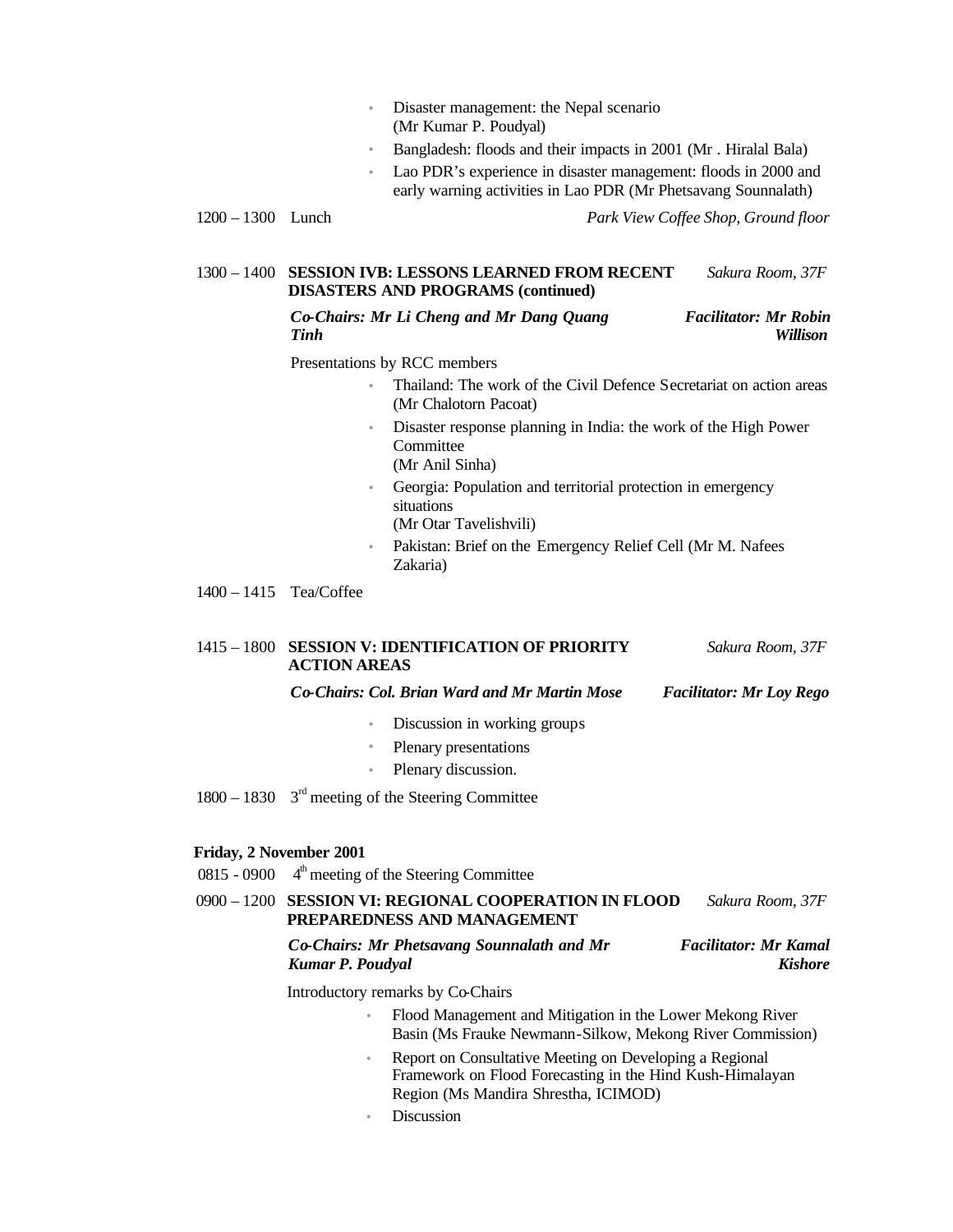|                          | $\qquad \qquad \bullet$ | Report on the ADPC Flood Preparedness Information Network<br>(FINe) Project for India, Bangladesh, Pakistan, Nepal and Sri<br>Lanka (Mr Kamal Kishore) |
|--------------------------|-------------------------|--------------------------------------------------------------------------------------------------------------------------------------------------------|
|                          | $\bullet$               | Report on the Inter-Regional Symposium on Water-Related<br>Disaster Reduction and Response (Mr Kamal Kishore)                                          |
|                          | $\bullet$               | Cambodian Community-based Flood Mitigation Project (Mr Josh<br>Moga, ADPC)                                                                             |
|                          | ۰                       | <b>Discussion</b>                                                                                                                                      |
| $1000 - 1015$ Tea/Coffee |                         |                                                                                                                                                        |
| $1015 - 1200$            | $\bullet$               | Working Group discussions on regional cooperation in flooding                                                                                          |
|                          | $\bullet$               | Plenary discussion.                                                                                                                                    |
| $1200 - 1300$ Lunch      |                         | Park View Coffee Shop, Ground floor                                                                                                                    |
|                          |                         |                                                                                                                                                        |

| 1300 – 1430 SESSION VII: FUTURE DIRECTION OF RCC | Sakura Room, 37F                |
|--------------------------------------------------|---------------------------------|
| Co-Chair: Dr Suvit Yodmani                       | <b>Facilitator: Mr Loy Rego</b> |

- Discussion on draft statement of the meeting
- Feedback on this meeting and suggested agenda for RCC3
- Host and venue for RCC3.

#### 1430 – 1500 **CLOSING CEREMONY** *Sakura Room, 37F*

- Summary report of the meeting (Dr Suvit Yodmani)
- Statement on future directions of RCC
- Address by Mr Stephen Walker, First Secretary AusAID, The Australian Embassy, Bangkok
- Closing address by Mr Bhairote Brohmsan, Deputy Permanent Secretary for the Interior, Ministry of Interior
- Photographs.
- 1500 1515 Tea/Coffee
- 1530 Departure from hotel lobby to ADPC
- 1630 1730 **Visit to ADPC**
- 1730 Leave for dinner
- 1900 2100 Closing dinner *Suanthip Restaurant, Nonthaburi*
	-

## **Annex VI Prioritization of ADPC and RCC Action Areas**

Action Area numbers refer to RCC1 Executive Summary (Annex X).

### **CAPACITY BUILDING OF NATIONAL SYSTEMS**

- **1. Integrating disaster management into national planning** (Action Area xii)
	- Members to provide ADPC with information on national practices
	- ADPC to develop and disseminate guidelines
	- Members to develop instruments and mechanisms for financial allocation and insurance regulation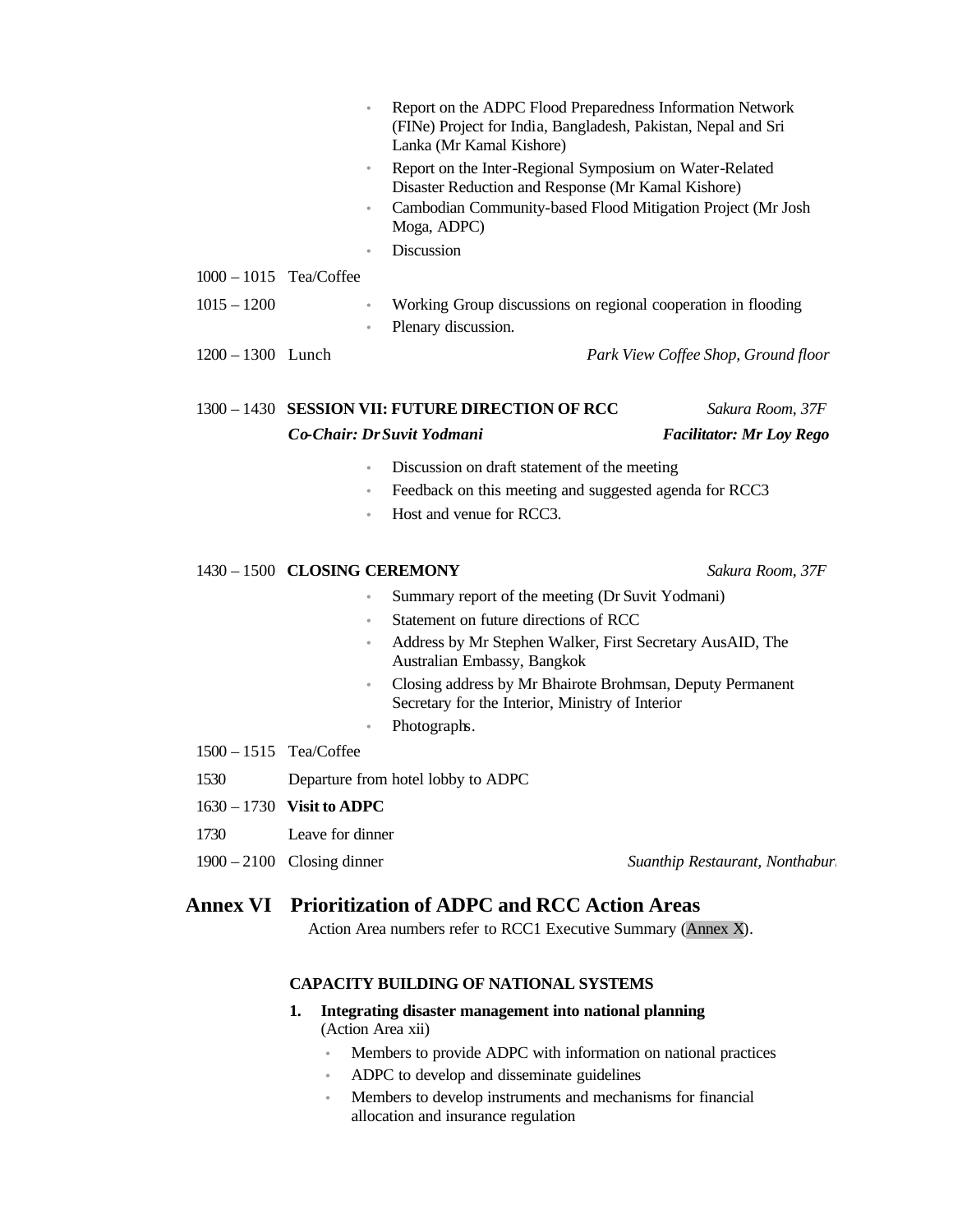- Members to build incentives and disincentives for disaster mitigation and information sharing.
- **2. Strengthening national disaster management committees or agencies** (Action Area vi)
	- ADPC to organize a regional level workshop
	- Members to endorse workshop
	- Members to define lines of command in the event of a disaster
	- Members to strengthen emergency response agencies, search-andrescue.

#### **3. Developing disaster management plans**

(Action Area viii)

- Members to provide prioritized needs
- ADPC to provide assistance
- ADPC to promote sharing of plans among countries
- ADPC and members to train resource people for preparing plans.
- **4. Exchanging experience on legal and institutional arrangements** (Action Area vii)
	- ADPC to disseminate best practices
	- ADPC to survey countries' legal and institutional arrangements
	- Members and ADPC to convene meetings and hold workshops.

#### **5. Creating awareness and political support**

(Action Area xv)

- Political support at all levels helps to implement initiatives for disaster management
- Members and ADPC to brief parliamentarians more frequently and more intensely
- Members and ADPC to provide information to parliamentarians and other key people on economic impacts of disasters
- Members and ADPC to highlight economic costs of disasters for specific countries.
- **5. Building national disastermanagement information systems** (Action Area ix)
	- ADPC to promote sharing among countries
	- ADPC to provide guidelines for an information system network
	- Members and ADPC to document previous disasters and responses.
- **5. Improving disaster management training and capacity building** (Action Area x)
	- ADPC to organize ToT
	- Members to provide ADPC with their national training needs
	- Members to ensure that lessons learned from previous pilot projects are disseminated
	- Members and ADPC to help create and train national training institutions
	- Members and ADPC to help build district level institutions
	- Members and ADPC to identify and build on existing institutional mechanisms
	- Members to involve NGOs and media.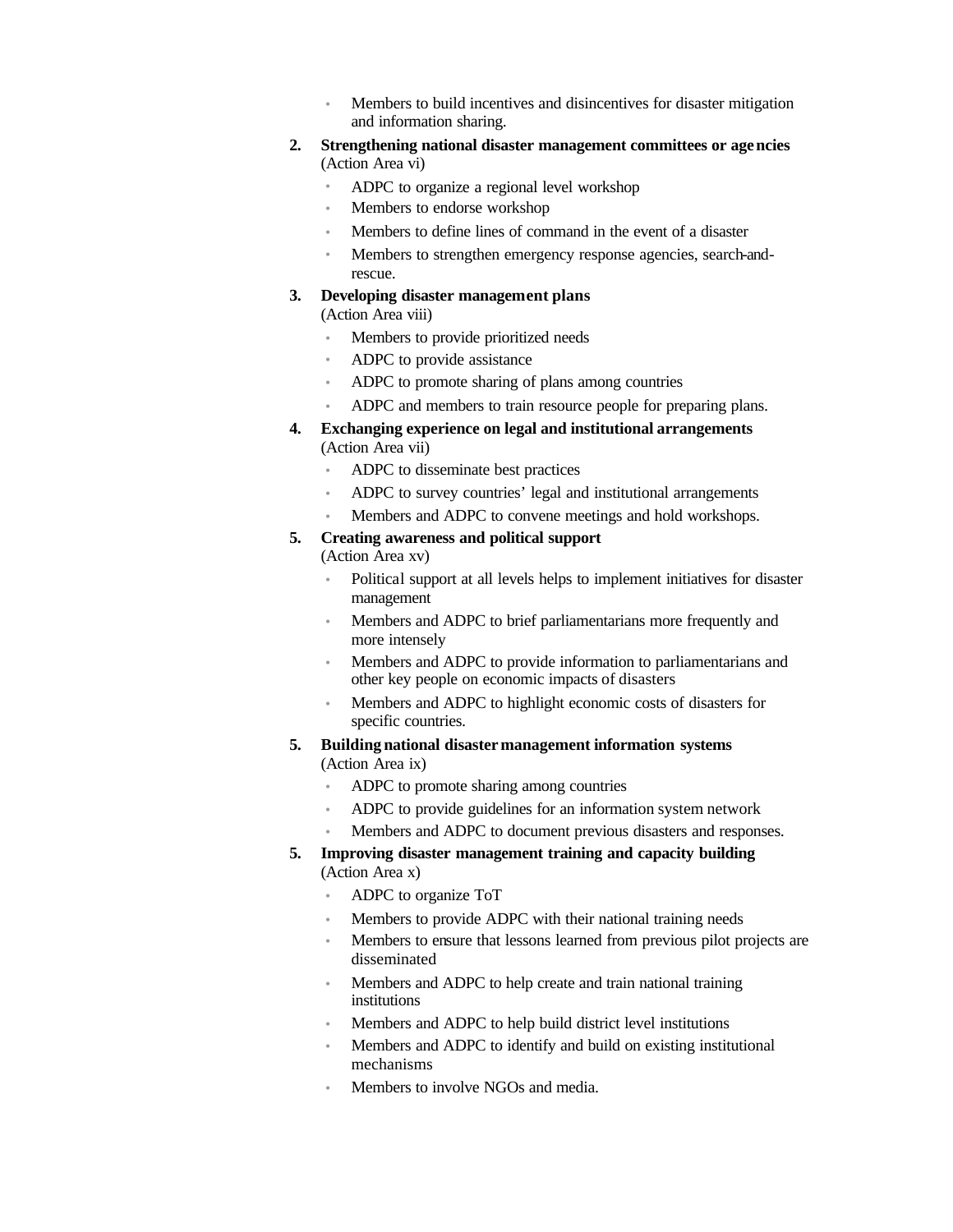#### **8. Public awareness and media**

(Action Area xi)

- Members to provide ADPC with their needs
- ADPC to provide materials
- Members to disseminate information at local levels (such as RAGASA) in easily accessible formats, like posters
- Members to involve schools and develop disaster management curricula and teaching materials.
- **9. Enhancing scientific and technical cooperation in disaster management** (Action Area xiii)
	- ADPC to compile inventory of disaster manag ement experts in the region
	- Members and ADPC to identify experts outside the region.
- **10. Mapping strengths and capacities of RCC member countries** (Action Area xiv)
	- More importantly, members and ADPC to identify weaknesses of RCC member countries.

### **REGIONAL INITIATIVES**

**1. Creating awareness, political will and support for disaster management and mitigation**

(Action Area xv)

- Members to submit to ADPC national reports
- ADPC to compile and publish.
- **2. Organizing an Asian regional multi-stakeholder conferences on disaster reduction and support to national conferences** (Action Area xvii)
	- Members to identify national stakeholders
	- ADPC to confirm dates and sources of financial support.
- **3. Asian regional report on disaster reduction** (Action Area xviii)
	- Members to submit risk maps to ADPC
	- ADPC to compile and publish.
- **3. Vulnerability Atlas for Asia: development of risk maps and local level referencing for countries in the Asian region** (Action Area xix).

#### **NEW AREAS**

- 11. Fostering of sub-regional cooperation through periodic sub-regional meetings
- 12. Strengthening of Regional Networking
- 13. Formation of neighborly Search & Rescue Team (across-borders), that is transportable from one country to another in the event of emergency
- 14. Organizing field trips to impact areas for post disaster assessments
- 15. Exchange of information, knowledge and mechanisms on Community-Based Disaster Management practices
- 16. Extension and improvement of existing simulation exercises and development of new practical ones
- 17. Community Level Warning & Preparedness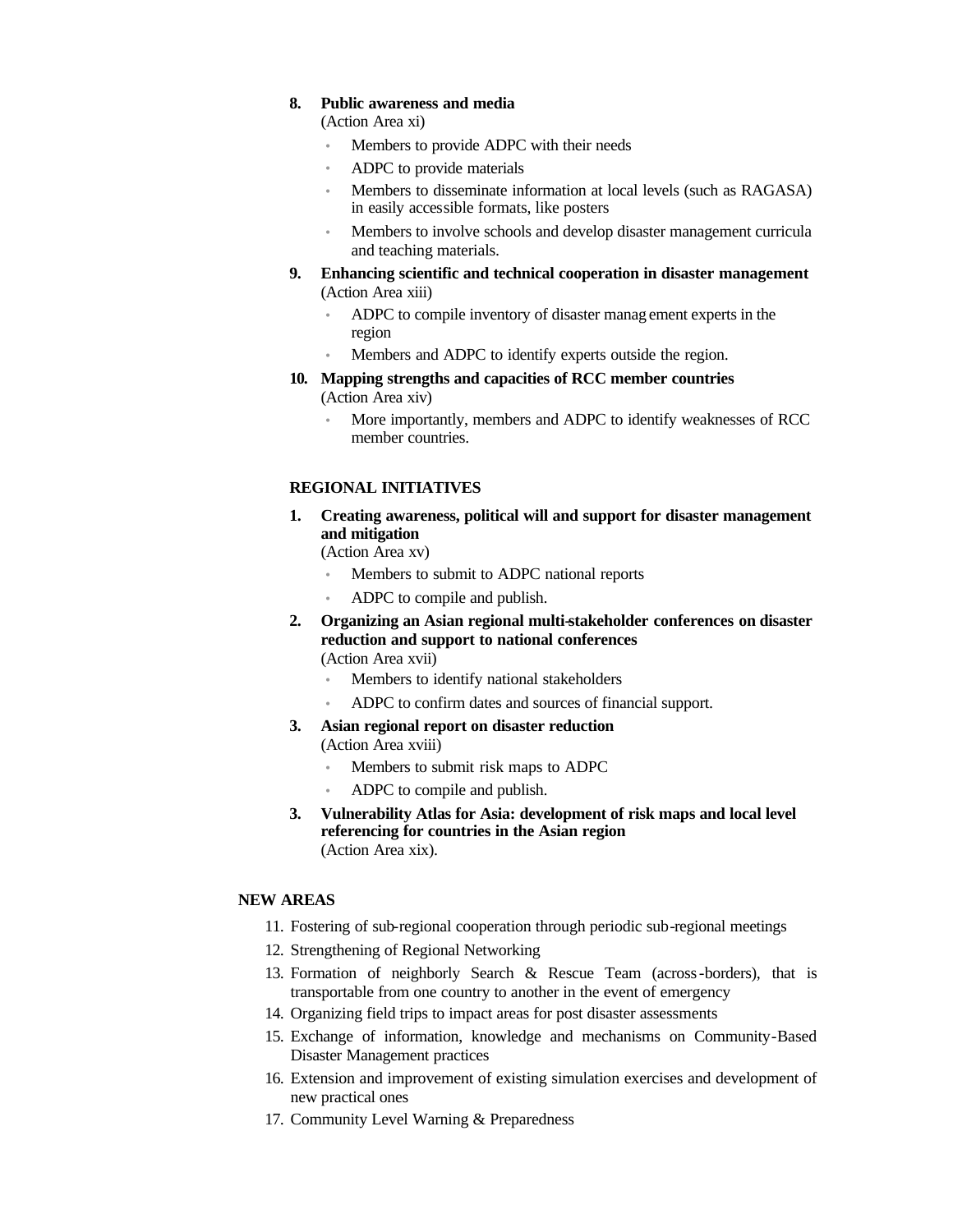- 18. Development of actionable early warning system
- 19. Promoting holistic DM approaches and capacity building at local levels by taking into climate change and variability and promoting information dissemination and warning networks among countries.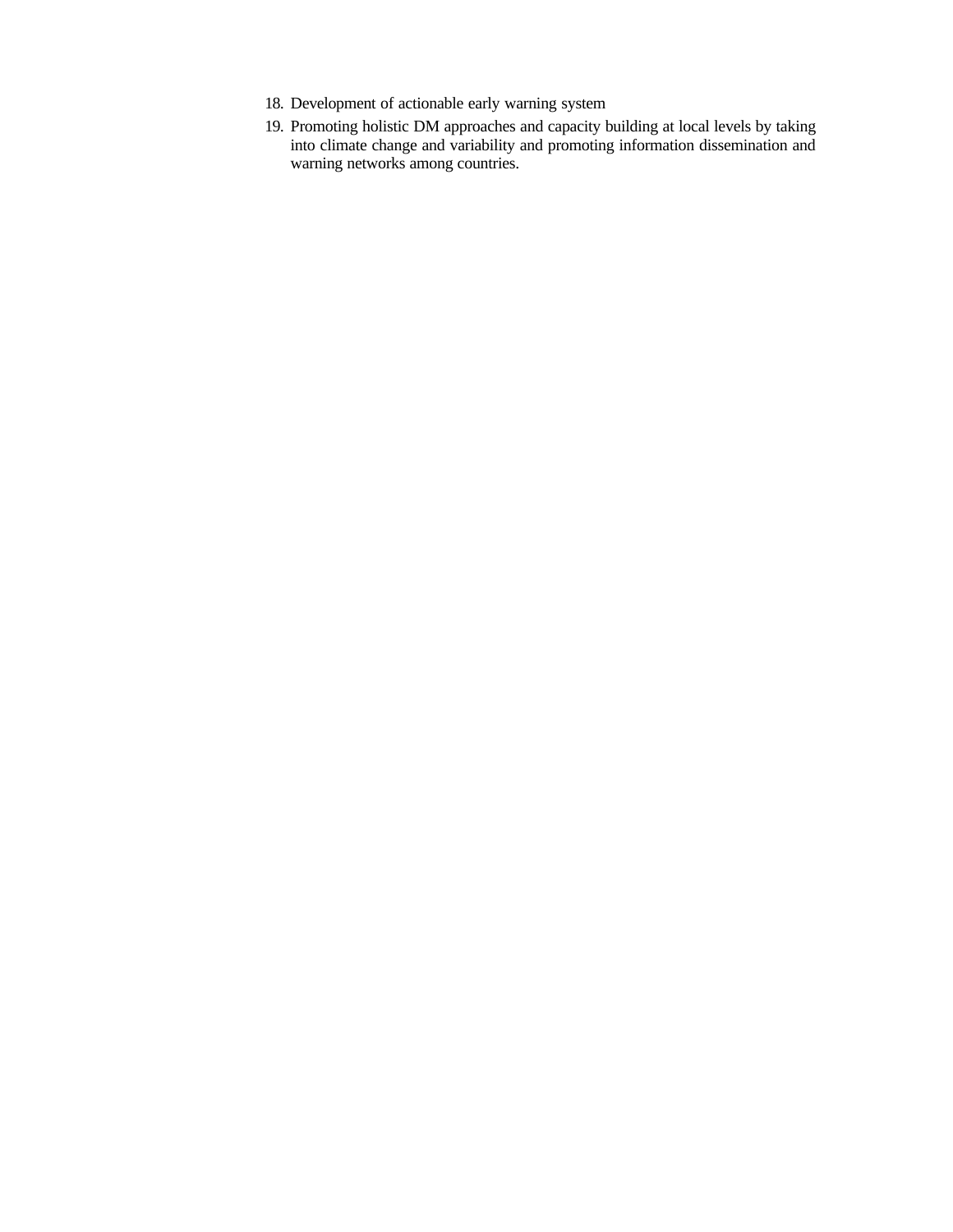## **Annex VII RCC-2 Statement on Future Directions of the ADPC Consultative Committee of Regional Cooperation in Disaster Management**

(As approved in Session VI of the  $2<sup>nd</sup> RCC$  meeting and presented at the Closing Ceremony on 2 November 2001.)

23 delegates from 16 countries and 12 observers from multi-lateral and bilateral agencies met in Bangkok for the  $2<sup>nd</sup>$  Meeting of the ADPC Consultative Committee on Regional Cooperation in Disaster Management (RCC-2). Taking into consideration the recommendations and action areas identified at this meeting and the  $1<sup>t</sup>$  Meeting held in November 2000, the meeting endorsed the future directions for Regional Cooperation in Disaster Management and for the RCC as follows:

#### **1) Total Risk Management Approach**

Recognizing the increasing incidence and severity of natural, technological and manmade disaster risks in Asia and the Pacific, the meeting encouraged all RCC member countries to adopt a Total Risk Management strategy (i.e., comprehensive multi hazard disaster risk management and reduction). This strategy should cover all hazards and all phases of disaster management including prevention, mitigation and preparedness in addition to response and recovery.

#### **2) Key Action Areas**

The meeting discussed the key action areas for the RCC to advance the Total Risk Management approach in the coming years in 4 broad categories:

- Building Community Level Programs for Preparedness and Mitigation
- Capacity Building of National Disaster Management Systems
- Cooperation with Sub-Regional Mechanisms such as ASEAN, SAARC, SOPAC, MRC & ICIMOD
- Regional Initiatives to Create Awareness and Promote Political Will

Details of the recommended next steps to pursue these initiatives were discussed during the meeting and are more fully described in the meeting minutes.

#### **3) Role of RCC**

The meeting concluded that the RCC is a very useful and beneficial platform for dialogue, exchange of experience and lessons learned. It also serves as an important means of conceptualizing and developing practical cooperative programs between member countries at the regional and sub-regional levels. The meeting recommends that the RCC mechanism should be institutionalized.

#### **4) RCC Membership and Observers**

The meeting endorsed the principle of inviting the senior official of the member countries' national disaster coordinating body and that it was appropriate to expand the RCC to include other countries in Asia. The meeting appreciated the presence and participation of observers from multilateral and bilateral organizations and encouraged them and other organizations to take note of the outputs of the meeting and to continue participating in future meetings.

#### **5) Future RCC Meetings**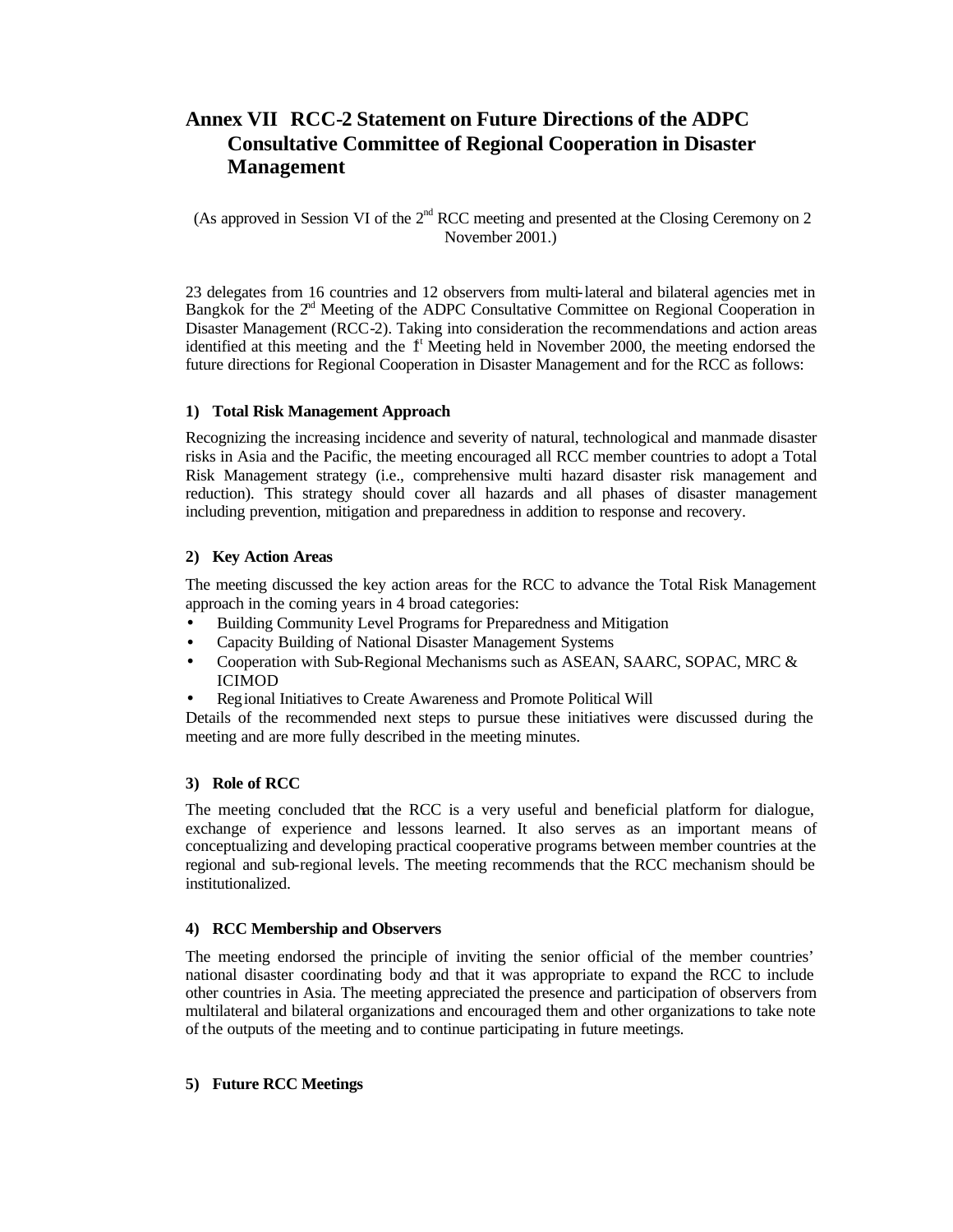Future RCC meetings should be organized annually and, as much as possible, at different venues in the region. Ideally meetings should have a thematic focus and a field visit to see how the host country organizes its disaster management systems.

### **6) Costs of the Meeting**

The meeting appreciated Australia's contribution in providing financial support for hosting a significant portion of the costs of the  $1<sup>st</sup>$  and  $2<sup>nd</sup>$  meetings. The meeting requested ADPC to find funds and/or donors to support the  $3<sup>rd</sup>$  and  $4<sup>th</sup>$  meetings.

### **7) Role of ADPC**

ADPC was requested to continue as a facilitator and convener of this consultative mechanism and serve as the regional focal point and a technical resource for the RCC in disaster management.

#### **8) International Organization Status for ADPC in Thailand**

The meeting noted the decision of the ADPC Board of Trustees to work towards achieving the status of an international (intergovernmental) organization and supported this direction.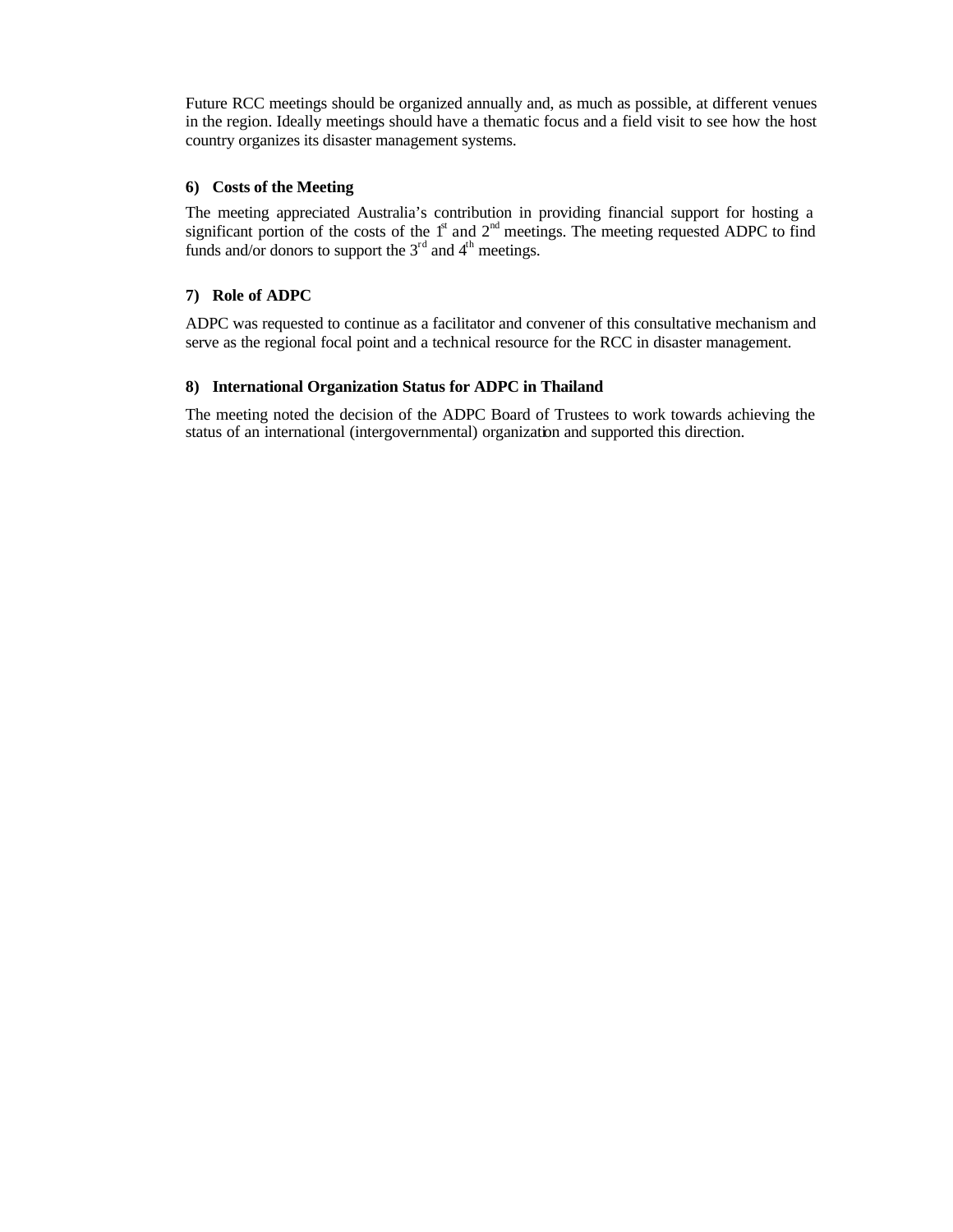## **Annex VIII Addresses at RCC-2 Closing Ceremony**

#### **(a) Report of the Meeting from Dr. Suvit Yodmani, Executive Director ADPC**

#### *Venue* : Imperial Queen's Park Hotel *Date*: 2 November 2001

Khun Bhairote Brohmsan, Deputy Permanent Secretary for Interior, Ministry of Interior, Honorable Corazon Alma de Leon, former Secretary of the Department of Social Welfare and Development of the Philippines and Vice-Chairman of the ADPC Board of Trustees, Mr. Stephen Walker, First Secretary, AusAID and representative of the Australian Embassy Mr. Paul Kelly from AusAID, Canberra, Delegate members of ADPC Consultative Committee on Regional Cooperation in Disaster Management, Dr. Joseph Weinstock of Asian Development Bank, Mr. Satoru Nishikawa from Asian Disaster Reduction Center, Ms. Fenella Frost from DFID, Ms. Karin Michotte from ECHO, Dr. Pak Sum Low from ESCAP, Mrs. Mandira Shrestha from ICIMOD, Ms. Frauke Newmann-Silkow from MRC, Dr. Thomas Brennan and Mr. William Berger from OFDA, Directors of ADPC, Ladies and Gentlemen,

I would like to thank Khun Bhairote Brohmsan for honoring us with his presence at the closing ceremony of this very important second RCC meeting of ADPC. Very special thanks to Honorable Corazon Alma de Leon for being with us for all the three days of the meeting using her depth and wealth of experience in guiding us through the deliberations and chairing the meeting. I greatly appreciate the enthusiasm and keen interest shown by the RCC members during the various sessions of the meeting. I also thank the Steering Committee for their invaluable work. Last but not the least I would like to thank all ADPC staff for the smooth running of this meeting.

Last year during the  $\mathbf{f}^{\text{t}}$  RCC meeting, the members charted a very ambitious and forward looking agenda for the region as well as for ADPC which we recognise will keep us busy for at least the coming 20 years, if not more. This year by way of the detailed deliberations we have been able to identify priorities and next steps to be taken. It is hoped that our discussions in the plenary as well as individual interactions outside the meeting have benefited participants whose roles are to formulate and implement their national disaster management strategies. At the same time, ADPC has benefited from enhanced understanding of the work and the expectations of the members, which have helped to indicate the directions we should pursue together.

Over the past three days we have learned from and discussed the experiences, knowledge and information shared by the 16 participating countries, particularly the countries like East Timor, Iran, Kazakhstan and Pakistan who are participating for the first time. We also had the opportunity to hear many of our Observers, who have given us significant comments. We have heard about the lessons learned from the recent disasters specially the Gujarat earthquake, the floods in the Mekong river and in Thailand, and the typhoon "Feria' of the Philippines. We have learnt about the innovative directions and holistic approach implemented in India by the Government of India and its High Powered Committee, and in the Philippines by the NDCC. We have heard of the successful story of risk reduction initiative taken in the Mount Pinatubo Lake in Philippines. We have come to know about the challenges the country of Jordan had to face in managing its complex emergency program. The RCC has received a proposal on innovative ideas for flood control and management of large rivers in Vietnam as well as for closer cooperation on early warning between Philippines, Vietnam, Lao PDR, Cambodia and Thailand. We must pursue these proposals and others made by members of the RCC.

In affirming the importance of political support and concrete action to be taken by us, we have recognized the importance of mobilising political will and leadership if we are to make significant strides in disaster risk reduction. We have a lot of hard work to do to make this a reality. In fulfillment of last year's suggested key action area on sub-regional cooperation in disaster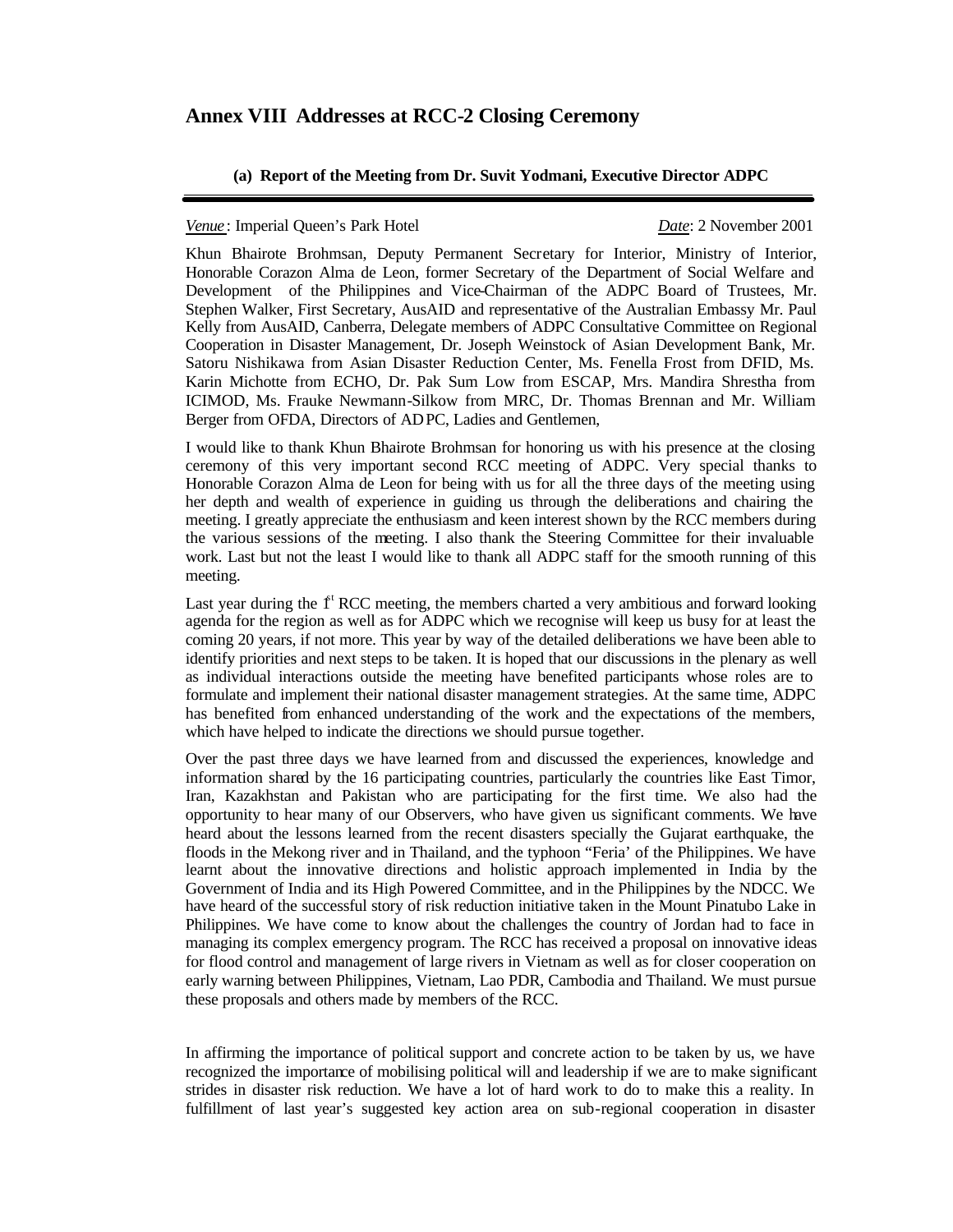management, I am glad that ADPC has established a dialogue on a firm footing and is developing emerging partnerships with ASEAN, ICIMOD, MRC and SAARC as testified by the active participation of three of these agencies in our meeting.

Last year I noted that "the constitution of the RCC and the hosting of the first meeting was the realization of a long cherished dream". By holding the  $2<sup>nd</sup>$  meeting we have been able to take a further step in institutionalizing the RCC mechanism. It is with a sense of humility and onerous responsibility that we at ADPC accept the expectations that you have of us. We shall do our best to work in partnerships in order to work toward sustainable development and safer communities through disaster reduction.

At this meeting we have looked back, we have looked around, and we have looked ahead. It is indeed illuminating and heartwarming to realize how much is going on in all our countries in the field of disaster management. I suggest that we can be modestly proud of our achievements and intentions for the future.

I would like to especially thank the host Government, Thailand who have sent senior officials from the Ministry of Foreign Affairs, Public Health, Labour and Social Welfare as well as the Ministry of Interior.

I would like to conclude by saying that we are really grateful to all RCC Member Countries and Observers from donors and multi-lateral partners like ADB, ASEAN, AusAID, DFID, ESCAP, MRC, OFDA and UNDP for their active participation in the  $2<sup>nd</sup>$  RCC meeting. We at ADPC sincerely believe that we can surely take this collaborative work of the RCC to a new and higher level.

Thank you.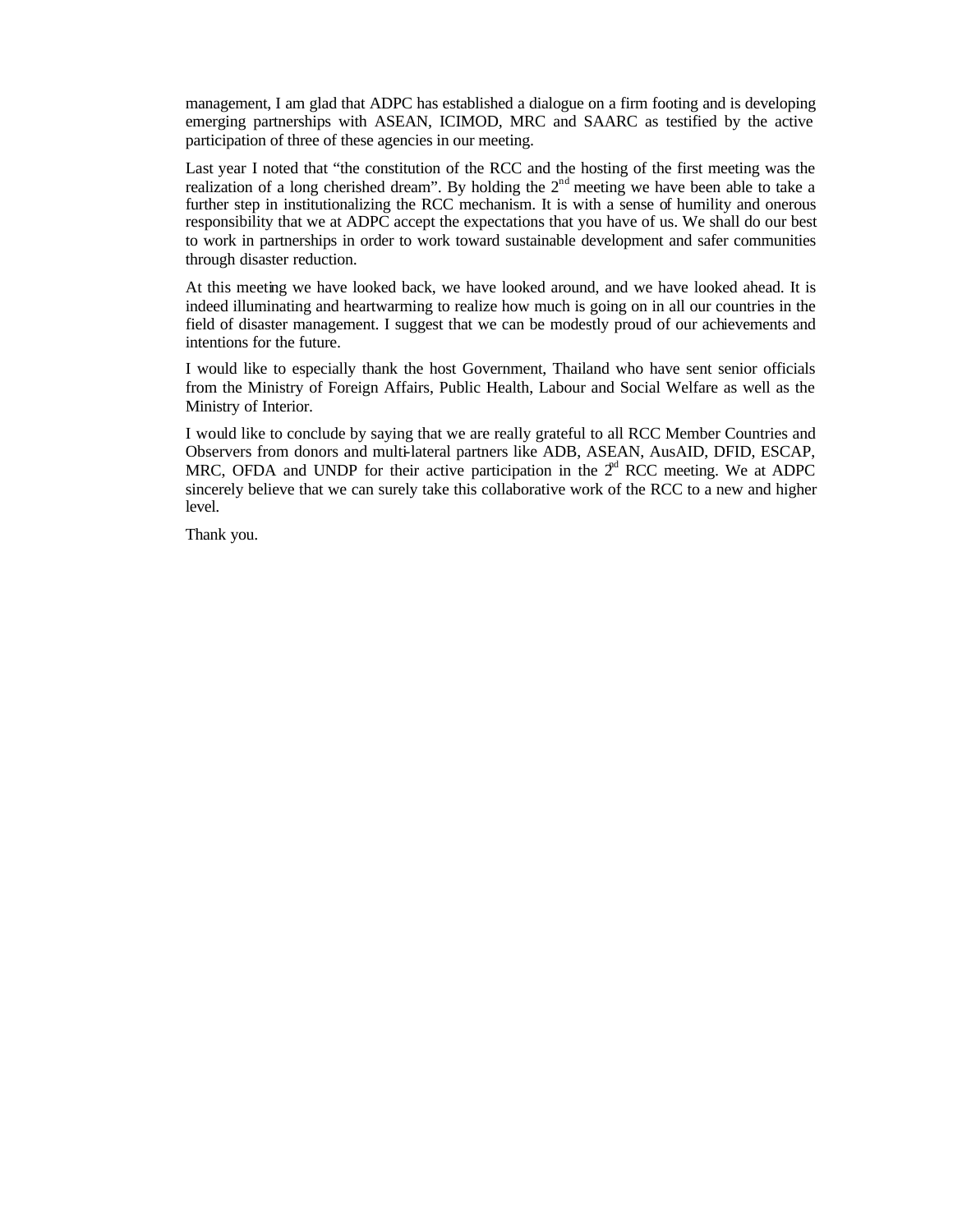#### **(b) Closing Address by Stephen Walker, First Secretary Technical and Economic Cooperation (AusAID) Australian Embassy Bangkok**

*Venue*: Imperial Queen's Park Hotel *Date*: 2 November 2001

Distinguished delegates, observers, ladies and gentlemen. Let me start by asking a question that some of you may have. Why? Specifically, why is this guy from Australia up here today giving an address? Why is Australia behind the ADPC? Why did Australia support the first and now second regional consultative meeting?

The answer is commitment. Commitment by the Australian Government; commitment by AusAID as the Australian Government's aid agency; and at heart, the commitment of the Australian people to helping mitigate the human tragedy of disasters throughout our region.

AusAID, the organisation I represent here in Bangkok has at it's core, the over-arching objective of assisting countries to reduce poverty. This is our business and encapsulates everything we try to do within the region. Our Poverty Reduction Framework, released this year, spells out four areas of focus in order to achieve sustainable poverty reduction: through promoting growth, productivity, accountability and reducing vulnerability.

Vulnerabilty. Disasters threaten the vulnerability of people across this region. Disasters by their very nature threaten to undermine hard-won progress made toward poverty reduction across so many communities in South East Asia and the Pacific.

This aspect of disasters, this particular threat, is perhaps more widespread and far reaching that the initial localised impact of some disasters themselves. Over the medium to long term, environmental degradation from a disaster itself can to readily lead to long term disruption of local food production; transportation infrastructure; loss of income generation across whole communities; localised economic downturn; mass movement of families and communities; over burdening of accessible food, water and income sources. All of these thing compound the disaster itself: all of which may take a lifetime to restore.

Disasters are a fundamental and unpredictable risk to everything that we are trying to achieve in development. Disaster mitigation, disaster preparedness has, with the release of the Australian Government's Humanitarian Program Strategy earlier this year, become a corner stone of our aid program.

We are no longer just interested in providing cash contributions when an emergency strikes. We are committed to developing international capacity to help mitigate both crises and suffering. To achieve this our humanitarian program is now integrated across AusAID: permeating all of our strategies and our thinking.

I share the observations made by Dr Krasae earlier this week regarding the complex nature of today's humanitarian disasters: increasing environmental degradation; industrialisation; and rapid population growth having lead to the emergence of new challenges. The frequency and intensity of disasters, natural and human initiated, are increasing and are increasingly complex. More and more disasters, whether flood, drought or landslide are labelled as being "the worst in human memory" – more and more people are affected, more and more people suffer.

So how do we address this complexity? How can we ever hope to? Certainly not as individuals or even as individual countries. I strongly believe, as does AusAID, that through supporting regional and international organisations, networks and activities including this consultative meeting, we can at least start to address these emerging challenges.

To borrow from Tony Blair recently, this meeting is more than just an event: this is a process. The networks created and built upon here – the learning and the sharing of ideas that have taken place – must continue and must be shaped into action. Regional disaster preparedness cannot be fully realised, unless we're very lucky, without going beyond national boundaries – for me, disaster preparedness is one of the better examples of where we can become greater than the sum of our parts.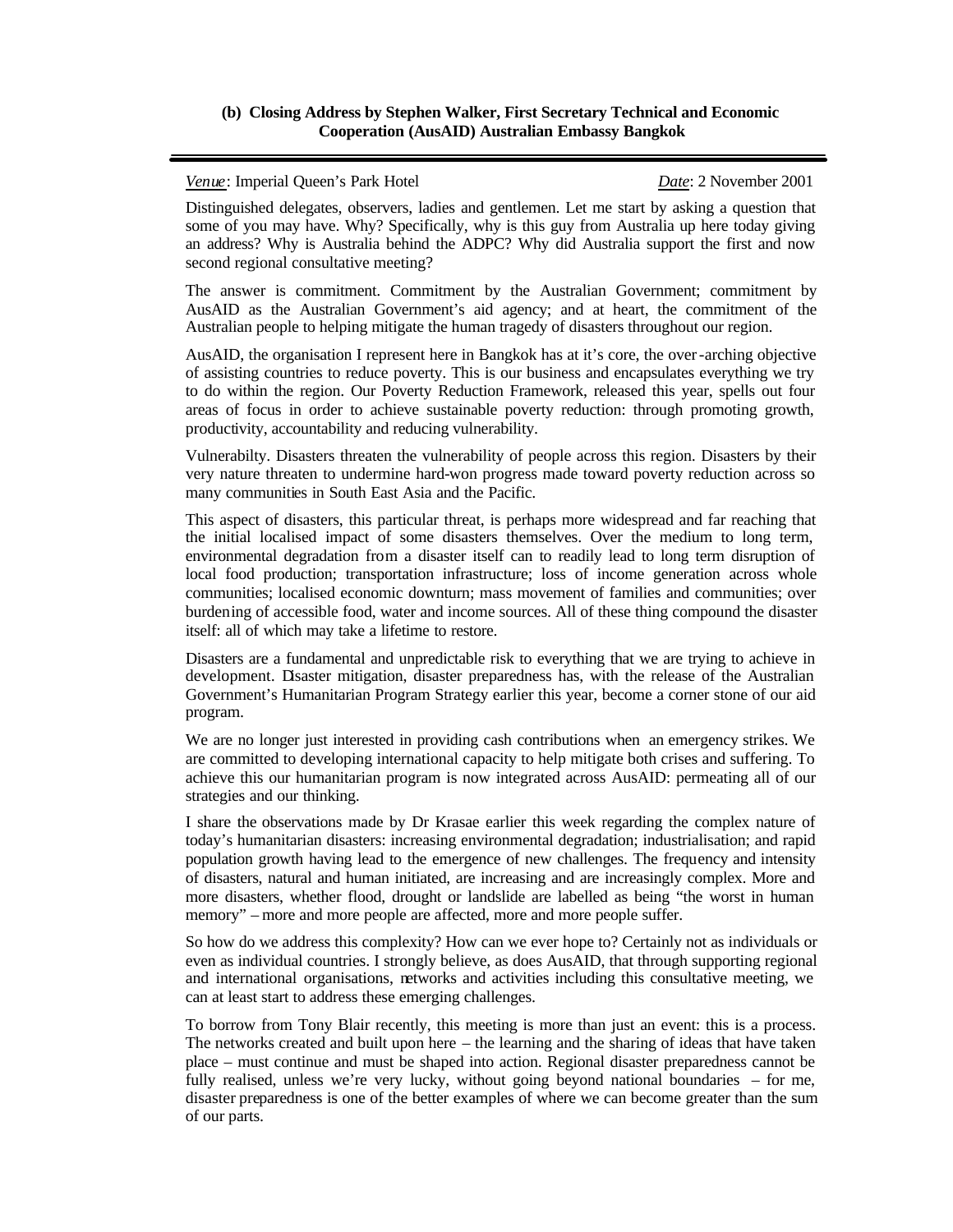I'm sure now that if I ask in turn, why are you here – as delegates, observers and even the ADPC staff? I think we'd unanimously state the same sense of commitment: Commitment by your governments and respective agencies and I'm certain an overwhelming sense of personal commitment to achieving the same basic goals – a commitment I'm sure has grown and intensified over the past few days.

I urge you to capture the past few days; to maintain the networks; to draw on and expand the learning; and to maintain the commitment that we all share.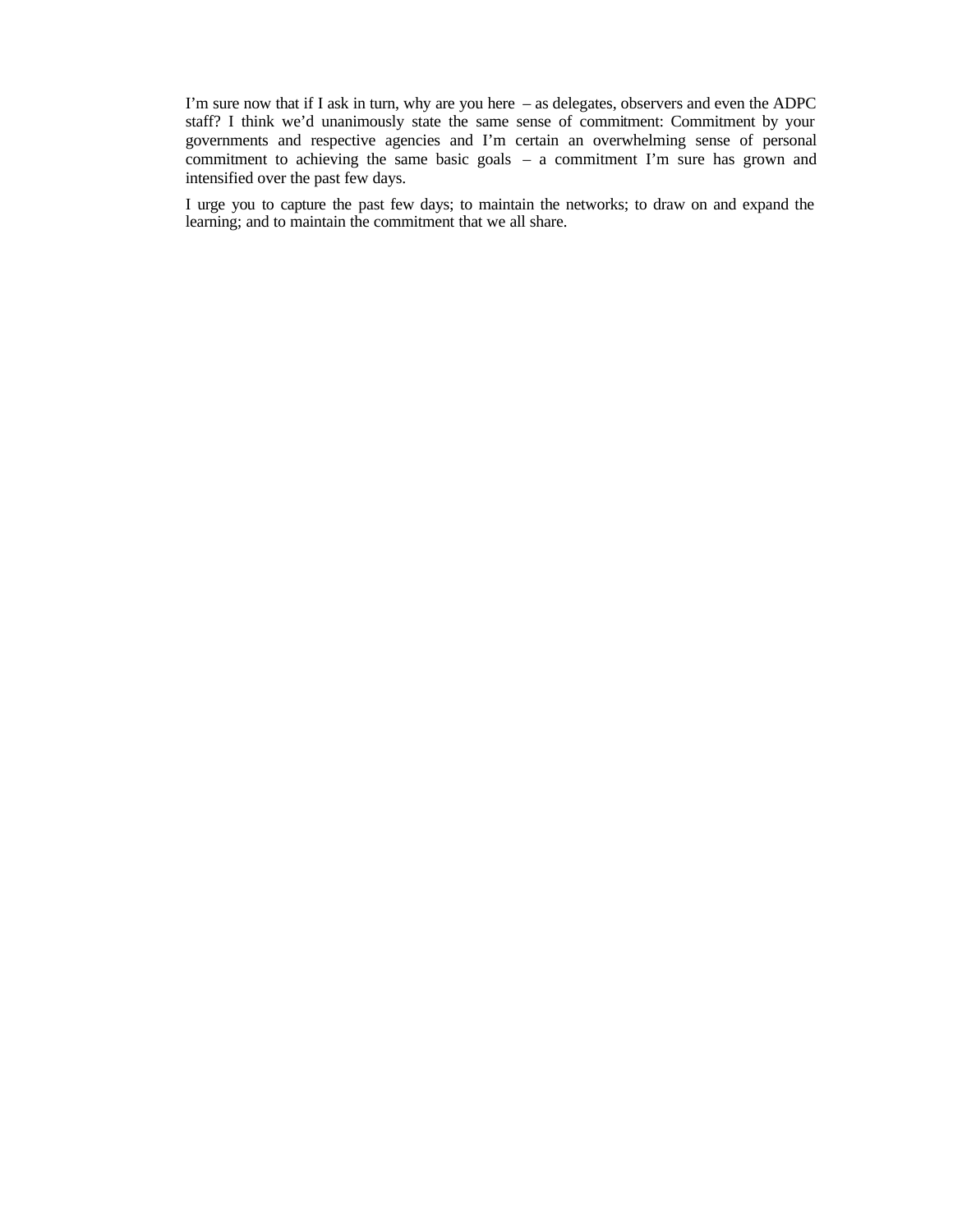## **(c) Closing Address by Mr. Bhairote Brohmsaarn, Deputy Permanent Secretary, Ministry of Interior, Royal Thai Government**

*Venue*: Imperial Queen's Park Hotel *Date*: 2 November 2001

Honorable Corazon De Leon, Vice-Chairman of the ADPC Board of Trustees, Dr. Suvit Yodmani, ADPC Executive Director, ADPC Advisory Council members, Delegate members of ADPC Consultative Committee on Regional Cooperation in Disaster Management and Observers, Ladies and Gentlemen.

First of all, let me introduce myself. I am Bhairote Brohmsaarn, the Deputy Permanent Secretary of the Interior Ministry. I was asked by the Permanent Secretary of the Interior Ministry, Mr. Chanasak Yuvapurna, to be his representative today since he has an urgent conference with the Prime Minister.

It is a great honor for me to join all of you this afternoon at the closing ceremony of the second RCC meeting of the ADPC. On behalf of the Royal Thai Government, I would like to express our gratitude to ADPC for its continuous and unwavering support to the Royal Thai Government in preventing and mitigating disasters on several occasions. Also, special thanks to all participants here for their high contribution and cooperation to the successful and worthwhile outcomes of the meeting.

As we have heard about the report from Dr. Suvit, I contend that the disaster management and mitigation issues considerably deserve our attention since the disaster affects not only people in a specific country but also people in our world. Although the occurrence of the disaster is not accurately predictable, its effect can be mitigated through appropriate measures. Disaster is a common threat to all mankind who are inhabitants of this world. Close cooperation among countries is therefore indispensable for the effective management of disaster, particularly of the large-scale ones that effect several countries.

As all of us have known, disaster has no boundary. Once it occurs, it affects lives and properties of all human beings in the disaster stricken areas. It is therefore our responsibilities to protect our people from the disaster and guarantee the safety of their lives and properties. Partnership between public and private sectors is a key factor to the successful tasks of National Disaster Management Organizations in every country.

For transboundary effect, only mutual assistance between the affected countries and cooperation from other countries can prevent and mitigate the disaster. Therefore, a mechanism to strengthen cooperation on disaster management is necessary. I am glad to see the presence of ADPC Consultative Committee on Regional Cooperation in Disaster Management as a mechanism, which enhance mutual understanding and cooperation between member countries in dealing with disasters. I hope that RCC will always play an important role to sustain collaboration and partnership among member countries in the future.

I sincerely hope that all the delegates and participants of this meeting have had a very pleasant stay in Bangkok and will have a nice trip back home. Bon Voyage.

Thank you very much.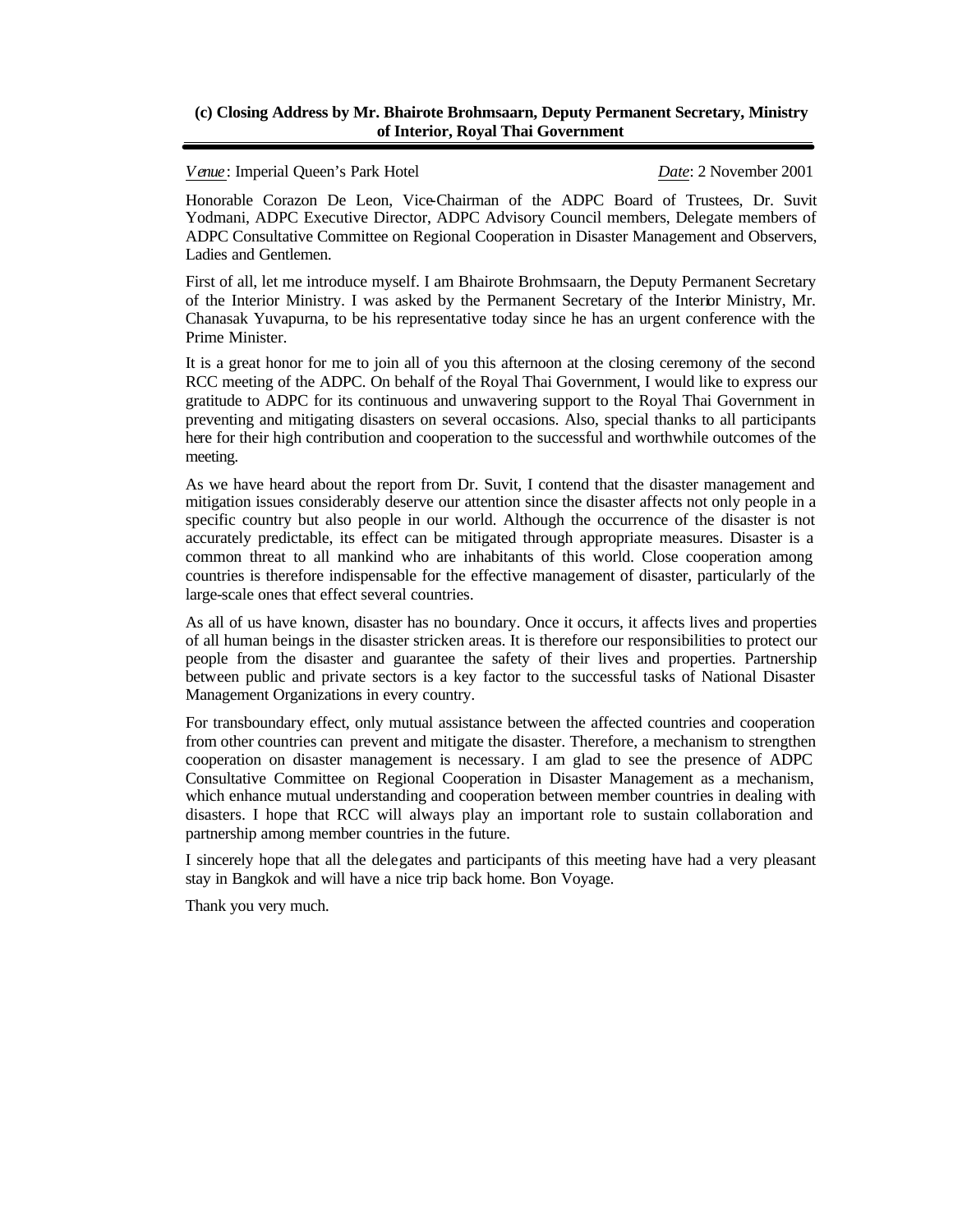# **Annex IX List of documents circulated at RCC2**

| Document 1              | Agenda of the meeting                                                                                                                       |
|-------------------------|---------------------------------------------------------------------------------------------------------------------------------------------|
| Document 2              | List of RCC members                                                                                                                         |
| Document 3              | List of Delegates and Observers at RCC2                                                                                                     |
| <b>Opening ceremony</b> |                                                                                                                                             |
| Document 4              | Welcome address by Suvit Yodmani, Executive Director, ADPC                                                                                  |
| Document 5              | Inaugural address by H.E. Prof. Dr. Krasae Chanawongse, Minister to the<br>Prime Minister's Office, Royal Thai Government                   |
| Document 6              | Opening address by H.E. Ambassador Nitya Pibukonggram, Advisor to the<br>Minister of Foreign Affairs, Royal Thai Government                 |
| Document 7              | Vote of Thanks by Ms Corazon Alma G de Leon, Vice Chairman, ADPC<br><b>Board of Trustees</b>                                                |
| <b>Session I</b>        |                                                                                                                                             |
| Document 8              | Role of RCC and purpose of the meeting                                                                                                      |
| Document 9              | Guidelines for chairs and facilitators                                                                                                      |
| <b>Session II</b>       |                                                                                                                                             |
| Document 10             | Asian Disaster Preparedness Center: Overview and Activities                                                                                 |
| Document 11             | ADPC Draft Strategy Plan $2001 - 2005$                                                                                                      |
| <b>Session III</b>      |                                                                                                                                             |
| Document 12             | Action Areas Suggested at RCC1                                                                                                              |
| Document 13             | Actions taken by ADPC on Action Areas Suggested at RCC1                                                                                     |
| Document 14             | Report on South East Asia Working Group Meeting on Regional<br>Cooperation on Disaster Management — PDR-SEA                                 |
| Document 15             | ADPC Concept Paper: Organizing of Asian Regional Multi-Stakeholder<br>Conference on Disaster Reduction and Support to National Conferences  |
| Document 16             | ADPC Concept Paper: Creating Awareness, Political Will and support for<br>disaster Management and Mitigation                                |
| Document 17             | ADPC concept Paper: Asian Regional Report on Disaster Reduction<br>(ARRDR)                                                                  |
| Document 18             | Discussion Paper: Vulnerability Atlas for Asia: Development of Risk Maps<br>and Local Level "Referencing" for Countries in the Asian Region |
| <b>Session IV</b>       |                                                                                                                                             |
| Document 19             | Lessons Learned from Recent Disasters and Programs: Gujarat Earthquake,<br>India                                                            |
| Document 20             | Lessons Learned from Recent Disasters: Jordan, and Jordan's Suggestion<br>on Activating RCC in Disaster Management                          |
| Document 21             | Flood Control and Management of Large Rivers in Vietnam: A Case Study<br>for Red River Basin                                                |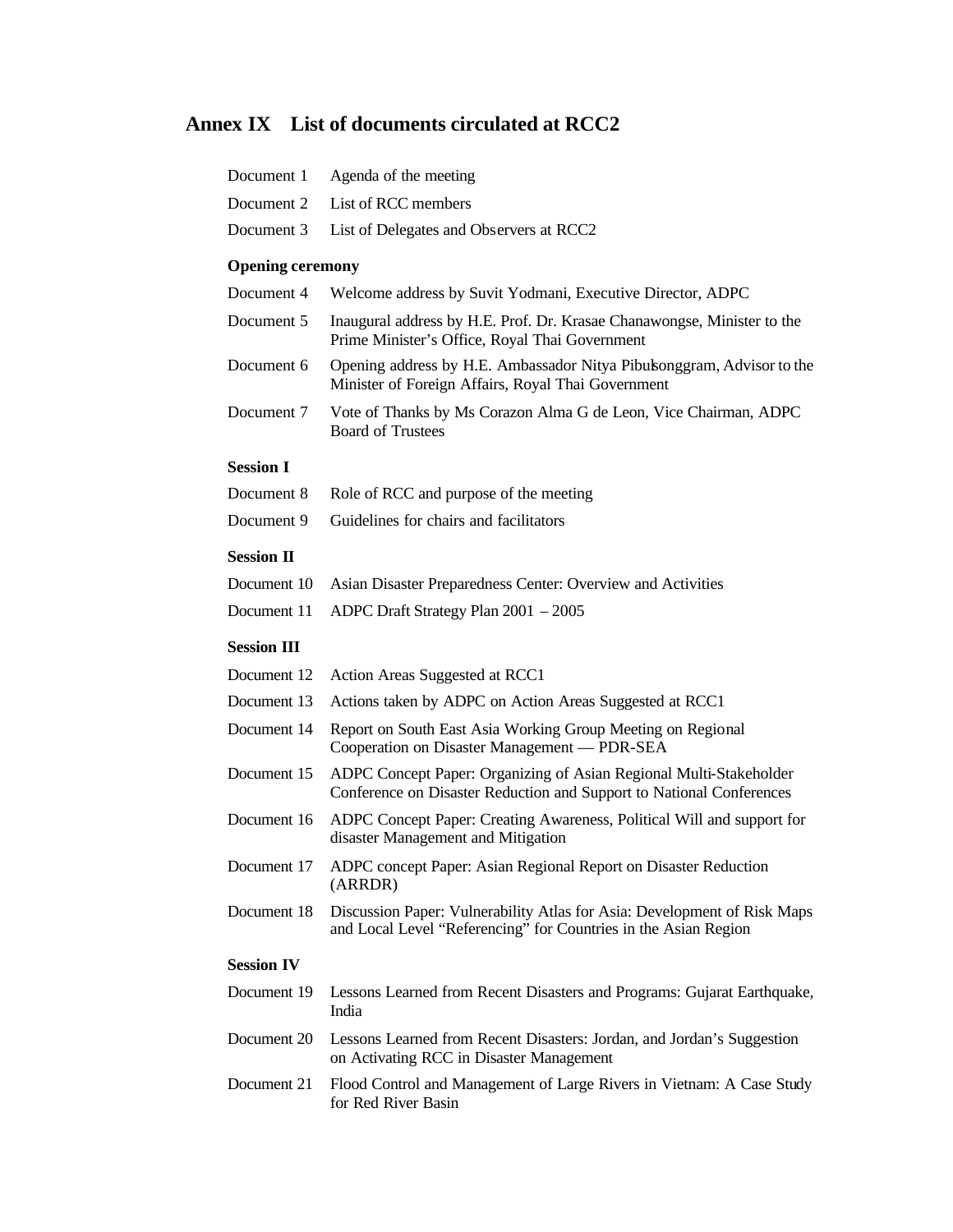| Document 22       | China: PrePlan for Disaster Relief                                                                                                                                                                                                  |
|-------------------|-------------------------------------------------------------------------------------------------------------------------------------------------------------------------------------------------------------------------------------|
| Document 23       | Case Analysis: Typhoon Feria (International Code Typhoon Utor),<br>Philippines                                                                                                                                                      |
| Document 24       | Natural Disasters and Disaster reduction Activities in Kazakhstan                                                                                                                                                                   |
| Document 25       | (a) Brief Report on Actions Taken in Relation to the capacity building of<br>Disaster Management System in Cambodia                                                                                                                 |
|                   | (b) Cambodia: Flood Disaster in 2001 and its Impacts                                                                                                                                                                                |
| Document 26       | Disaster Management in Nepal                                                                                                                                                                                                        |
| Document 27       | (a) Flood in the South West Region of Bangladesh in 2000                                                                                                                                                                            |
|                   | (b) Capacity Building of National Disaster Management Systems:<br><b>Bangladesh Experience</b>                                                                                                                                      |
| Document 28       | (a) Lao PDR's Experience in Disaster Management                                                                                                                                                                                     |
|                   | (b) Flood 2000 and early warning activities in Lao PDR                                                                                                                                                                              |
| Document 29       | (a) Country Report by Civil Defence Secretariat of Thailand on Action<br>Areas                                                                                                                                                      |
|                   | (b) Lessons learned from recent disasters and programs: the Phetchabun<br>floods                                                                                                                                                    |
| Document 30       | Disaster Management in India — Emerging Issues and New Directions:<br>The Work of HPC                                                                                                                                               |
| Document 31       | Georgia: Concept Paper on Population and Territorial Protection in<br><b>Emergency Situations</b>                                                                                                                                   |
| Document 32       | Pakistan: Briefing on the Emergency Relief Cell                                                                                                                                                                                     |
| <b>Session V</b>  |                                                                                                                                                                                                                                     |
| Document 33       | RCC2 Guidelines for Working Groups in Session V                                                                                                                                                                                     |
| Document 34       | Proforma for Prioritizing Action Areas                                                                                                                                                                                              |
| <b>Session VI</b> |                                                                                                                                                                                                                                     |
| Document 35       | Mekong River Commission: Flood Management and Mitigation in the<br>Lower Mekong Basin                                                                                                                                               |
| Document 36       | (a) Report on Consultative Meeting on Developing a Regional Framework<br>on Flood Forecasting in the Hindu Kush – Himalayan Region Organized<br>by the International Center for Integrated Mountain Development<br>(ICIMOD) and WMO |
|                   | (b) Developing a Framework for Flood Forecasting and Information<br>Sharing                                                                                                                                                         |
| Document 37       | Flood Preparedness Information Network (FINe) for India, Bangladesh,<br>Pakistan, Nepal and Sri Lanka                                                                                                                               |
| Document 38       | Report of the Interregional Symposium on Water-related Disaster<br>Reduction and Response. Bangkok, Thailand, 27-31 August 2001                                                                                                     |
| Document 39       | ADPC's Urban Flood Mitigation Course                                                                                                                                                                                                |
| Document 40       | RCC2 Instructions for Working Groups in Session VI                                                                                                                                                                                  |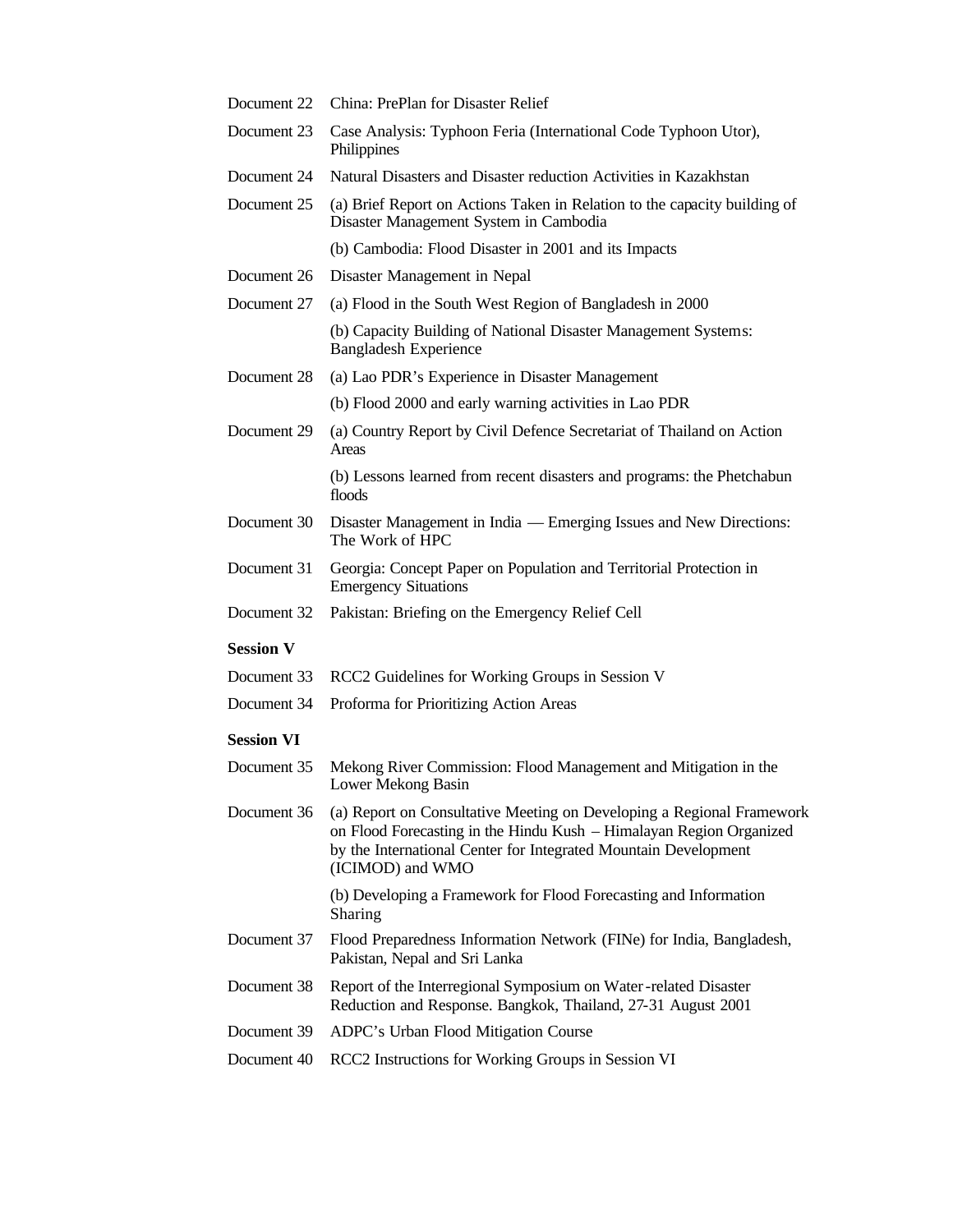# **Session VII**

Document 41 Statement on Future Directions on the ADPC Consultative Committee of Regional Cooperation in Disaster Management

## **Closing Ceremony**

- Document 42 Report on the meeting by Suvit Yodmani, Executive Director, ADPC
- Document 43 Address by Stephen Walker, First Secretary, AusAID, The Australian Embassy, Bangkok
- Document 44 Closing Address by Mr Bhairote Brohmsan, Deputy Permanent Secretary, Ministry of Interior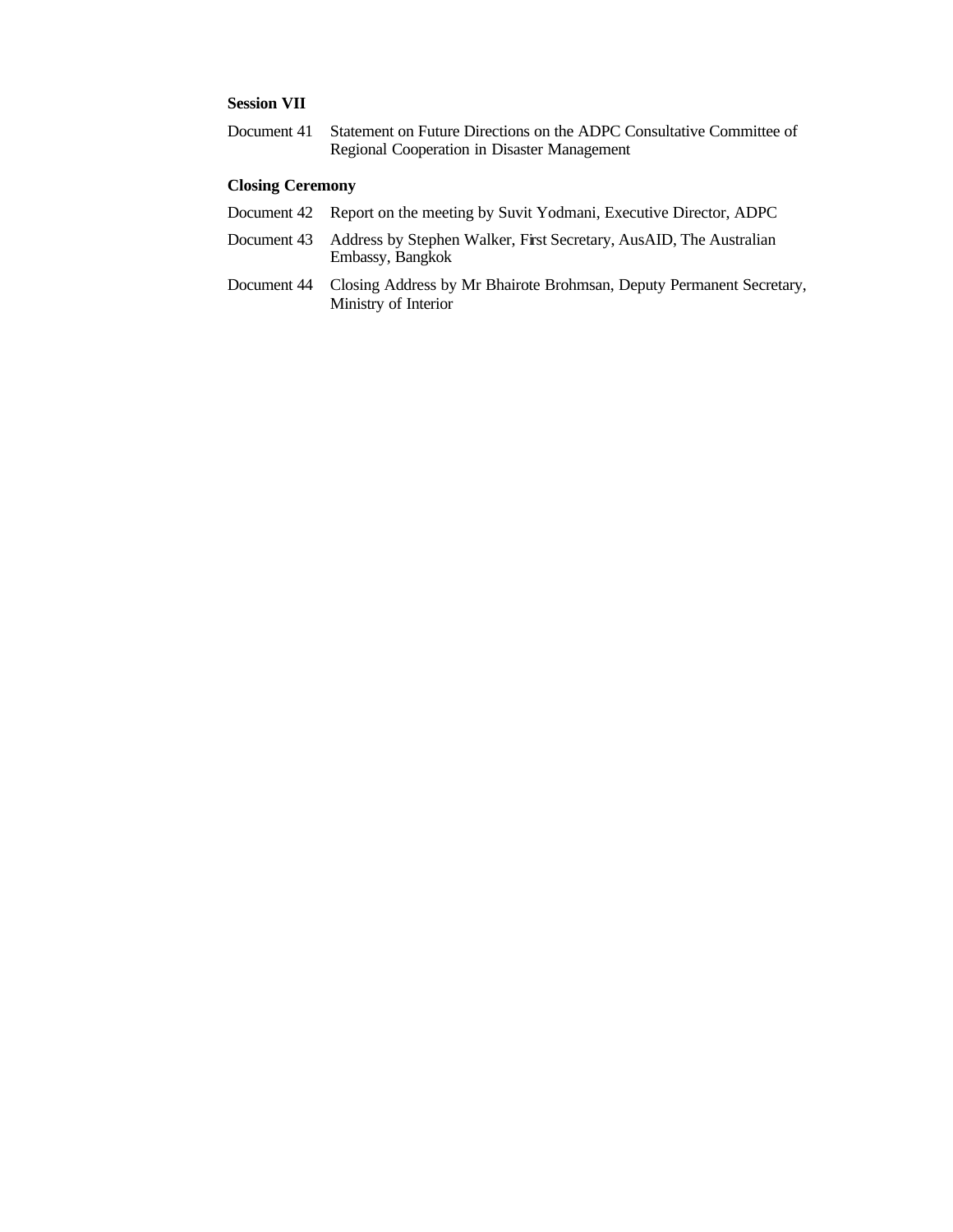# **Annex X Executive Summary of the first meeting of the ADPC Consultative Committee on Regional Cooperation in Disaster Management (RCC-1)**

The first meeting of the ADPC Consultative Committee on Regional Cooperation in Disaster Management (RCC) was held from 20-22 November 2000 in Bangkok. The RCC, set up within the framework of ADPC Advisory Council (AC), is one of ADPC's governance mechanisms, and comprises Board of Trustees (BoT) or AC members working in key government positions in the national disaster management systems of the countries of the Asian region. RCC provides a consultative mechanism for development of action strategies for disaster reduction in the region; promotion of cooperative programs on a regional and sub-regional level; and providing guidance to the work of ADPC and its future directions.

Ambassador Nitya Pibulsonggram, Permanent Secretary of the Ministry of Foreign Affairs of Thailand presided over the opening ceremony attended by dignitaries comprising Ambassadors and Minister-Counsellors from embassies in Bangkok, senior officials from UN agencies and international organizations including FAO, UNHCR, UNEP, ESCAP, AIT, ICRC, ADPC partner organizations, international NGOs, members of the ADPC BoT, and the media. In his opening address Ambassador Nitya expressed keen interest and willingness of the Ministry of Foreign Affairs of Thailand to support the RCC meeting and said that "it is a privilege for Thailand that ADPC has chosen Bangkok to organize this prestigious international meeting of disaster management leaders and congratulated ADPC for coordinating such an important event which corresponds with Thailand's policy of encouraging and promoting regional cooperation in prevention and mitigation of disasters."

The meeting comprised six working sessions and was attended by 35 RCC delegates from 17 countries and territories (East Asia: China, Chinese Taipei, Mongolia; South East Asia: Brunei, Cambodia, Laos, Philippines, Thailand, Vietnam; South Asia: Bangladesh, Bhutan, India, Nepal, Sri Lanka; West Asia: Jordan; Central Asia: Georgia; Pacific: Papua New Guinea) and 3 observers (AusAID, DANIDA and UNESCAP) besides ADPC officials. The meeting identified the needs and priorities of Asian countries developed recommendations for action to promote regional cooperation in following thematic areas:

- Building capacity, training and public support for disaster management and mitigation
- Development of national disaster management plans and information systems
- Improving legislative and institutional arrangements and enhancing political will for disaster management and mitigation
- Integration of disaster risk reduction into national development process
- Scientific and technical inputs for disaster management (including early warning)

Reviewing the working of the existing international, regional and sub-regional cooperative mechanisms, members identified further opportunities and made specific recommendations for enhancing the effectiveness of these mechanisms and improving disaster management cooperation in the three sub-regions of East, Southeast and South Asia. Representatives of Jordan, Georgia and Papua New Guinea made recommendations for enhanced cooperation with reference to West and Central Asia and the Pacific respectively. While reviewing the future directions of the RCC, "the meeting endorsed the utility and benefit of the RCC mechanism as a useful platform for dialogue, exchange of experience and means of developing practical cooperative programs between member countries at the regional and sub-regional levels.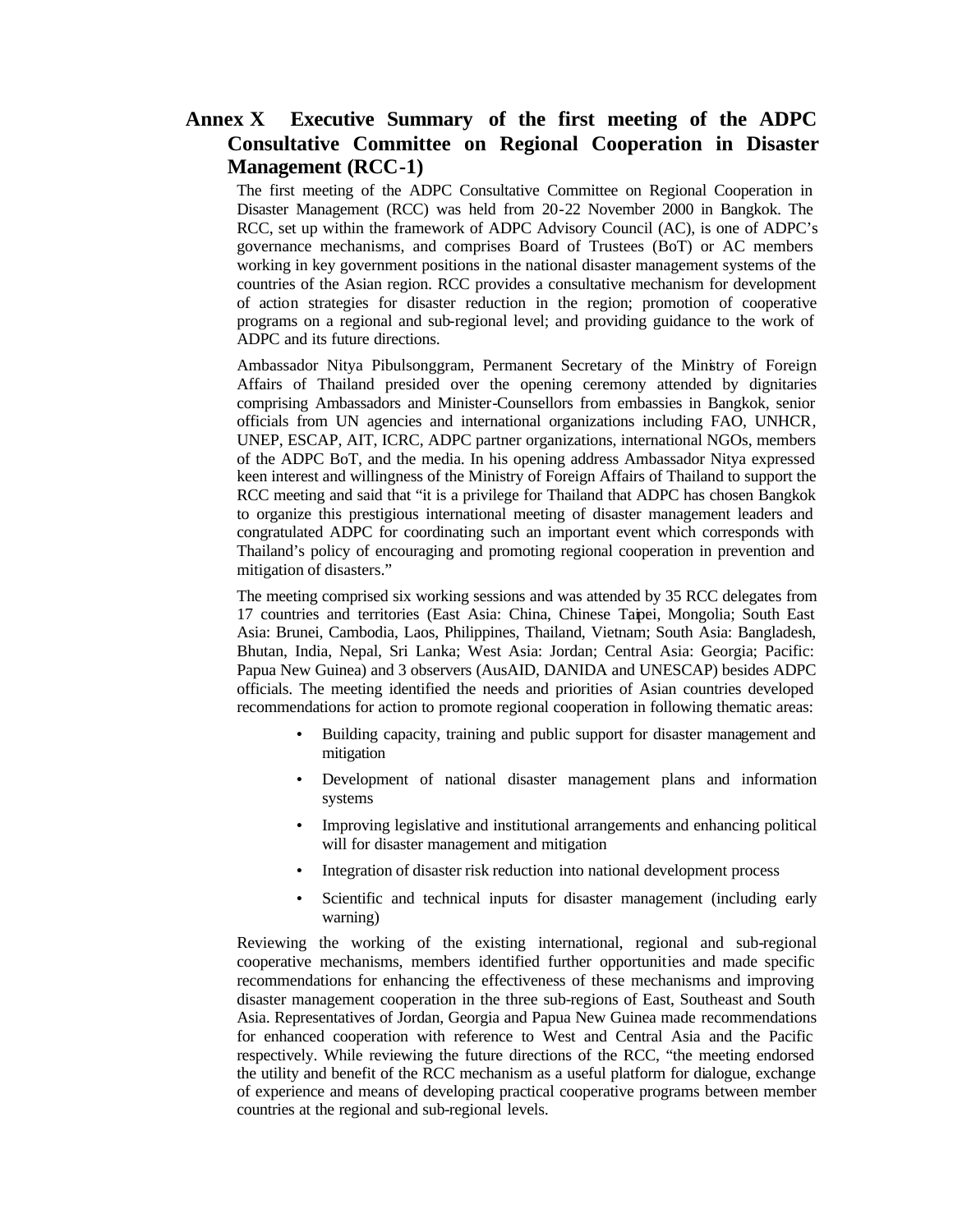The meeting confirmed the need to convene this RCC meeting periodically about once a year, and requested ADPC to continue its role as convener and secretariat of these meetings. It was decided to hold the next meeting at a suitable date in October or November 2001 in Thailand.

In his closing remarks, Prof. Dr Krasae Chanawongse, Chairman of the ADPC BoT, thanked all the delegates for their active participation, and emphasized the importance of building partnerships through the RCC consultation process.

# **Action areas and future directions of RCC**

## **i RCC mechanism: roles and functioning**

The meeting endorsed the utility and benefit of the RCC mechanism as a platform for dialogue, for exchange of experiences, and as a means for developing practical cooperative programs between member countries at the regional and sub-regional levels.

# **ii Future RCC meetings**

The representatives agreed that future RCC meetings should be organized annually at different venues in the Asia-Pacific region and may have a thematic focus. A field visit or conference could be organized in tandem to enable member countries to see how different countries organize their disaster management systems and to 'learn by seeing'. Nepal and China were mentioned as possible venues for future RCC meetings.

The meeting noted the principle used by ARF and other ASEAN meetings whereby participating member countries over costs of international travel and local stay, while costs of the venue and local hospitality are covered by the meeting host, and recognized that this principle could be the basis for future RCC meetings.

The meeting recognized the need for a signific ant consultative process with greater involvement of the RCC members to be undertaken in preparation of the agenda about 2 months in advance.

## **iii Expansion of RCC membership and observers**

The meeting agreed that it was appropriate to expand the RCC to include countries with which ADPC has been working while maintaining the principle of inviting the senior official of the national disaster coordinating body to be the member. Leading scientific and research organizations from the region and representatives of the ISDR Secretariat, the World Bank's ProVention Consortium and ADB may be invited as observers to future meetings.

## **iv RCC cooperation with sub-regional mechanisms**

The meeting recommended that RCC should continue interaction with SAARC, ASEAN, ESCAP, SOPAC and CAREC to consolidate initiatives in regional cooperation, and requested ADPC to inform these bodies of the RCC and its outcomes.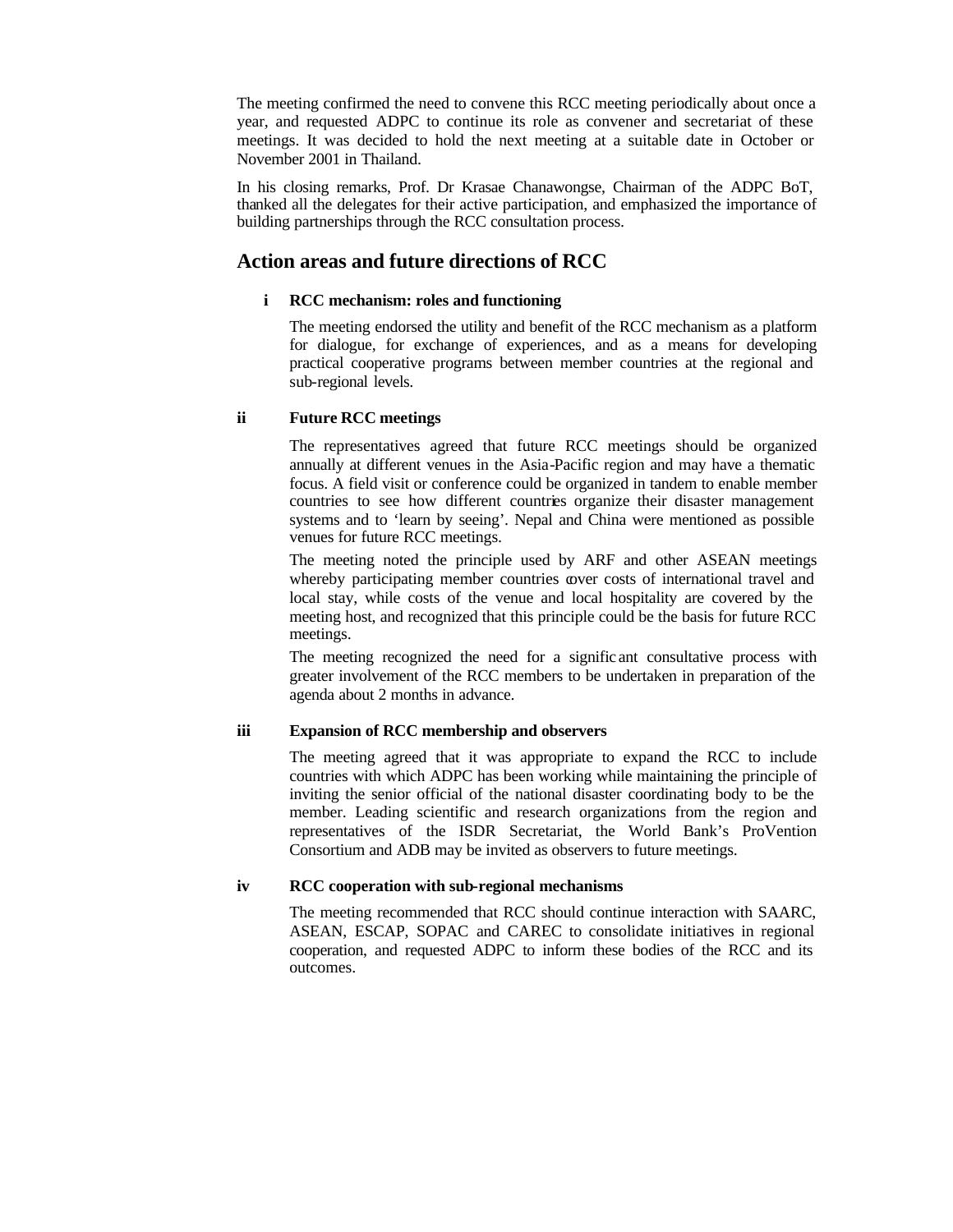## **v Role of ADPC**

The meeting recognized that ADPC should act as facilitator and convener of this consultative mechanism and serve as the regional focal point and a technical resource for the RCC in disaster management. ADPC is playing an important role in the region in capability building for disaster management, providing expertise and resources, and facilitating the exchange of exp eriences.

Vietnam, which has served as Co-chair of ARF-ISMDR and Vice-Chair of AEGDM, appreciated the useful work done by ADPC in assisting both forums. Sri Lanka appreciated the role of ADPC both in Sri Lanka and regionally, and suggested that member countries might consider paying an annual contribution to ADPC, in a similar way as contributions are made to international or regional organizations or membership fees are paid to professional organizations.

## **vi National Disaster Management Agencies/Committees**

Disaster management capability building requires building a national disaster management agency in every country, developing human resources and enacting national disaster management legislation. National Disaster Management Committees (NDMCs) and regional and local Disaster Management Committees (DMCs) can be strengthened by locating them in the office of the Prime Minister, Mayor, Governor or important departments at the national, regional and provincial levels. These committees should meet on a regular basis, and discuss programs and technical cooperation. DMCs at local and district levels need to be established formally, and have an institutional sanctity, through force of mandate through law or administrative order, and strengthened through the participation of NGOs, voluntary groups, extension workers, and mass media.

#### **vii Legal and institutional arrangements**

In the last few years, significant institutional restructuring and reform has been undertaken in several Asian countries. The countries requested ADPC to support these efforts through technical assistance, as well as to compile and to disseminate information on the experiences of different countries. This would enable countries developing new or modified legislation or institutional arrangements to learn from the positive and negative experiences of others.

#### **viii Development of disaster management plans**

The development of a national disaster management plan (DMP) is the cornerstone of a national disaster management system. It must be backed up by national legislation, and prepared at national, state and district levels.

ADPC was requested to have a system to record, archive and disseminate information of countries which have developed and need to formulate such disaster management plans.

#### **ix National disaster management information systems**

Each country should have a Disaster Management Information System (DMIS). Data collection and updating must be undertaken on a regular basis. All the data related to hazards and vulnerabilities, resources and organizations must also be included in the information system.

ADPC was requested to develop a generic DMIS, and assist all member countries in the development of DMIS. The National Disaster Management Office (NDMO)s should have their own web sites which may be linked to ADPC's website. Other media channels such as newsletters, magazines, and brochures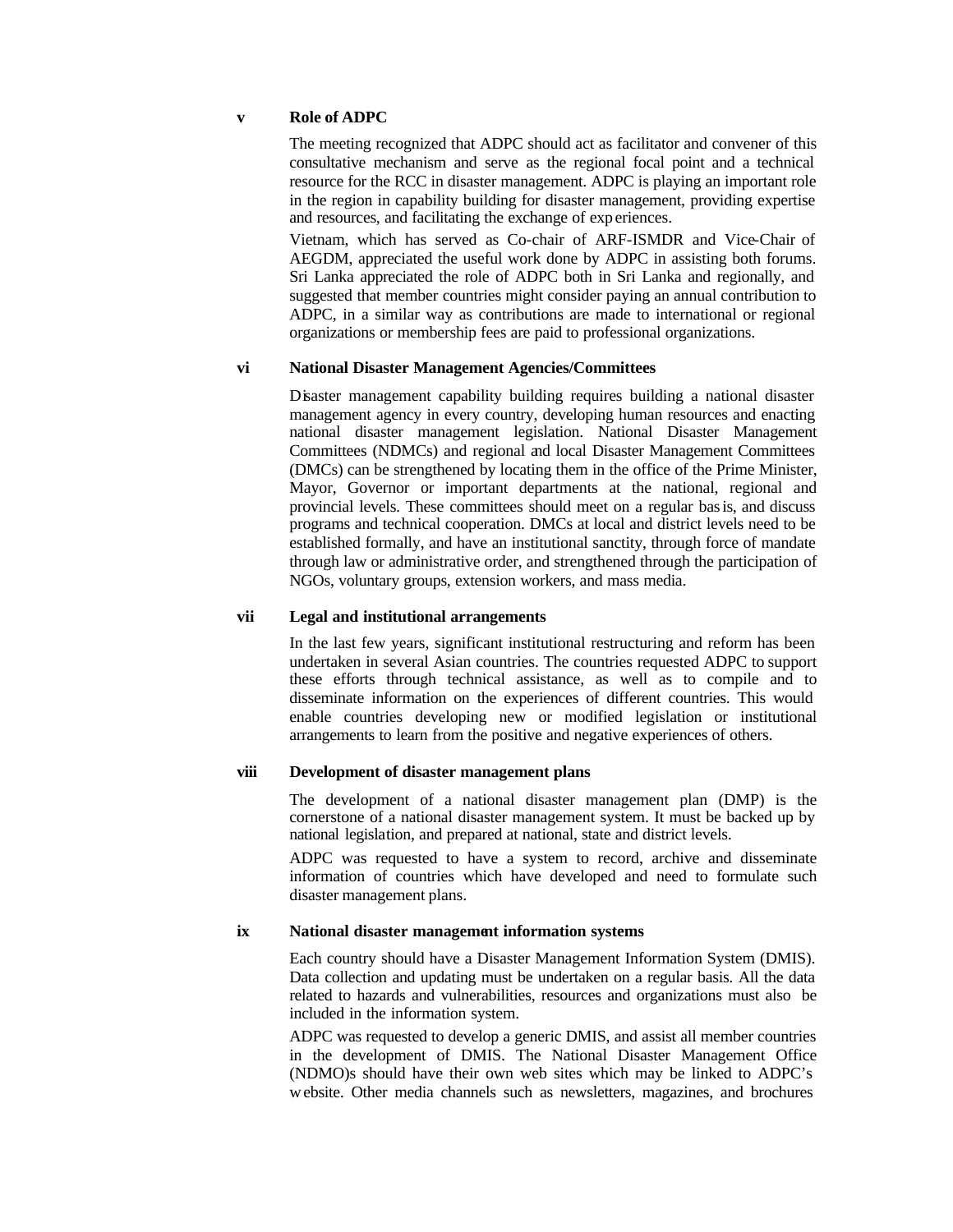should be used to disseminate information. Networks should be built, through discussion forums and list serves.

ADPC should serve as a knowledge and information bank, assisting the national governments in capacity building.

#### **x Disaster management training and capacity building**

The members recognized that each country has its own specific training needs, depending upon the nature of hazards and regulatory and legal aspects of disaster management. Weaknesses in national training systems need to be addressed through initiative in country and at the regional level. The Apex-level national institution should prepare an annual training program and have a budget line for an annual schedule of training programs. These training programs could be strengthened through regional networking and exchange of expertise. Curricula for disaster management needs to be developed for schools, communities, public/private officials, journalists, and NGOs, and need to be revised periodically.

#### **xi Public awareness and media**

A greater constituency for disaster preparedness and mitigation needs to be mobilized through public awareness campaigns. The media coverage of disaster management must be improved by imparting training to the print and audio-visual journalists.

#### **xii Disaster mitigation in national planning**

To integrate a disaster management and mitigation focus into regular national development processes, it is necessary to constitute expert groups on disaster management to influence decisions of the planning bodies at the national and subnational levels. Housing is an important sector for enforcing mitigation measures. Housing finance institutions can help in better land use planning and insist upon the enforcement of building codes, while advancing loans for housing. Housing in coastal or seismically active areas should be built to higher risk resistant standards and should not be located in the proximity of chemical factories or hazardous landfill areas.

Recognizing the important role that international, regional and national institutions play in promoting mitigation measures as part of the regular development process, the meeting suggested:

- Advocacy of incentives for mitigation
- Dialogue with insurance regulatory authorities and tariff advisory bodies on differential tariffs
- Dialogue with donors and development banks on advocacy for preproject disaster risk assessment as part of project development processes and inclusion of mitigation conditionally in all loan allotment
- That ADPC capture best practices in disaster management in Asia.

#### **xiii Scientific and technical cooperation in disaster management**

It is necessary to bring existing information on scientific and technical issues into public domain. This can be done by dialoguing with those national and regional institutions that have hazard, risk and disaster management information. The scientific information regarding risk must be conveyed in a media-friendly language. It is important to take into account socio-economic and cultural factors, while implementing scientific measures and research on risk reduction. A key aspect is the involvement of the community who is the ultimate beneficiary and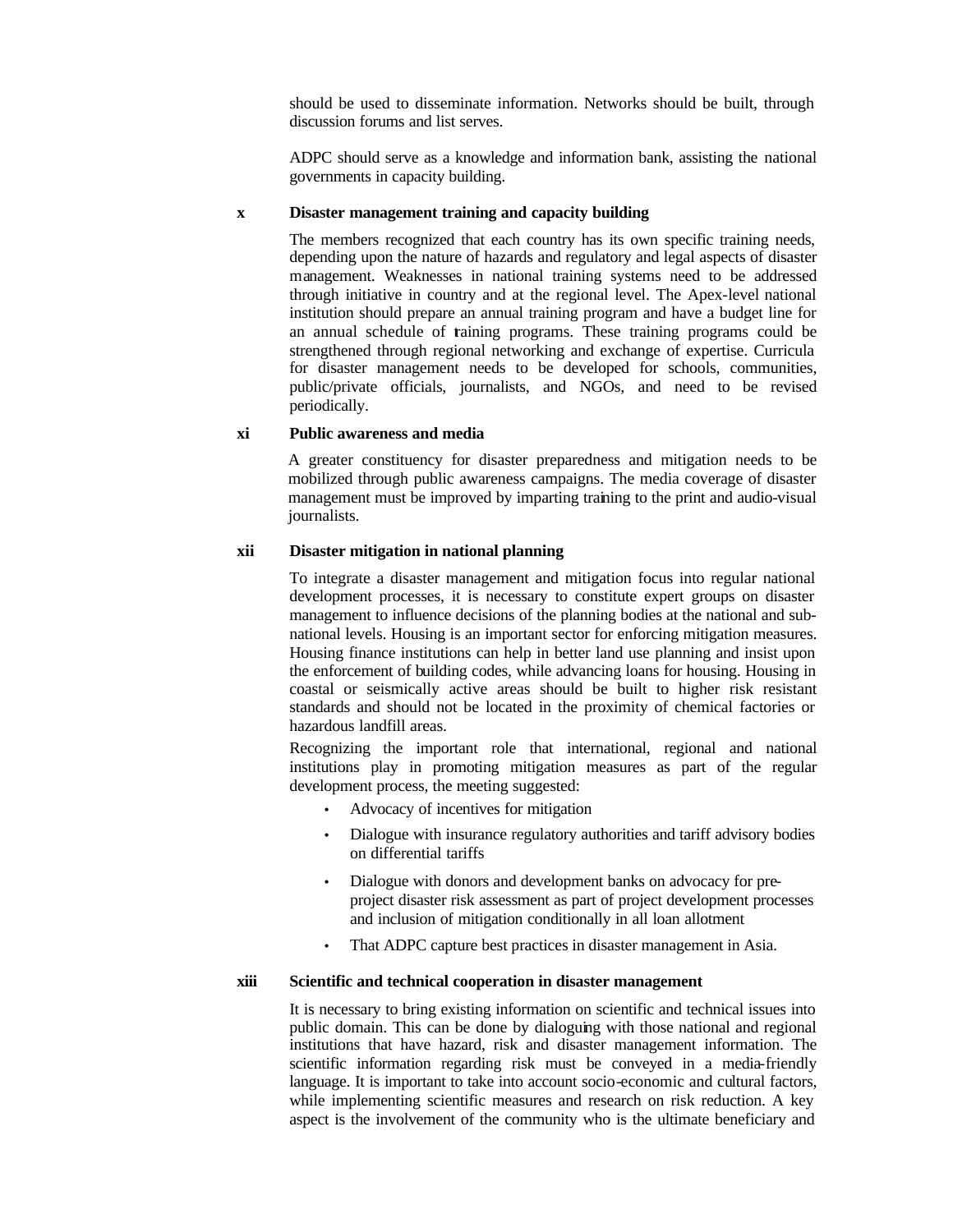all intermediate users including administrators in the start up and design phase of science and technology research projects, so that these orientations and results are more user friendly. A great deal of excess observational capacity of satellites can be utilized for risk communication and improved prediction capacities.

## **xiv Mapping strengths and capacities of RCC member countries**

Each participant country has areas of strengths that could be utilized to build a better complementary relationship in the region. The RCC proposed to undertake a stocktaking of capacities of all member countries.

## **xv Creating awareness and political support**

The meeting recognized that relief activities have always received political attention, but that it is necessary to create awareness among the political class about the risk and vulnerability to natural hazards and importance of pro-active disaster management and mitigation. ADPC has promoted awareness about disaster management among the decision-makers in the region on an informal basis. The RCC meeting represents the first formal effort in the direction of creating a political constituency for disaster management in the Asia-Pacific region.

ADPC can help initiate dialogue among parliamentarians by organizing sessions on disaster management at meetings of the International Parliamentary Union and the Asian Parliamentarian Forum, consider induction sessions for parliamentarians in country and conduct study tours and involve politicians and senior administrators in all the important disaster management activities so as to orient them to the subject and have their support.

# **xvi Proposed Asian ministerial meeting**

The meeting recommended organizing a high level Asian ministerial meeting on disaster management in about two years' time to secure political support for disaster management, and requested ADPC to develop a proposal in this regard.

## **xvii Proposed multi-stakeholder conference**

The meeting recognized the benefit of holding a large multi-stakeholder conference at the Asian level with cross-sectoral participation. ADPC was requested to prepare a concept paper for circulation to RCC members.

# **xviii Proposed Asian State of Disaster Management Report 2002**

The meeting endorsed the concept of the publication of an *Asian State Disaster Management Report 2002*, and requested ADPC to place a concept paper for its consideration at the next meeting. It was recognized that this effort should build on current international initiatives, such as the *World Vulnerability Report* being prepared by UNDP and ISDR and the *World Disasters Report* published annually by IFRC.

The need to support publication of national disaster management reports was emphasized, and ADPC was requested to develop a standard format for the same which would be useful to all member countries.

## **xix Proposed Vulnerability Atlas for Asia**

Members recommended preparing a Vulnerability Atlas for Asia mapping hazards, vulnerabilities and risks in countries of the Asian region.

## **xx Periodic information dissemination in the region**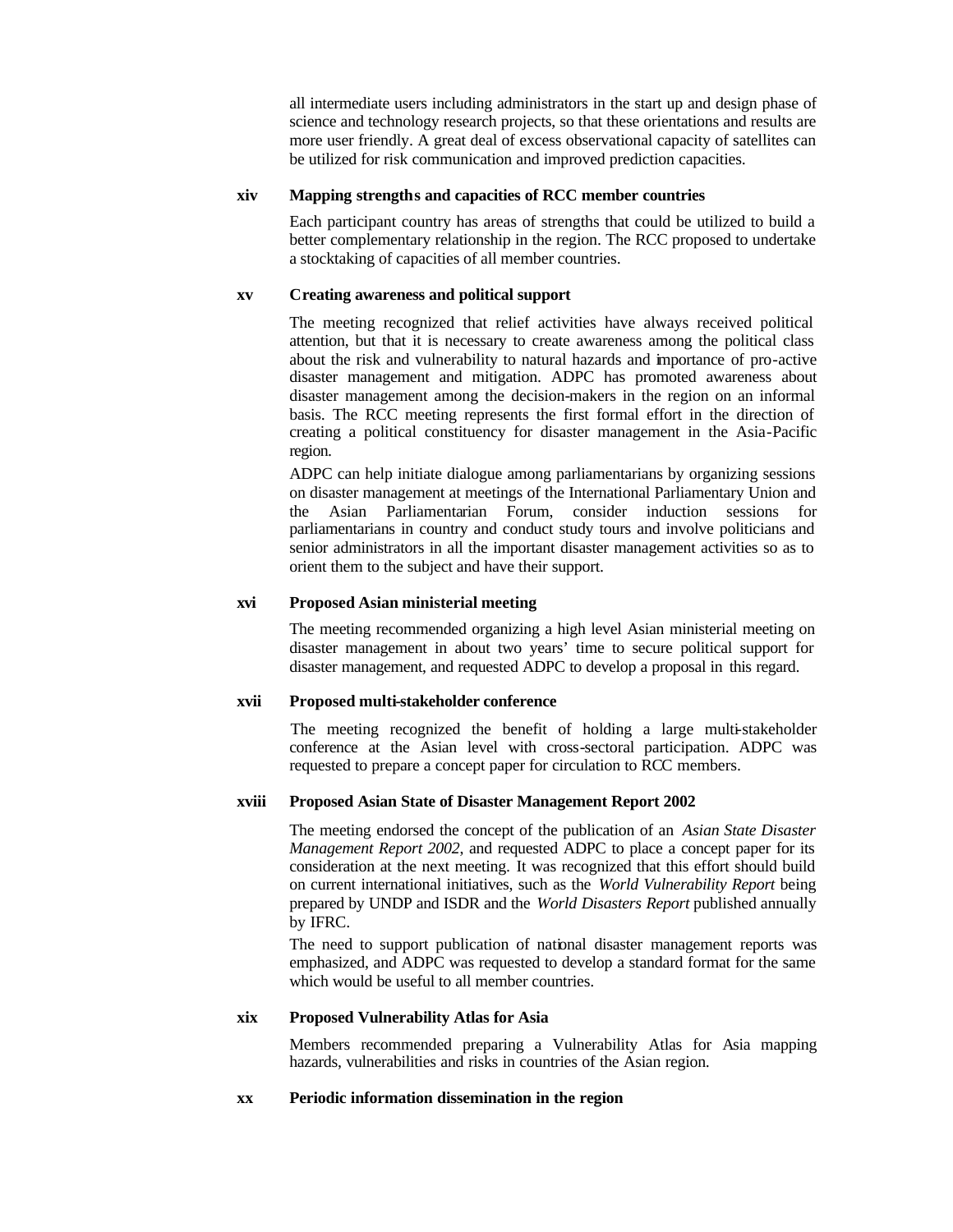ADPC was requested to initiate the operation of a regional information documentation and dissemination center for better information exchange online and through other media. ADPC should initiate dialogue with member countries to send policy, plans and reports as inputs. By way of follow-up, it was suggested that an informal communication mechanism be set up through an email/list serve for RCC members, and that ADPC should provide a periodic update to all RCC members on its activities.

#### **xxi Sub-regional cooperation on hazard management**

The proposal for cooperation among Lao PDR, Cambodia, Vietnam, China, Thailand on the water management of river Mekong is an important example of regional cooperation on scientific and technical aspects of disaster risk reduction. ADPC was requested to support the development of a sub-regional joint scientific research proposal on water management in the Mekong Sub-Region by initiating a dialogue with GMS countries and other regional organizations like MRC and UNESCAP's Water Resources Division. In future, ADPC should consider taking up similar initiatives in other sub-regions and with respect to other hazards as well.

# **xxii East Asia: Improving sub-regional cooperation**

To improve cooperation in East Asia, the following steps were suggested:

- To increase the exchange of information and expertise
- To add a dialogue group in APEC on disaster management
- To form working groups on specific disasters based on cooperation among scientists
- To implement exchanges of scientists and managers.

## **xxiii Southeast Asia: Enhancing work of existing mechanisms**

RCC can contribute to making existing mechanisms in Southeast Asia more effective by:

- Helping AEGDM in the preparation of an ASEAN Disaster Management Program
- Assisting in the preparation of an ASEAN strategy for ARF-ISMDR
- With MRC, facilitating information sharing on rainfall and river flow data, and promoting flood control management on the MRC Agenda
- Helping to finalize SAGIP protocol for international disaster response and humanitarian relief
- Enhancing the capacity of member countries to operationalize the SRFA plan to develop ASEAN agreement on trans-boundary haze pollution and forest fire prevention and suppression.
- Enhancing early warning information sharing and development of practical programs through Typhoon Committee.

## **xxiv South Asia: promoting sub-regional cooperation**

The meeting recognized that SAARC does not as yet have a well dev eloped arrangement for collaboration in disaster management, although disaster mitigation has been on SAARC's agenda since 1987 and the need for a renewed dialogue among the South Asian countries leading towards establishment of an effective mechanism(s) like ASEAN.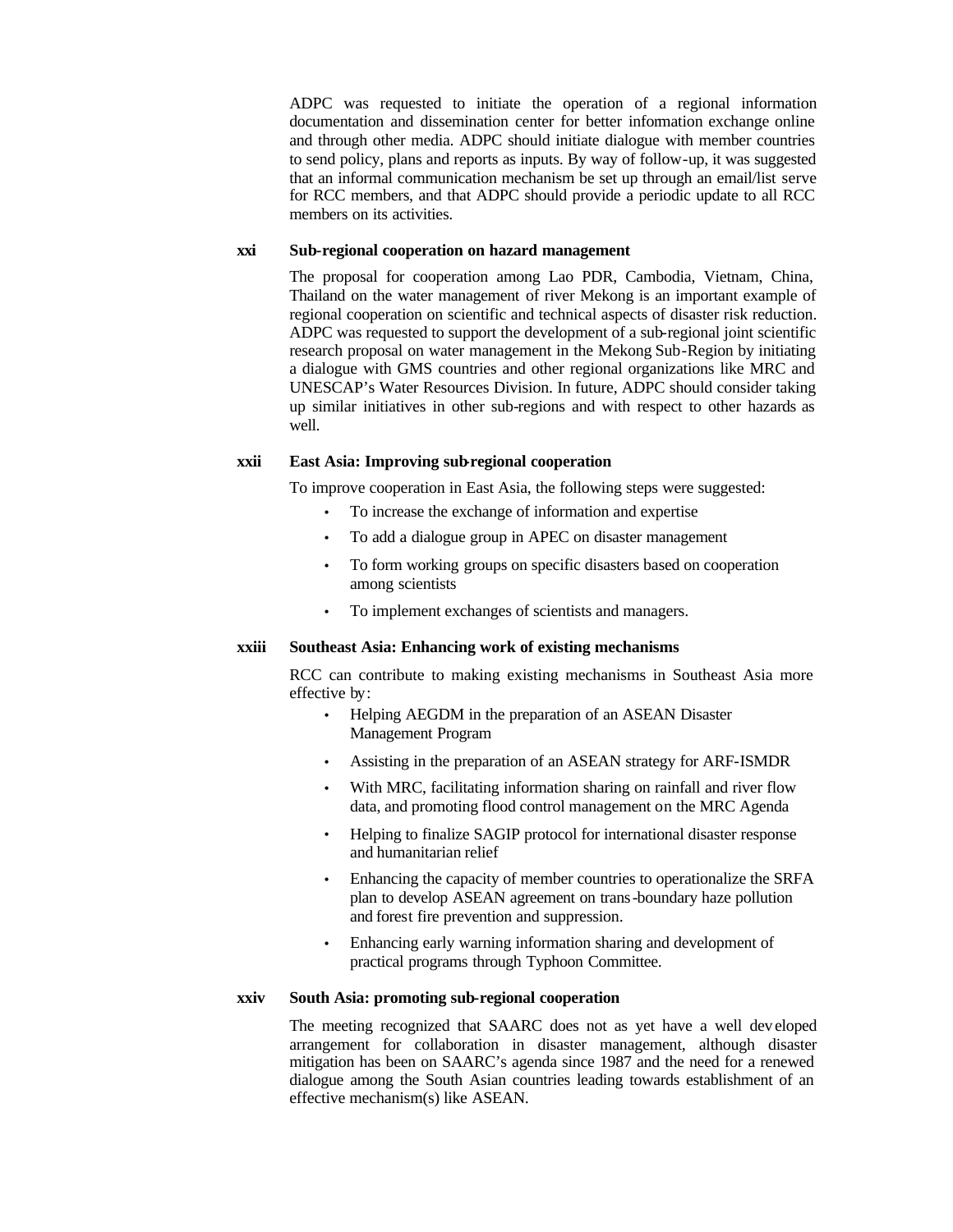A stocktaking of existing agreements and past experiences of cooperation should be undertaken, and areas where disaster management cooperation could be enhanced should be identified.

Sri Lanka offered to host a South Asian meeting of NDMOs, key government departments, scientific organizations and others in Colombo in June next year. Cooperation from the SAARC Secretariat would be sought.

ADPC was requested to act as a facilitator and technical advisor to this and subsequent meetings, as well as **b** follow-up on other ideas for South Asian cooperation.

#### **xxv Central Asia**

There is certainly a need for stronger regional cooperation in disaster management in the Central Asian region, particularly with respect to neighboring countries, such as Azerbaijan and Armenia. A request was made for ADPC to visit Georgia to study the feasibility of setting up a regional center and supporting efforts at improving its disaster management systems.

#### **xxvi West Asia**

Jordan has proposed to set up a national disaster management center. It sought a closer collaboration with ADPC, and welcomed a visit of an ADPC representative to the country and the West Asia Region.

#### **xxvii Pacific**

Regional cooperation in the South Pacific region has a strong basis. PNG appreciated past cooperation with ADPC and its continued involvement with Pacific countries, and recommended that ADPC cooperate more closely with SOPAC in developing a partnership for the benefit of Pacific nations.

#### **xxviii Partnership with the private sector**

The meeting advocated partnership with the private sector to encourage it to invest and become more involved in disaster management, and requested member countries to undertake more initiatives in this regard, with ADPC serving as facilitator.

#### **xxix Proposed research and demonstration projects**

Bangladesh asked for a greater commitment of the ADPC to research activities. India and China suggested that ADPC increase its involvement in the entire region by promoting small demonstration projects. While flooding is a serious problem in certain parts of India and South Asia, it is also true that groundwater exploitation has caused the depletion of water sources in many other areas, making them more prone to drought. Water resource management is therefore a major component of effective disaster management. India proposed a regional study on drought considering the recent experiences of the country and neighboring countries and the challenges of management in water shortages in the future. The study should also look at ground water and aquifer recharge as a solution. India was requested to develop a proposal in this regard.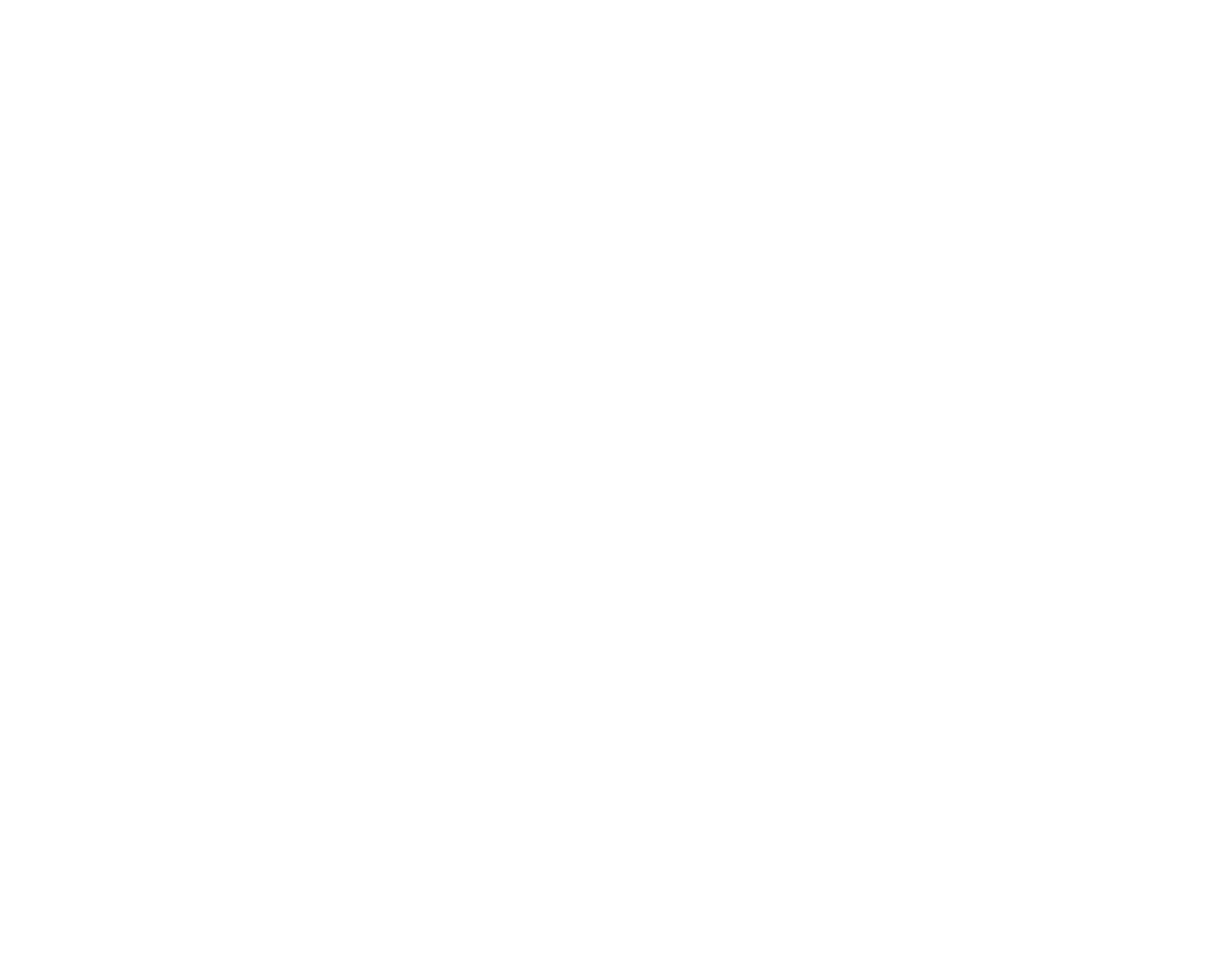# **Annex XI Actions taken by ADPC since RCC1**

(Presentation at  $2<sup>nd</sup>$  meeting of RCC on 31 October 2001.)

# **A. Capacity Building of National Systems**

| <b>SUGGESTED ACTION AREAS</b>                                                    | <b>ACTION BY ADPC</b>                                                                                                                                                                                                                                                                                                                                                                                                                                                                                                                                                           |
|----------------------------------------------------------------------------------|---------------------------------------------------------------------------------------------------------------------------------------------------------------------------------------------------------------------------------------------------------------------------------------------------------------------------------------------------------------------------------------------------------------------------------------------------------------------------------------------------------------------------------------------------------------------------------|
| <b>Strengthening National Disaster Management</b><br>Agencies/Committees         | ADPC is collaborating with NDMOs of S.E Asia under its PDR-SEA project through needs analysis and<br>$\bullet$<br>identifying areas for sub-regional cooperation.<br>ADPC organized training for mid-level officials from NDMOs of 6 S.E Asian countries.<br>ADPC working with State Government of Uttar Pradesh and Uttaranchal for improving Institutional<br>Arrangements.<br>Initiating new DANIDA funded program in Cambodia, Laos and Vietnam.                                                                                                                            |
| Exchanging Experience on Legal & Institutional<br>Arrangements                   | Under PDR-SEA, study of legal and institutional arrangements in 4 countries underway.<br>Regional workshop planned in 2002<br>ADPC maintaining copies of documents in its library. RCC members registered to provide where not<br>already done.                                                                                                                                                                                                                                                                                                                                 |
| Development of Disaster Management Plans<br>3.                                   | ADPC involvement in finalizing National Disaster Management Plan of Sri Lanka.<br>$\bullet$<br>ADPC participated in consultation with HPC in India in April 2001.<br>ADPC supporting development of state and pilot district plans in UP & UA States in India under ADB<br>project.<br>Conducted 3 training courses in "Planning for Disaster Management" in India in collaboration with NDMC,<br>India.<br>RCC members' countries requested to provide copies for maintaining in ADPC library.<br>ADPC to collect information, propose holding W/S for exchange of experience. |
| <b>Building National Disaster Management</b><br>4.<br><b>Information Systems</b> | ADPC presented paper on "National DM Information Systems in Asia" at 4 <sup>th</sup> GDIN Conference in Canberra<br>2001.<br>Support development of Risk Mapping as outlined in concept paper.<br>Willing to develop new project to support pilot development of national systems.                                                                                                                                                                                                                                                                                              |
| Improving Disaster Management Training &<br>5.                                   | Conducted national training courses on Community Based Disaster Management (CBDM) and Urban<br>$\bullet$                                                                                                                                                                                                                                                                                                                                                                                                                                                                        |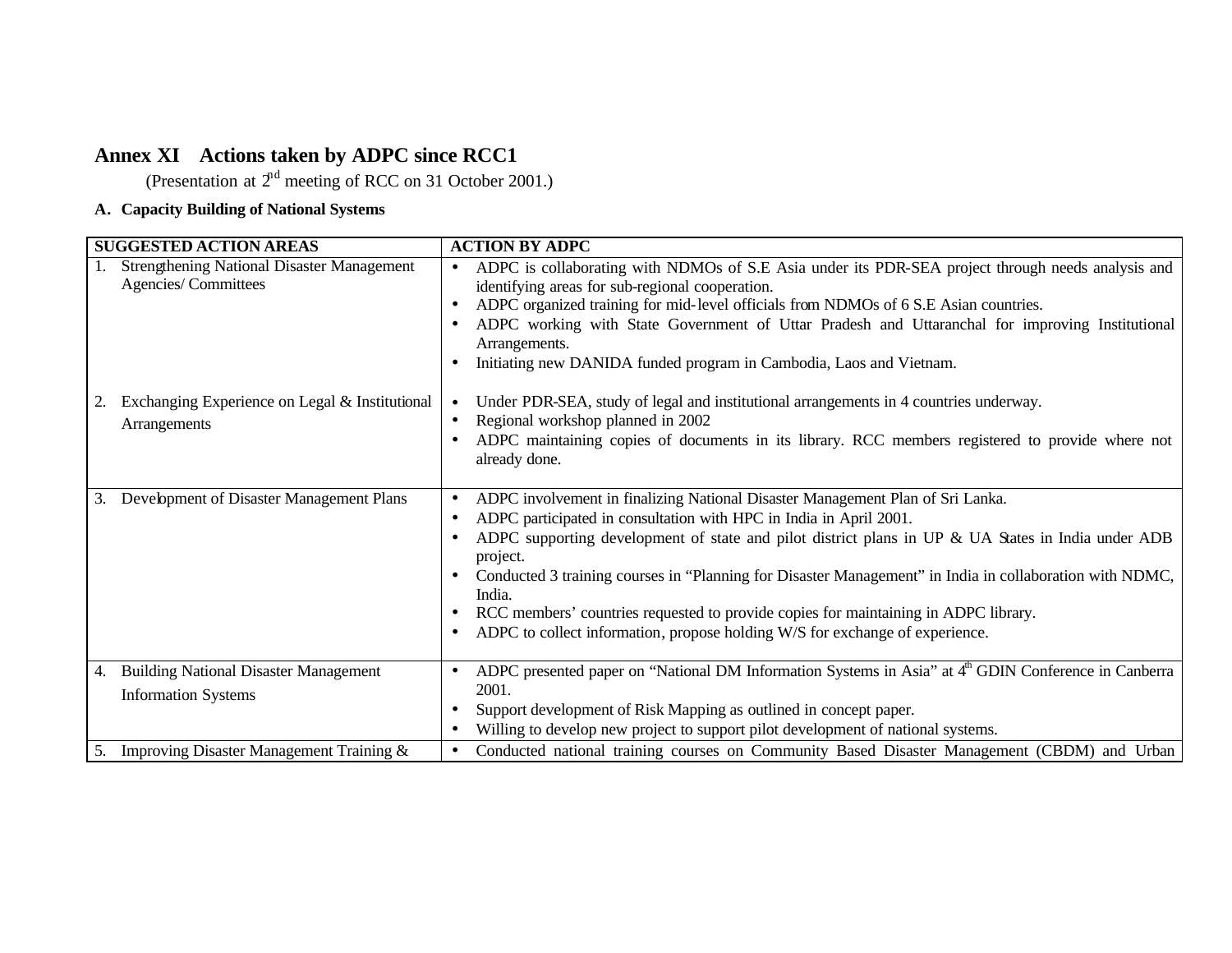|    | Capacity Building                                                      | Disaster Mitigation (UDM) in Nepal, Sri Lanka, India, Laos, Vietnam, Cambodia, Philippines and Thailand<br>in collaboration with national partner training institutions.<br>Conducted DM training for 5 provinces of China.<br>Collaborating with SOPAC on development in new training course on "Public Safety Risk Management".<br>Supporting NDMOs Training Capacity Building under PRD-SEA project.<br>Developing partnerships with national training institutions. |
|----|------------------------------------------------------------------------|-------------------------------------------------------------------------------------------------------------------------------------------------------------------------------------------------------------------------------------------------------------------------------------------------------------------------------------------------------------------------------------------------------------------------------------------------------------------------|
| 6. | Public Awareness Campaign & Media Coverage                             | Working with the Royal Thai Government Department of Local Administration on development of Public<br>Awareness Material on Flood Preparedness.<br>Working in Thailand on Mine Awareness Campaign in Province of Sae Kaew.<br>Working in AUDMP project on Public Awareness Campaign in Nepal, Sri Lanka and Indonesia.                                                                                                                                                  |
|    | Enhancing Scientific & Technical Cooperation<br>in Disaster Management | ADPC through ECE & Climate Forecasting Application in Bangladesh (CFAB) project is promoting<br>dialogue among scientists $\&$ users in Indonesia, Philippines, Bangladesh, Vietnam and Thailand.<br>Drought study of RCC-1                                                                                                                                                                                                                                             |
| 8. | Sub-regional Cooperation on Hazard<br>Management                       | ADPC in dialogue with Mekong River Commission (MRC) to identify collaboration on Flood Management<br>٠<br>& Mitigation Project<br>ADPC participated in ICIMOD-WMO meeting on South Asian Cooperation in Flood Management and is in<br>dialogue on further collaboration.                                                                                                                                                                                                |
|    | Proposed Research & Demonstration Projects                             | At the last RCC meeting, India proposed regional study on drought in South Asia.<br>ADPC is trying to identify resources.                                                                                                                                                                                                                                                                                                                                               |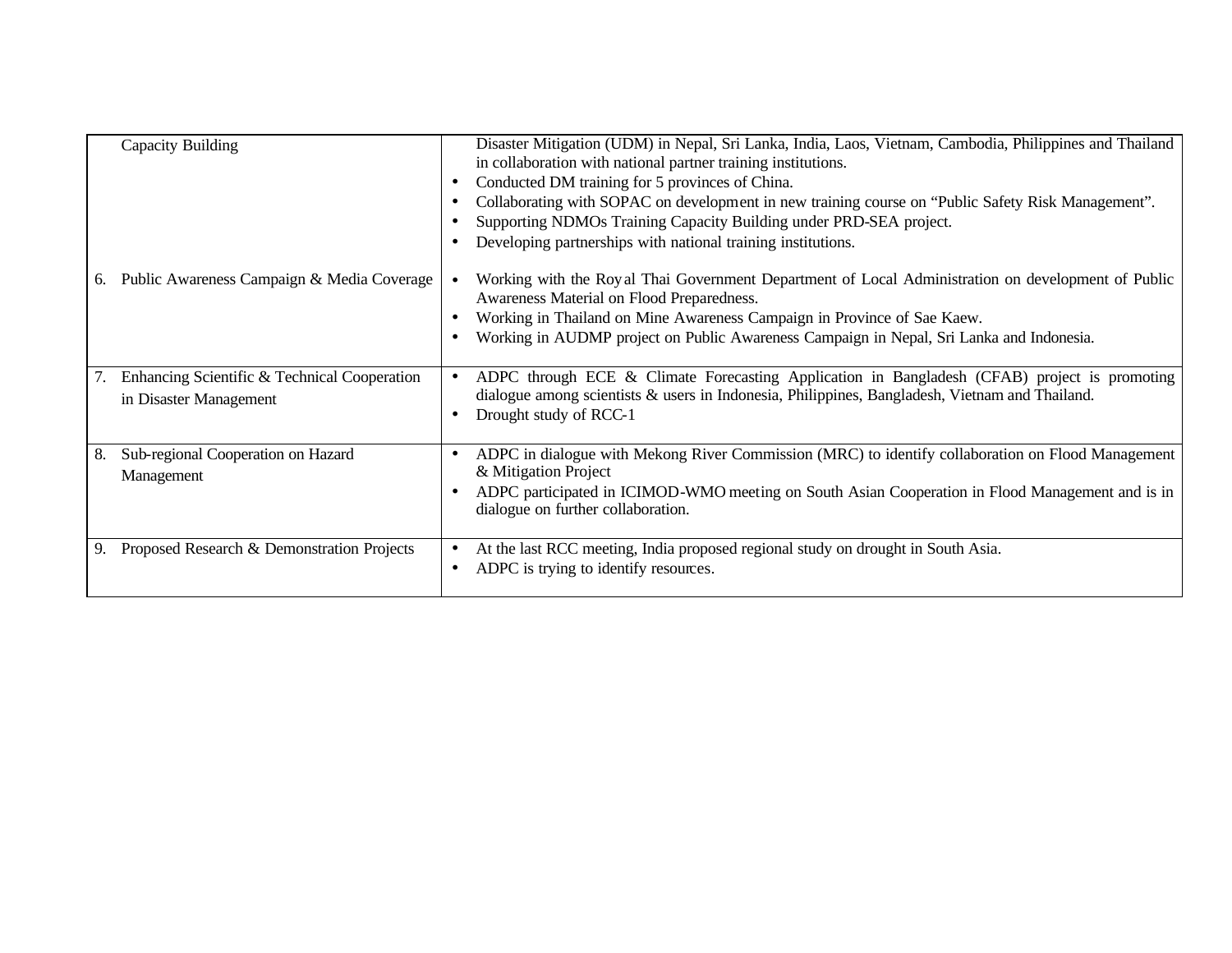# **B. Regional Initiatives**

| <b>SUGGESTED ACTION AREAS</b>                                                                                                     | <b>ACTION BY ADPC</b>                                                                                                                                       |
|-----------------------------------------------------------------------------------------------------------------------------------|-------------------------------------------------------------------------------------------------------------------------------------------------------------|
| Mapping Strengths and Capacities of RCC<br><b>Member Countries</b>                                                                | ADPC has consolidated responses to questionnaire and published it in Annex of $1st$ RCC report.<br>$\bullet$                                                |
| Periodic Information Dissemination in the<br>2.<br>Region                                                                         | ADPC sends newsletter to all RCC members and will develop email/list serve.<br>$\bullet$                                                                    |
| Planning Asian Ministerial Meeting on Disaster<br>3.<br>Management, Promoting Political will &<br>support for Disaster Management | ADPC prepared concept paper Creating Awareness, Political Will and Support for Disaster Management &<br>Mitigation".                                        |
| Organizing Multi-Stakeholder Conference<br>4.                                                                                     | ADPC prepared concept paper on "Organizing of Asia Regional Multi-stakeholder Conference on Disaster<br>Reduction and Support to National Conferences"      |
| Developing Asian State of Disaster<br>5.                                                                                          | ADPC prepared concept paper on "Asian Regional Report on Disaster Reduction".                                                                               |
| Management Report 2002                                                                                                            | ADPC contributed to the ISDR Global Report on Disaster Reduction.                                                                                           |
| Developing Vulnerability Atlas for Asia<br>6.                                                                                     | ADPC prepared concept paper on "Vulnerability Atlas for Asia: Development of Risk maps and Local<br>Level "Referencing" for countries of the Asian Region". |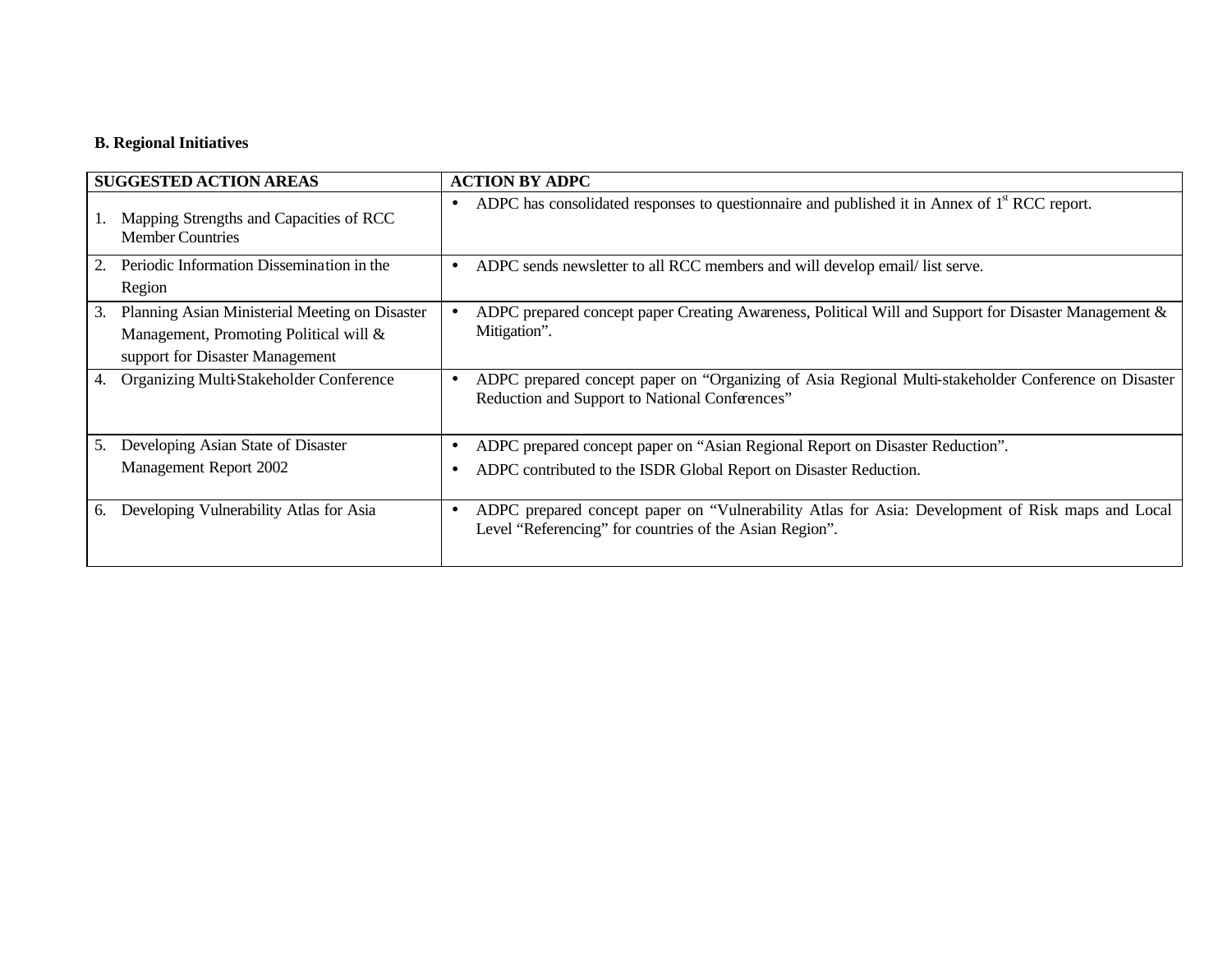# **C. Sub-Regional Cooperation in Disaster Management**

| <b>SUGGESTED ACTION AREAS</b>                                                 | <b>ACTION BY ADPC</b>                                                                                                                                                                                                                                                                                                                                                                                                                                                                                                                                                                          |
|-------------------------------------------------------------------------------|------------------------------------------------------------------------------------------------------------------------------------------------------------------------------------------------------------------------------------------------------------------------------------------------------------------------------------------------------------------------------------------------------------------------------------------------------------------------------------------------------------------------------------------------------------------------------------------------|
| East Asia: Improving Sub-regional Cooperation                                 | Close cooperation with Chinese Ministry of Civil Affairs on working program.<br>$\bullet$                                                                                                                                                                                                                                                                                                                                                                                                                                                                                                      |
| South East Asia: Enhancing Work of Existing<br>2.<br>Mechanisms               | Work with ASEAN Secretariat & AEGDM in supporting preparation of ASEAN DM Program (under PDR<br>SEA).<br>Dialogue with Typhoon Committee & Regional Haze Plan of ASEAN Sec                                                                                                                                                                                                                                                                                                                                                                                                                     |
| South Asia; Promoting Sub-regional<br>3.<br>Cooperation (SAARC)               | ADPC held 2 meetings with SAARC Secretariat and on their request, prepared concept paper on "South"<br>$\bullet$<br>Asian Cooperation in Disaster Management". This was discussed at SAARC Technical Committee Meeting<br>on Environment & Meteorology in March 2001 in Bhutan: as well as SAARC Standing Committee in<br>August in Colombo. SAARC Sectt supports Collaboration between Member countries and ADPC.<br>RCC members for South Asia should discuss the paper by Indian Meteorological Dept on proposed meeting<br>Sri Lanka to consider willingness to host meeting in 2002.<br>٠ |
| Central Asia: Setting up of Regional Center<br>4.<br>(Georgia)                | ADPC in consultation with Georgia to do feasibility study.<br>$\bullet$<br>ADPC has initiated talks with USAID to support this initiative.<br>$\bullet$                                                                                                                                                                                                                                                                                                                                                                                                                                        |
| West Asia: Setting up of National Disaster<br>5.<br><b>Management Centers</b> | Jordan has invited ADPC to participate in West Asian regional consultation 27-30 Oct 2001.<br>$\bullet$                                                                                                                                                                                                                                                                                                                                                                                                                                                                                        |
| Pacific: Development of Partnerships with<br>6.<br><b>SOPAC</b>               | MOU signed between ADPC and SOPAC in March 2001.<br>$\bullet$<br>ADPC participated in SOPAC Annual Meeting in September 2001 in Auckland.<br>$\bullet$<br>Curriculum development underway for new course on Public Safety Risk Management.<br>Delivery of CBDM course planned for 2002.                                                                                                                                                                                                                                                                                                        |